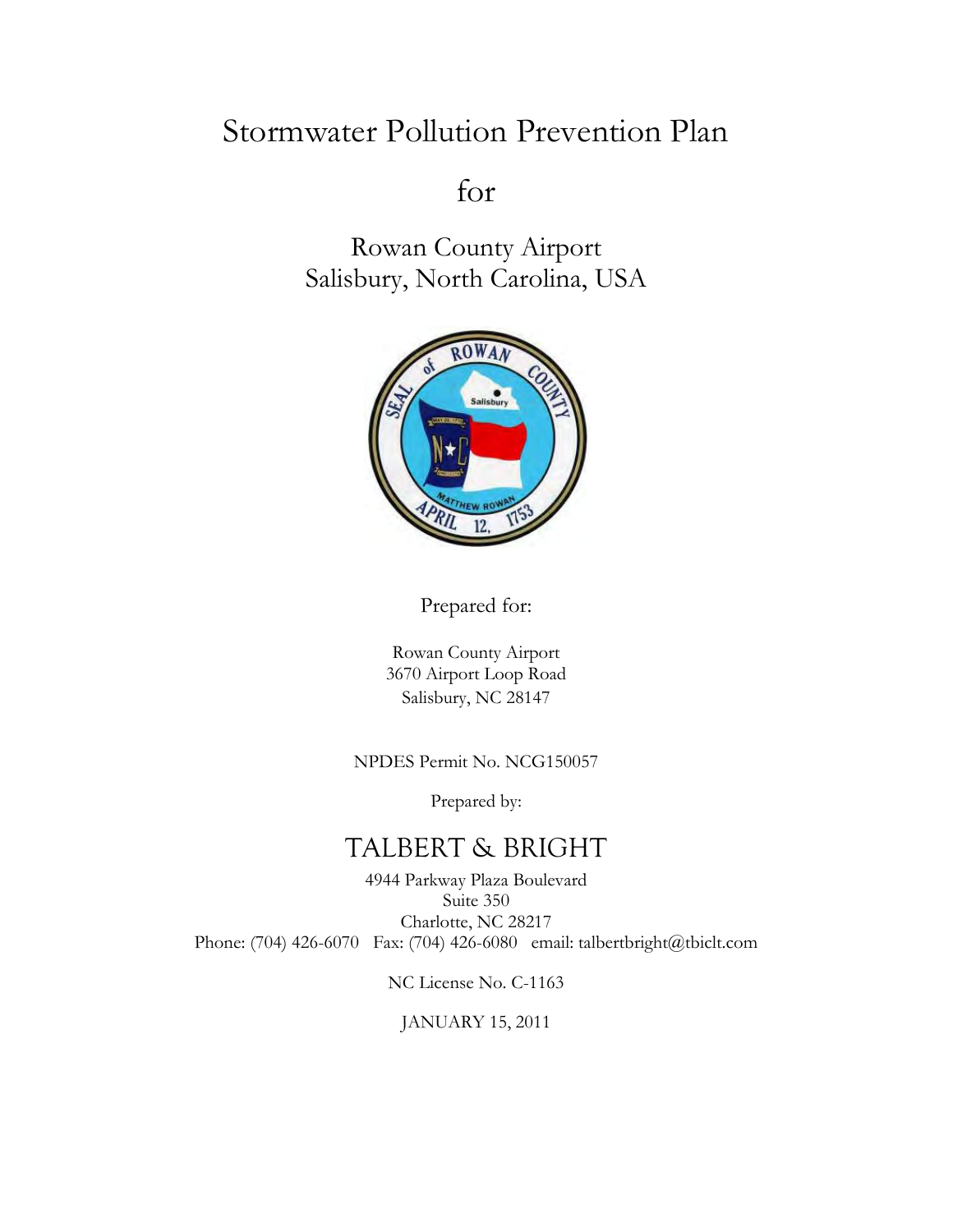#### **STORMWATER POLLUTION PREVENTION PLAN CERTIFICATION**

**for**

#### **Rowan County Airport 3670 Airport Loop Road Salisbury, North Carolina 28147**

"I certify under penalty of law that this document and attachments were prepared under my direction or supervision in accordance with a system designed to assure that qualified personnel properly gathered and evaluated the information submitted. Based on my inquiry of the person or persons who manage the system, or those persons directly responsible for gathering the information, the information is, to the best of my knowledge and belief, true, accurate, and complete. I am aware that there are significant penalties for submitting false information, including the possibility of fines and imprisonment for knowing violations" (as specified in Part III, Section B, Paragraph 5, of the Permit).

Authorized Signatory

|               | Printed Name: Thad Howell    | Title: <u>Airport Manager</u>                            |  |
|---------------|------------------------------|----------------------------------------------------------|--|
|               |                              | Date: $\frac{1}{\sqrt{1-\frac{1}{2}} \cdot \frac{1}{2}}$ |  |
|               | Phone Number: (704) 216-7749 |                                                          |  |
| Airport Name: | Rowan County Airport         |                                                          |  |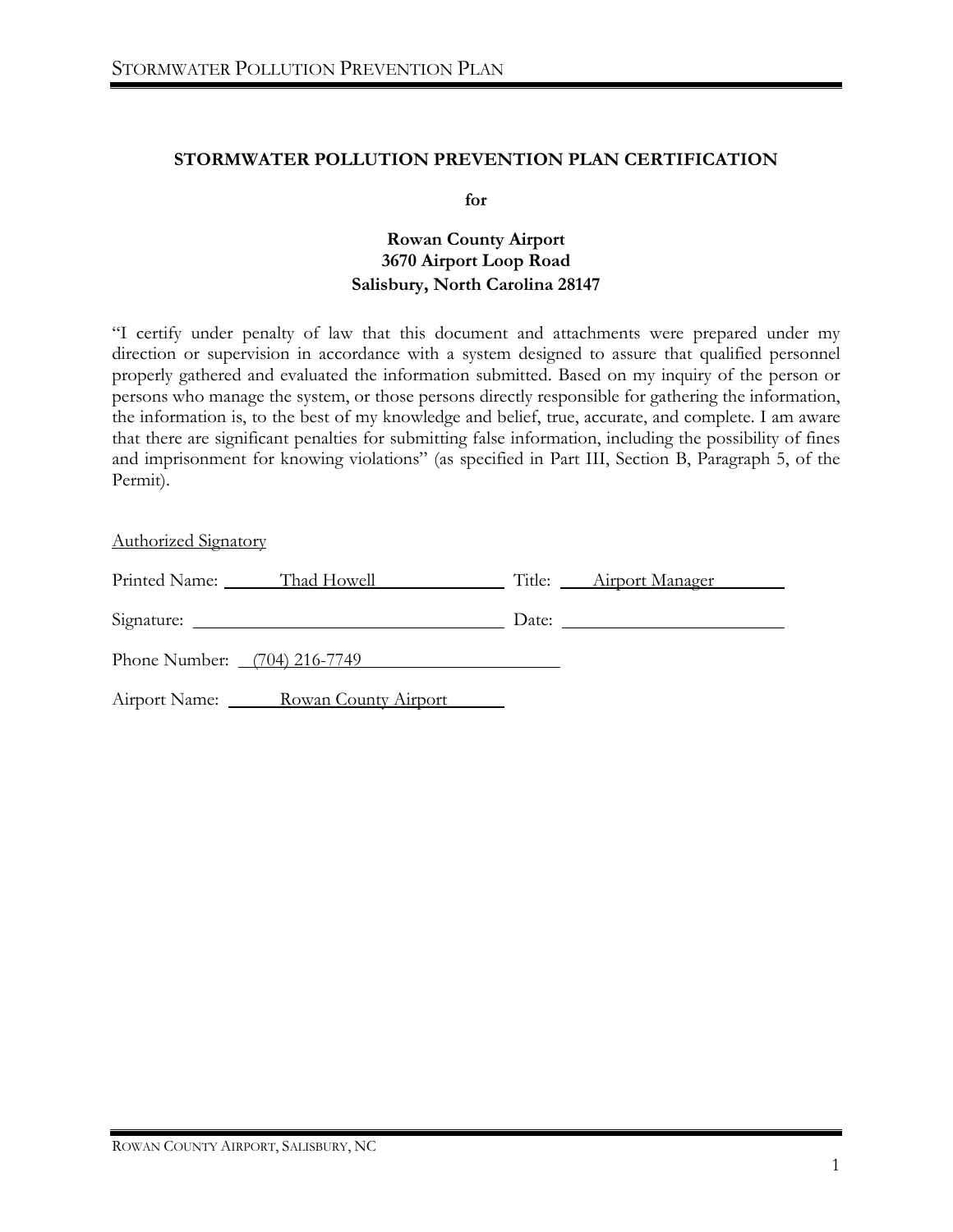# **PREFACE**

This Stormwater Pollution Prevention Plan (SWPPP) has been prepared for the Rowan County Airport and provides the information needed to guide the Airport and its tenants in the identification of potential sources of pollution and implementation of work practices and other actions that will prevent or control the potential for degradation of stormwater runoff. The Airport is currently permitted under NPDES Permit No. NCG150057 (effective date January 15, 2010). The Airport submitted a Notice of Intent to be covered under the Airport General Permit No. NCG150000 in accordance with the procedures in 15NCAC 2H.0100. In order to be covered under General Permit No. NCG150000, the Airport must develop and implement a SWPPP within one year of the date that its NPDES Permit No. NCG150057 was approved. This SWPPP was developed in accordance with Airport General Permit No. NCG150000 to Discharge Stormwater under the National Pollutant Discharge Elimination System (NPDES), effective September 1, 2009.

#### **Implementation of this SWPPP will begin on or before January 15, 2011.**

This SWPPP is intended for use by the Airport and its tenants. The SWPPP has been designed to facilitate:

- 1. Effective management of materials related to industrial activities on the Airport that can contribute to the degradation of stormwater runoff
- 2. Consistent administration of the Airport's SWPPP

By implementing the SWPPP, the intended result is improved water quality through the reduction of pollutants contained in stormwater discharges. The SWPPP represents a "living" document, which must be routinely updated and revised to reflect changes at the Rowan County Airport.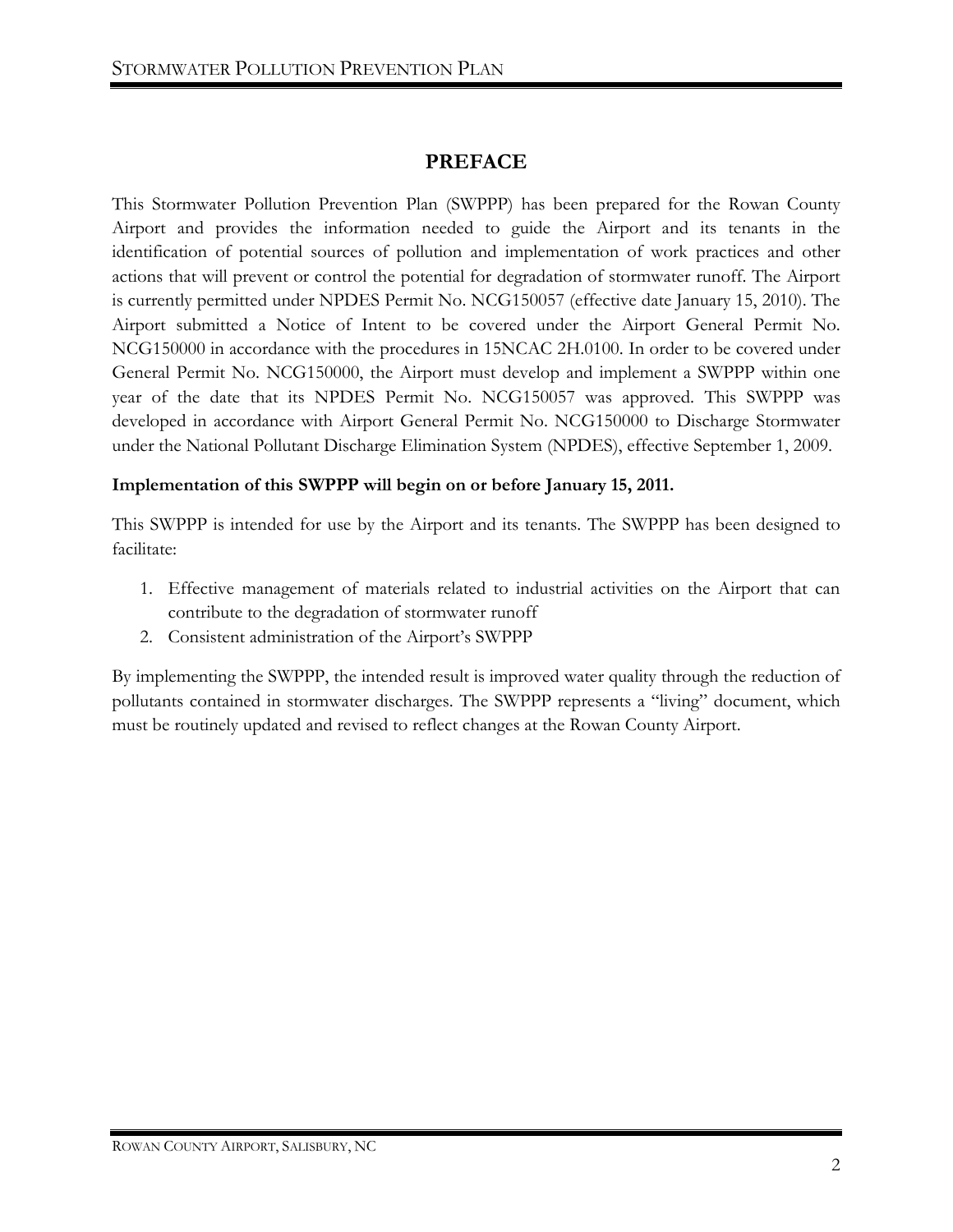# **Table of Contents**

| 1.0  |                                                               |  |
|------|---------------------------------------------------------------|--|
| 2.0  |                                                               |  |
| 3.0  |                                                               |  |
| 4.0  |                                                               |  |
| 4.1  |                                                               |  |
| 4.2  |                                                               |  |
| 4.3  |                                                               |  |
| 4.4  |                                                               |  |
| 4.5  |                                                               |  |
| 4.6  |                                                               |  |
| 4.7  |                                                               |  |
| 4.8  |                                                               |  |
| 4.9  |                                                               |  |
| 4.10 |                                                               |  |
| 4.11 |                                                               |  |
| 5.0  |                                                               |  |
| 6.0  |                                                               |  |
| 7.0  | LOCATIONS WHERE POTENTIAL SPILLS AND LEAKS COULD OCCUR  12    |  |
| 8.0  |                                                               |  |
| 9.0  |                                                               |  |
|      |                                                               |  |
|      |                                                               |  |
| 11.1 |                                                               |  |
| 11.2 |                                                               |  |
| 11.3 |                                                               |  |
|      | 12.0 PREVENTATIVE MAINTENANCE AND GOOD HOUSEKEEPING PROGRAM18 |  |
|      |                                                               |  |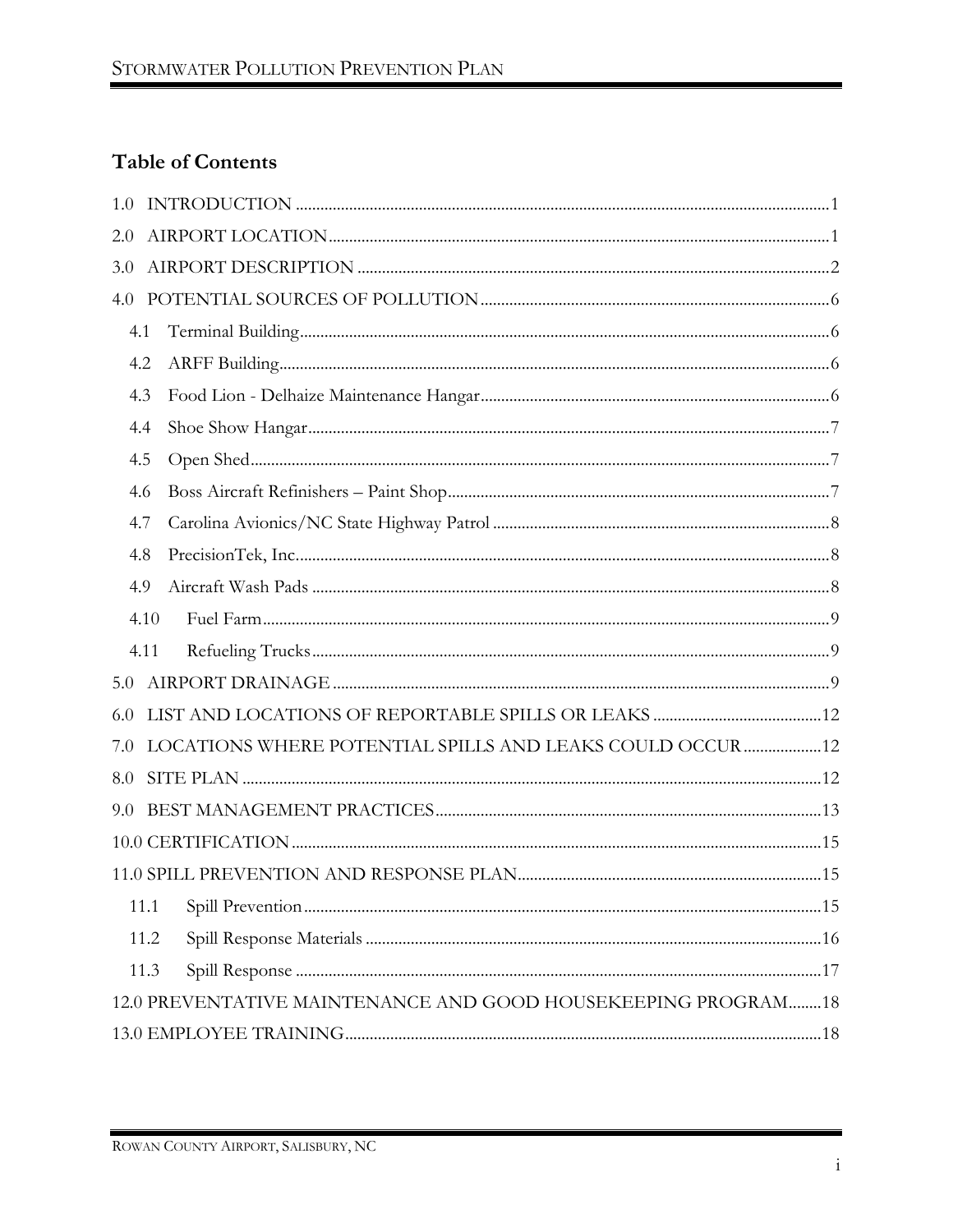# **Tables**

# **Appendix A – Forms**

| Stormwater Discharge Outfall (SDO) Qualitative Monitoring Report  SWPPP FORM 6 |
|--------------------------------------------------------------------------------|
|                                                                                |
|                                                                                |
|                                                                                |
|                                                                                |
|                                                                                |
|                                                                                |
|                                                                                |
|                                                                                |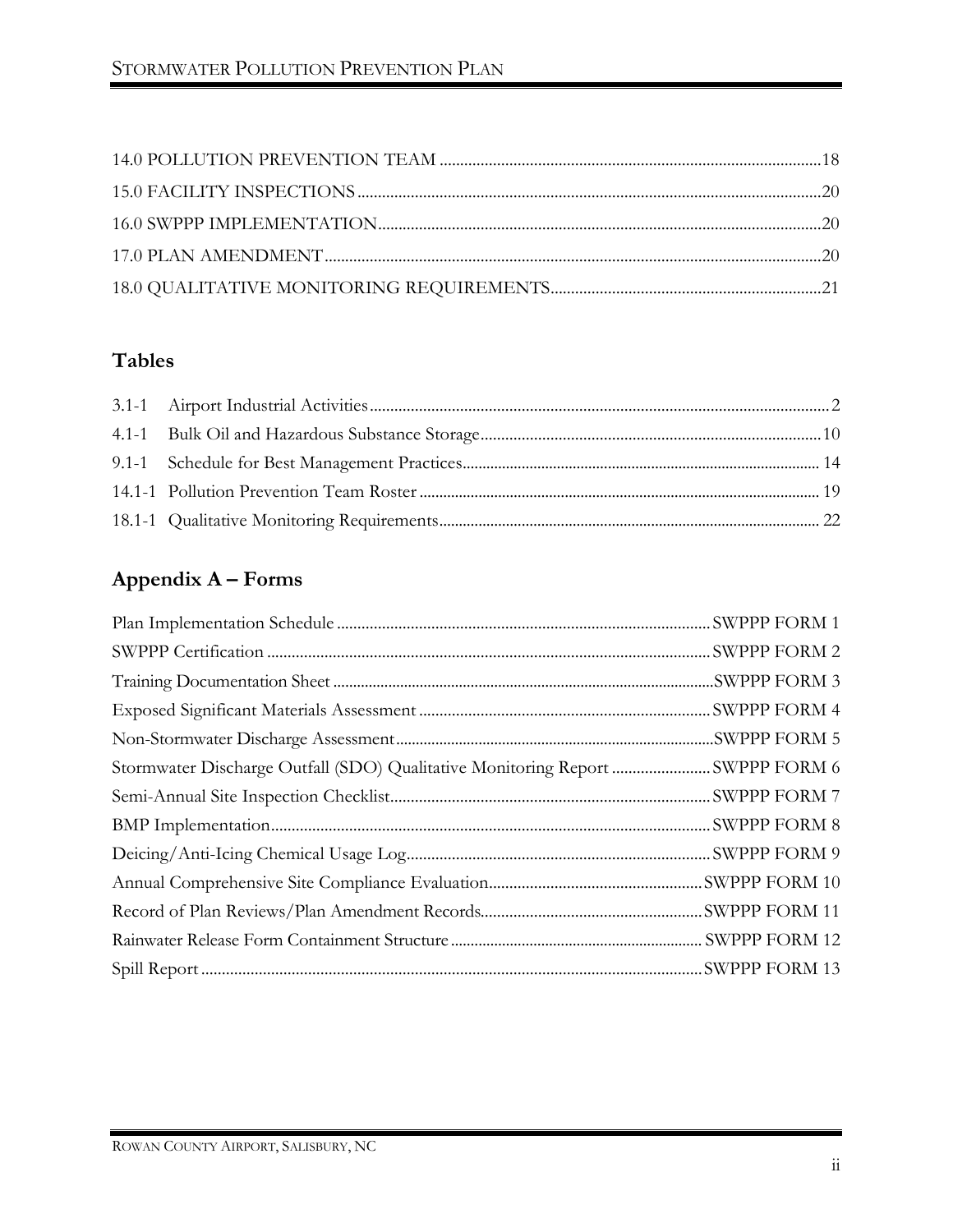# **Appendix B – Figures**

# **Appendix C – Permits/Approvals**

NPDES Permit No. NCG150057

# **Appendix D – Additional References**

Spill Prevention, Control, and Countermeasures Plan (January 2011)

# **Appendix E – Completed Forms**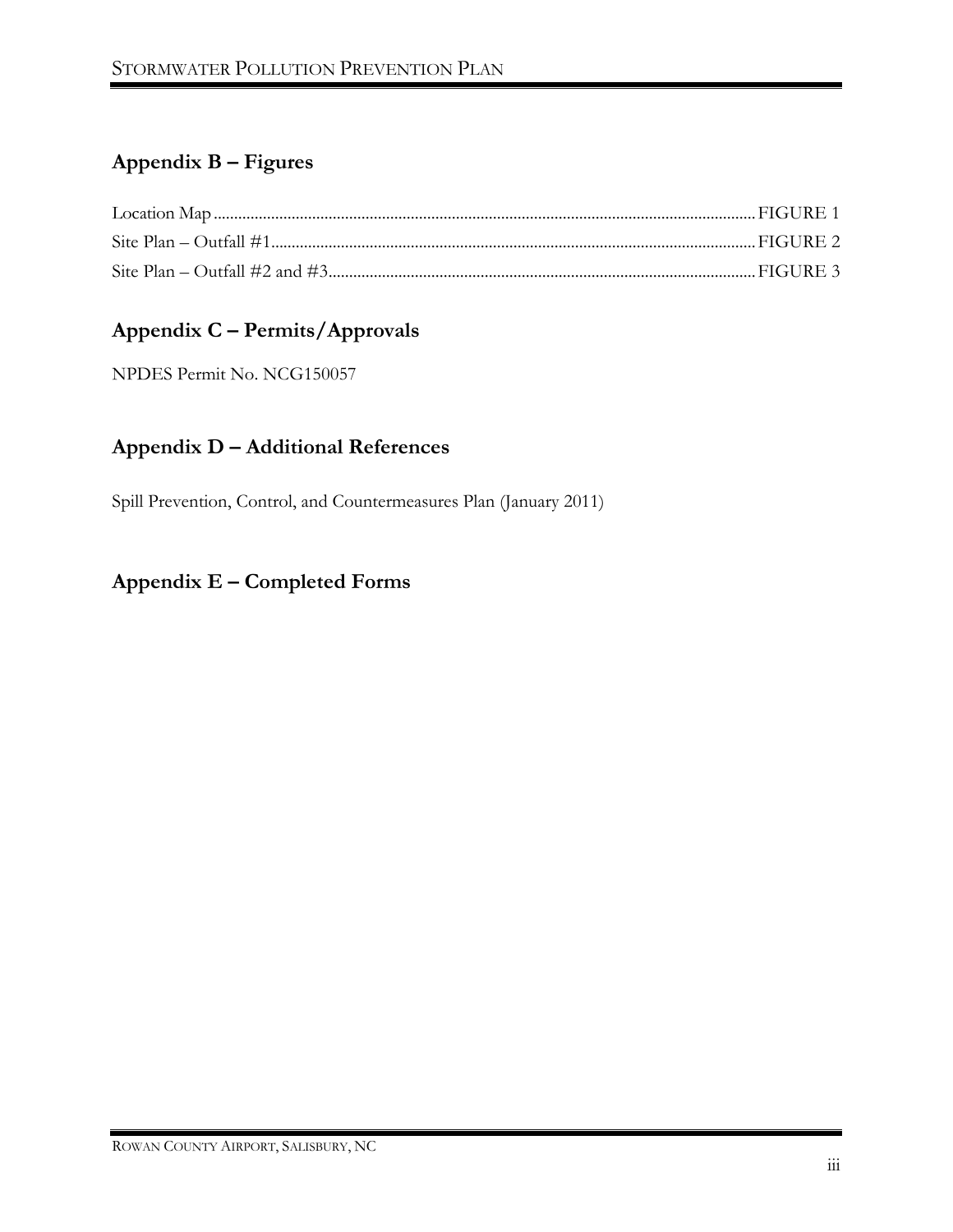# <span id="page-6-0"></span>**1.0 INTRODUCTION**

Rowan County Airport is owned and operated by Rowan County. Rowan County is responsible for providing stormwater oversight for staff and tenants who conduct industrial activities at the Airport. Figure 1 (Appendix B) depicts the general location of the Airport.

The primary services that are provided by the Rowan County Airport and its tenants are as follows:

- General aviation
- Aircraft ground service equipment maintenance
- Airport and aircraft services and maintenance
- Parking

Approximately 10 percent of the Airport property is impervious, being covered by buildings and paved areas (i.e., runways, taxiways, aircraft parking aprons, roadways, and parking lots). Vegetative surfaces (primarily mowed grass) comprise the remainder of the facility.

# <span id="page-6-1"></span>**2.0 AIRPORT LOCATION**

| Airport Name:              | Rowan County Airport                                              |                                                                   |                                |
|----------------------------|-------------------------------------------------------------------|-------------------------------------------------------------------|--------------------------------|
| <b>Street Address:</b>     | 3670 Airport Loop Road                                            |                                                                   |                                |
| City:                      | Salisbury                                                         | County:                                                           | Rowan                          |
| Airport Size (acres):      | 558.4                                                             | Latitude:                                                         | $35^{\circ} 38' 45.1900"$<br>N |
| SIC Code:                  | 4581                                                              | Longitude:                                                        | W 80° 31' 13.0600"             |
| Adjacent Land Use (North): | Heavily wooded (undeveloped), some residential, Rowan Mill Road   |                                                                   |                                |
| Adjacent Land Use (South): | Commercial, Airport Road                                          |                                                                   |                                |
| Adjacent Land Use (East):  | Heavily wooded (undeveloped), some residential, Airport Loop Road |                                                                   |                                |
| Adjacent Land Use (West):  | Wooded (undeveloped) areas, some residential, National Guard Road |                                                                   |                                |
| Additional Information:    |                                                                   | Airport terminal and parking is located at 3670 Airport Loop Road |                                |

Figure 1 shows the Airport location (Appendix B).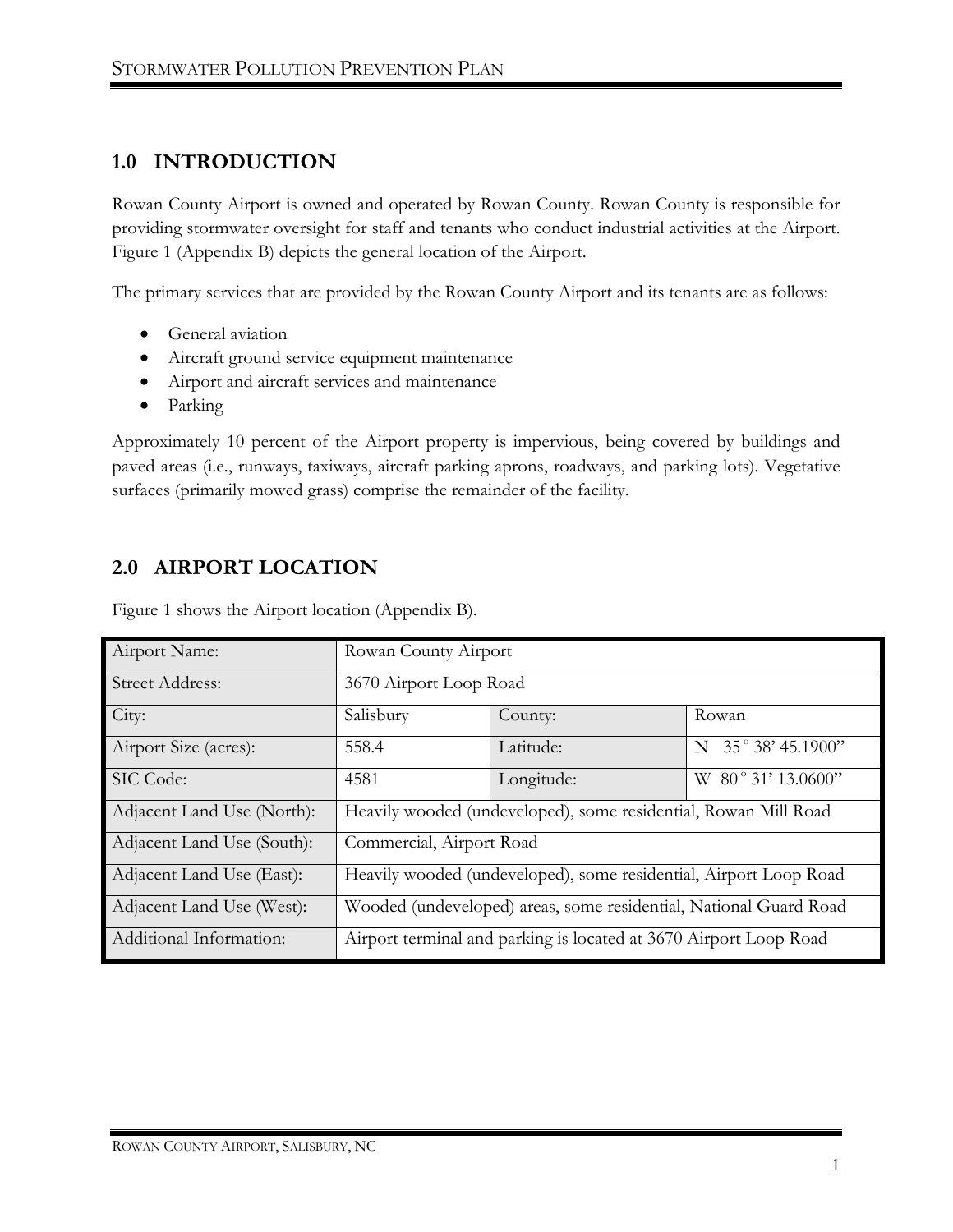# <span id="page-7-0"></span>**3.0 AIRPORT DESCRIPTION**

The Airport and/or its tenants currently engage in the following categories of industrial activity:

- Aircraft/aircraft support equipment maintenance
- Aircraft refueling
- Vehicle and equipment refueling
- Aircraft storage
- Aircraft cleaning and janitorial services
- Aircraft painting
- Airport hangar rental

Table 3.1-1 describes the activities performed at the Airport by the Airport and its tenants:

| <b>Table 3.1-1</b>                                                                                 |                                                |  |  |
|----------------------------------------------------------------------------------------------------|------------------------------------------------|--|--|
| <b>Airport Industrial Activities</b>                                                               |                                                |  |  |
| <b>Rowan County Airport</b>                                                                        |                                                |  |  |
| <b>Activities/Potential Pollutants</b><br><b>Building/Area</b>                                     |                                                |  |  |
| <b>Airport Name: Rowan County Airport</b>                                                          |                                                |  |  |
| Activities                                                                                         | Aircraft/Equipment Maintenance<br>$\mathbf{x}$ |  |  |
|                                                                                                    | Aircraft Refueling<br>⊠                        |  |  |
|                                                                                                    | Aircraft Deicing<br>□                          |  |  |
|                                                                                                    | Hazardous Materials Storage<br>⊠               |  |  |
|                                                                                                    | Raw Material Stockpiles<br>□                   |  |  |
|                                                                                                    | Aircraft Painting<br>⊠                         |  |  |
|                                                                                                    | Vehicle and Equipment<br>⊠                     |  |  |
|                                                                                                    | Maintenance                                    |  |  |
|                                                                                                    | <b>E</b> Vehicle and Equipment Refueling       |  |  |
| Summary Description: The Airport operates the main terminal building, vehicle parking,             |                                                |  |  |
| aircraft parking aprons, fuel farm, fuel truck parking area, ARFF building, conventional hangars,  |                                                |  |  |
| runways and taxiways, and other facilities and grounds. The Airport sanitary sewer system          |                                                |  |  |
| collects sewage from on-site sanitary facilities and discharges to the City's wastewater treatment |                                                |  |  |
| plant. An oil/water separator connected to the fuel farm containment area drainage and then        |                                                |  |  |
| discharges into the storm drainage system.                                                         |                                                |  |  |
| No industrial activities<br>Main Terminal Building                                                 |                                                |  |  |
| Aircraft Parking Aprons                                                                            | Aircraft storage, aircraft refueling, spill    |  |  |
| response                                                                                           |                                                |  |  |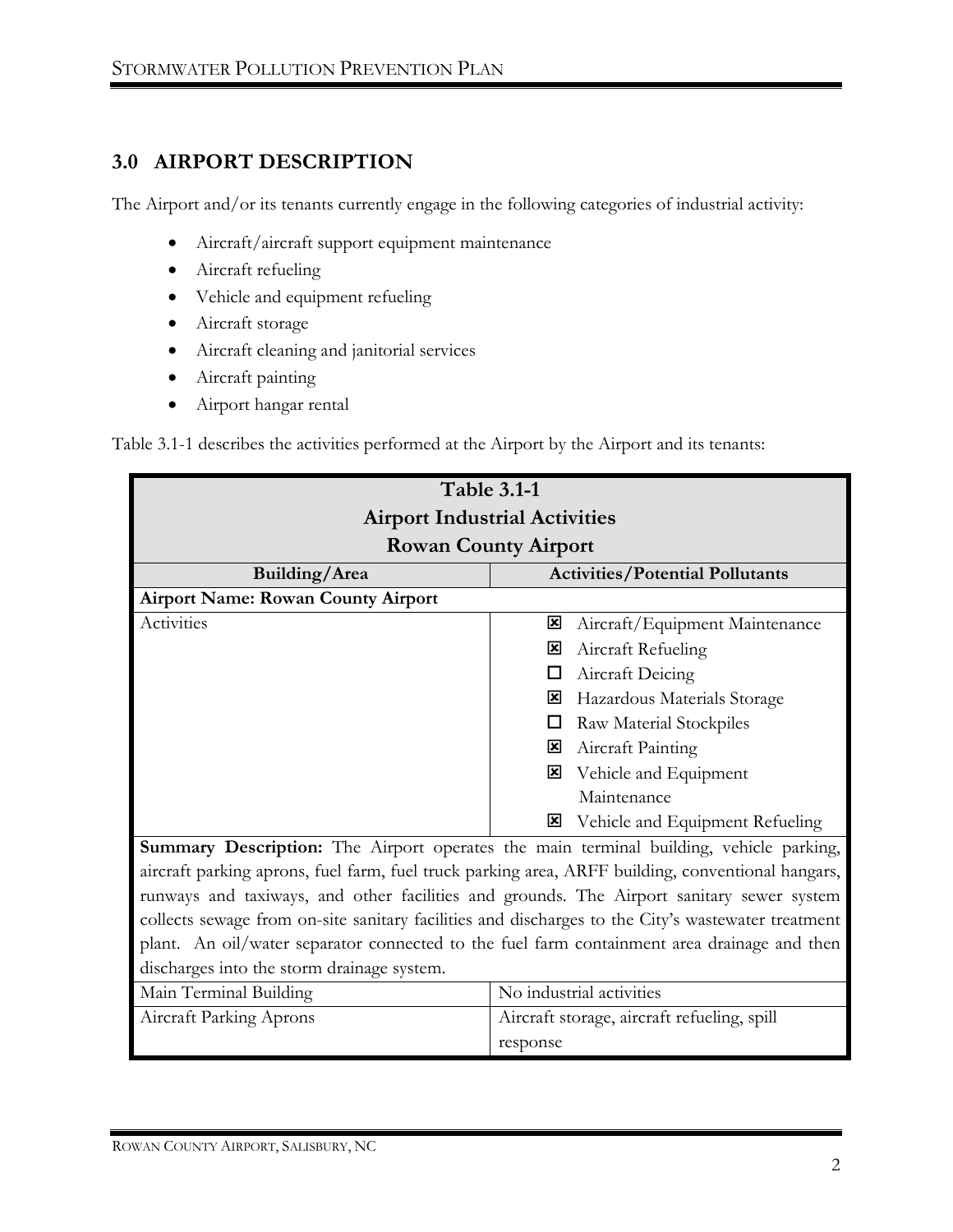| <b>Table 3.1-1</b>                      |                                                                                                        |  |
|-----------------------------------------|--------------------------------------------------------------------------------------------------------|--|
| <b>Airport Industrial Activities</b>    |                                                                                                        |  |
| <b>Rowan County Airport</b>             |                                                                                                        |  |
| Building/Area                           | <b>Activities/Potential Pollutants</b>                                                                 |  |
| Fuel Farm                               | Bulk fuel storage, loading/unloading, refueling                                                        |  |
|                                         | of vehicles and equipment, used oil storage,                                                           |  |
|                                         | spill response                                                                                         |  |
| Fuel Truck Parking Area                 | Bulk fuel storage, spill response                                                                      |  |
| Airport Rescue and Fire Fighting (ARFF) | Vehicle storage building only                                                                          |  |
| Building                                |                                                                                                        |  |
| Conventional Hangars                    | equipment<br>Aircraft<br>storage,<br>maintenance,                                                      |  |
|                                         | aircraft maintenance, hazmat storage (inside                                                           |  |
|                                         | buildings except for some storage outside                                                              |  |
|                                         | hangars)                                                                                               |  |
| Wash Pad                                | Aircraft washing, vehicle washing                                                                      |  |
| Outside Equipment Storage               | Mowing equipment                                                                                       |  |
| Taxiways and Runways                    | Aircraft operations                                                                                    |  |
| Tenant Name: Food Lion - Delhaize       |                                                                                                        |  |
| Activities:                             | Aircraft / Equipment Maintenance<br>⊠                                                                  |  |
|                                         | Aircraft Refueling<br>×                                                                                |  |
|                                         | Aircraft Deicing<br>ப                                                                                  |  |
|                                         | Hazardous Materials Storage<br>⊠                                                                       |  |
|                                         | <b>Raw Material Stockpiles</b><br>□                                                                    |  |
|                                         | Aircraft Painting<br>ப                                                                                 |  |
|                                         | Vehicle and Equipment<br>$\vert x \vert$                                                               |  |
|                                         | Maintenance                                                                                            |  |
|                                         | Vehicle and Equipment Refueling<br>$\boldsymbol{\mathsf{x}}$                                           |  |
|                                         | Summary Description: Food Lion - Delhaize has a conventional hangar off of the                         |  |
|                                         | southernmost ramp, and it is used for aircraft maintenance and refueling. The tenant performs          |  |
|                                         | maintenance inside the hangar. Food Lion - Delhaize has a 10,000-gallon Jet-A fuel tank used           |  |
|                                         | for aircraft refueling outside of the hangar. The company has hazmat storage inside the hangar         |  |
|                                         | (i.e., oil pans, cases of oil in fire cabinet, and two barrels of waste oil). A floor drain is present |  |
|                                         | inside the maintenance facility. The drain is connected to an oil/water separator that is              |  |
|                                         | connected to the sanitary sewer. The hangar also has a spill kit containing pads, tubes, oil dry,      |  |
| etc.                                    |                                                                                                        |  |
| Conventional Hangars                    | Aircraft storage, maintenance, spill response                                                          |  |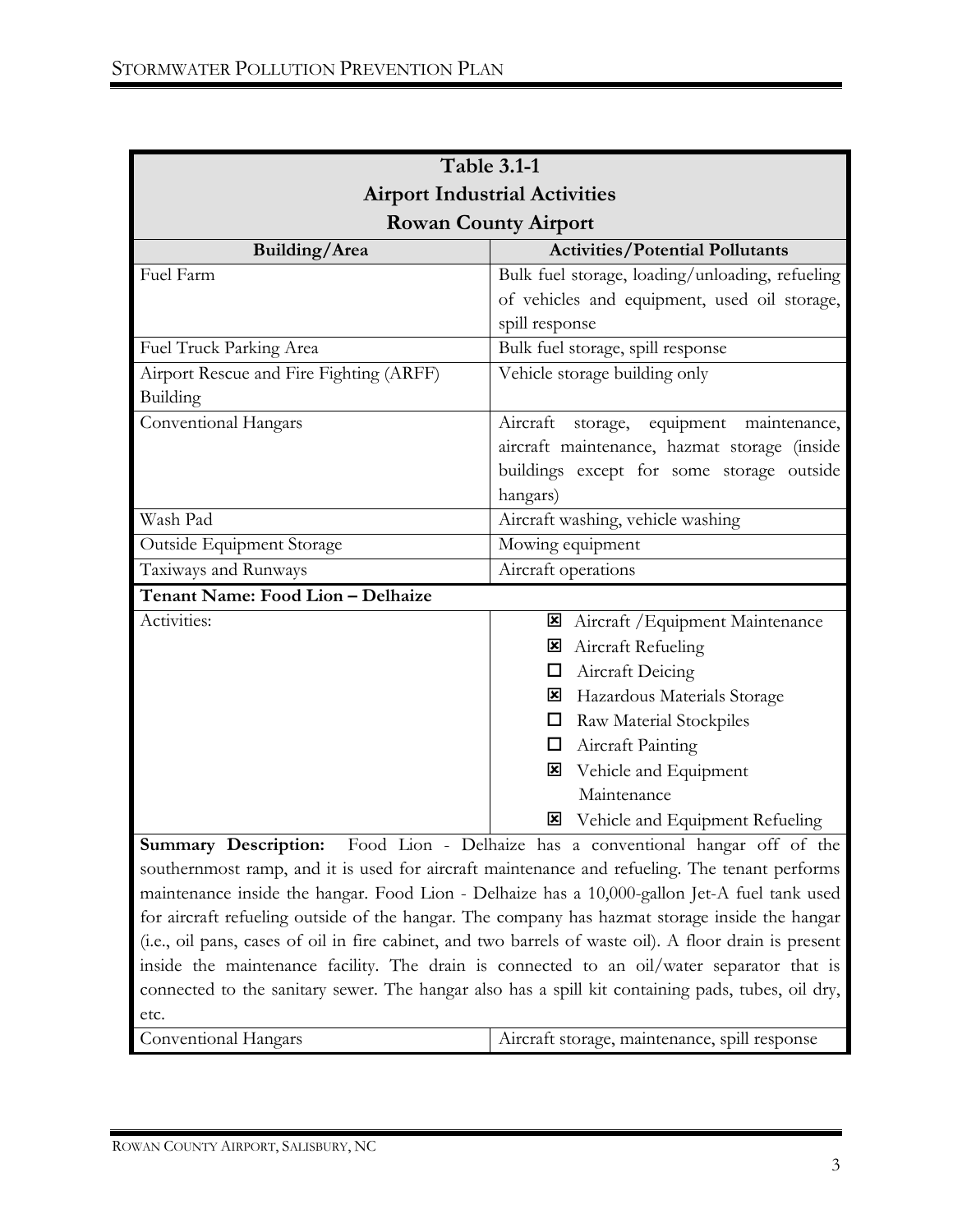| <b>Table 3.1-1</b>                                                                          |                                                                                                |  |  |
|---------------------------------------------------------------------------------------------|------------------------------------------------------------------------------------------------|--|--|
| <b>Airport Industrial Activities</b>                                                        |                                                                                                |  |  |
| <b>Rowan County Airport</b>                                                                 |                                                                                                |  |  |
| <b>Building/Area</b>                                                                        | <b>Activities/Potential Pollutants</b>                                                         |  |  |
| Tenant Name: Boss Aircraft Refinishers - Paint Shop                                         |                                                                                                |  |  |
| Activities:                                                                                 | Aircraft/Equipment Maintenance<br>図                                                            |  |  |
|                                                                                             | Aircraft Refueling<br>□                                                                        |  |  |
|                                                                                             | Aircraft Deicing<br>□                                                                          |  |  |
|                                                                                             | Hazardous Materials Storage<br>⊠                                                               |  |  |
|                                                                                             | <b>Raw Material Stockpiles</b><br>□                                                            |  |  |
|                                                                                             | $\Box$ Aircraft Painting                                                                       |  |  |
|                                                                                             | Vehicle and Equipment<br>ப                                                                     |  |  |
|                                                                                             | Maintenance                                                                                    |  |  |
|                                                                                             | □ Vehicle and Equipment Refueling                                                              |  |  |
|                                                                                             | Summary Description: Boss Aircraft Refinishers has an aircraft maintenance facility located in |  |  |
|                                                                                             | a conventional hangar leased from the Airport. Maintenance activities are performed inside the |  |  |
| hangar. Some sanding takes place in a conventional hangar between the Food Lion - Delhaize  |                                                                                                |  |  |
| and Shoe Show hangars. Hazmat material is stored inside the hangar (i.e., paints, primers,  |                                                                                                |  |  |
| thinners, MEK alcohol, waste oil, and additives). Waste water is collected in a sump in the |                                                                                                |  |  |
| middle of the hangar and pumped to a holding tank and disposed of by Noble Oil. Small       |                                                                                                |  |  |
| amounts of oil in quart containers and oil dry are kept in the building in case of a spill. |                                                                                                |  |  |
| Conventional Hangar                                                                         | Aircraft storage and maintenance                                                               |  |  |
| Tenant Name: Carolina Avionics/NC State Highway Patrol                                      |                                                                                                |  |  |
| Activities:                                                                                 | Aircraft/Equipment Maintenance<br>⊠                                                            |  |  |
|                                                                                             | <b>Aircraft Refueling</b><br>$\vert x \vert$                                                   |  |  |
|                                                                                             | Aircraft Deicing<br>ப                                                                          |  |  |
|                                                                                             | Hazardous Materials Storage<br>⊠                                                               |  |  |
|                                                                                             | Raw Material Stockpiles                                                                        |  |  |
|                                                                                             | Aircraft Painting                                                                              |  |  |
|                                                                                             | Vehicle and Equipment                                                                          |  |  |
|                                                                                             | Maintenance                                                                                    |  |  |
|                                                                                             | Vehicle and Equipment Refueling<br>Ц                                                           |  |  |
|                                                                                             | Summary Description: The Carolina Avionics/NC State Highway Patrol facility has a makeup       |  |  |
| of four single-unit hangars within one overall building: two are used for general aircraft  |                                                                                                |  |  |
| maintenance, one is used as an aircraft interior refurbishing section, and one is used as a |                                                                                                |  |  |
|                                                                                             | maintenance section for NC State Highway Patrol helicopters.                                   |  |  |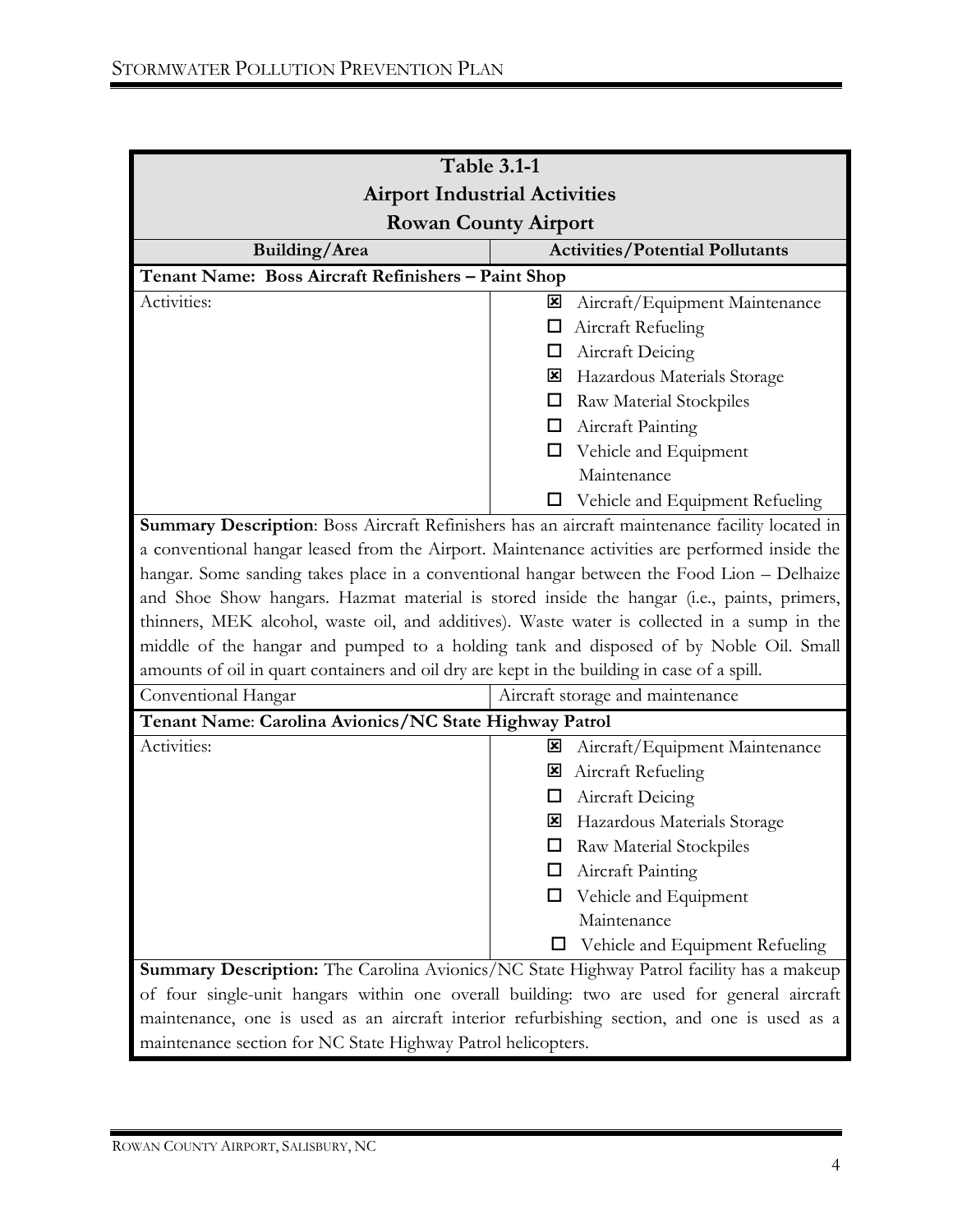| <b>Table 3.1-1</b>                                                                                  |                                                   |  |  |
|-----------------------------------------------------------------------------------------------------|---------------------------------------------------|--|--|
| <b>Airport Industrial Activities</b>                                                                |                                                   |  |  |
| <b>Rowan County Airport</b>                                                                         |                                                   |  |  |
| <b>Activities/Potential Pollutants</b><br>Building/Area                                             |                                                   |  |  |
| <b>Tenant Name: Shoe Show</b>                                                                       |                                                   |  |  |
| Activities:                                                                                         | Aircraft/Equipment Maintenance<br>⊠               |  |  |
|                                                                                                     | Aircraft Refueling<br>⊠                           |  |  |
|                                                                                                     | Aircraft Deicing<br>□                             |  |  |
|                                                                                                     | Hazardous Materials Storage                       |  |  |
|                                                                                                     | Raw Material Stockpiles                           |  |  |
|                                                                                                     | $\Box$ Aircraft Painting                          |  |  |
|                                                                                                     | $\Box$ Vehicle and Equipment                      |  |  |
|                                                                                                     | Maintenance                                       |  |  |
|                                                                                                     | $\Box$ Vehicle and Equipment Refueling            |  |  |
| Summary Description: Shoe Show has a conventional hangar off of the southernmost ramp               |                                                   |  |  |
| that offers aircraft maintenance and storage. The hangar contains hazmat storage (inside hangars    |                                                   |  |  |
| except for some storage outside hangars). A floor drain is present inside the maintenance facility. |                                                   |  |  |
| The drain is connected to an oil/water separator that is connected to the sanitary sewer.           |                                                   |  |  |
| Tenant Name: PrecisionTek, Inc.                                                                     |                                                   |  |  |
| Activities:                                                                                         | Aircraft/Equipment Maintenance<br>$\vert x \vert$ |  |  |
|                                                                                                     | Aircraft Refueling<br>⊠                           |  |  |
|                                                                                                     | Aircraft Deicing<br>□                             |  |  |
|                                                                                                     | El Hazardous Materials Storage                    |  |  |
|                                                                                                     | Raw Material Stockpiles                           |  |  |
|                                                                                                     | Aircraft Painting                                 |  |  |
|                                                                                                     | Vehicle and Equipment                             |  |  |
|                                                                                                     | Maintenance                                       |  |  |
|                                                                                                     | $\Box$ Vehicle and Equipment Refueling            |  |  |
| Summary Description: PrecisonTek leases a private conventional hangar. The company is a             |                                                   |  |  |
| machine shop that manufactures parts for aircraft maintenance, rebuilding, and restoring aircraft.  |                                                   |  |  |
| <b>Tenant Name: ARFF Facility</b>                                                                   |                                                   |  |  |
| Activities:                                                                                         | Aircraft/Equipment Maintenance<br>◻               |  |  |
|                                                                                                     | Aircraft Refueling<br>ப                           |  |  |
|                                                                                                     | Aircraft Deicing<br>ப                             |  |  |
|                                                                                                     | Hazardous Materials Storage                       |  |  |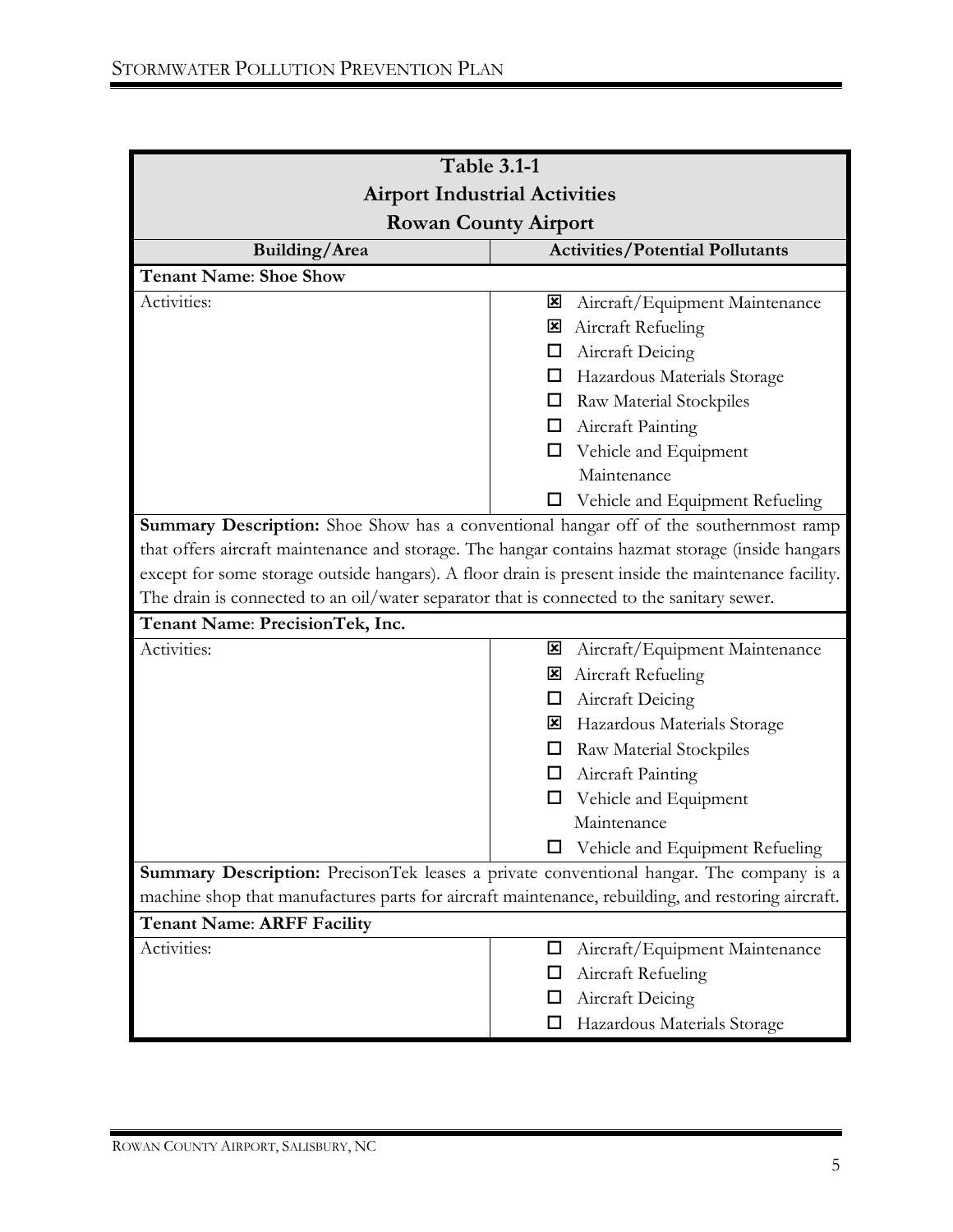| <b>Table 3.1-1</b><br><b>Airport Industrial Activities</b><br><b>Rowan County Airport</b> |                                          |  |
|-------------------------------------------------------------------------------------------|------------------------------------------|--|
| <b>Building/Area</b>                                                                      | <b>Activities/Potential Pollutants</b>   |  |
|                                                                                           | Raw Material Stockpiles                  |  |
|                                                                                           | Aircraft Painting                        |  |
|                                                                                           | Vehicle and Equipment<br>$\vert x \vert$ |  |
|                                                                                           | Maintenance                              |  |
|                                                                                           | Vehicle and Equipment Refueling<br>⊠     |  |
| <b>Summary Description:</b> The building is for fire truck storage only.                  |                                          |  |

# <span id="page-11-0"></span>**4.0 POTENTIAL SOURCES OF POLLUTION**

Figures 2 and 3 illustrate the locations of industrial activities at the Rowan County Airport (Appendix B). These figures identify the facilities, potential pollutant sources, stormwater drainage systems, stormwater discharge outfalls, and drainage boundaries.

### <span id="page-11-1"></span>**4.1 Terminal Building**

There are no industrial activities associated with the terminal building.

#### <span id="page-11-2"></span>**4.2 ARFF Building**

The ARFF building, located south of the terminal building, stores one fire truck for emergency response. There is no evidence of any chemicals or potential pollutants inside the building, and there is no evidence of past spills or leaks. Nothing inside the building is exposed to stormwater.



#### <span id="page-11-3"></span>**4.3 Food Lion - Delhaize Maintenance Hangar**

A large conventional maintenance hangar operated by Food Lion - Delhaize is located in the southeast corner of the Airport's property nearest the corner of Airport Road and Airport Loop Road. This hangar is located within a cluster of two other conventional hangars (Shoe Show hangar and a hangar used for sanding and resurfacing aircraft). Maintenance activities performed by Food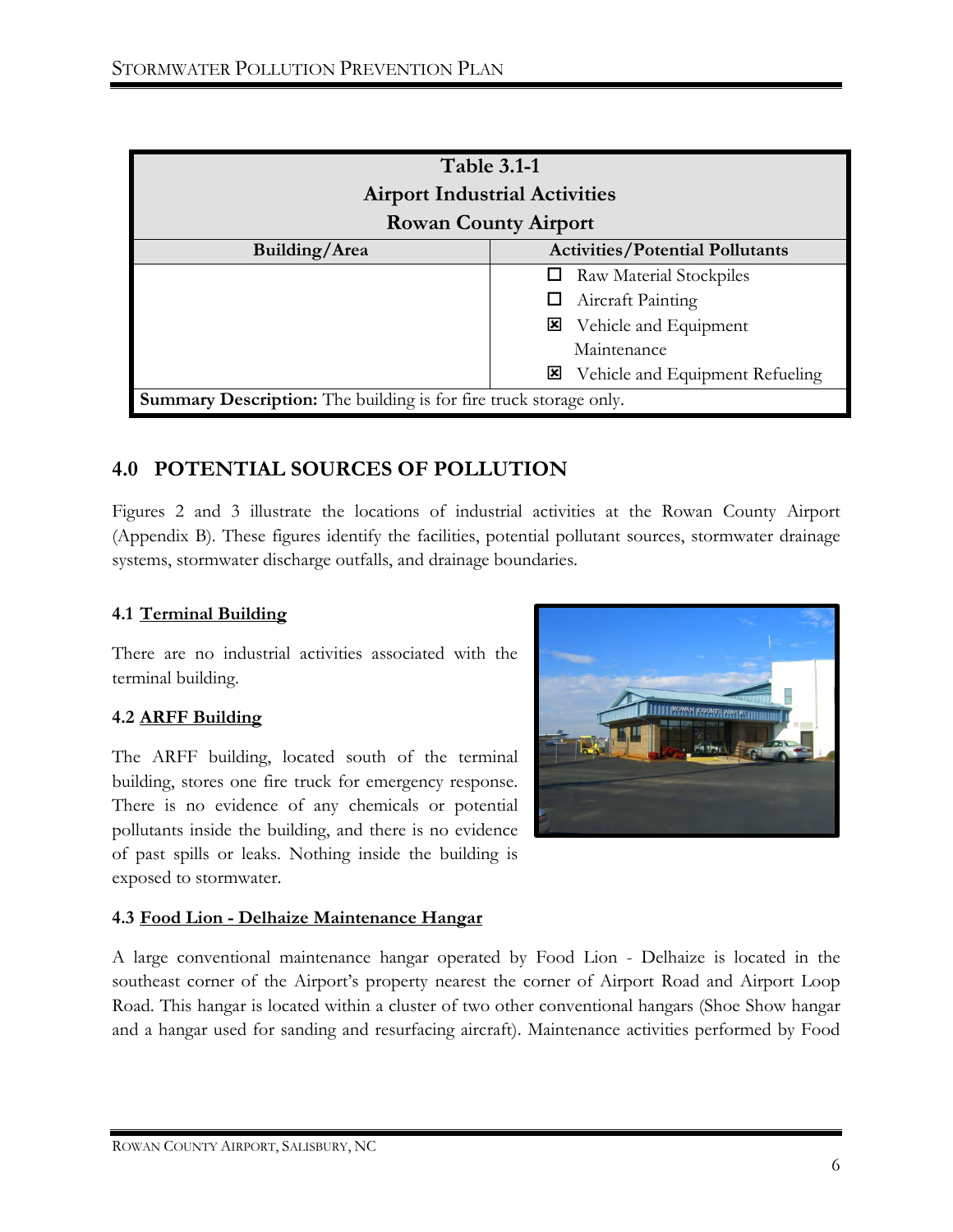Lion - Delhaize occur inside the hangar. The company stores small quantities of motor oil (quart containers in cases), two waste oil barrels that are used for changing oil, grease, lubricants, and aircraft washing detergents (Arrow – Magnolia Fleet Wash) that are used for typical aircraft maintenance in the hangar. Waste oil is periodically removed from the waste barrels and disposed of off-site by an outside party. There is a spill kit located inside the hangar for spill response. The hangar has a trench floor drain that is connected to an oil/water separator, which discharges to the public sanitary sewer system. None of these items are exposed to stormwater.

A 10,000-gallon Jet-A double-walled, self-contained refueling tank is located just outside the hangar along the east wall. The piping, pumps, filters, and other appurtenances for the tank are located on the north end of the tank and protected by a rain hood and secondary containment immediately below this equipment as shown in the picture.

#### <span id="page-12-0"></span>**4.4 Shoe Show Hangar**

A large conventional maintenance hangar operated

by Shoe Show is located in the southeast corner of the Airport's property nearest the corner of Airport Road and Airport Loop Road. This hangar is located with two other conventional hangars (Food Lion - Delhaize and a hangar used for sanding and resurfacing aircraft). Maintenance activities performed by Shoe Show occur inside the hangar. The hangar has a trench floor drain that is connected to an oil/water separator, which discharges to the public sanitary sewer system. None of these items are exposed to stormwater.

#### <span id="page-12-1"></span>**4.5 Open Shed**

To the northeast of the terminal building, there is an open shed containing a tractor and mowing equipment. These items are exposed to stormwater but will not be a potential source of pollution.

#### <span id="page-12-2"></span>**4.6 Boss Aircraft Refinishers – Paint Shop**

A small conventional maintenance hangar operated by Boss Aircraft Refinishers is located across the ramp from the Food Lion – Delhaize hangar and

next to the Carolina Avionics general maintenance hangar. The company resurfaces and repaints aircraft, and activity takes place inside the hangar with the exception of the use of the open



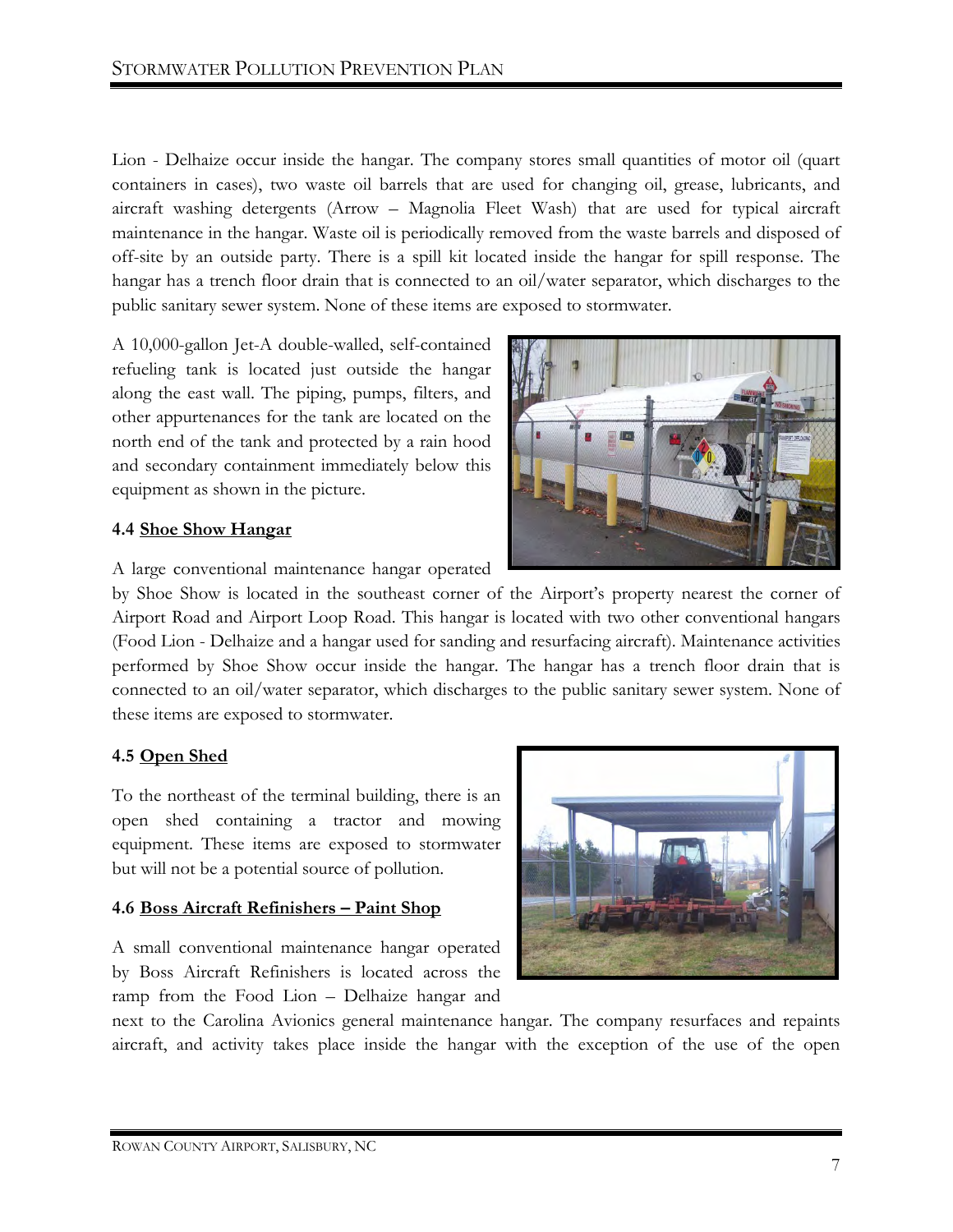conventional hangar, which lies between the Food Lion – Delhaize and Shoe Show hangars where the extra space is occasionally used for preparation for painting (sanding, buffing, etc.). Paints/primers (approximately 60 gallons), thinners/additives (approximately 20 gallons), MEK solvents, alcohol, and lacquer thinner are stored in the hangar. Wastewater is collected in a sump in the middle of the hangar and pumped to a 1,000-gallon holding tank. Wastewater, MEK rags, paint chips, and thinner pucks are hauled off as waste by Noble Oil.

#### <span id="page-13-0"></span>**4.7 Carolina Avionics/NC State Highway Patrol**

The Carolina Avionics/NC State Highway Patrol facility consists of four single-unit hangars within one overall building: two are used for general aircraft maintenance, one is used as an aircraft interior refurbishing section, and one is used as a maintenance section for NC State Highway Patrol helicopters. The hangars are located between the single-unit storage hangars south of the terminal building next to the paint shop. Carolina Avionics has a 55-gallon oil drum for waste and a spill kit for cleanup of possible spills or leaks. The highway patrol does only minor maintenance, such as changing oil. The interior refurbishing shop stores waste cans, rags, and solvents to a limited degree. Oil dry is present to aid in cleaning up possible minor spills or leaks.

#### <span id="page-13-1"></span>**4.8 PrecisionTek, Inc.**

PrecisionTek leases a large private conventional hangar. The hangar is located on the east ramp just to the north of the angled T-hangars. In this hangar, PrecisionTek operates a machine shop that manufactures parts for aircraft maintenance, rebuilding, and restoring aircraft. Small amounts of oil in quart containers are stored in the hangar and used for changing oil in the aircraft, and the waste oil is stored in containers to be recycled.

#### <span id="page-13-2"></span>**4.9 Aircraft Wash Pads**

Some airport tenants have previously utilized an area located to the west of the Carolina Avionics/N.C. State Highway Patrol hangar as a wash pad (Wash Pad #1). Typical automotive cleaning detergents were used in the aircraft washing. Runoff from the area drained to a drop inlet located nearby the wash area. In order to comply with the non-stormwater discharge requirements of the general stormwater permit, use of this wash pad will be discontinued. Wash Pad #2 located northeast of the maintenance hangar nearest the terminal building and Wash Pad #3 on the northeastern most part of the east ramp will remain suitable areas for aircraft washing and are in compliance with the general stormwater permit. Runoff from these two pads are filtered through grassy areas before entering the storm drainage systems that exit the property at the outfalls shown on Figure 3 (Appendix B).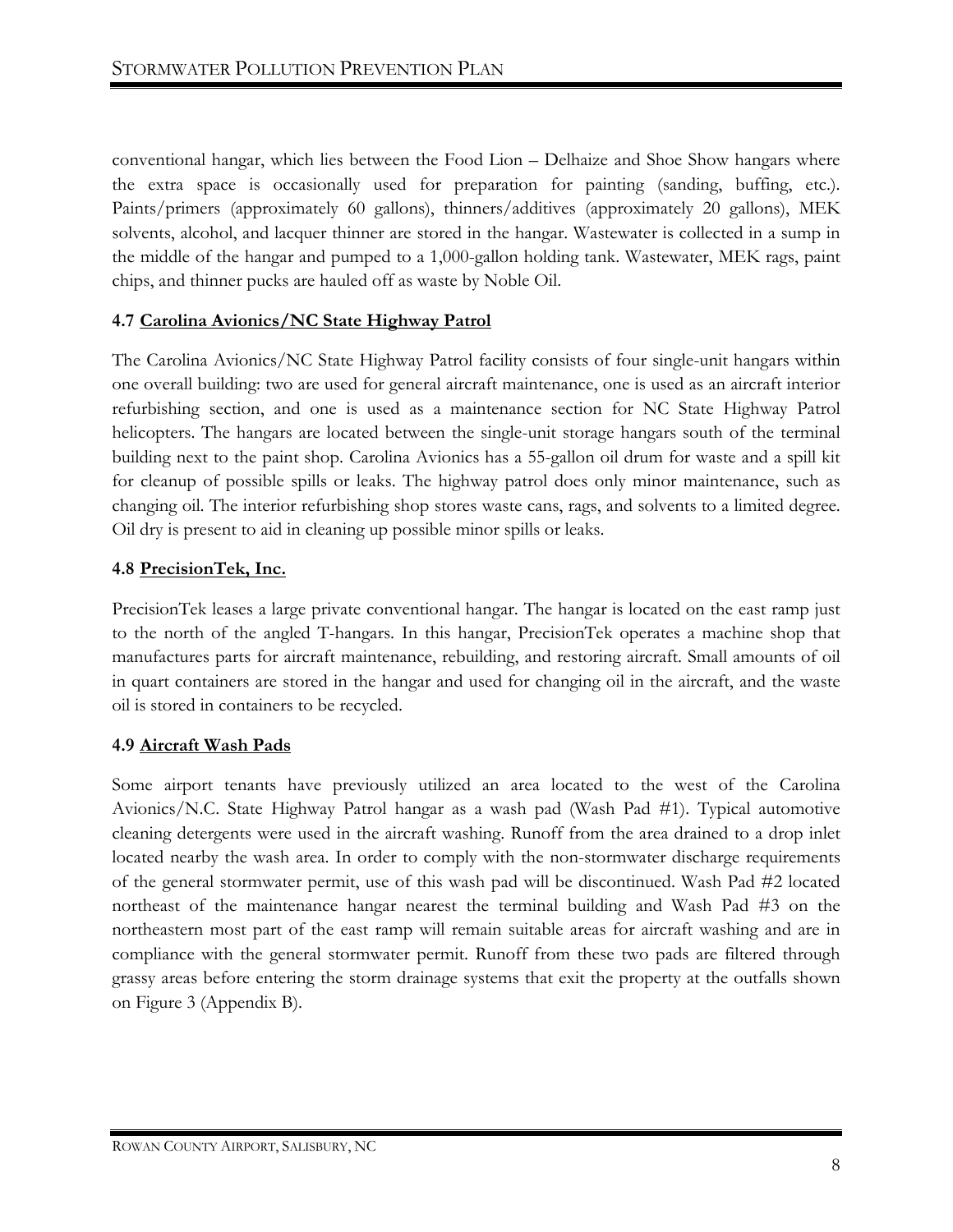#### <span id="page-14-0"></span>**4.10 Fuel Farm**

The Airport currently engages in aircraft refueling. The fuel farm is located on the Airport's property. The main fuel farm is located on the east side of the airfield but west of the terminal building. There are three aboveground storage tanks (ASTs); one 10,000 gallon, double-walled AVGAS tank; and two 10,000 gallon, double-walled Jet-A tanks. The ASTs are selfcontained in the event that they were to rupture. Fuel storage tanks at the fuel farm are raised on steel skids and bolted to a reinforced concrete pad. In this area,



there are spill kits, absorbent pads, and gloves. Spills or leaks from the tanks drain to the drop inlet in front of the tanks and then to an oil/water separator before entering the storm drainage system.

#### <span id="page-14-1"></span>**4.11 Refueling Trucks**

There are two primary refueling trucks located at the Airport. One truck is a 3,000-gallon Jet-A fuel truck, and the second one is a 1,200-gallon AVGAS fuel truck. The trucks are parked on a concrete pad at the south side of the fuel farm. Runoff from the mobile refueler parking area also drains to the same drop inlet and then to an oil/water separator before entering the storm drainage system.



# <span id="page-14-2"></span>**5.0 AIRPORT DRAINAGE**

There are multiple drainage outfalls for the Airport. Only the outfalls that receive runoff from areas where industrial activities have direct discharges to the stormwater system require visual inspection and qualitative monitoring by the Airport. Figure 1 (Appendix B) depicts the general location of the Airport and the receiving waters. At Rowan County Airport, there are three outfalls that receive runoff discussed in this SWPPP. Figures 2 and 3 (Appendix B) depict the drainage outfalls and the associated drainage basins and identify the airport facilities within the drainage areas. Outfall #1 is located immediately across from the entrance road to the terminal building on the east side of Airport Loop Road. Outfall #1 receives runoff from the south corporate hangar ramp, paint hangar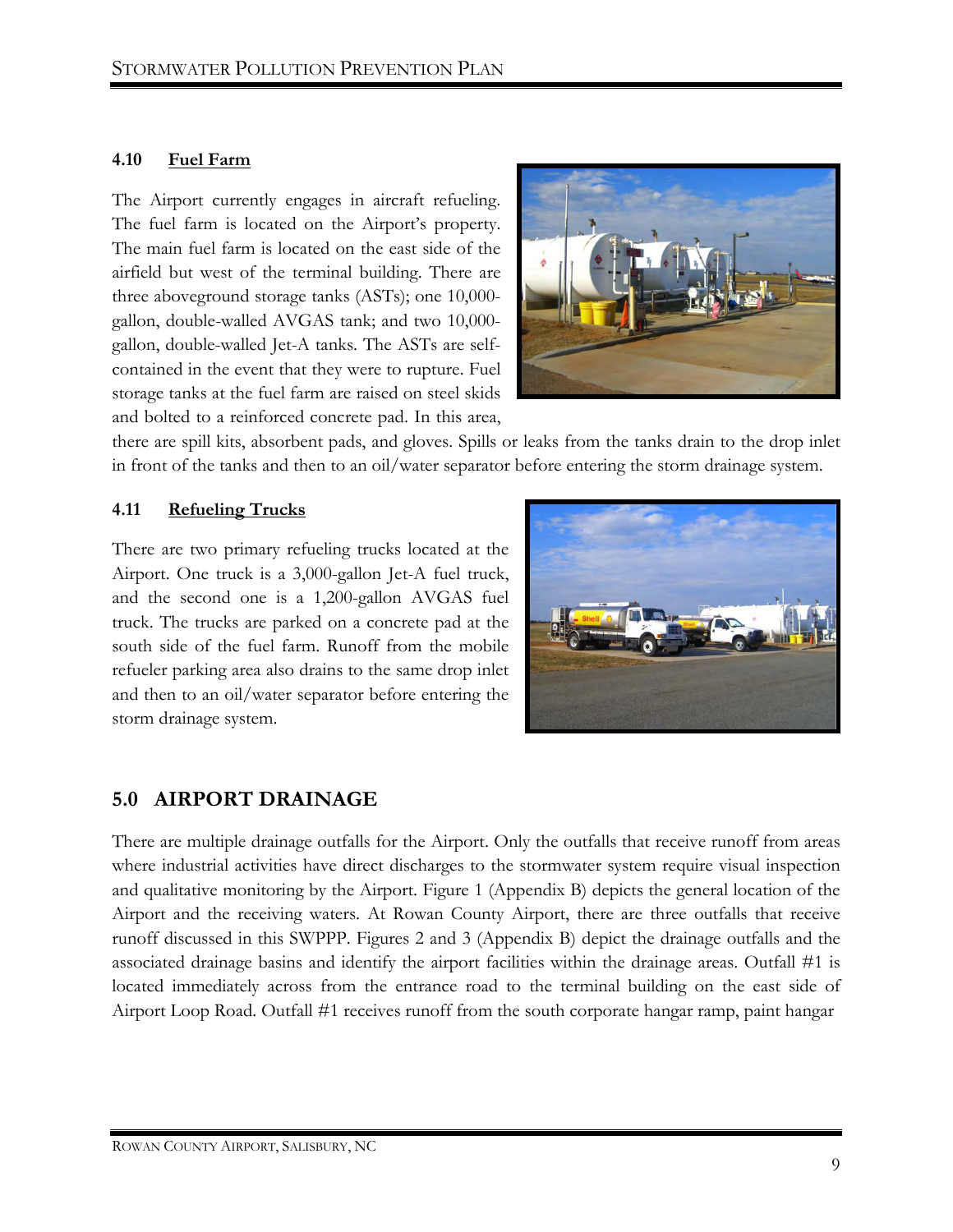| <b>Table 4.1-1</b>                              |                             |              |           |           |                                  |  |  |
|-------------------------------------------------|-----------------------------|--------------|-----------|-----------|----------------------------------|--|--|
| <b>Bulk Oil and Hazardous Substance Storage</b> |                             |              |           |           |                                  |  |  |
|                                                 | <b>Rowan County Airport</b> |              |           |           |                                  |  |  |
|                                                 |                             |              | Capacity  | Container |                                  |  |  |
| Quantity                                        | Location                    | Product      | (gallons) | Material  | <b>Secondary Containment</b>     |  |  |
|                                                 | Fuel Farm                   | Jet- $A$     | 10,000    | Steel     | Double-walled self containment,  |  |  |
|                                                 |                             |              |           |           | small front-end secondary        |  |  |
|                                                 |                             |              |           |           | containment                      |  |  |
| $\mathbf{1}$                                    | Fuel Farm                   | Jet-A        | 10,000    | Steel     | Double-walled self containment,  |  |  |
|                                                 |                             |              |           |           | small front-end secondary        |  |  |
|                                                 |                             |              |           |           | containment                      |  |  |
| $\mathbf{1}$                                    | Fuel Farm                   | <b>AVGAS</b> | 10,000    | Steel     | Double-walled self containment,  |  |  |
|                                                 |                             |              |           |           | small front-end secondary        |  |  |
|                                                 |                             |              |           |           | containment                      |  |  |
| $\mathbf{1}$                                    | Food Lion                   | Jet- $A$     | 10,000    | Steel     | Double-walled self containment,  |  |  |
|                                                 | - Delhaize                  |              |           |           | small front-end secondary        |  |  |
|                                                 | Hangar                      |              |           |           | containment                      |  |  |
| $\mathbf{1}$                                    | Primary                     | <b>AVGAS</b> | 1,200     | Steel     | None (runoff from pad drains to  |  |  |
|                                                 | Mobile                      |              |           |           | oil/water separator and into the |  |  |
|                                                 | Refueler                    |              |           |           | storm drainage system)           |  |  |
| $\mathbf{1}$                                    | Primary                     | Jet- $A$     | 3,000     | Steel     | None (runoff from pad drains to  |  |  |
|                                                 | Mobile                      |              |           |           | oil/water separator and into the |  |  |
|                                                 | Refueler                    |              |           |           | storm drainage system)           |  |  |

and ramp, and the southern third of the main aircraft ramp. The southern third of the aircraft ramp includes the terminal building, ARFF truck (parked in a small building), fuel farm, and maintenance and aircraft storage hangars.

Outfall #2 is located on the east side of Airport Loop Road roughly between the maintenance hangar and the angled T-hangars. Outfall #2 receives runoff from the middle third of the main aircraft ramp that includes T-hangar storage and aircraft tie-down locations.

Outfall #3 is located on the east side of Airport Loop Road approximately 250 feet south of the intersection of Airport Loop Road and Red Acres Road. Outfall #3 receives runoff from the northern third of the main aircraft ramp that includes a corporate hangar and T-hangar storage buildings.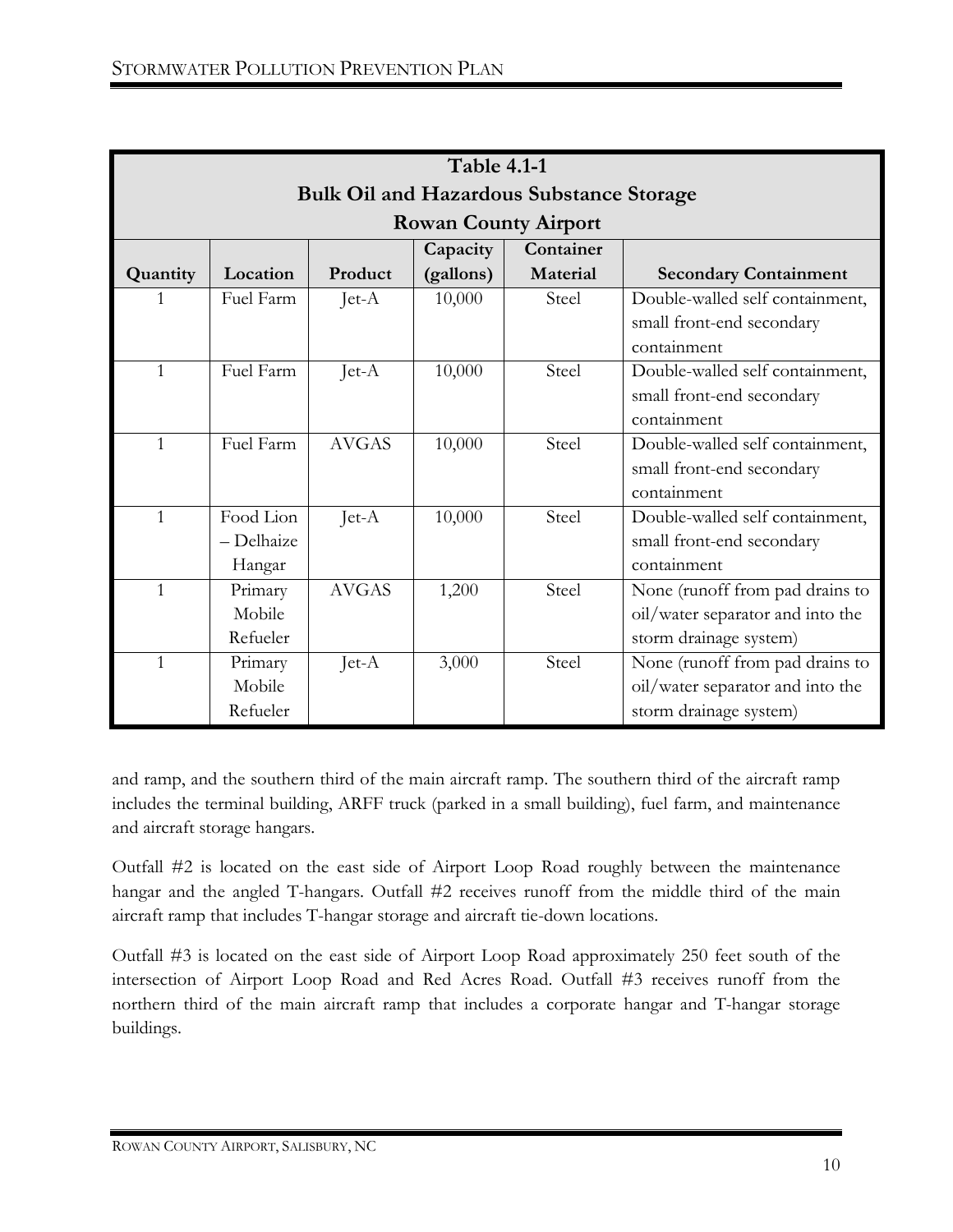Outfall #1 discharges to a channel/tributary east of the airfield and Airport Loop Road, which flows generally northward. The channel/tributary begins at Outfall #1 and continues for approximately 1.4 miles before feeding into Grants Creek. Grants Creek flows generally northeast for approximately 8.5 miles before feeding into the Yadkin River northwest of Salisbury.

Outfall #2 discharges to a channel east of the airfield and Airport Loop Road just north of Outfall #1, which flows generally eastward. This channel continues for approximately 0.2 mile before feeding into the same tributary as Outfall #1 (approximately 0.25 miles north of Outfall #1).

Outfall #3 discharges to a channel east of the airfield and Airport Loop Road just north of Outfall #2, which flows generally eastward. This channel continues for approximately 0.1 miles before feeding into the same tributary as Outfalls #1 and #2 (approximately 0.45 miles north of Outfall  $#1$ ).

Rowan County has authorized Rowan County Airport to discharge stormwater to the receiving waters designated as an unnamed tributary to Grants Creek, a class C water in the Yadkin Pee-Dee River Basin, in accordance with effluent limitations, monitoring requirements, and other conditions set forth in Parts I, II, III, IV, V, and VI of the General Permit No. NCG150000.

#### **Outfall # 1 (SDO #1)**

Outfall Type: One 60" CMP Latitude: 35° 38' 19" Longitude:  $-80^\circ$  31' 07" Drainage Area: 46.5 acres Impervious Area: 11.6 acres

#### **Outfall # 2 (SDO #2)**

Outfall Type: One 36" CMP Latitude: 35° 38' 29" Longitude:  $-80^\circ$  31' 07" Drainage Area: 14.7 acres Impervious Area: 8.9 acres

#### **Outfall # 3 (SDO #3)**

Outfall Type: Two 36" CMPs Latitude: 35° 38' 42" Longitude:  $-80^\circ$  30' 58" Drainage Area: 38.8 acres Impervious Area: 9.8 acres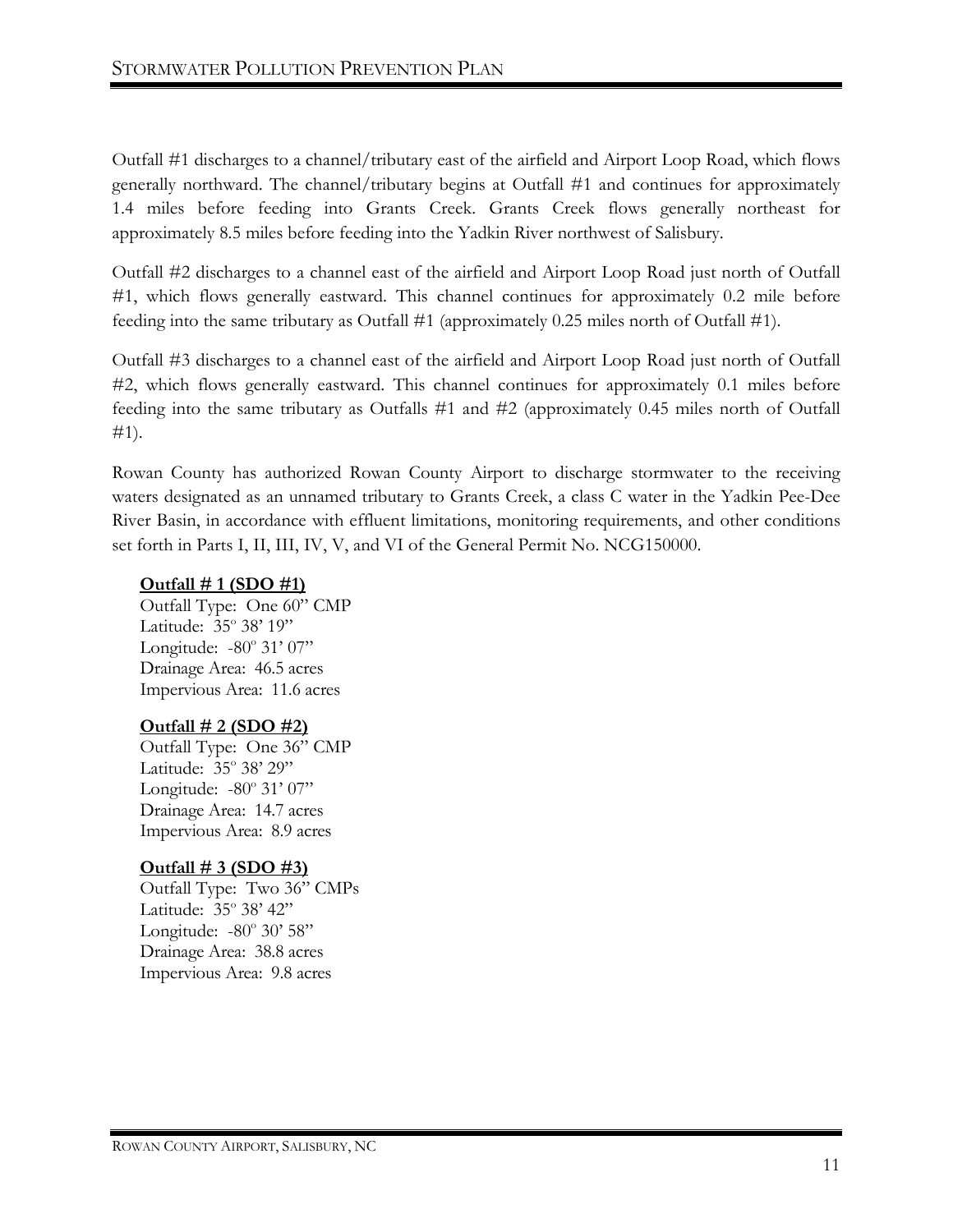Visual observations of the outfalls will be made by the Airport Manager to check for nonstormwater discharges. Additionally, qualitative monitoring of each outfall will be performed as described in Section 18 and documented using SWPPP Form 6.

### <span id="page-17-0"></span>**6.0 LIST AND LOCATIONS OF REPORTABLE SPILLS OR LEAKS**

According to the Airport Manager, there have been no reportable spills or leaks of pollutants that have occurred at the facility in the three years prior to the effective date of this Plan.

# <span id="page-17-1"></span>**7.0 LOCATIONS WHERE POTENTIAL SPILLS AND LEAKS COULD OCCUR**

The fuel farm provides the greatest potential for a large spill because of the volume of fuel stored at the facility. The fuel farm has double-walled tanks that are self-contained, and are set inside of a concrete containment dike. The risk of a catastrophic failure of this magnitude is considered low.

There is a moderate risk of spills or leaks during the fueling of aircraft by mobile facilities. AVGAS 100LL is composed of >99.8 percent gasoline, <0.5 percent benzene, and <0.13 percent tetraethyl lead. The individual hydrocarbon components of AVGAS 100LL and Jet-A fuel are differentially soluble in water with aromatic hydrocarbons tending to be more water soluble than aliphatic hydrocarbons. If spilled, the more volatile compounds will evaporate rapidly. According to the Material Safety Data Sheet, the potential for bioaccumulation and/or long-term persistence of these materials in the environment is low to non-existent. In general, naphtha streams exhibit some shortterm toxicity to freshwater and marine organisms, especially under closed vessel or flow-through exposure conditions in the laboratory. The components most likely causing toxicity are also highly volatile and can be readily biodegraded by microorganisms.

Mobile fueling facilities are parked during airport operational hours on the ramp next to the fuel farm. The stormwater runoff from this area is caught in a catchment basin in front of the fuel farm tanks and then to an oil/water separator before storm drainage system. **At a minimum, the Airport Manager will ensure that mobile fueling areas are routinely inspected for leaks and/or spills.**

#### <span id="page-17-2"></span>**8.0 SITE PLAN**

Site plan figures showing the locations of industrial activities, stormwater outfalls, and drainage flow directions are provided as Figures 2 and 3 (Appendix B).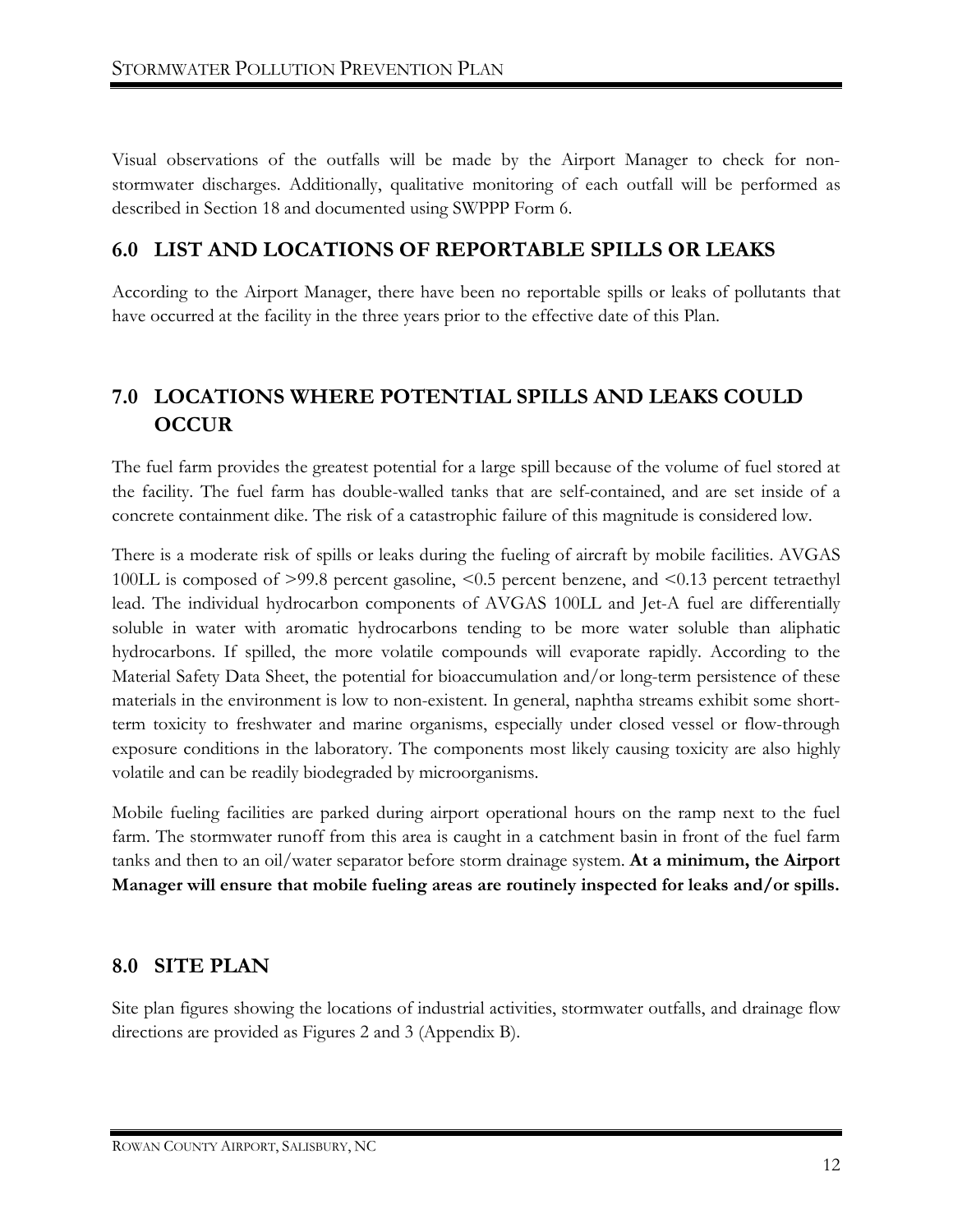# <span id="page-18-0"></span>**9.0 BEST MANAGEMENT PRACTICES**

Best management practices (BMPs) that control or minimize the exposure of materials to stormwater include good housekeeping practices, preventative maintenance training, and a spill prevention and response plan.

Good housekeeping practices include inspections, maintenance, housekeeping of stormwater control systems, facility equipment, facility areas, and facility systems that present a potential for stormwater exposure or stormwater pollution. Weekly inspections are conducted by the Airport Manager in and around the terminal and hangar areas to ensure that these areas are clean and well-maintained and that spills or leaks are cleaned up immediately. The Airport Manager inspects the fueling facilities daily to ensure that these facilities are kept in working order and to ensure that spills or leaks are cleaned up immediately. Additionally, preventative maintenance, associated with the fueling facilities, shall be in accordance with the manufacturer's recommended maintenance.

Drums stored outside are inspected weekly to ensure that lids are fitted tightly, drums are labeled/marked with contents and quantities, and drums are not leaking and are in good condition (no rust, pitting, etc).

Vehicle, aircraft, and equipment washing that occurs on the Airport's wash pad must be conducted so that any runoff from washing shall be directed into the nearby grass swale for natural filtering before following natural topography and entering the storm drainage system. Runoff from washing shall not be allowed to directly enter the nearby in-pavement storm drainage catchment basin. The area around the wash pad shall be routinely inspected for oil sheen or any other unnatural substances.

A semi-annual site inspection (SWPPP Form 7) will be conducted by the Airport Manager. The completed form will be kept on-site for a period of three years.

A schedule for best management practices by the Airport and its tenants is provided as Table 9.1-1.

Certain on-site non-stormwater sources are allowed to discharge under NPDES. The following list presents non-stormwater sources that have the potential to be discharged from any outfall at the Airport:

- Discharges from fire fighting activities and fire hydrant flushing conducted as routine maintenance activity by ARFF
- Potable water sources (excluding discharges of hypochlorinated water, unless the water is first dechlorinated and discharges are not expected to adversely affect aquatic life)
- Lawn watering and similar irrigation drainage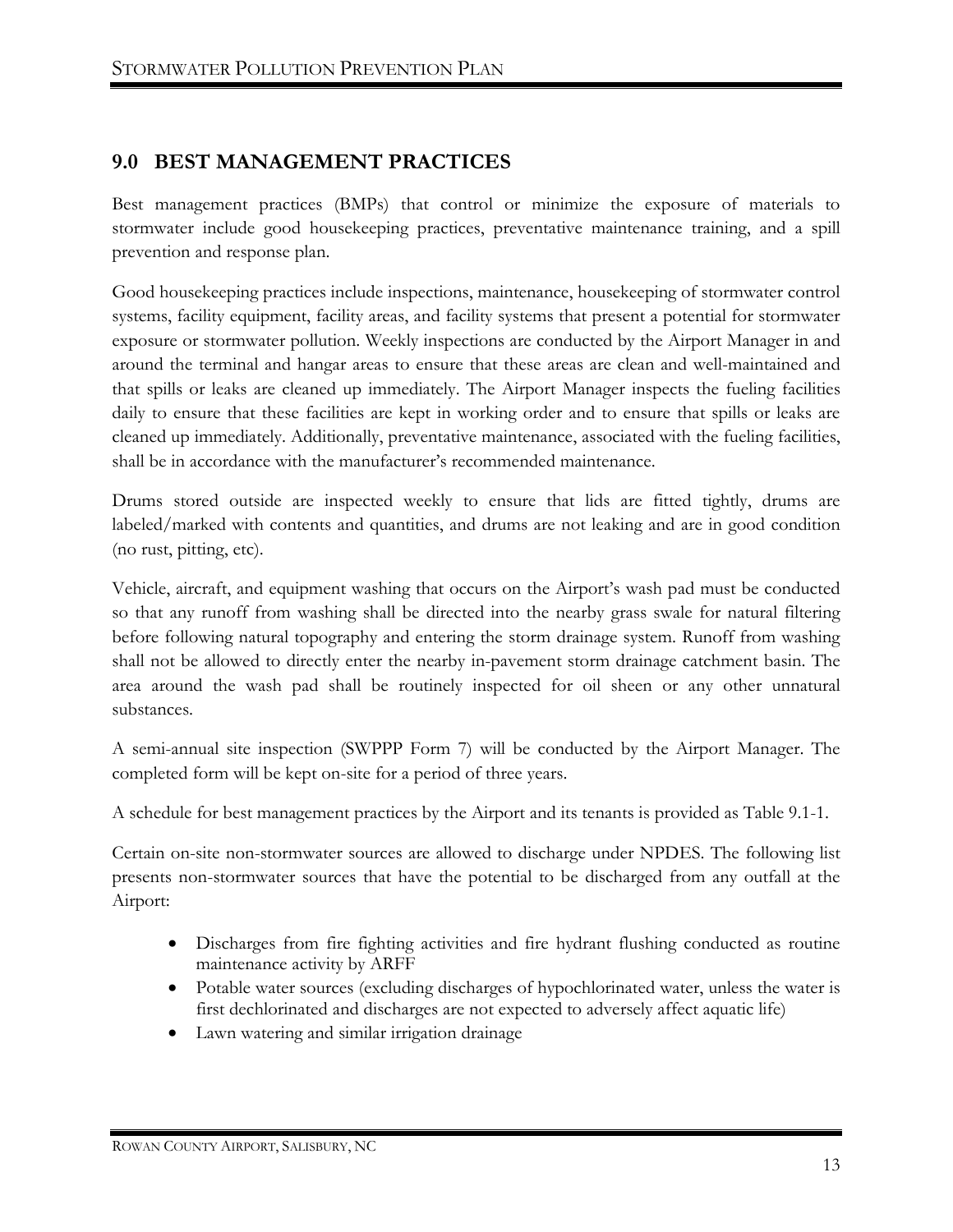| <b>Table 9.1-1</b><br><b>Schedule for Best Management Practices</b><br><b>Rowan County Airport</b> |                                                                       |                                                                        |                                                                                                                   |  |
|----------------------------------------------------------------------------------------------------|-----------------------------------------------------------------------|------------------------------------------------------------------------|-------------------------------------------------------------------------------------------------------------------|--|
| <b>BMP</b>                                                                                         | <b>Description of Action</b><br><b>Required for</b><br>Implementation | <b>Scheduled Completion for</b><br>Action                              | <b>Person Responsible</b><br>for Action                                                                           |  |
| Good<br>Housekeeping                                                                               | Continue good<br>housekeeping                                         | Daily                                                                  | Airport Manager, Line<br>Supervisor, Tenants                                                                      |  |
| Preventative<br>Maintenance                                                                        | Continue in accordance<br>with manufacturer's<br>recommendations      | As required                                                            | Airport Manager, Line<br>Supervisor, Tenants                                                                      |  |
| Inspections                                                                                        | Conduct routine<br>inspections                                        | Daily (Fuel)<br>Weekly (Other Areas)<br>Semi-Annually (All Facilities) | Airport Manager, Line<br>Supervisor<br>Airport Manager, Line<br>Supervisor<br>Airport Manager, Line<br>Supervisor |  |
| Spill Prevention<br>and Response                                                                   | Training<br>Implement SPCC Plan                                       | Ongoing<br>January 15, 2011                                            | Airport Manager,<br>Rowan County Risk<br>Manager<br>Airport Manager                                               |  |
| Management of<br>Runoff                                                                            | Inspect outfalls                                                      | After storm events                                                     | Airport Manager, Line<br>Supervisor                                                                               |  |

- Water from the routine external washing of structures conducted without the use of detergents or other chemicals and where spills or leaks of toxic or hazardous materials have not occurred (unless spilled material has been removed)
- Water from the routine washing of pavement conducted without the use of detergents or other chemicals and where spills or leaks of toxic or hazardous materials have not occurred (unless spilled material has been removed)
- Air conditioner and compressor condensates
- Water from foundation or footing drains where flows are not contaminated with pollutants such as solvents

According to the Airport, no non-allowable non-stormwater discharges were identified to be occurring at the Airport. As a proactive and conservative measure, the Airport has instituted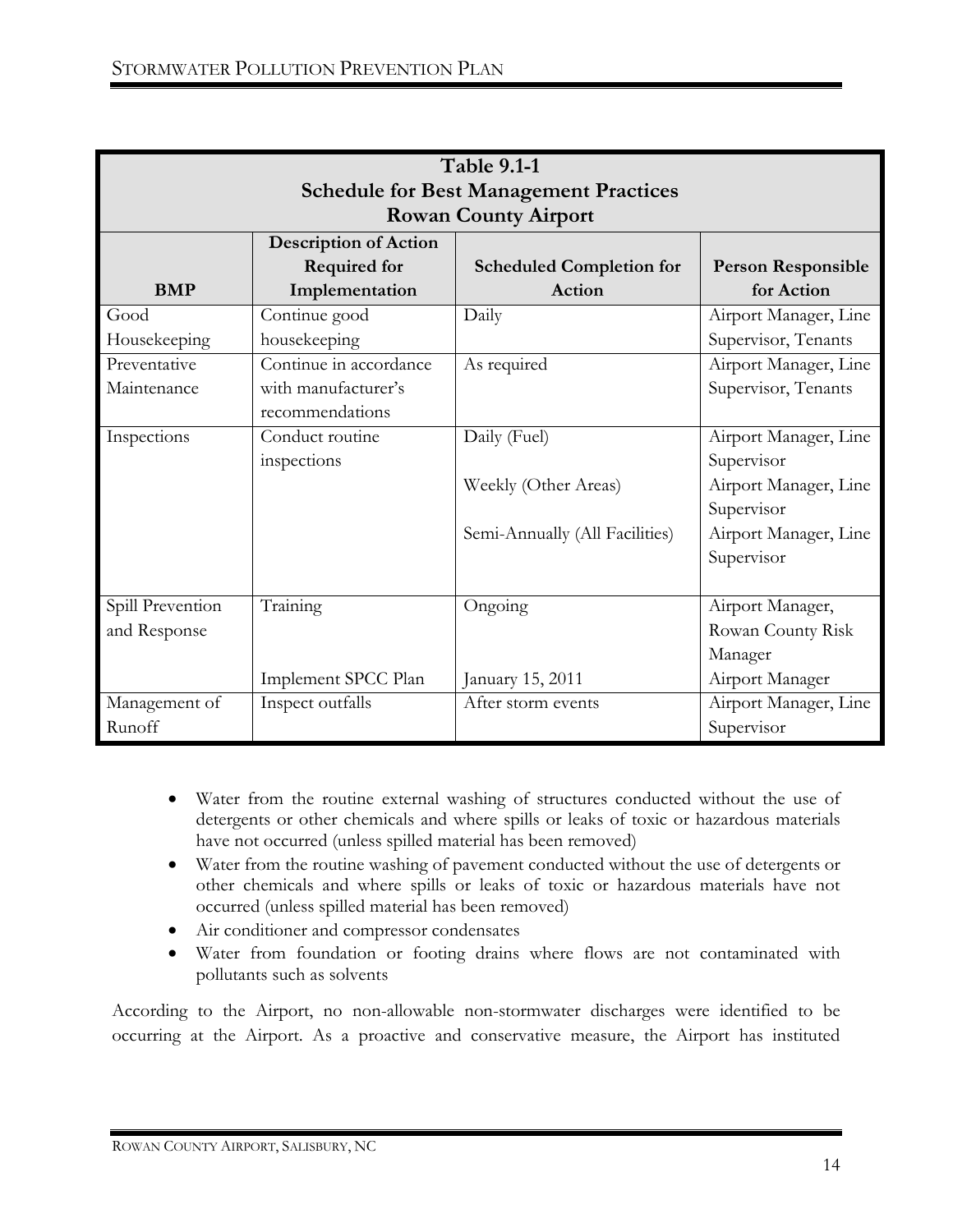additional policies and associated BMPs to further reduce the potential for adverse impact to stormwater quality from certain activities:

- Washing of outdoor pavement where oil and grease might accumulate, such as aprons and parking lots, is only allowed where there is a permitted connection for wash water to discharge to the oil/water separator at the fuel farm before it enters the storm drainage system
- Paved surfaces where aircraft, vehicles, and ground support equipment are parked or where outdoor maintenance of the above occurs must be cleaned as appropriate and power washed on a regular basis

# <span id="page-20-0"></span>**10.0 CERTIFICATION**

Non-stormwater discharges, not authorized by an NPDES permit, are unlawful and must be eliminated. The Airport Manager shall visually inspect Outfalls  $#1, #2,$  and  $#3$  annually for the presence of non-stormwater and ensure that unauthorized discharges originating on airport property have been eliminated. The Airport Manager shall obtain signature on the certification (SWPPP Form 2) and recertify annually.

# <span id="page-20-1"></span>**11.0 SPILL PREVENTION AND RESPONSE PLAN**

Industrial activities conducted by the Airport or commercial tenants represent potential spill sources. At Rowan County Airport, aircraft and equipment maintenance performed by the Airport and commercial tenants does not pose a significant risk since these activities occur inside the hangars, and floor drains in the hangars are connected to the sanitary sewer system. Industrial activities that require spill prevention and response procedures to protect stormwater outfalls are those that are exposed to stormwater. At Rowan County Airport, these include fuel loading/unloading, aircraft fueling, mobile refueler parking, vehicle and equipment washing, and drum and container storage.

#### <span id="page-20-2"></span>**11.1 Spill Prevention**

Fuel storage tanks at the fuel farm are raised on steel skids and bolted to a reinforced concrete pad. The ASTs are double-walled and self-contained in the event that they were to rupture. Spills or leaks from the tanks drain to the drop inlet in front of the tanks and then to an oil/water separator before entering the storm drainage system.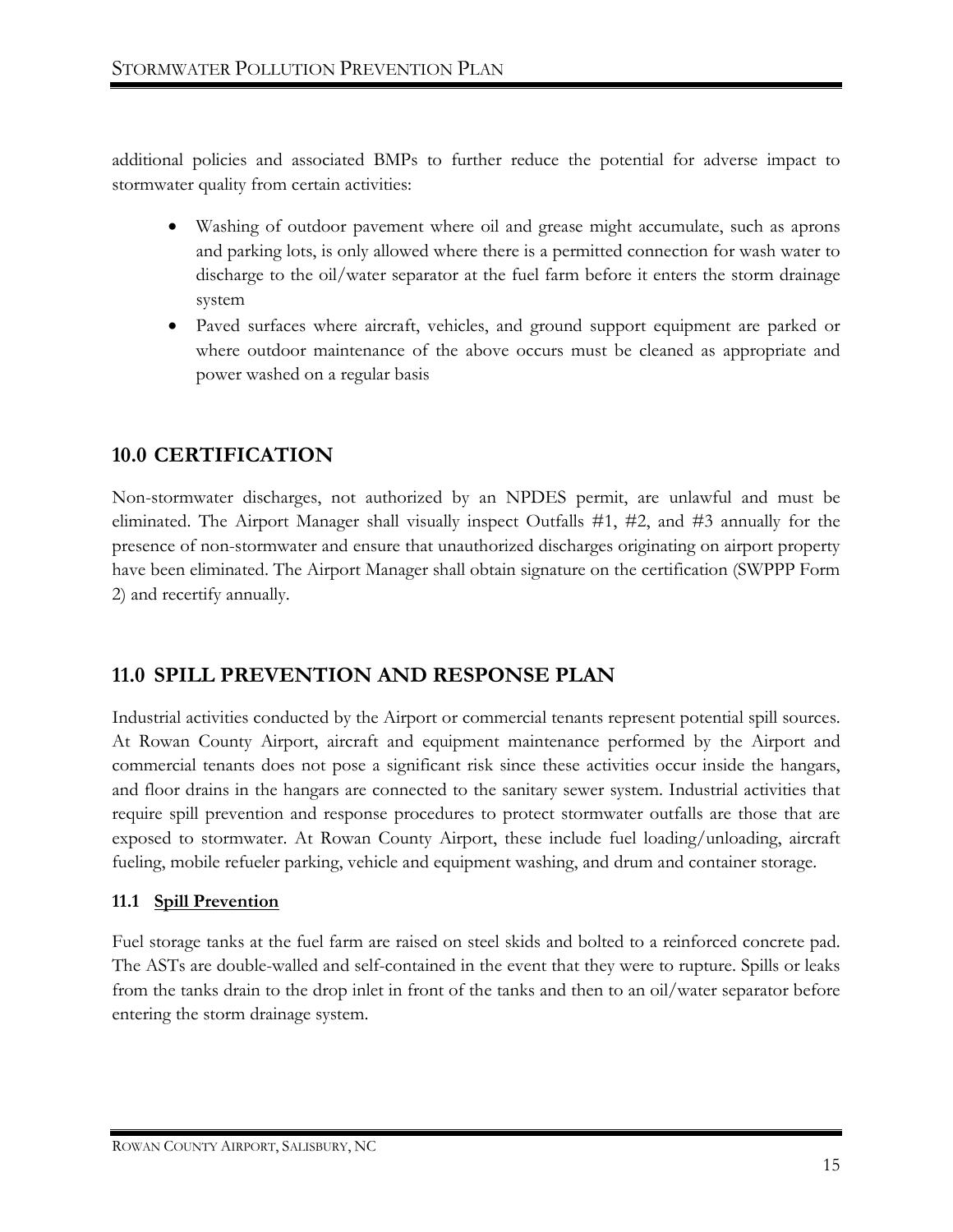Runoff from the mobile refueler parking area also drains to the same drop inlet and then to an oil/water separator before entering the storm drainage system.

Aircraft fueling generally occurs on the aprons. During transfer or delivery of fuel to aircraft, the driver and handlers will be responsible for preventing spills. The driver will remain with the vehicle at all times. The driver will ensure that hoses are secure and that proper absorbent materials (e.g., pads, booms, and socks) are available before unloading. The driver will use chock blocks and/or a vehicle break interlock system to prevent premature disconnect of the truck. Spill kits are kept on each truck. Drivers will use chock blocks and/or vehicle brake interlock system to prevent premature disconnect of their truck. The driver shall use a storm drain cover to protect a nearby inlet if the storage capacity and distance to the inlet is at risk for a potential spill or discharge.

During fuel delivery operations at the fuel farm, the driver will remain with the vehicle at all times. Drivers will use chock blocks and/or vehicle brake interlock system to prevent premature disconnect of their truck. Sufficient volume (approximately ten percent of the total capacity) will be maintained in the container for thermal expansion. During loading and unloading operations, personnel will monitor tank levels using dipsticks, visual observation, or other approved methods. Absorbent pads and booms are to be located near the fuel delivery/connection points. The driver will visually inspect valves and outlets for leaking when transfer is complete.

Drums and containers of liquids stored outside of the secondary fuel farm will be inspected weekly for leaks or spills. The Airport Manager will ensure that drums and containers are labeled properly, have tightly closed lids, are not rusted, and are in very good condition. Drums and containers will be removed or replaced as needed to reduce the potential for leaks and spills.

#### <span id="page-21-0"></span>**11.2 Spill Response Materials**

Booms, sorbent, and other spill response materials are stored in the plastic bin next to the fuel farm and are accessible by airport personnel. The response equipment inventory for the facility includes:

- Three 10-foot booms
- Twenty pads
- Eight pillows
- Four mini-booms

Spill kits are also in each mobile refueler.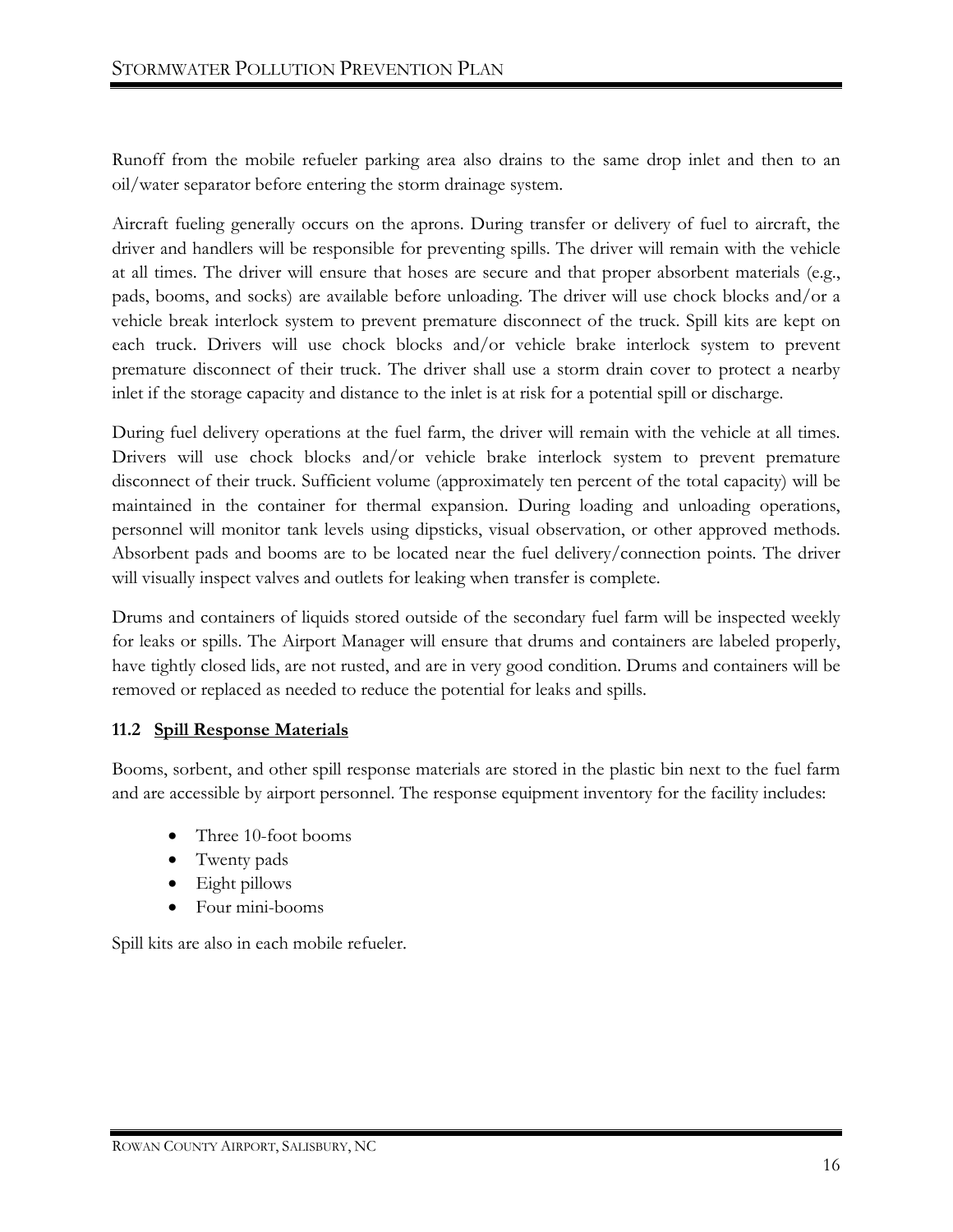AVGAS Truck:

- Three mini-booms
- Ten pads
- Four pillows

Jet-A Truck:

- Three mini-booms
- Ten pads
- Four pillows

The inventory is checked monthly by the Airport Manager to ensure that used material is replenished. Supplies and equipment may be ordered from:

- 1. New Pig Pittsburgh, PA, phone 1 (800) HOT-HOGS or [www.newpig.com](http://www.newpig.com/)
- 2. OE Durant Wilmington, NC, phone (910) 799-7877
- 3. Lab Safety Supply, phone 1 (800) 356-0783 or [www.LabSafety.com](http://www.labsafety.com/)

#### <span id="page-22-0"></span>**11.3 Spill Response**

Aviation fuel spills and ground vehicle fuel spills that occur would be immediately cleaned up using the following procedure:

- 1. Stop the flow of liquid product
- 2. Prevent product from entering waterways, drains, etc.
- 3. Dike far ahead of spill for later recovery or disposal. Use sand, earth, or other suitable material
- 4. If product reaches waterways, drains, etc., inform local authorities
- 5. Reclaim product directly or absorb in suitable medium and transfer to suitable, clearly marked containers

Fuel spill cleanup procedures are defined in the Spill Prevention, Control, and Countermeasures Plan (SPCC). Also, equipment and personnel requirements associated with the fueling facilities are addressed in the SPCC.

Fuel spills that occur at the fuel farm and the Food Lion – Delhaize fuel tank are collected in the self-containment or secondary containment basin and must be logged immediately.

SWPPP Form 13 provides a spill report form to ensure that adequate information is collected at the time of the spill.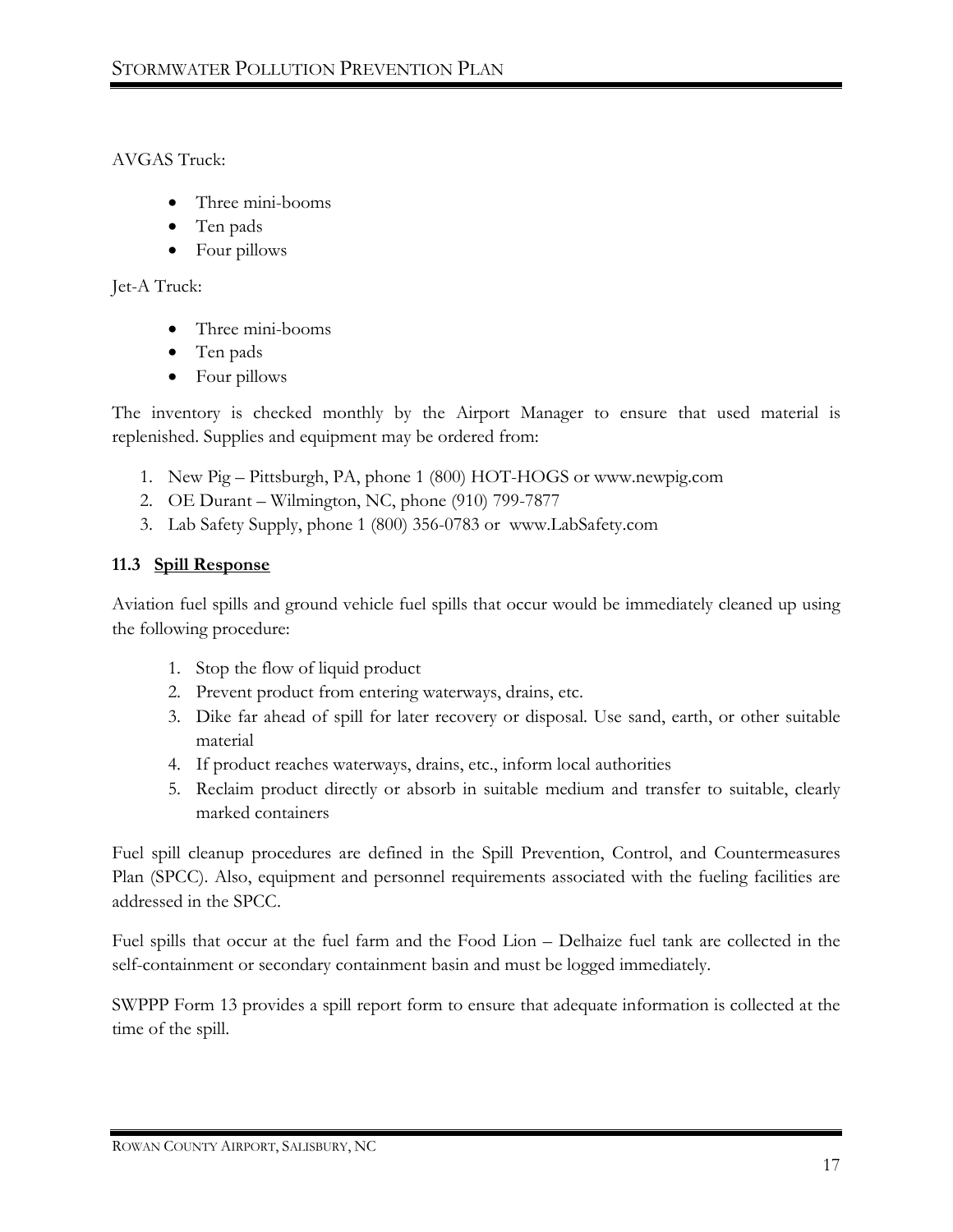Spills that can be controlled at the time of release require personnel to be OSHA-trained. The Airport shall report to the local Division of Water Quality (DWQ) Regional Office, within 24 hours, significant spills defined as releases of oil or hazardous substances in excess of reportable quantities under Section 311 of the Clean Water Act or Section 102 of CERCLA. Additionally, the Airport and its tenants shall report any spill of 25 gallons or more, any spill regardless of amount that causes sheen on surface waters, any spill regardless of amount occurring within 100 feet of surface waters, and any oil spill less than 25 gallons that cannot be cleaned up within 24 hours.

The Airport shall report to the DWQ Regional Office any noncompliance that may endanger health or the environment. Any information shall be provided orally within 24 hours from the time the Airport becomes aware of the circumstances. A written submission shall also be provided within five days of the time the Airport becomes aware of the circumstances.

# <span id="page-23-0"></span>**12.0 PREVENTATIVE MAINTENANCE AND GOOD HOUSEKEEPING PROGRAM**

Fuel handling trucks and equipment are visually inspected daily for leaks. Equipment valves and connections are routinely tested according to the manufacturer's recommendations. The Airport and tenants will inspect their own equipment and/or trucks on a seasonal schedule. Fuel storage facilities are routinely inspected for leaks. Drum and container storage is routinely inspected for leaks as well.

# <span id="page-23-1"></span>**13.0 EMPLOYEE TRAINING**

The Airport Manager is responsible for ensuring that employees and tenants engaged in industrial activities participate in annual training. Training includes spill response, good housekeeping, and material management practices. New employees will be trained during employee processing, and current employees will receive training during the annual staff meeting. Training will be documented as outlined in SWPPP Form 3, and records will be retained for five years.

# <span id="page-23-2"></span>**14.0 POLLUTION PREVENTION TEAM**

The Pollution Prevention Team Roster is provided in Table 14.1-1.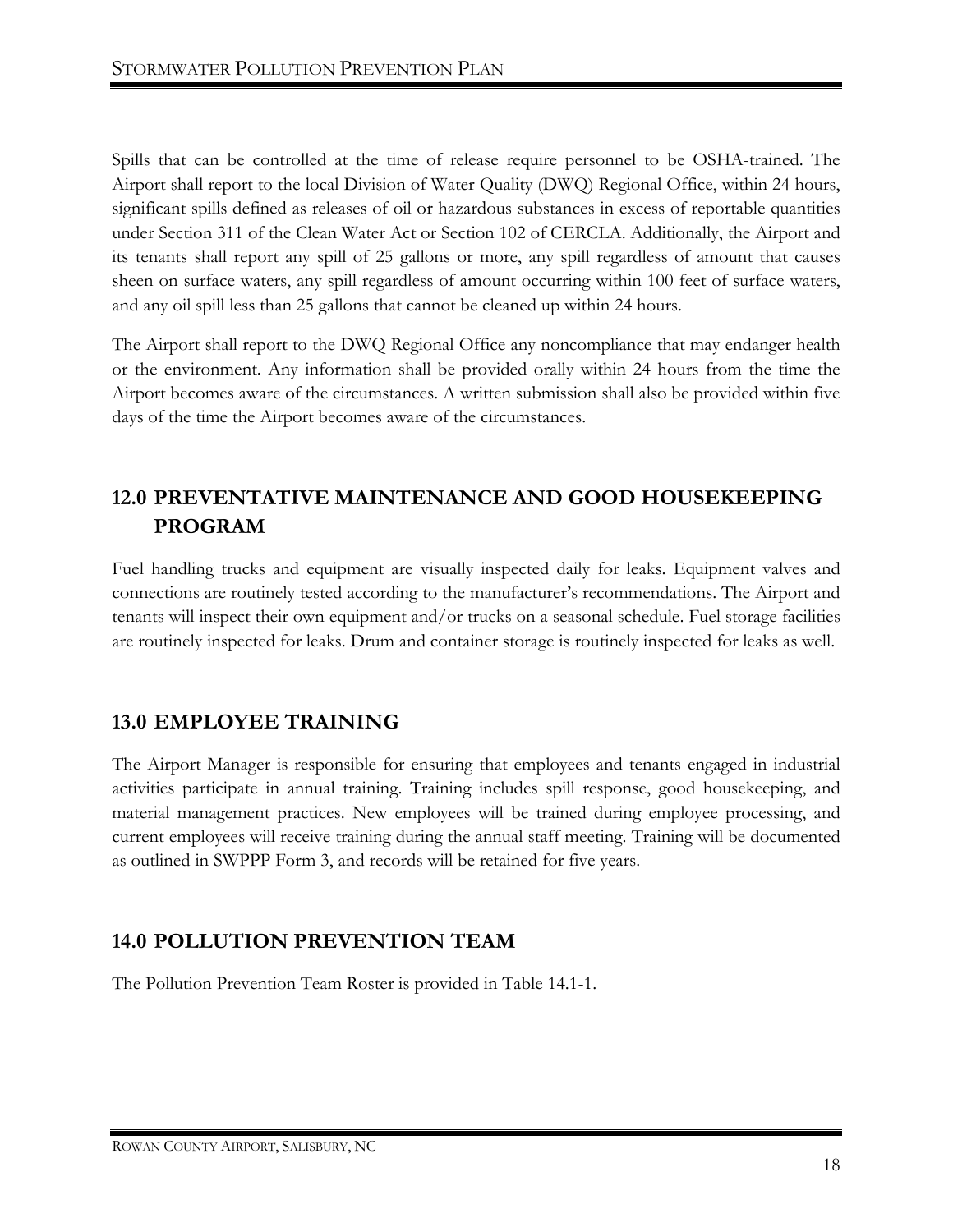| <b>Table 14.1-1</b>                     |                                                                          |  |  |
|-----------------------------------------|--------------------------------------------------------------------------|--|--|
| <b>Pollution Prevention Team Roster</b> |                                                                          |  |  |
| <b>Rowan County Airport</b>             |                                                                          |  |  |
| <b>Rowan County Airport</b>             | Responsibilities: Develop, maintain, revise, and ensure                  |  |  |
| Leader: Thad Howell                     | compliance with the SWPPP. Point of contact for regulatory               |  |  |
| Title: Airport Manager                  | agencies.                                                                |  |  |
| Phone: (704) 216-7749                   |                                                                          |  |  |
| <b>Rowan County Airport</b>             | Responsibilities: Implement SWPPP, point of contact for                  |  |  |
| Staff Member: Maurice Mills             | SPCC and responsible for training and daily operations.                  |  |  |
| Title: Line Supervisor                  | Oversee good housekeeping, conduct inspections, and                      |  |  |
| Phone: (704) 329-1836                   | manage operations. Ensure line personnel compliance with                 |  |  |
|                                         | the Plan and coordinate updates in response to changes in<br>operations. |  |  |
| <b>Rowan County Airport</b>             | Ensure compliance with the Plan and coordinates updates in               |  |  |
| <b>Tenant - Boss Aircraft</b>           | response to changes in operations.                                       |  |  |
| <b>Refinishers</b>                      |                                                                          |  |  |
| Staff Member: Bill Lucey                |                                                                          |  |  |
| Title: Owner                            |                                                                          |  |  |
| Phone: (704) 310-1421                   |                                                                          |  |  |
| <b>Rowan County Airport</b>             | Ensure compliance with the Plan and coordinates updates in               |  |  |
| Tenant - Food Lion                      | response to changes in operations.                                       |  |  |
| Staff Member: Tom Green                 |                                                                          |  |  |
| Title: Director of Flight               |                                                                          |  |  |
| Operations                              |                                                                          |  |  |
| Phone: (704) 213-9610                   |                                                                          |  |  |
| <b>Rowan County Airport</b>             | Ensure compliance with the Plan and coordinates updates in               |  |  |
| <b>Tenant - Carolina Avionics</b>       | response to changes in operations.                                       |  |  |
| Staff Member: Gary Jenkins              |                                                                          |  |  |
| Title: Owner                            |                                                                          |  |  |
| Phone: (704) 904-2063                   |                                                                          |  |  |
| <b>Rowan County Airport</b>             | Ensure compliance with the Plan and coordinates updates in               |  |  |
| <b>Tenant - Precision Tek</b>           | response to changes in operations.                                       |  |  |
| Staff Member: Dean Belk                 |                                                                          |  |  |
| Title: Owner                            |                                                                          |  |  |
| Phone: (704) 618-0313                   |                                                                          |  |  |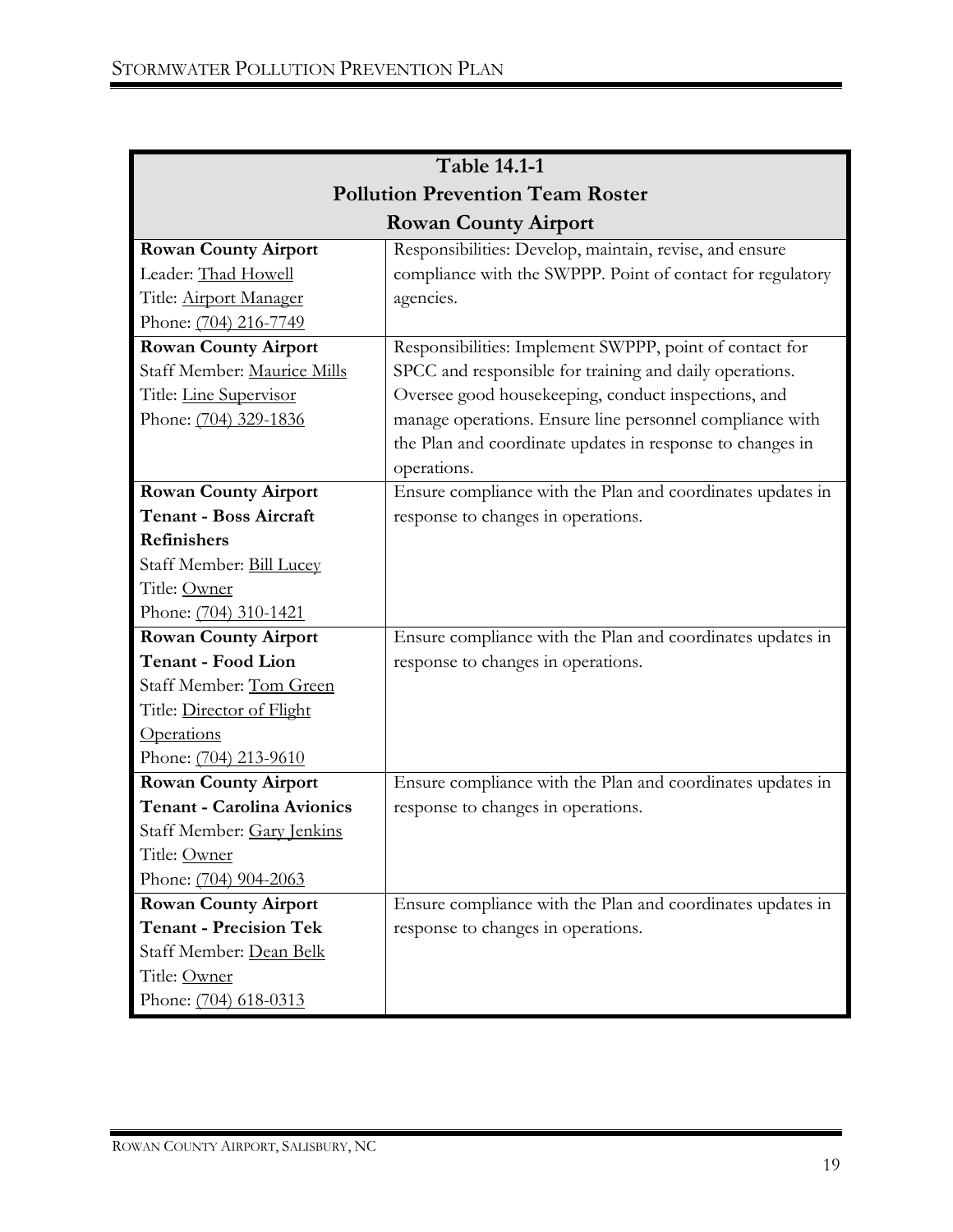**Appropriate tenant staff will be required to attend the Airport training, which will include a review of this SWPPP. The Airport will monitor tenant activities to ensure compliance with the Airport's SWPPP. The tenants will be responsible for spill prevention and control of tenant-owned equipment and/or containers and tanks.**

### <span id="page-25-0"></span>**15.0 FACILITY INSPECTIONS**

The Airport Manager is responsible for maintaining a qualified inspection and maintenance staff, receives inspection and maintenance reports, and keeps a log of follow-up activities.

### <span id="page-25-1"></span>**16.0 SWPPP IMPLEMENTATION**

SWPPP Form 1 is attached for assisting the Airport Manager with implementation of the SWPPP. Documentation of monitoring, measurements, inspections, maintenance activities, and training provided to employees is required. Documentation will be kept on-site for a period of five years and made available to the Director of the North Carolina Department of Environmental and Natural Resources (NCDENR) Division of Water Quality or her representative immediately upon request.

The Airport will maintain BMPs at all times. Failure to do so is a violation of Airport General Permit No. NCG150000.

# <span id="page-25-2"></span>**17.0 PLAN AMENDMENT**

The Airport shall review and amend the SWPPP whenever there is:

- a change in design, construction, operation, or maintenance, which has a significant impact on the discharge or potential for discharge of pollutants to surface waters
- a routine inspection or compliance evaluation determines deficiencies
- an inspection by a local, state, or federal official determines that modifications to the Plan are necessary
- a spill, leak, or other release or any time there is an unauthorized discharge.

Aspects of the Plan shall be reviewed and updated on an annual basis. The annual update shall include a current list of significant spills or leaks of pollutants for the previous three years or the notation that no spills have occurred. The annual update shall include recertification that the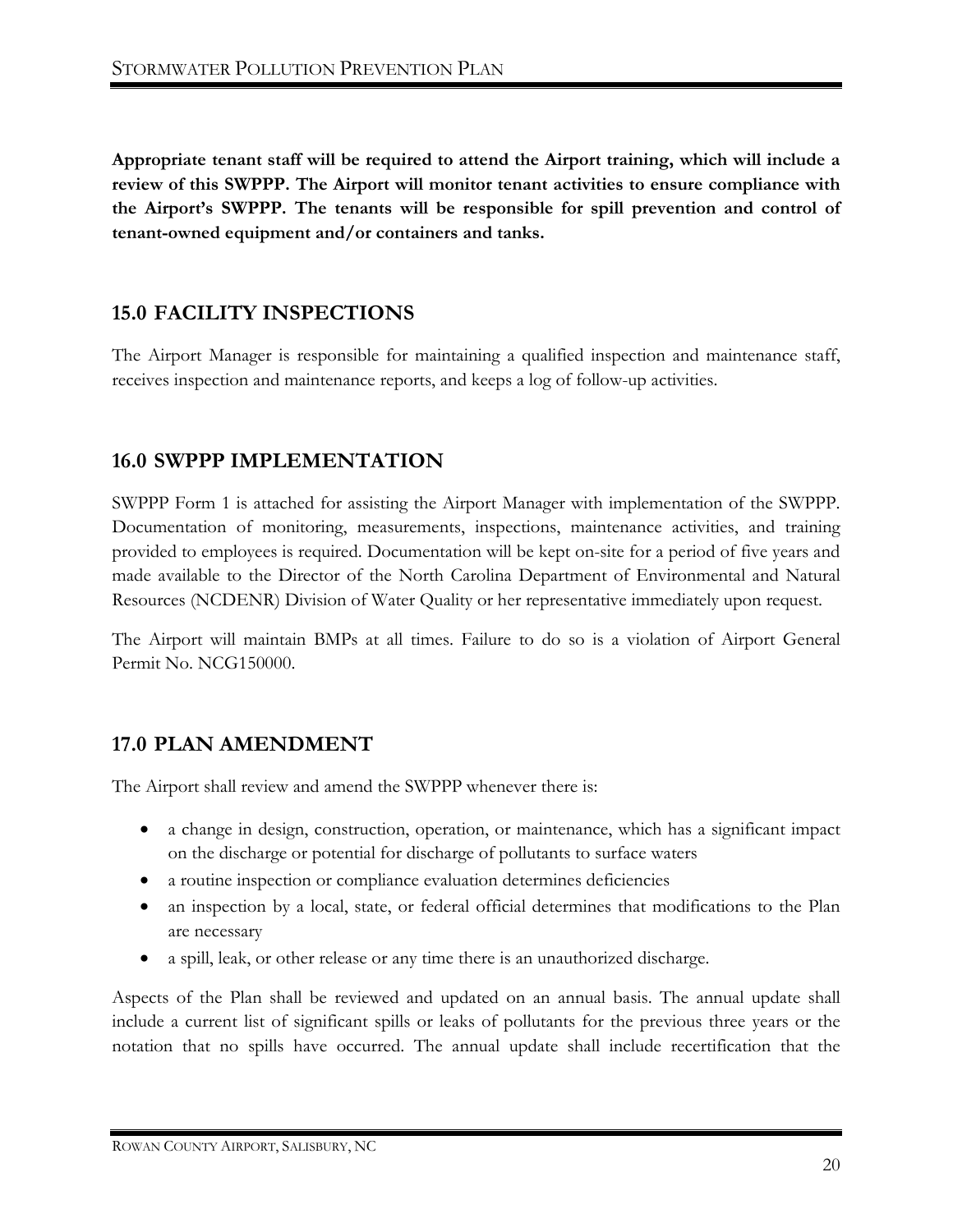stormwater outfalls have been evaluated for the presence of non-stormwater discharges. Each annual update shall include a reevaluation of the effectiveness of the BMPs listed in the BMP Summary of the SWPPP. SWPPP Form 11 is provided to record these Plan reviews and any amendments required.

Plan modifications must be made within 30 calendar days after discovery, observation, or event requiring a modification. Implementation of new BMPs must be initiated before the next storm event, if possible, but no later than 60 days after discovery or as otherwise provided or approved by the NCDENR Division of Water Quality. The amount of time taken to modify a BMP or implement additional BMPs must be documented.

**Should the SWPPP require modification, a new certification statement must be signed and dated upon completion of the revision.** Use SWPPP Form 2 for subsequent certifications.

In the interim between the annual inspection and completed SWPPP revision, the original SWPPP with the Airport Manager's handwritten notes for the modifications should be kept to demonstrate the changes that will be in the revised document.

# <span id="page-26-0"></span>**18.0 QUALITATIVE MONITORING REQUIREMENTS**

Qualitative monitoring requires a visual inspection of each stormwater discharge outfall (SDO) associated with industrial activity and shall be performed as specified below in Table 18.1-1.

Qualitative monitoring of stormwater outfalls #1, #2, and #3 must be performed during a representative storm event. Visual examinations must be made on samples collected within the first 30 minutes (or as soon thereafter as practical, but not to exceed one hour) of when the runoff begins discharging from the outfall. SWPPP Form 6 (Appendix A) will be completed during each inspection. Completed forms will be kept on-site for a period of three years.

Visual examination will be made during daylight hours. If no storm event resulted in runoff during daylight hours from the facility during a monitoring period, the Airport is excused from the visual monitoring requirement for that period provided the Airport documents that no runoff occurred.

Visual examination reports will be maintained on-site. The report will include the examination date and time, inspection personnel, nature of the discharge (i.e., runoff), visual quality of the stormwater discharge (including observations of color, odor, clarity, floating solids, settled solids, suspended soils, foam, oil sheen, erosion or deposition at the outfall, and other obvious indicators of stormwater pollution), and probable sources of any observed stormwater contamination.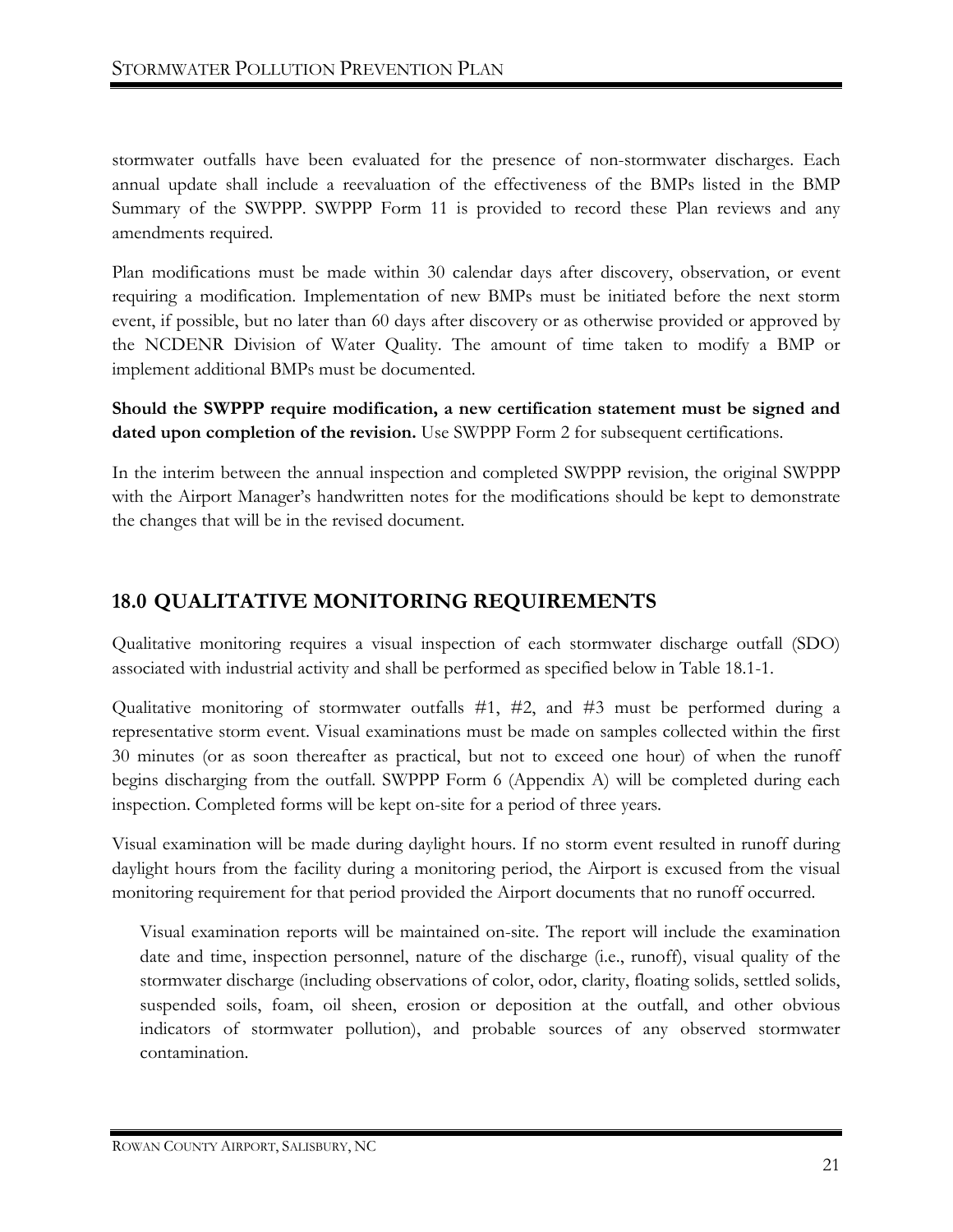| <b>Table 18.1-1</b><br><b>Qualitative Monitoring Requirements</b> |                             |                            |  |  |
|-------------------------------------------------------------------|-----------------------------|----------------------------|--|--|
|                                                                   | <b>Rowan County Airport</b> |                            |  |  |
| <b>Discharge Characteristics</b>                                  | Frequency                   | <b>Monitoring Location</b> |  |  |
| Color                                                             | Semi-Annual                 | SDO #1, #2, and #3         |  |  |
| Odor                                                              | Semi-Annual                 | SDO #1, #2, and #3         |  |  |
| Clarity                                                           | Semi-Annual                 | SDO #1, #2, and #3         |  |  |
| <b>Floating Solids</b>                                            | Semi-Annual                 | SDO #1, #2, and #3         |  |  |
| Suspended Solids                                                  | Semi-Annual                 | SDO #1, #2, and #3         |  |  |
| Foam                                                              | Semi-Annual                 | SDO #1, #2, and #3         |  |  |
| Oil Sheen                                                         | Semi-Annual                 | SDO #1, #2, and #3         |  |  |
| Erosion or Deposition at the Outfall                              | Semi-Annual                 | SDO #1, #2, and #3         |  |  |
| Other Obvious Indicators of                                       | Semi-Annual                 | SDO #1, #2, and #3         |  |  |
| Stormwater Pollution                                              |                             |                            |  |  |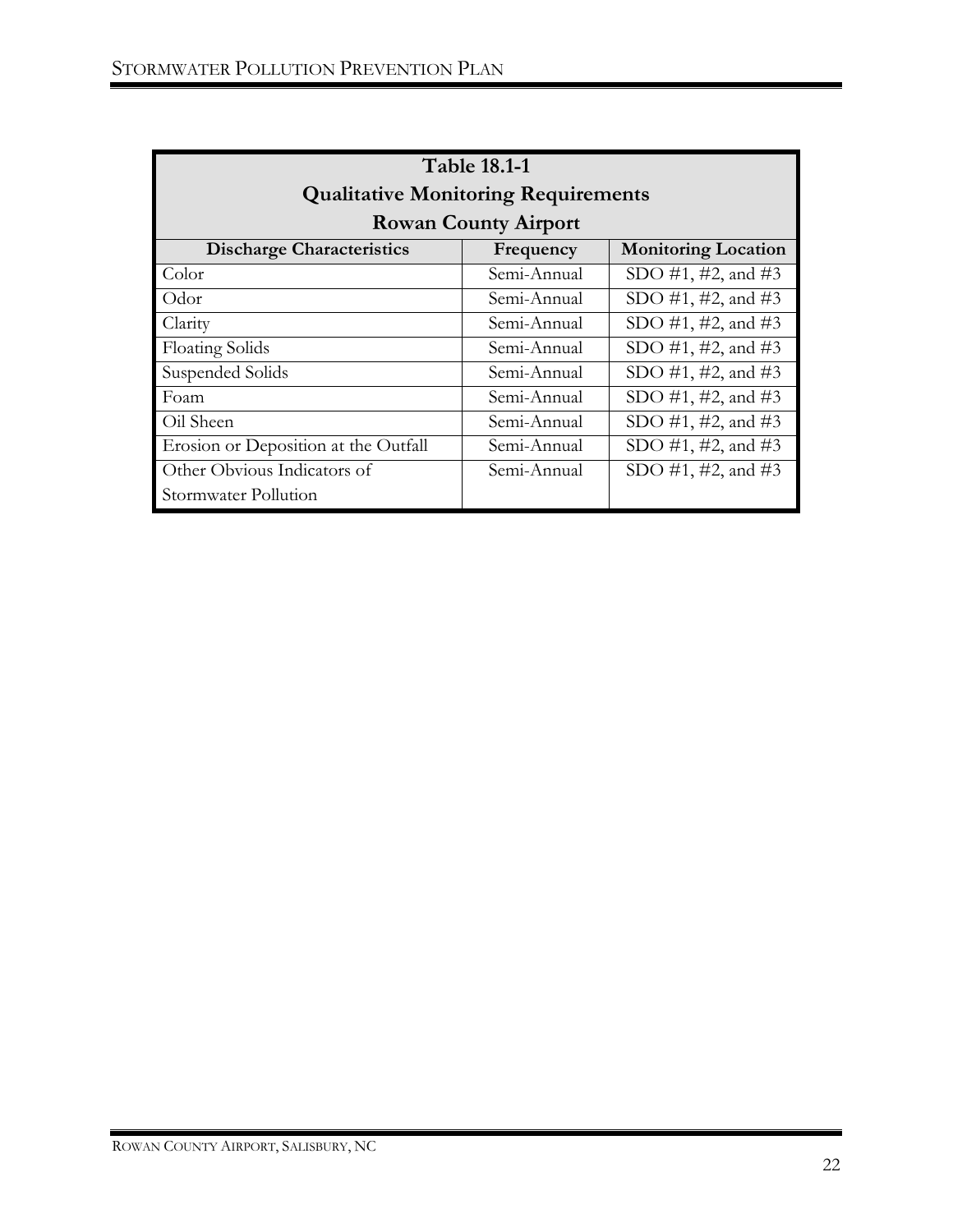# **APPENDIX A – FORMS**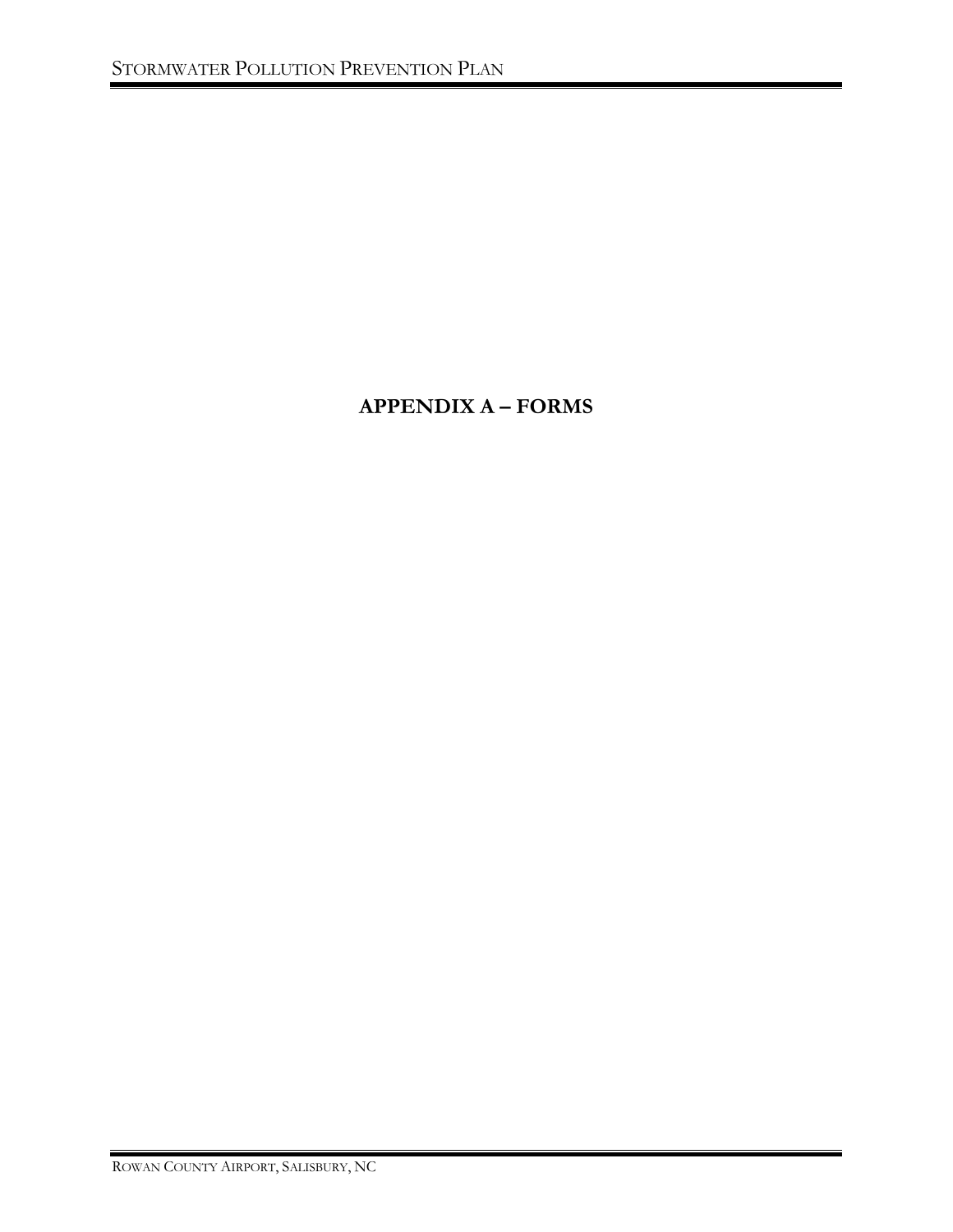### **LIST OF FORMS**

#### **SWPPP FORMS**

| STORMWATER DISCHARGE OUTFALL (SDO) QUALITATIVE               |  |
|--------------------------------------------------------------|--|
|                                                              |  |
|                                                              |  |
|                                                              |  |
|                                                              |  |
| ANNUAL COMPREHENSIVE SITE COMPLIANCE EVALUATIONSWPPP FORM 10 |  |
| RECORD OF PLAN REVIEWS/PLAN AMENDMENT RECORDS SWPPP FORM 11  |  |
| RAINWATER RELEASE FROM CONTAINMENT STRUCTURE  SWPPP FORM 12  |  |
|                                                              |  |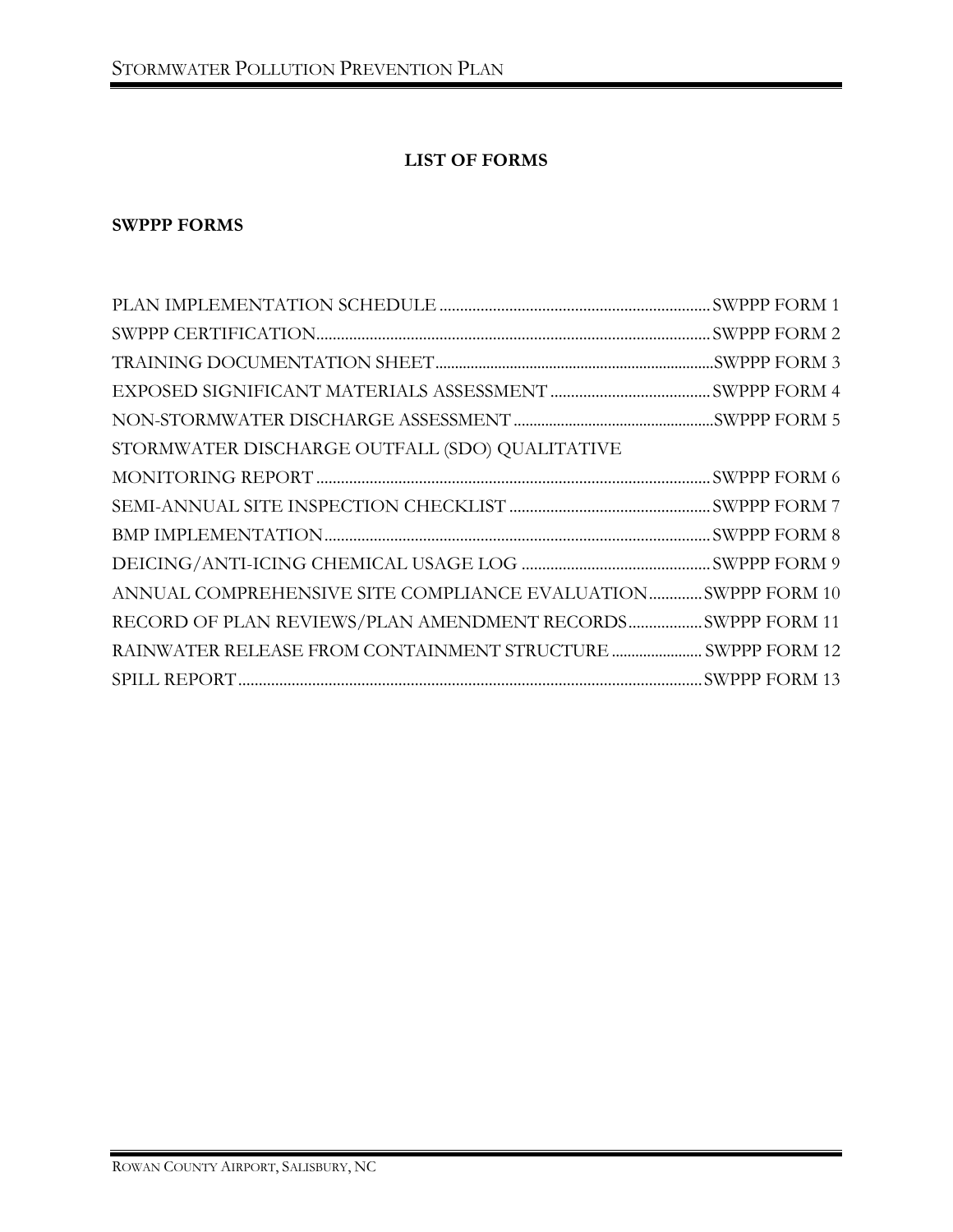### **PLAN IMPLEMENTATION SCHEDULE**

Airport Name: **\_\_\_\_\_Rowan County Airport** 

Permit Year:

The following schedule is provided for the SWPPT Leader to implement and document the required Plan tasks for each year. Blank forms identified below are provided in Appendix A. Enter the completion date on this form when tasks are completed. Insert completed forms and records into Appendix E.

|                |                                                                                    | Required                         |                                | Completion |
|----------------|------------------------------------------------------------------------------------|----------------------------------|--------------------------------|------------|
| <b>Task</b>    | <b>Tasks to be Performed</b>                                                       | Documentation                    | Frequency                      | Date       |
| 1              | <b>Certify SWPPP</b>                                                               | SWPPP Form 2                     | Once/ 5 years                  |            |
| $\overline{2}$ | <b>Appoint SWPPT members</b>                                                       | Section 14.0                     | Annual                         |            |
| 3              | Train Airport/ Commercial Tenant personnel                                         | SWPPP Form 3                     | Annual                         |            |
| 4              | Perform wet weather outfall visual observations <sup>1</sup>                       | SWPPP Form 6                     | Semi-annual                    |            |
| 5              | Conduct site inspection                                                            | SWPPP Form 7                     | Semi-annual                    |            |
| 6              | <b>Implement BMPs</b>                                                              | SWPPP Form 8                     | Annual                         |            |
| $\overline{7}$ | Complete Deicing/ Anti-icing Usage Log<br>(In Winter)                              | SWPPP Form 9                     | Monthly                        | On-going   |
| 8              | Conduct/ Certify Comprehensive Site Compliance<br>Inspection <sup>2</sup>          | SWPPP Forms 4 & 10               | Annual                         |            |
| 9              | Complete/ Certify Non-stormwater Discharge<br>Assessment                           | SWPPP Form 5                     | Annual                         |            |
| 10             | Review the Plan/ Make any Revisions                                                | SWPPP Form 11                    | Annual                         |            |
| 11             | SPCC Management Certification and<br><b>PE</b> Certification                       | SPCC Sections 2.0<br>and 3.0     | Once/ 5 years<br>(& as needed) |            |
| 12             | Ensure Certification of Applicability of<br>Substantial Harm Criteria is completed | <b>After SPCC</b><br>Section 5.0 | Once/ 5 years                  |            |
| 13             | <b>Plan Review</b>                                                                 | SPCC Table 4.1-1                 | Once/ 5 years<br>(& as needed) |            |
| 14             | <b>Complete SPCC Monthly Site Inspections</b>                                      | SPCC Form 1                      | Monthly                        | On-going   |
| 15             | <b>Discharge Prevention Briefing Log</b>                                           | SPCC Form 3                      | Annual                         |            |
| 16             | Complete Spill Response/Notification Form                                          | SPCC Form 4                      | @                              | N/A        |
| 17             | Release rainwater from secondary containment                                       | SWPPP Form 12<br>SPCC Form 2     | $\varnothing$                  | N/A        |
| 18             | <b>Significant Spill Report</b>                                                    | SWPPP Form 13                    | $\oslash$                      | N/A        |
| 19             | Discharge Report to EPA Regional Administrator                                     | SPCC Form 4                      | @                              | N/A        |

@ Report required at each incident.

1 Perform visual observations at each industrial outfall.

<sup>2</sup> The Comprehensive Airport Compliance Inspection occurs concurrently with the second semi-annual site inspection.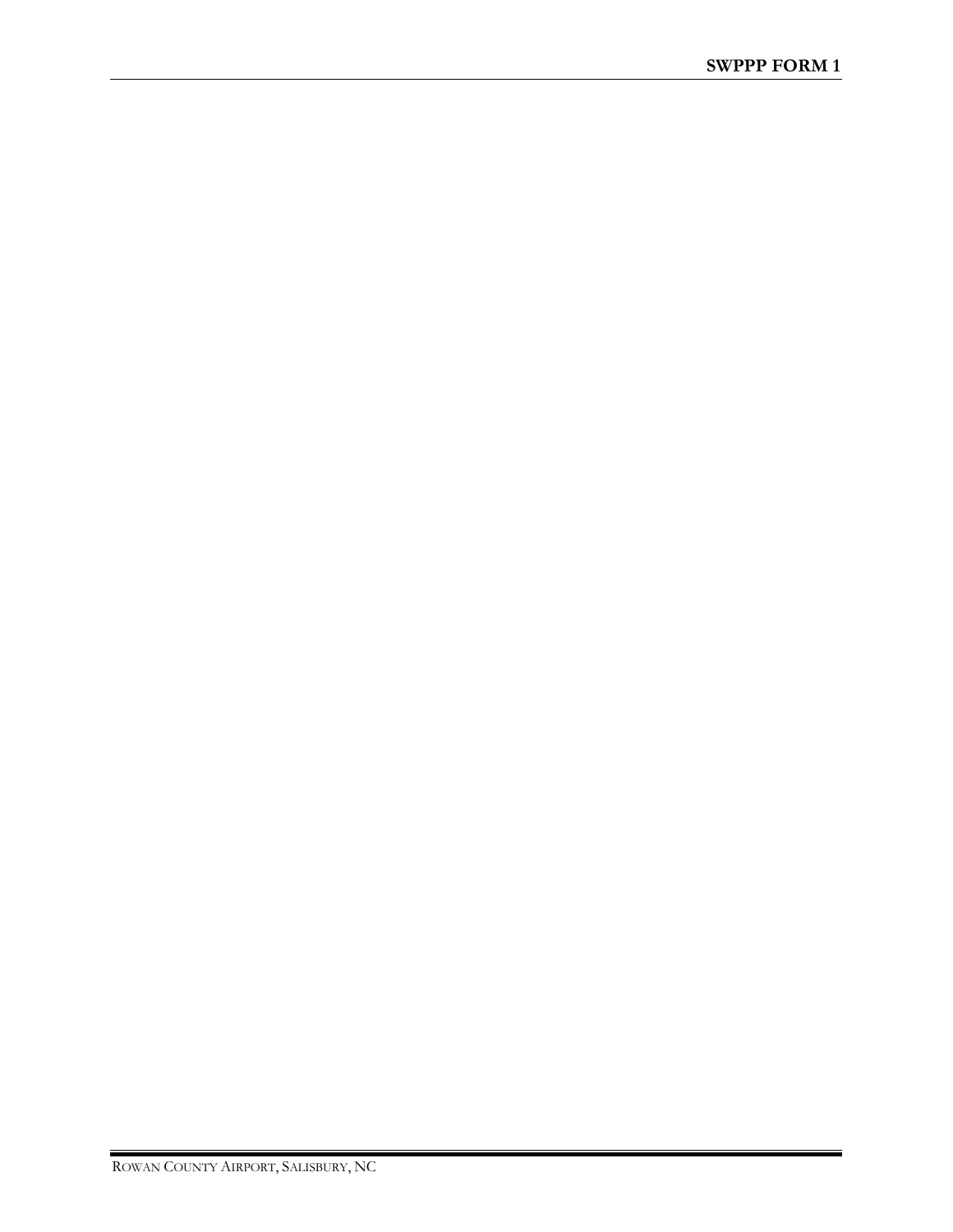### **SWPPP CERTIFICATION**

**"**I certify, under penalty of law, that this document and all attachments were prepared under my direction or supervision in accordance with a system designed to assure that qualified personnel properly gather and evaluate the information submitted. Based on my inquiry of the person or persons who manage the system, or those persons directly responsible for gathering the information, the information submitted is, to the best of my knowledge and belief, true, accurate, and complete. I am aware that there are significant penalties for submitting false information, including the possibility of fines and imprisonment for knowing violations" (as specified in Part III, Section B, Paragraph 5 of the Permit).

| Authorized Signatory <sup>1</sup> | Title       | Phone No.   | Date       |
|-----------------------------------|-------------|-------------|------------|
| Print name                        | Print title | Print phone | Print date |
| Sign here                         |             |             |            |
| Airport Name                      |             |             |            |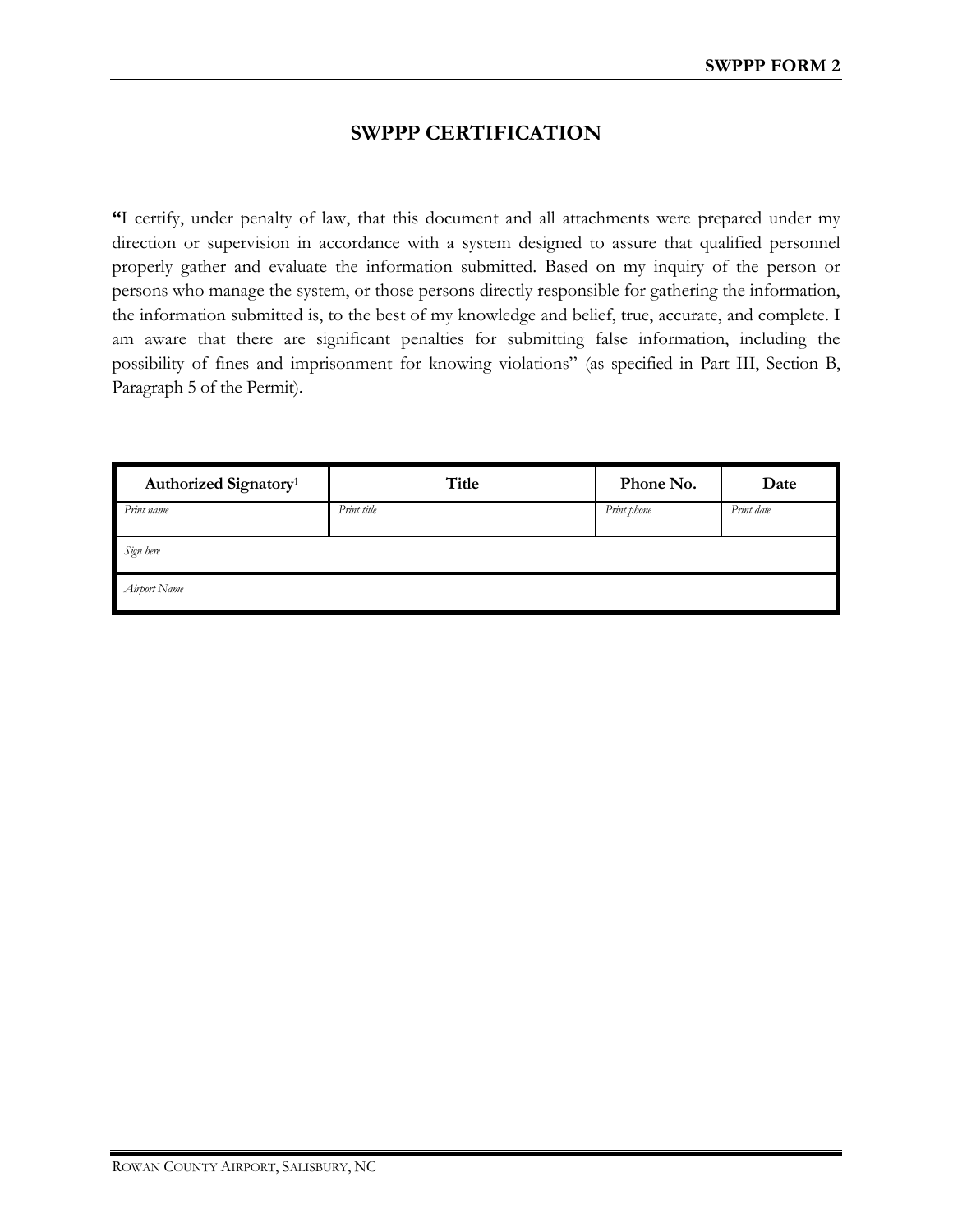# **TRAINING DOCUMENTATION SHEET**

Location <u>example and the set of the set of the set of the set of the set of the set of the set of the set of the set of the set of the set of the set of the set of the set of the set of the set of the set of the set of th</u>

Date

Class Name

Instructor(s)  $\qquad \qquad$ 

| <b>Employee Name</b> | Organization (Airport or<br><b>Commercial Tenant)</b> | <b>Phone Number</b> |
|----------------------|-------------------------------------------------------|---------------------|
|                      |                                                       |                     |
|                      |                                                       |                     |
|                      |                                                       |                     |
|                      |                                                       |                     |
|                      |                                                       |                     |
|                      |                                                       |                     |
|                      |                                                       |                     |
|                      |                                                       |                     |
|                      |                                                       |                     |
|                      |                                                       |                     |
|                      |                                                       |                     |
|                      |                                                       |                     |
|                      |                                                       |                     |
|                      |                                                       |                     |
|                      |                                                       |                     |
|                      |                                                       |                     |
|                      |                                                       |                     |

*Training records must be retained for five years.*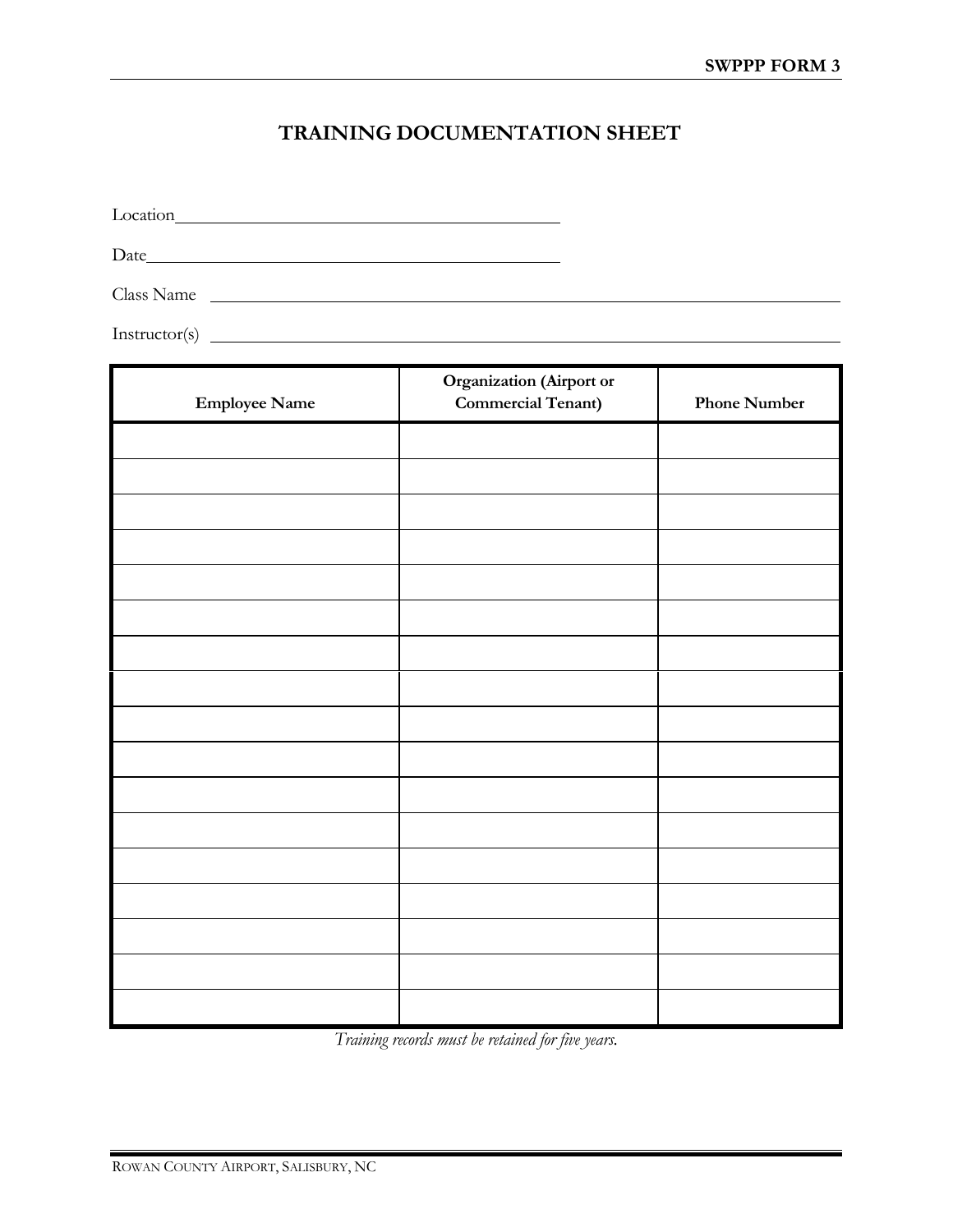#### **TRAINING PROGRAM OUTLINE**

Annual training in stormwater pollution prevention should be conducted for employees whose job duties involve working with materials or equipment in stormwater discharge areas. Training topics to be addressed should include, at a minimum, good housekeeping, spill prevention and response, proper material handling and storage, and inspections. Training should address specific BMPs for relevant drainage areas.

#### Source Reduction

**Explain source reduction practices** 

#### Recycling

**Explain recycling practices** 

#### Good Housekeeping

- Review basic cleanup procedures
- Review proper disposal locations
- Remind staff of good housekeeping procedures
- Be sure employees know where routine cleanup equipment is located
- Review areas where outdoor storage of materials is and is not allowed

#### Spill Prevention and Response

- Identify potential spill areas and drainage routes
- Familiarize employees with past spill events why they happened and the environmental impact
- Review emergency contacts and telephone numbers
- $\Box$  Review the locations of spill cleanup equipment
- Provide incidental spill response training (or Emergency Response Training if applicable)

#### Proper Material Storage, Handling, and Disposal

- $\Box$  Identify potential pollutant sources (e.g., exposed materials)
- $\Box$  Be sure employees are aware of which materials are hazardous and where materials are stored
- □ Point out and explain container labels
- $\Box$  Tell employees to use the oldest materials first
- Demonstrate how valves are "tightly closed" and how drums should be sealed

#### **Inspections**

Review inspection and monitoring procedures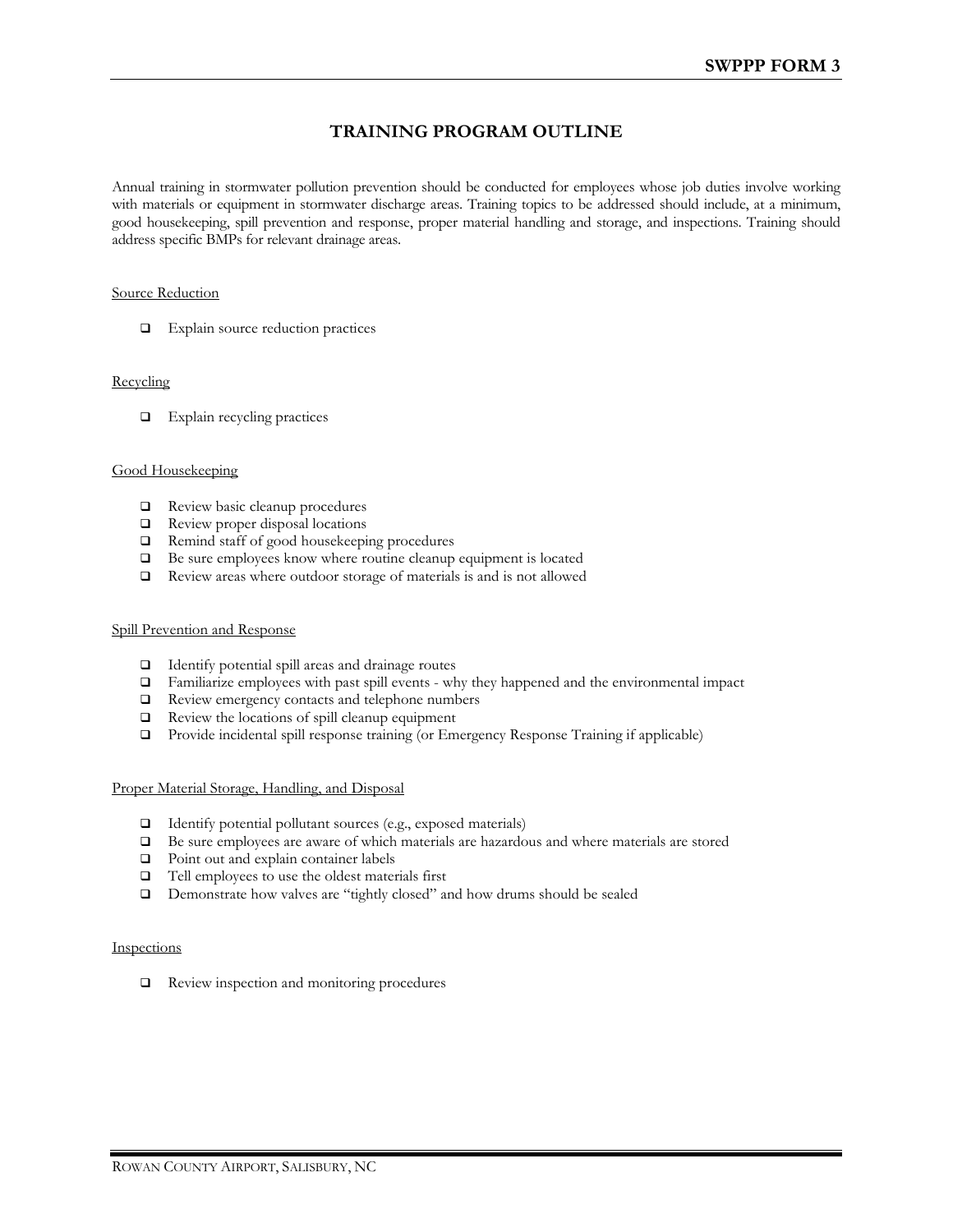#### Structural BMPs

 Explain structural controls including devices to control and treat stormwater, secondary containment, and erosion and sediment controls

\_\_\_\_\_\_\_\_\_\_\_\_\_\_\_\_\_\_\_\_\_\_\_\_\_\_\_\_\_\_\_\_\_\_\_\_\_\_\_\_\_\_\_\_\_\_\_\_\_\_\_\_\_\_\_\_\_\_\_\_\_\_\_\_\_\_\_\_\_\_\_\_\_\_\_\_\_\_\_\_\_\_\_\_\_\_\_\_\_\_\_\_\_  $\mathcal{L}_\mathcal{L} = \mathcal{L}_\mathcal{L} = \mathcal{L}_\mathcal{L} = \mathcal{L}_\mathcal{L} = \mathcal{L}_\mathcal{L} = \mathcal{L}_\mathcal{L} = \mathcal{L}_\mathcal{L} = \mathcal{L}_\mathcal{L} = \mathcal{L}_\mathcal{L} = \mathcal{L}_\mathcal{L} = \mathcal{L}_\mathcal{L} = \mathcal{L}_\mathcal{L} = \mathcal{L}_\mathcal{L} = \mathcal{L}_\mathcal{L} = \mathcal{L}_\mathcal{L} = \mathcal{L}_\mathcal{L} = \mathcal{L}_\mathcal{L}$ 

Brief description of training program materials (e.g., film, newsletter course)

A copy of this form must be placed in each attendee's personnel file upon completion of training.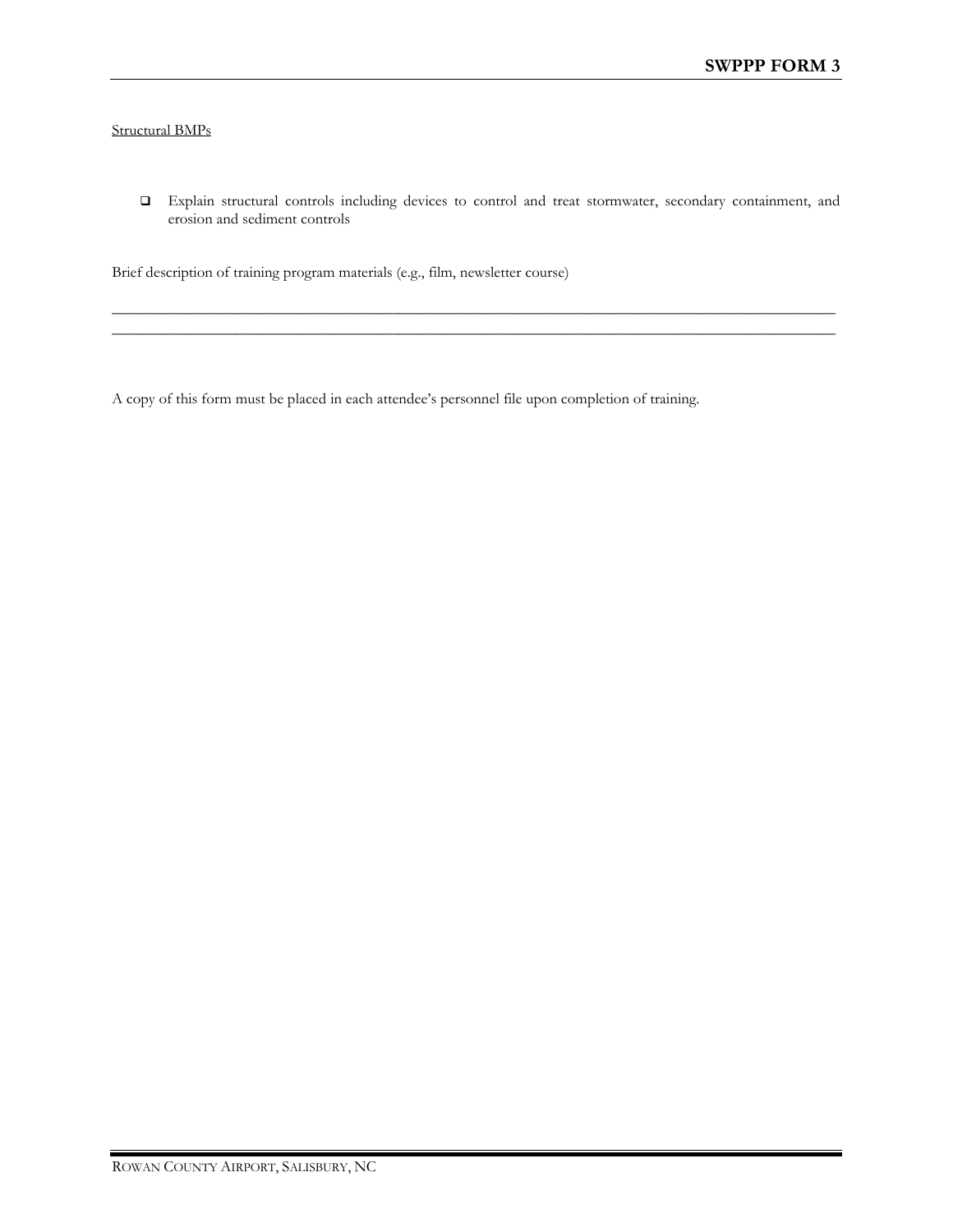### **EXPOSED SIGNIFICANT MATERIALS ASSESSMENT**

| <b>EXPOSED SIGNIFICANT MATERIALS</b><br><b>ASSESSMENT</b>                                                                                                                                                                                                                                                                                                                                               |                              |                                |                                               |                                                                 |                                                                                                 |
|---------------------------------------------------------------------------------------------------------------------------------------------------------------------------------------------------------------------------------------------------------------------------------------------------------------------------------------------------------------------------------------------------------|------------------------------|--------------------------------|-----------------------------------------------|-----------------------------------------------------------------|-------------------------------------------------------------------------------------------------|
| Instructions: Describe the significant materials that were exposed to stormwater during the past year and/or are currently exposed. Significant materials include, but are not limited<br>to raw materials, fuels, solvents, detergents, metals, hazardous substances, fertilizers, pesticides and waste products that have a reasonable potential to release pollutants into<br>stormwater discharges. |                              |                                |                                               |                                                                 |                                                                                                 |
| Description of<br><b>Exposed Significant</b><br>Material                                                                                                                                                                                                                                                                                                                                                | Period of<br><b>Exposure</b> | Quantity<br>Exposed<br>(units) | Location<br>(as indicated on<br>the site map) | Method of Storage<br>or Disposal<br>(e.g., pile, drum,<br>tank) | <b>Description of Proper Material Management Practices</b><br>(e.g., pile covered, drum sealed) |
|                                                                                                                                                                                                                                                                                                                                                                                                         |                              |                                |                                               |                                                                 |                                                                                                 |
|                                                                                                                                                                                                                                                                                                                                                                                                         |                              |                                |                                               |                                                                 |                                                                                                 |
|                                                                                                                                                                                                                                                                                                                                                                                                         |                              |                                |                                               |                                                                 |                                                                                                 |
|                                                                                                                                                                                                                                                                                                                                                                                                         |                              |                                |                                               |                                                                 |                                                                                                 |
|                                                                                                                                                                                                                                                                                                                                                                                                         |                              |                                |                                               |                                                                 |                                                                                                 |
|                                                                                                                                                                                                                                                                                                                                                                                                         |                              |                                |                                               |                                                                 |                                                                                                 |
|                                                                                                                                                                                                                                                                                                                                                                                                         |                              |                                |                                               |                                                                 |                                                                                                 |
|                                                                                                                                                                                                                                                                                                                                                                                                         |                              |                                |                                               |                                                                 |                                                                                                 |
|                                                                                                                                                                                                                                                                                                                                                                                                         |                              |                                |                                               |                                                                 |                                                                                                 |
|                                                                                                                                                                                                                                                                                                                                                                                                         |                              |                                |                                               |                                                                 |                                                                                                 |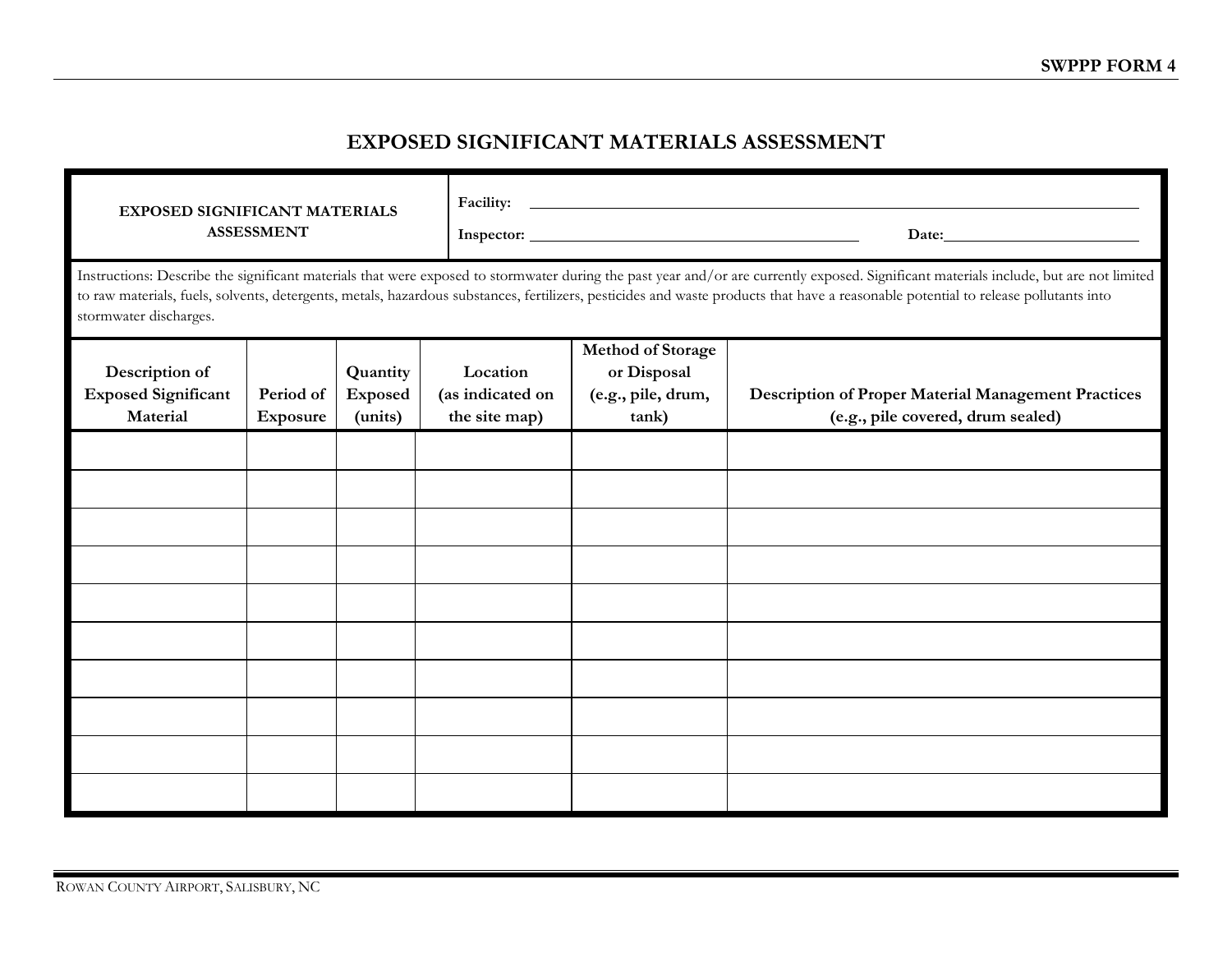### **NON-STORMWATER DISCHARGE ASSESSMENT**

| NON-STORMWATER DISCHARGE                                                                                                                                                                                                                                                                                                                                                                                                                                                                                                                                                                                                                                                                                                                                                                  |                                                                                                |                                                     |                      |                                                                                              |                                                         |                                                       |
|-------------------------------------------------------------------------------------------------------------------------------------------------------------------------------------------------------------------------------------------------------------------------------------------------------------------------------------------------------------------------------------------------------------------------------------------------------------------------------------------------------------------------------------------------------------------------------------------------------------------------------------------------------------------------------------------------------------------------------------------------------------------------------------------|------------------------------------------------------------------------------------------------|-----------------------------------------------------|----------------------|----------------------------------------------------------------------------------------------|---------------------------------------------------------|-------------------------------------------------------|
|                                                                                                                                                                                                                                                                                                                                                                                                                                                                                                                                                                                                                                                                                                                                                                                           | <b>ASSESSMENT</b>                                                                              |                                                     |                      | Inspector:                                                                                   | Date:                                                   |                                                       |
| Date of Test or<br>Evaluation                                                                                                                                                                                                                                                                                                                                                                                                                                                                                                                                                                                                                                                                                                                                                             | <b>Outfall Directly Observed</b><br>During the Test (identify as<br>indicated on the site map) | <b>Method Used to Test</b><br>or Evaluate Discharge |                      | <b>Describe Results from Test</b><br>for the Presence of Non-<br><b>Stormwater Discharge</b> | <b>Identify Potential</b><br><b>Significant Sources</b> | <b>Actions Taken to</b><br><b>Eliminate Discharge</b> |
|                                                                                                                                                                                                                                                                                                                                                                                                                                                                                                                                                                                                                                                                                                                                                                                           |                                                                                                |                                                     |                      |                                                                                              |                                                         |                                                       |
|                                                                                                                                                                                                                                                                                                                                                                                                                                                                                                                                                                                                                                                                                                                                                                                           |                                                                                                |                                                     |                      |                                                                                              |                                                         |                                                       |
|                                                                                                                                                                                                                                                                                                                                                                                                                                                                                                                                                                                                                                                                                                                                                                                           |                                                                                                |                                                     |                      |                                                                                              |                                                         |                                                       |
|                                                                                                                                                                                                                                                                                                                                                                                                                                                                                                                                                                                                                                                                                                                                                                                           |                                                                                                |                                                     |                      |                                                                                              |                                                         |                                                       |
|                                                                                                                                                                                                                                                                                                                                                                                                                                                                                                                                                                                                                                                                                                                                                                                           |                                                                                                |                                                     | <b>CERTIFICATION</b> |                                                                                              |                                                         |                                                       |
| I certify, under penalty of law, that all stormwater outfalls covered by this Permit have been tested or evaluated for the presence of non-stormwater discharges<br>and that [this Form] was prepared under my direction or supervision in accordance with a system designed to assure that qualified personnel properly gather and<br>evaluate the information submitted. Based on my inquiry of the person or persons who manage the system, or those persons directly responsible for gathering the<br>information, the information [on this Form] is, to the best of my knowledge and belief, accurate, and complete. I am aware that there are significant penalties for<br>submitting false information, including the possibility of fine and imprisonment for knowing violations. |                                                                                                |                                                     |                      |                                                                                              |                                                         |                                                       |
| A. Name & Official Title (type or print)                                                                                                                                                                                                                                                                                                                                                                                                                                                                                                                                                                                                                                                                                                                                                  |                                                                                                |                                                     |                      | B. Area Code and Telephone No.                                                               |                                                         |                                                       |
| C. Signature                                                                                                                                                                                                                                                                                                                                                                                                                                                                                                                                                                                                                                                                                                                                                                              |                                                                                                |                                                     |                      | D. Date Signed                                                                               |                                                         |                                                       |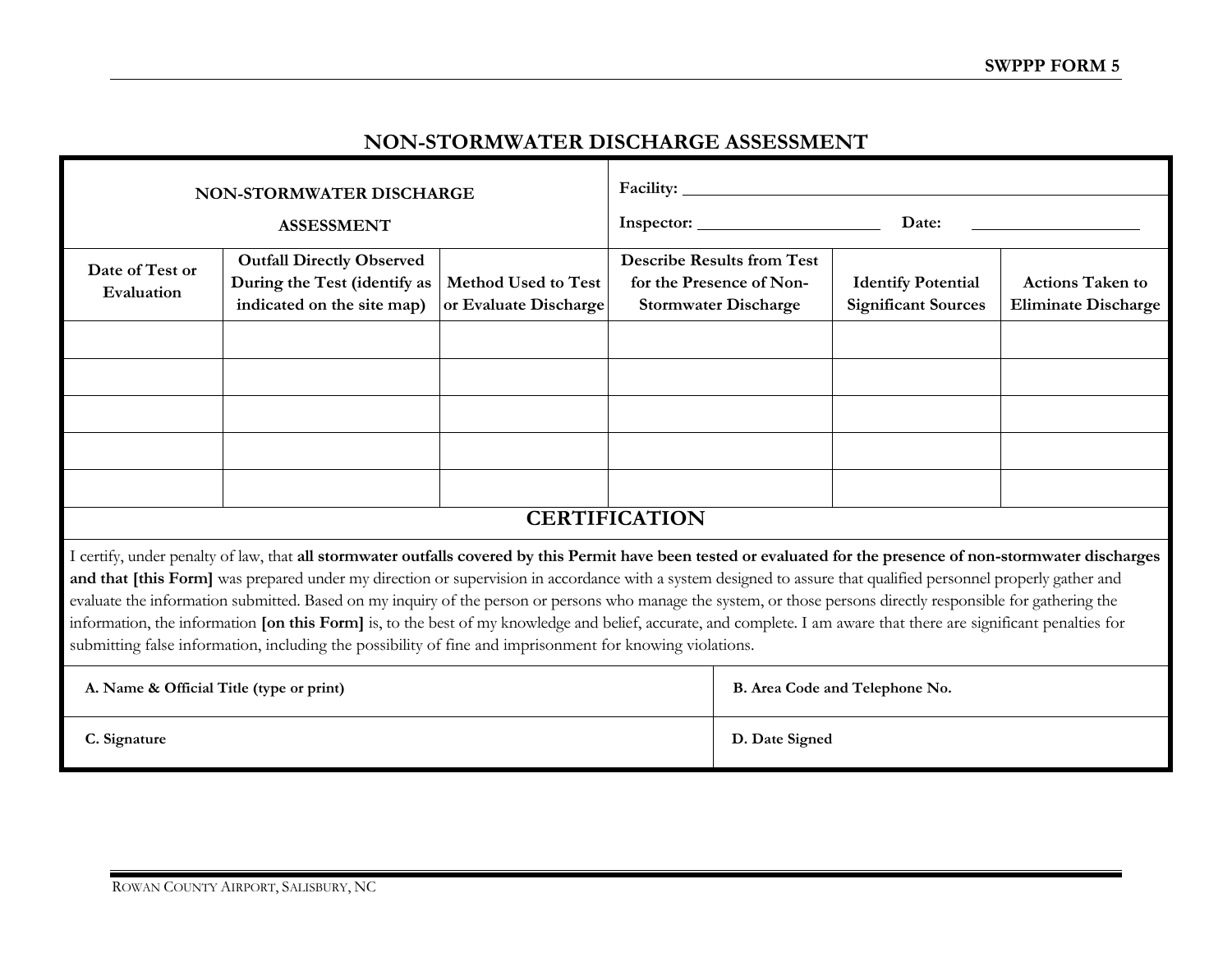## **STORMWATER DISCHARGE OUTFALL (SDO) QUALITATIVE MONITORING REPORT**

*For guidance on filling out this form, please visit:* [http://h2o.enr.state.nc.us/su/Forms\\_Documents.htm#miscforms](http://h2o.enr.state.nc.us/su/Forms_Documents.htm#miscforms) 

|  |  | Permit No.: $N/C/G/1/5/0/0/5/7/$ or Certificate of Coverage No.: $N/C/G/7/7/7/7/7$ |
|--|--|------------------------------------------------------------------------------------|
|  |  |                                                                                    |

| Facility Name: ____ Rowan County Airport                       |            |                |
|----------------------------------------------------------------|------------|----------------|
|                                                                |            |                |
|                                                                |            |                |
|                                                                |            |                |
|                                                                |            |                |
| Total Event Precipitation (inches): __________________         |            |                |
| Was this a Representative Storm Event? (See information below) | <b>Yes</b> | N <sub>o</sub> |

*Please check your permit to verify if Qualitative Monitoring must be performed during a representative storm event (requirements vary).*

A "Representative Storm Event" is a storm event that measures greater than 0.1 inches of rainfall and that is preceded by at least 72 hours (3 days) in which no storm event measuring greater than 0.1 inches has occurred. A single storm event may contain up to 10 consecutive hours of no precipitation.

\_\_\_\_\_\_\_\_\_\_\_\_\_\_\_\_\_\_\_\_\_\_\_\_\_\_\_\_\_\_\_\_\_\_\_\_\_\_\_\_\_\_\_\_\_\_\_\_\_\_\_\_\_\_\_\_\_\_\_\_\_\_\_\_\_\_\_\_\_\_\_\_\_\_\_\_\_\_\_\_\_\_\_\_\_

By this signature, I certify that this report is accurate and complete to the best of my knowledge:

(Signature of Permittee or Designee)

#### 1. **Outfall Description:**

Outfall No. \_\_\_\_\_\_\_\_\_\_\_\_\_ Structure (pipe, ditch, etc.) \_\_\_\_\_\_\_\_\_\_\_\_\_\_\_\_\_\_\_\_\_\_\_\_\_\_\_\_\_\_\_\_\_\_\_

Receiving Stream: \_\_\_\_\_\_\_\_\_\_\_\_\_\_\_\_\_\_\_\_\_\_\_\_\_\_\_\_\_\_\_\_\_\_\_\_\_\_\_\_\_\_\_\_\_\_\_\_\_\_\_\_\_\_\_\_\_\_\_\_\_\_\_\_\_\_\_\_\_\_

Describe the industrial activities that occur within the outfall drainage area: \_\_\_\_\_\_\_\_\_\_\_\_\_\_\_\_\_\_\_\_\_\_\_\_\_\_\_\_\_\_\_\_

2. **Color:** Describe the color of the discharge using basic colors (red, brown, blue, etc.) and tint (light, medium, dark) as descriptors: \_\_\_\_\_\_\_\_\_\_\_\_\_\_\_\_\_\_\_\_\_\_\_\_\_\_\_\_\_\_\_\_\_\_\_\_\_\_\_\_\_\_\_\_\_\_\_\_\_\_\_\_\_\_\_\_\_\_

\_\_\_\_\_\_\_\_\_\_\_\_\_\_\_\_\_\_\_\_\_\_\_\_\_\_\_\_\_\_\_\_\_\_\_\_\_\_\_\_\_\_\_\_\_\_\_\_\_\_\_\_\_\_\_\_\_\_\_\_\_\_\_\_\_\_\_\_\_\_\_\_\_\_\_\_\_\_\_\_\_\_\_\_\_

\_\_\_\_\_\_\_\_\_\_\_\_\_\_\_\_\_\_\_\_\_\_\_\_\_\_\_\_\_\_\_\_\_\_\_\_\_\_\_\_\_\_\_\_\_\_\_\_\_\_\_\_\_\_\_\_\_\_\_\_\_\_\_\_\_\_\_\_\_\_\_\_\_\_\_\_\_\_\_\_\_\_\_\_\_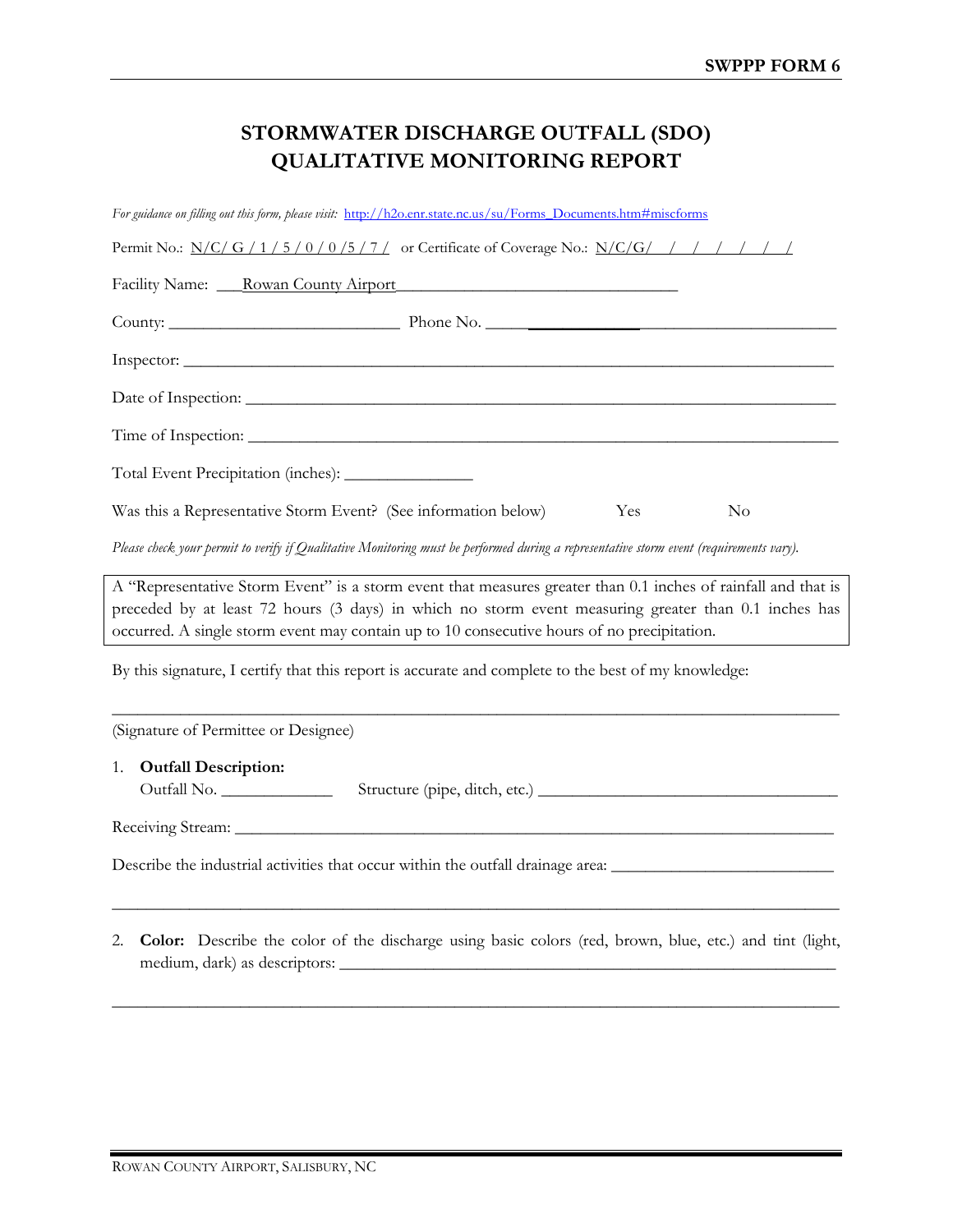- 3. **Odor:** Describe any distinct odors that the discharge may have (i.e., smells strongly of oil, weak chlorine odor, etc. $): \_$
- 1. **Clarity:** Choose the number which best describes the clarity of the discharge, where 1 is clear and 5 is very cloudy:

\_\_\_\_\_\_\_\_\_\_\_\_\_\_\_\_\_\_\_\_\_\_\_\_\_\_\_\_\_\_\_\_\_\_\_\_\_\_\_\_\_\_\_\_\_\_\_\_\_\_\_\_\_\_\_\_\_\_\_\_\_\_\_\_\_\_\_\_\_\_\_\_\_\_\_\_\_\_\_\_\_\_\_\_\_

1 2 3 4 5

5. **Floating Solids:** Choose the number which best describes the amount of floating solids in the stormwater discharge, where 1 is no solids and 5 is the surface covered with floating solids:

1 2 3 4 5

6. **Suspended Solids:** Choose the number which best describes the amount of suspended solids in the stormwater discharge, where 1 is no solids and 5 is extremely muddy:

1 2 3 4 5

- 7. Is there any **foam** in the stormwater discharge? Yes No
- 8. Is there an **oil sheen** in the stormwater discharge? Yes No
- 9. Is there evidence of **erosion or deposition** at the outfall? Yes No

#### 10. **Other Obvious Indicators of Stormwater Pollution:**

List and describe \_\_\_\_\_\_\_\_\_\_\_\_\_\_\_\_\_\_\_\_\_\_\_\_\_\_\_\_\_\_\_\_\_\_\_\_\_\_\_\_\_\_\_\_\_\_\_\_\_\_\_\_\_\_\_\_\_\_\_\_\_\_\_\_\_\_\_\_\_\_\_

Note: Low clarity, high solids, and/or the presence of foam, oil sheen, or erosion/deposition may be indicative of pollutant exposure. These conditions warrant further investigation.

\_\_\_\_\_\_\_\_\_\_\_\_\_\_\_\_\_\_\_\_\_\_\_\_\_\_\_\_\_\_\_\_\_\_\_\_\_\_\_\_\_\_\_\_\_\_\_\_\_\_\_\_\_\_\_\_\_\_\_\_\_\_\_\_\_\_\_\_\_\_\_\_\_\_\_\_\_\_\_\_\_\_\_\_\_ \_\_\_\_\_\_\_\_\_\_\_\_\_\_\_\_\_\_\_\_\_\_\_\_\_\_\_\_\_\_\_\_\_\_\_\_\_\_\_\_\_\_\_\_\_\_\_\_\_\_\_\_\_\_\_\_\_\_\_\_\_\_\_\_\_\_\_\_\_\_\_\_\_\_\_\_\_\_\_\_\_\_\_\_\_ \_\_\_\_\_\_\_\_\_\_\_\_\_\_\_\_\_\_\_\_\_\_\_\_\_\_\_\_\_\_\_\_\_\_\_\_\_\_\_\_\_\_\_\_\_\_\_\_\_\_\_\_\_\_\_\_\_\_\_\_\_\_\_\_\_\_\_\_\_\_\_\_\_\_\_\_\_\_\_\_\_\_\_\_\_ \_\_\_\_\_\_\_\_\_\_\_\_\_\_\_\_\_\_\_\_\_\_\_\_\_\_\_\_\_\_\_\_\_\_\_\_\_\_\_\_\_\_\_\_\_\_\_\_\_\_\_\_\_\_\_\_\_\_\_\_\_\_\_\_\_\_\_\_\_\_\_\_\_\_\_\_\_\_\_\_\_\_\_\_\_ \_\_\_\_\_\_\_\_\_\_\_\_\_\_\_\_\_\_\_\_\_\_\_\_\_\_\_\_\_\_\_\_\_\_\_\_\_\_\_\_\_\_\_\_\_\_\_\_\_\_\_\_\_\_\_\_\_\_\_\_\_\_\_\_\_\_\_\_\_\_\_\_\_\_\_\_\_\_\_\_\_\_\_\_\_ \_\_\_\_\_\_\_\_\_\_\_\_\_\_\_\_\_\_\_\_\_\_\_\_\_\_\_\_\_\_\_\_\_\_\_\_\_\_\_\_\_\_\_\_\_\_\_\_\_\_\_\_\_\_\_\_\_\_\_\_\_\_\_\_\_\_\_\_\_\_\_\_\_\_\_\_\_\_\_\_\_\_\_\_\_ \_\_\_\_\_\_\_\_\_\_\_\_\_\_\_\_\_\_\_\_\_\_\_\_\_\_\_\_\_\_\_\_\_\_\_\_\_\_\_\_\_\_\_\_\_\_\_\_\_\_\_\_\_\_\_\_\_\_\_\_\_\_\_\_\_\_\_\_\_\_\_\_\_\_\_\_\_\_\_\_\_\_\_\_\_ \_\_\_\_\_\_\_\_\_\_\_\_\_\_\_\_\_\_\_\_\_\_\_\_\_\_\_\_\_\_\_\_\_\_\_\_\_\_\_\_\_\_\_\_\_\_\_\_\_\_\_\_\_\_\_\_\_\_\_\_\_\_\_\_\_\_\_\_\_\_\_\_\_\_\_\_\_\_\_\_\_\_\_\_\_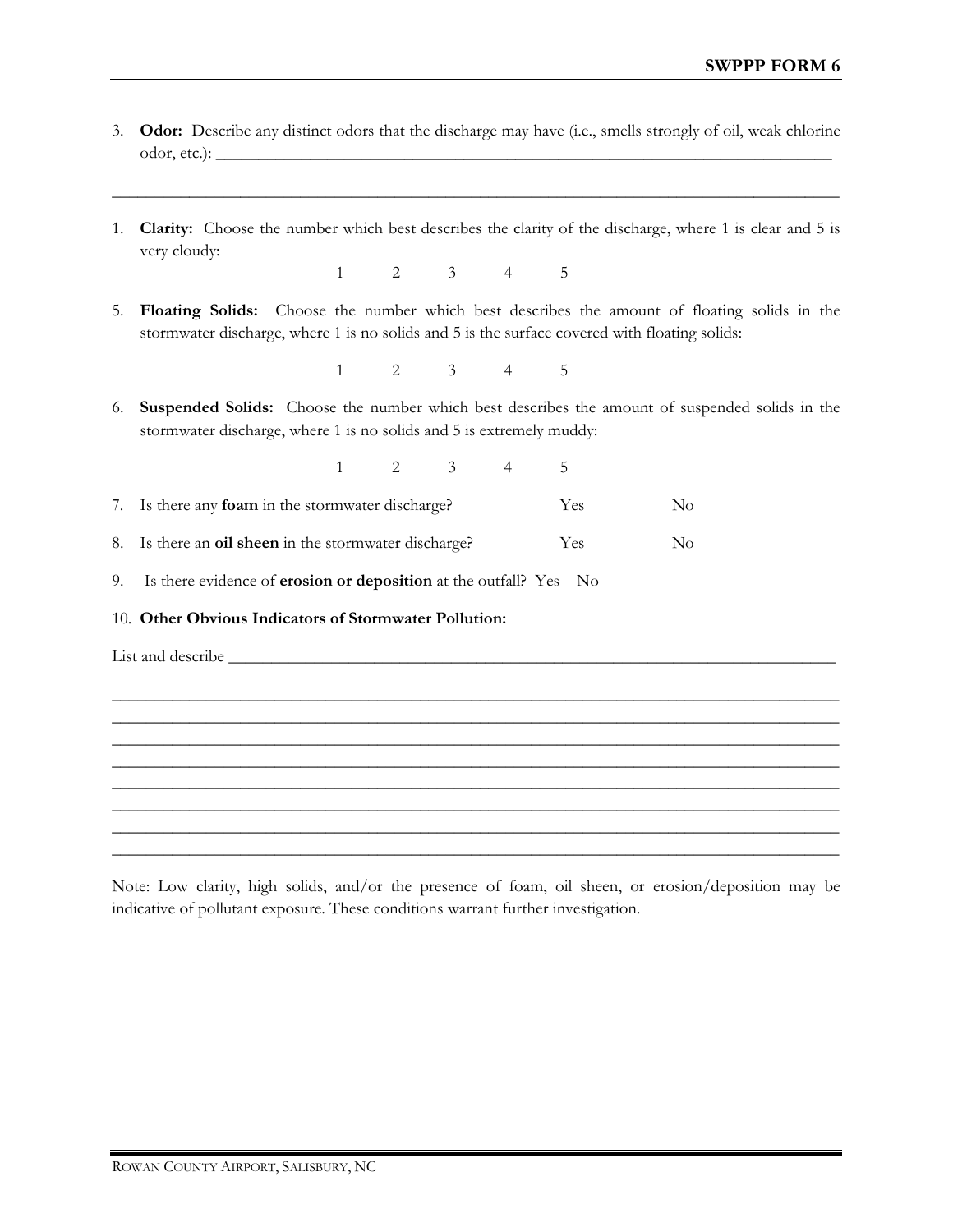#### **SEMI-ANNUAL SITE INSPECTION CHECKLIST**

Date Time: Inspected by:

#### **The following areas were inspected**:

- □ Loading docks, equipment parking, outdoor storage, and waste collection areas
- □ Chemical and material storage areas and cabinets
- Equipment and systems designed to prevent contamination of surface waters
- □ Stormwater conveyances and outfalls
- Aircraft, vehicles, and equipment for leaks and general condition
- □ Structural controls

#### **General**

- Identify potential pollutant sources (e.g., exposed materials)
- Inspect for general compliance of the drainage area with the SWPPP
- Inspect the condition of drainage system (inlets, pipe ends, ditches)
- $\Box$  Inspect for any evidence of pollutants entering the stormwater system
- $\Box$  Inspect the buildings (e.g., air conditioning units)
- $\Box$  Are equipment and materials that are not directly associated with loading/unloading activities stored indoors
- Are the outdoor uncovered material storage areas used for the storage of miscellaneous industrial equipment reduced to the greatest extent practicable

#### **Housekeeping**

- Inspect for posted signs reminding staff of good housekeeping procedures
- □ Inspect for presence of adequate cleanup equipment
- $\Box$  Inspect areas where outdoor storage of materials is and is not allowed

#### **Spill Prevention and Response**

- $\Box$  Inspect potential spill areas and drainage routes
- Are spill control materials readily available and suitable for materials stored on-site
- Are warning signs posted in potential spill areas (with emergency contacts and telephone numbers)
- $\Box$  Are signs posted indicating the locations of spill cleanup equipment

#### **Materials Handling and Storage**

- Are employees aware of which materials are hazardous and where they are stored
- Are employees instructed to use the oldest materials first
- $\Box$  Are employees instructed on recycling practices
- Are all valves "tightly closed" and drums sealed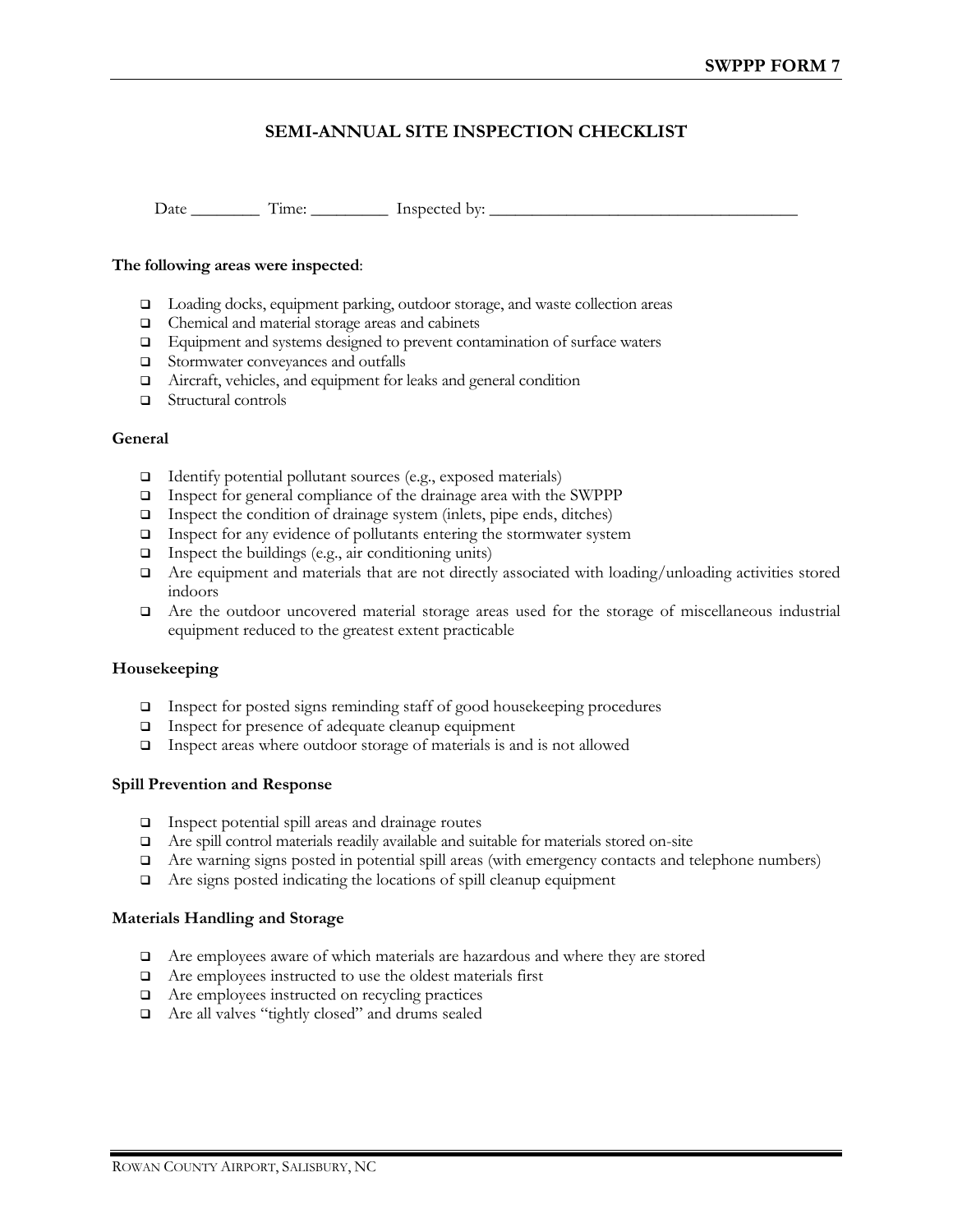#### **Industrial materials or activities exposed to stormwater, potential sources of polluted runoff, stormwater controls, and conveyance systems.**

- No leaks or spills from industrial equipment, drums, tanks and other containers
- No off-site tracking of industrial or waste materials, or sediment where vehicles or equipment enter or exit the Airport
- No tracking or blowing of raw, final or waste materials from areas of no exposure to exposed areas
- No evidence of, or the potential for, pollutants entering the drainage system
- No evidence of pollutants discharging to surface waters at Airport outfall(s), and the condition of and around the outfall, including flow dissipation measures to prevent scouring.
- No evidence of pollutants discharging to storm system from exposed material storage areas, loading and unloading areas, outdoor process areas, dust or particulate generating or control processes, and waste disposal practices.

\_\_\_\_\_\_\_\_\_\_\_\_\_\_\_\_\_\_\_\_\_\_\_\_\_\_\_\_\_\_\_\_\_\_\_\_\_\_\_\_\_\_\_\_\_\_\_\_\_\_\_\_\_\_\_\_\_\_\_\_\_\_\_\_\_\_\_\_\_\_\_\_\_\_\_\_\_\_\_ \_\_\_\_\_\_\_\_\_\_\_\_\_\_\_\_\_\_\_\_\_\_\_\_\_\_\_\_\_\_\_\_\_\_\_\_\_\_\_\_\_\_\_\_\_\_\_\_\_\_\_\_\_\_\_\_\_\_\_\_\_\_\_\_\_\_\_\_\_\_\_\_\_\_\_\_\_\_\_ \_\_\_\_\_\_\_\_\_\_\_\_\_\_\_\_\_\_\_\_\_\_\_\_\_\_\_\_\_\_\_\_\_\_\_\_\_\_\_\_\_\_\_\_\_\_\_\_\_\_\_\_\_\_\_\_\_\_\_\_\_\_\_\_\_\_\_\_\_\_\_\_\_\_\_\_\_\_\_ \_\_\_\_\_\_\_\_\_\_\_\_\_\_\_\_\_\_\_\_\_\_\_\_\_\_\_\_\_\_\_\_\_\_\_\_\_\_\_\_\_\_\_\_\_\_\_\_\_\_\_\_\_\_\_\_\_\_\_\_\_\_\_\_\_\_\_\_\_\_\_\_\_\_\_\_\_\_\_

\_\_\_\_\_\_\_\_\_\_\_\_\_\_\_\_\_\_\_\_\_\_\_\_\_\_\_\_\_\_\_\_\_\_\_\_\_\_\_\_\_\_\_\_\_\_\_\_\_\_\_\_\_\_\_\_\_\_\_\_\_\_\_\_\_\_\_\_\_\_\_\_\_\_\_\_\_\_\_ \_\_\_\_\_\_\_\_\_\_\_\_\_\_\_\_\_\_\_\_\_\_\_\_\_\_\_\_\_\_\_\_\_\_\_\_\_\_\_\_\_\_\_\_\_\_\_\_\_\_\_\_\_\_\_\_\_\_\_\_\_\_\_\_\_\_\_\_\_\_\_\_\_\_\_\_\_\_\_ \_\_\_\_\_\_\_\_\_\_\_\_\_\_\_\_\_\_\_\_\_\_\_\_\_\_\_\_\_\_\_\_\_\_\_\_\_\_\_\_\_\_\_\_\_\_\_\_\_\_\_\_\_\_\_\_\_\_\_\_\_\_\_\_\_\_\_\_\_\_\_\_\_\_\_\_\_\_\_ \_\_\_\_\_\_\_\_\_\_\_\_\_\_\_\_\_\_\_\_\_\_\_\_\_\_\_\_\_\_\_\_\_\_\_\_\_\_\_\_\_\_\_\_\_\_\_\_\_\_\_\_\_\_\_\_\_\_\_\_\_\_\_\_\_\_\_\_\_\_\_\_\_\_\_\_\_\_\_ \_\_\_\_\_\_\_\_\_\_\_\_\_\_\_\_\_\_\_\_\_\_\_\_\_\_\_\_\_\_\_\_\_\_\_\_\_\_\_\_\_\_\_\_\_\_\_\_\_\_\_\_\_\_\_\_\_\_\_\_\_\_\_\_\_\_\_\_\_\_\_\_\_\_\_\_\_\_\_

- $\square$  No oily or contaminated equipment, debris, or pallets exposed to rain
- No corroded or open drums
- □ No corroded or damaged tanks, tank supports, or drain valves
- □ No torn bags of chemicals or bags exposed to rain
- $\Box$  No corroded or leaking pipes
- □ No leaking or improperly closed valves or fittings

Notes:

- $\Box$  No leaking pumps or hose connections
- $\square$  No broken or cracked dikes, walls, or other secondary containment systems
- No windblown dry chemicals

Recommended modifications to SWPPP: \_\_\_\_\_\_\_\_\_\_\_\_\_\_\_\_\_\_\_\_\_\_\_\_\_\_\_\_\_\_\_\_\_\_\_\_\_\_\_\_\_\_\_\_\_\_\_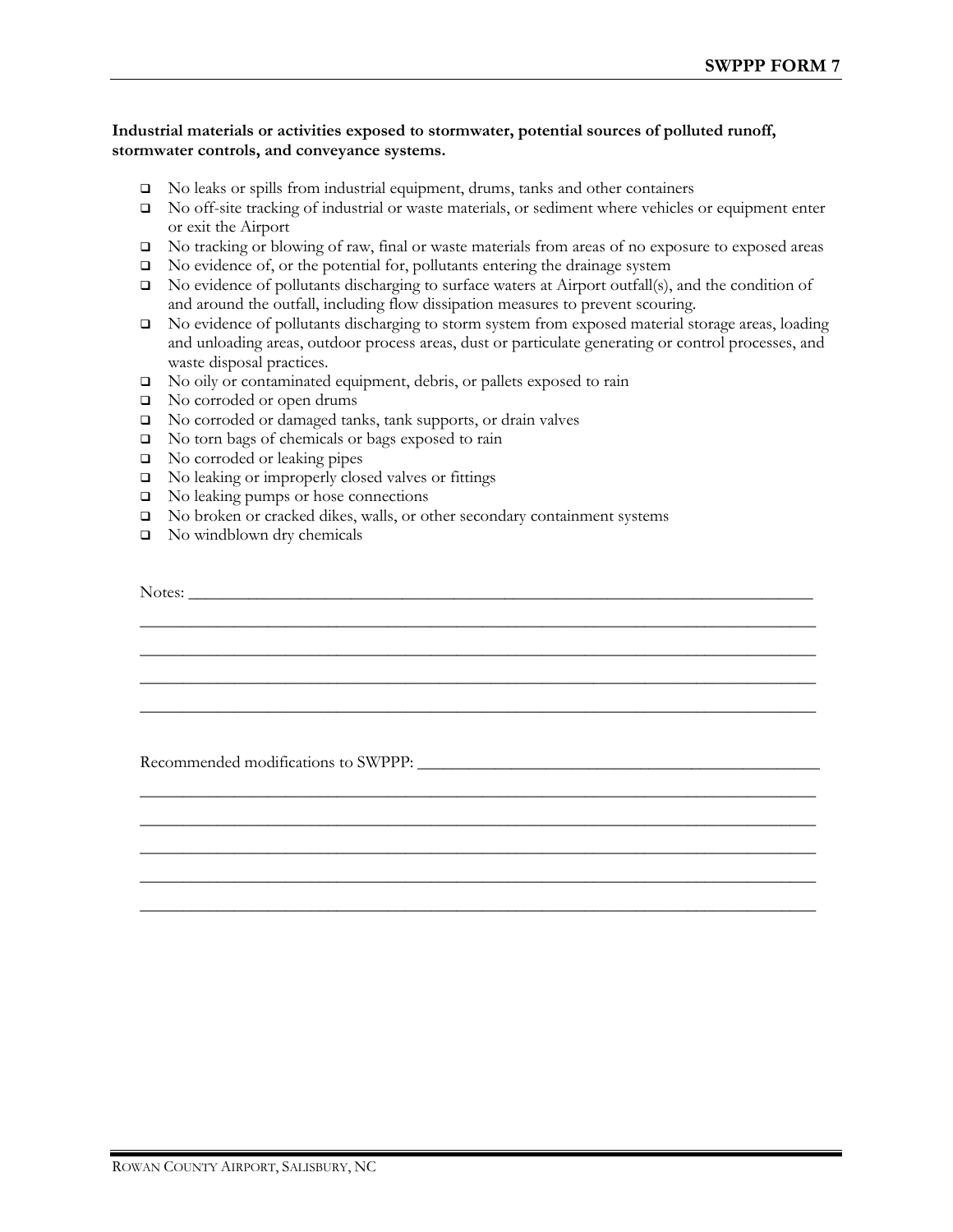### **BMP IMPLEMENTATION**

| Date BMP   | Location | Recommended                     | Ref. To    | $\bold{Implement}$ |
|------------|----------|---------------------------------|------------|--------------------|
| Identified |          | <b>Best Management Practice</b> | Appendix B | Date               |
|            |          |                                 |            |                    |
|            |          |                                 |            |                    |
|            |          |                                 |            |                    |
|            |          |                                 |            |                    |
|            |          |                                 |            |                    |
|            |          |                                 |            |                    |
|            |          |                                 |            |                    |
|            |          |                                 |            |                    |
|            |          |                                 |            |                    |
|            |          |                                 |            |                    |
|            |          |                                 |            |                    |
|            |          |                                 |            |                    |
|            |          |                                 |            |                    |
|            |          |                                 |            |                    |
|            |          |                                 |            |                    |
|            |          |                                 |            |                    |
|            |          |                                 |            |                    |
|            |          |                                 |            |                    |
|            |          |                                 |            |                    |
|            |          |                                 |            |                    |
|            |          |                                 |            |                    |
|            |          |                                 |            |                    |
|            |          |                                 |            |                    |
|            |          |                                 |            |                    |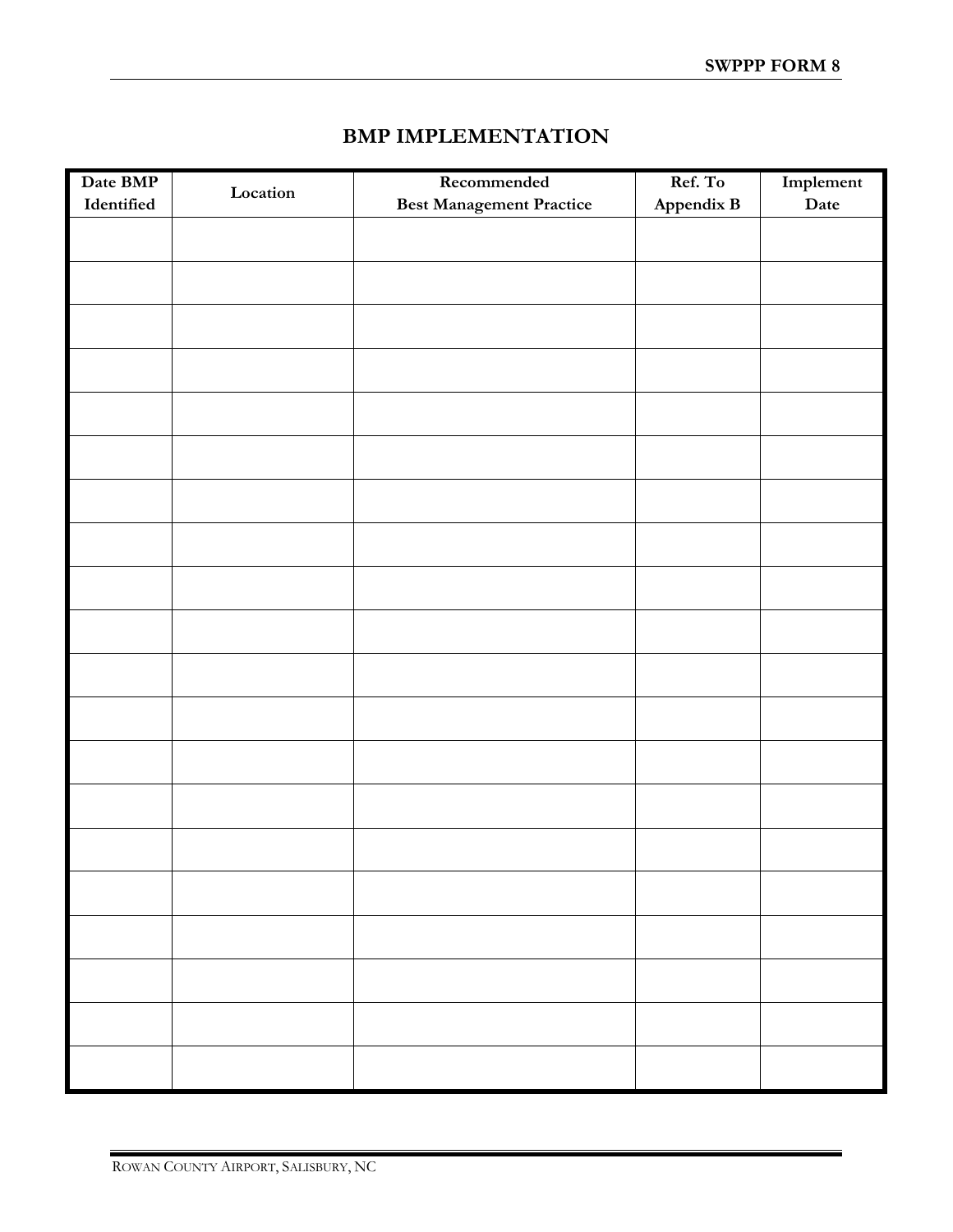### **DEICING/ANTI-ICING CHEMICAL USAGE LOG**

**MONTH OF \_\_\_\_\_\_\_\_\_\_\_\_\_\_\_\_\_\_\_, 20\_\_\_\_\_\_**

| $\overline{DAY}$ | Chemical |      | <b>USE ONLY</b> | <b>DAY</b> | Chemical |      | <b>USE ONLY</b> |
|------------------|----------|------|-----------------|------------|----------|------|-----------------|
|                  | Quantity | Temp | Precip. Type    |            | Quantity | Temp | Precip. Type    |
| $\mathbf{1}$     |          |      |                 | 17         |          |      |                 |
| $\overline{2}$   |          |      |                 | 18         |          |      |                 |
| 3                |          |      |                 | 19         |          |      |                 |
| $\overline{4}$   |          |      |                 | $20\,$     |          |      |                 |
| $\overline{5}$   |          |      |                 | 21         |          |      |                 |
| 6                |          |      |                 | 22         |          |      |                 |
| $\overline{7}$   |          |      |                 | 23         |          |      |                 |
| $8\,$            |          |      |                 | 24         |          |      |                 |
| 9                |          |      |                 | 25         |          |      |                 |
| $10\,$           |          |      |                 | 26         |          |      |                 |
| 11               |          |      |                 | 27         |          |      |                 |
| 12               |          |      |                 | 28         |          |      |                 |
| 13               |          |      |                 | 29         |          |      |                 |
| 14               |          |      |                 | $30\,$     |          |      |                 |
| 15               |          |      |                 | 31         |          |      |                 |
| 16               |          |      |                 | Sub        |          |      |                 |
| Sub              |          |      |                 | Total      |          |      |                 |

**This form is to be returned to the Airport SWPPT Leader each month following each deicing or antiicing chemical application month.**

Quantity is pre-dilution volume (gallons) of deicing/anti-icing chemicals applied to aircraft or pavements.

Temp is Temperature during deicing/anti-icing operations.

Precipitation Type is rain, frozen rain, or snow.

"The information contained on this form is to the best of my knowledge and belief, true, accurate, and complete."

| <b>Authorized Signatory</b>    | <b>Title</b> | Phone No.   | Date       |  |
|--------------------------------|--------------|-------------|------------|--|
| Print name                     | Print title  | Print phone | Print date |  |
| Sign here                      |              |             |            |  |
| Airport/Commercial Tenant Name |              |             |            |  |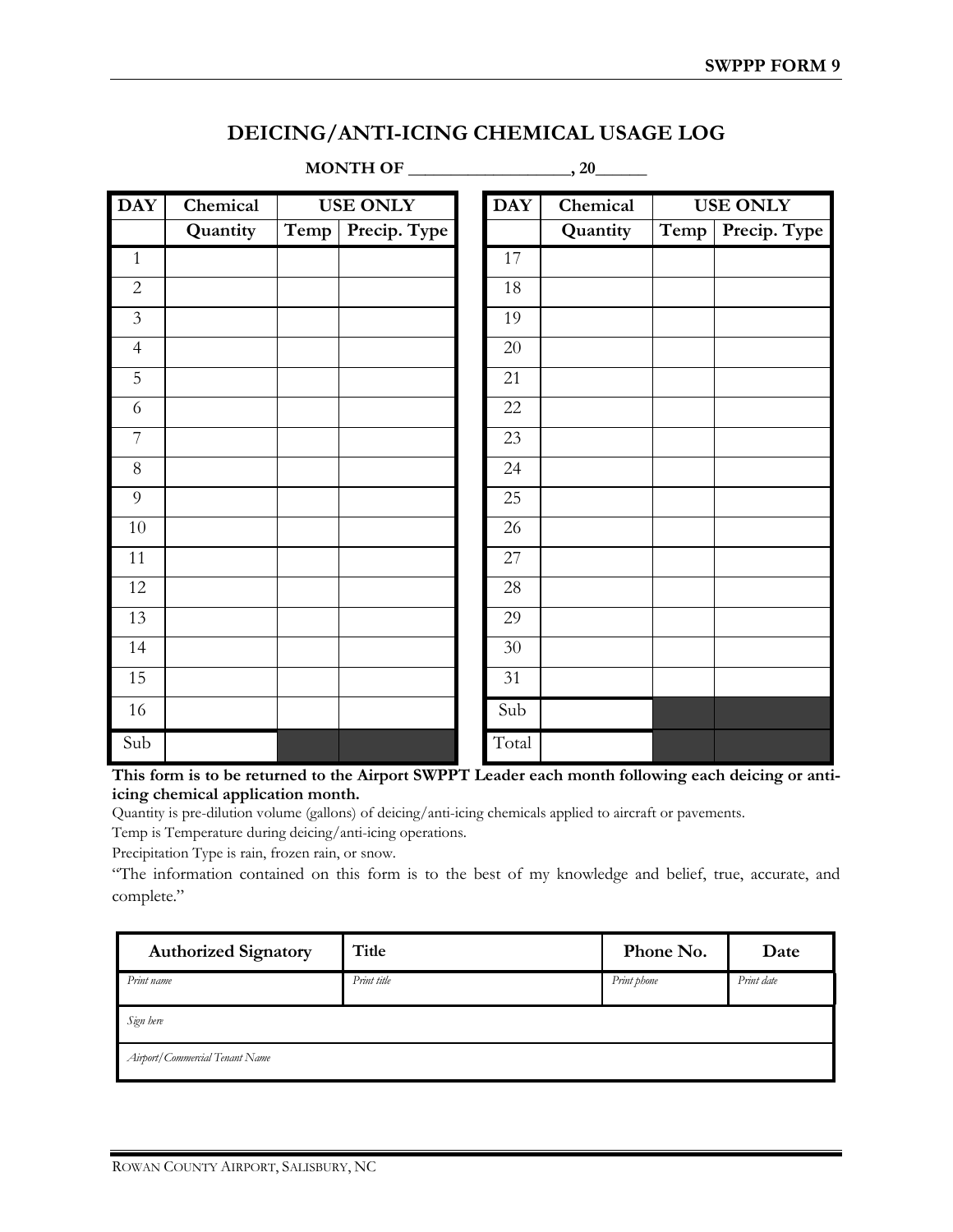### **ANNUAL COMPREHENSIVE SITE COMPLIANCE EVALUATION**

Effectiveness of Stormwater Drainage System and Structural Controls

- Potential Pollutant Sources (e.g., exposed materials) are effectively controlled
- □ Stormwater drainage areas were evaluated for effectiveness
- □ Potential pollutant sources were evaluated for non-compliance
- □ Storm drainage system and structural controls are effective
- $\Box$  No evidence of pollutants entering the storm drainage system
- Stormwater pollution prevention BMPs are effective
- New or additional BMPs were evaluated

Required Action:

Overall Evaluation Effectiveness of SWPPP

Required Action:

**"**I certify, under penalty of law, that this document and all attachments were prepared under my direction or supervision in accordance with a system designed to assure that qualified personnel properly gather and evaluate the information submitted. Based on my inquiry of the person or persons who manage the system, or those persons directly responsible for gathering the information, the information submitted is, to the best of my knowledge and belief, true, accurate, and complete. I am aware that there are significant penalties for submitting false information, including the possibility of fines and imprisonment for knowing violations" [as specified in Part III, Section B, Paragraph 5 of the Permit].

| <b>Authorized Signatory</b>    | Title       | Phone No.   | Date       |
|--------------------------------|-------------|-------------|------------|
| Print name                     | Print title | Print phone | Print date |
| Sign here                      |             |             |            |
| Airport/Commercial Tenant Name |             |             |            |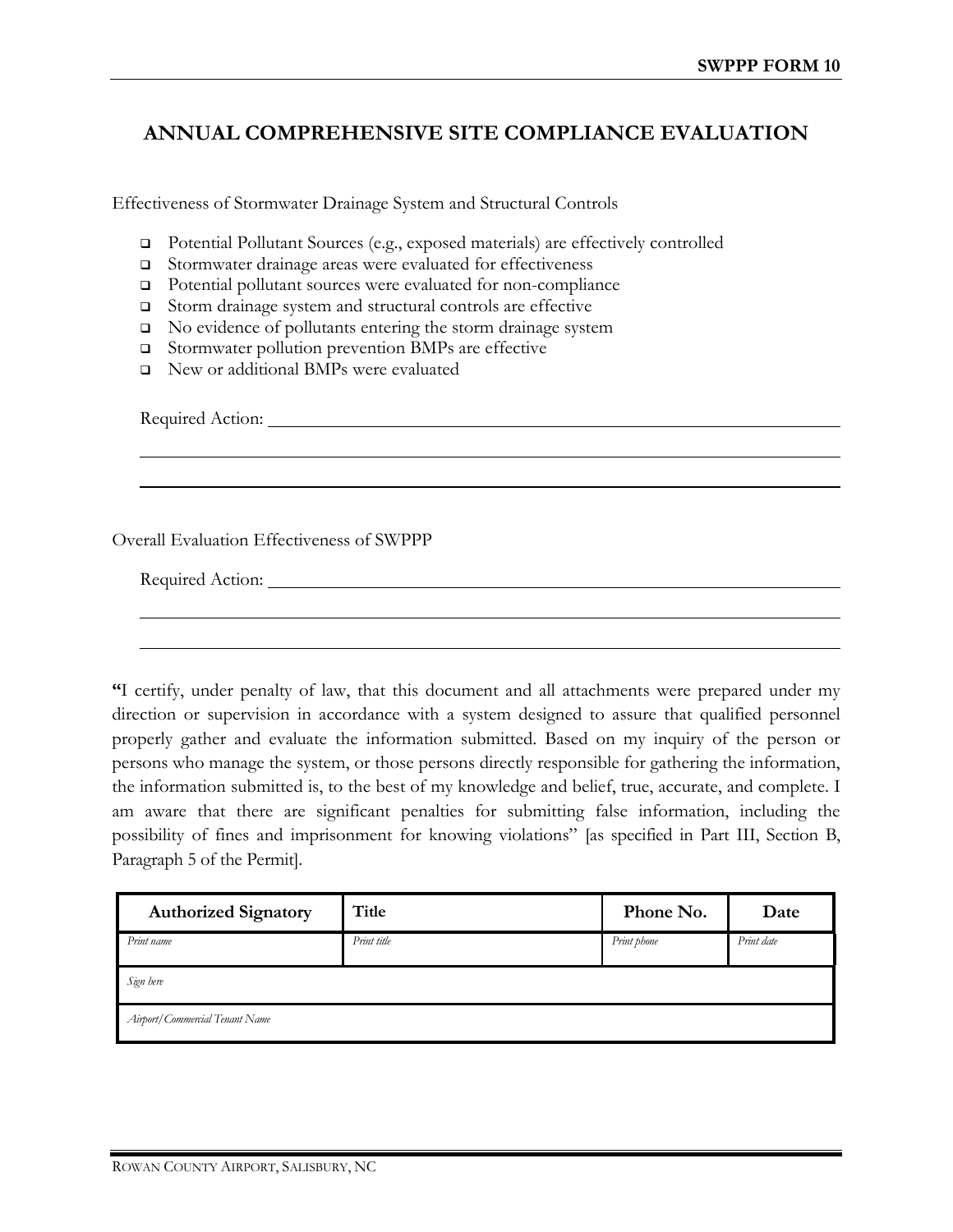#### **RECORD OF PLAN REVIEWS/PLAN AMENDMENT RECORDS**

This Plan will be reviewed each year. The Permit requires a review and evaluation of this Plan at least once a year, which supersedes the SPCC regulatory plan review requirement of every five years. Blank lines are provided on this form for each SWPPT member's review. The SWPPT Leader is assigned the responsibility of ensuring that this Plan will be reviewed and amended in accordance with the stormwater discharge permit. The SWPPT Leader may amend this Plan to include more effective pollution prevention technology and BMPs, if such technology is field proven and if implementation will significantly reduce the likelihood of the contamination of stormwater.

| <b>REVIEW DATE</b> | <b>REVIEW COMMENTS</b> | <b>SIGNATURE</b> |
|--------------------|------------------------|------------------|
|                    |                        |                  |
|                    |                        |                  |
|                    |                        |                  |
|                    |                        |                  |
|                    |                        |                  |
|                    |                        |                  |

### **PLAN AMENDMENT RECORDS**

The Plan will be amended whenever there is a change in the design, construction, process, operation, or maintenance that has a **significant** effect on the potential for stormwater contamination at the Airport. Amendments to this Plan should be fully implemented as soon as possible, but no later than six (6) months after changes occur or after the review period. All technical amendments to the SPCC Plan must be certified by a registered Professional Engineer in accordance with 40 CFR §112.3(d), and satisfactorily implemented. PE seals are only required if an SPCC amendment is technical (i.e. requires engineering practice such as a physical modification).

This record sheet is provided to summarize amendments to the Plan. The SWPPT Leader will be responsible for ensuring that the Plan is amended in strict accordance with the Plan requirements.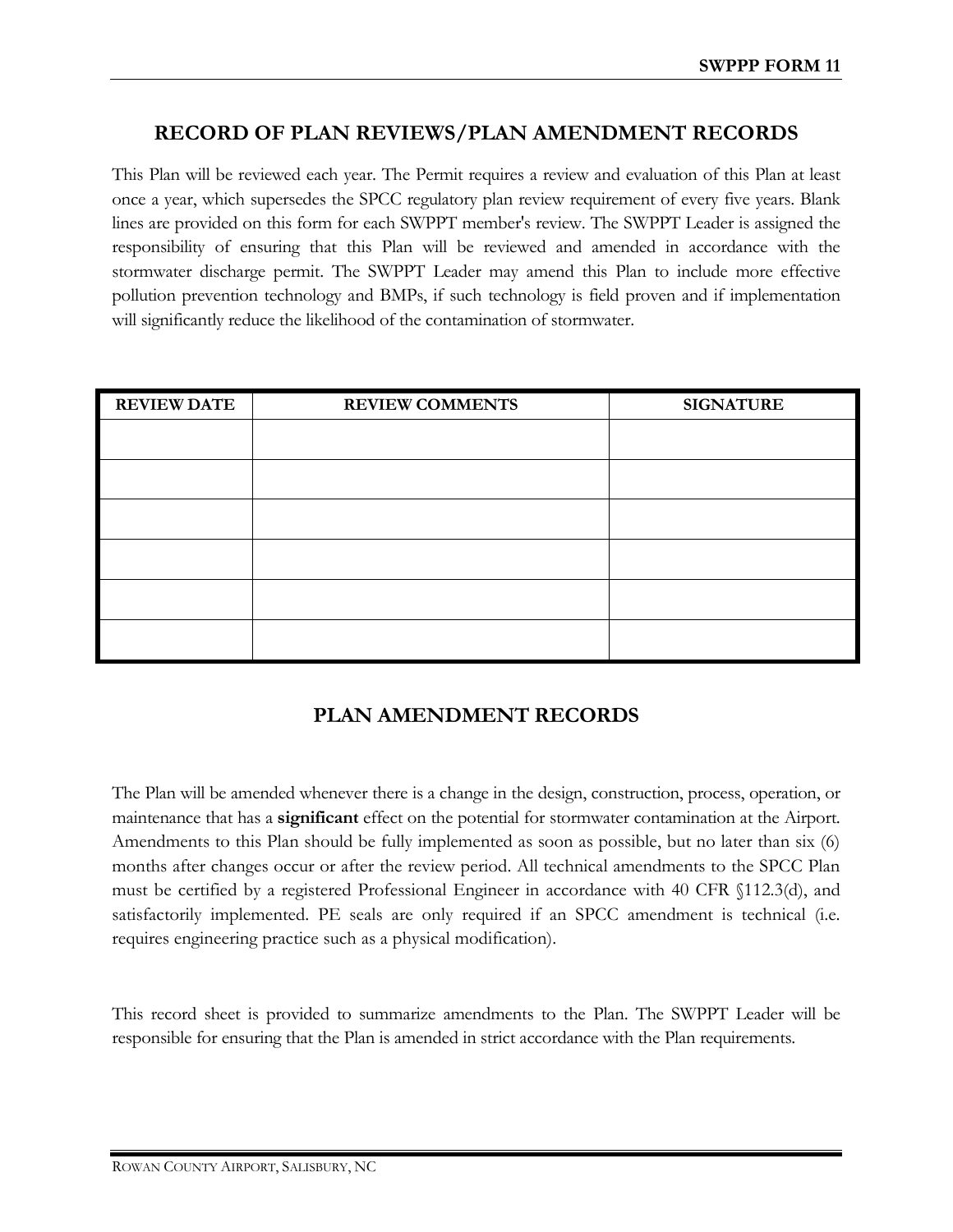|                   | <b>AMENDMENT COMMENTS</b>       |                |
|-------------------|---------------------------------|----------------|
| <b>AMEND DATE</b> | (include Plan Section/Appendix) | SIGNATURE/SEAL |
|                   |                                 |                |
|                   |                                 |                |
|                   |                                 |                |
|                   |                                 |                |
|                   |                                 |                |
|                   |                                 |                |
|                   |                                 |                |
|                   |                                 |                |
|                   |                                 |                |
|                   |                                 |                |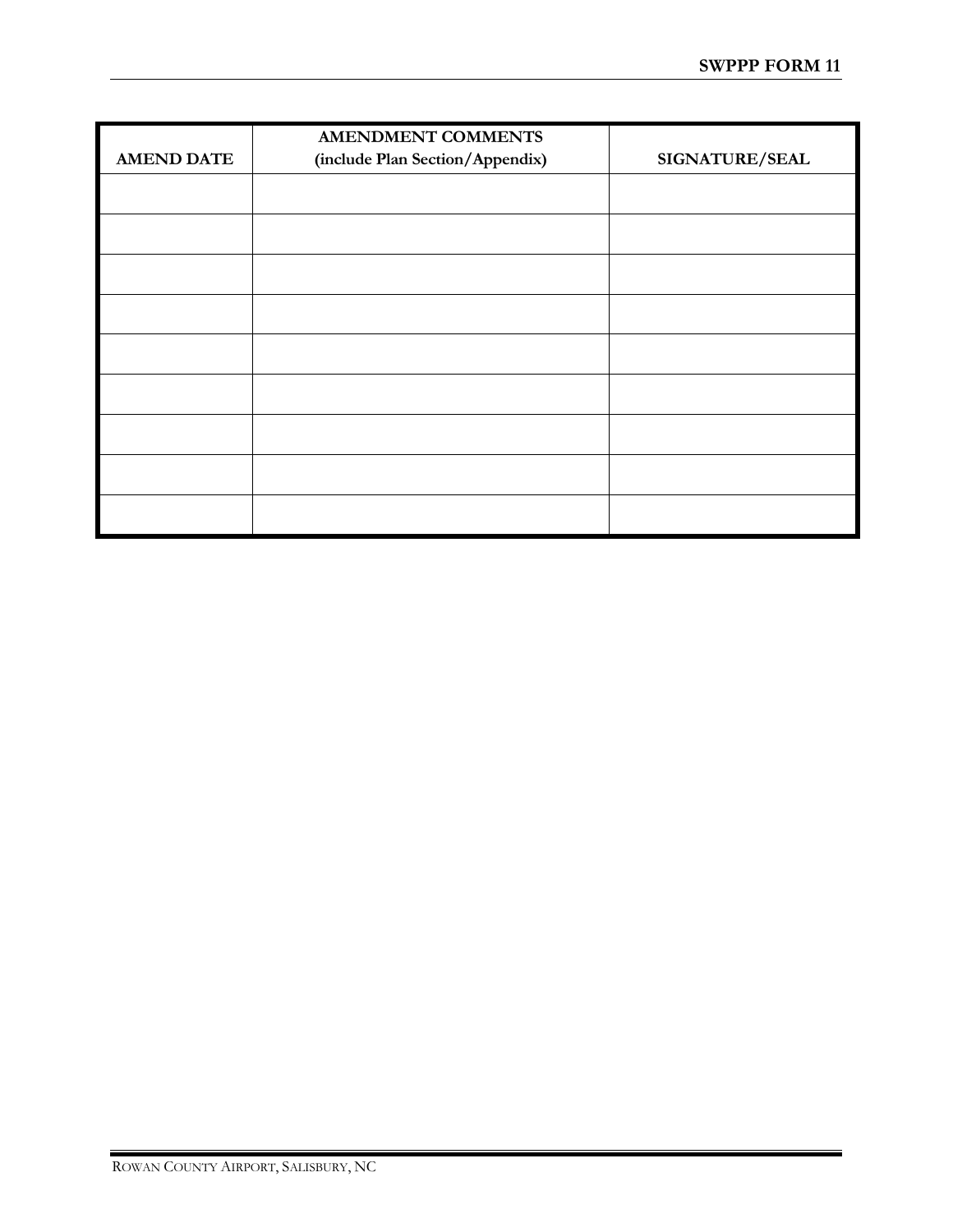### **RAINWATER RELEASE FROM CONTAINMENT STRUCTURE**

Complete this form each time that accumulated rainwater is to be released from exposed secondary containment structures.

Building/Area: Date: Date: Date: Date: Date: Date: Date: Date: Date: Date: Date: Date: Date: Date: Date: Date: Date: Date: Date: Date: Date: Date: Date: Date: Date: Date: Date: Date: Date: Date: Date: Date: Date: Date: Dat

Inspected By: Time:

**Description of Secondary Containment Structure:**

#### **Visual Observation of Accumulated Rainwater**

Check yes or no, and provide details under comments.

| <b>ITEM</b>             | <b>YES</b> | NO | <b>COMMENTS</b> |
|-------------------------|------------|----|-----------------|
| COLOR                   |            |    |                 |
| ODOR                    |            |    |                 |
| <b>CLOUDY</b>           |            |    |                 |
| <b>FOAM</b>             |            |    |                 |
| OIL SHEEN               |            |    |                 |
| <b>OUTFALL STAINING</b> |            |    |                 |
| DRY WEATHER FLOW        |            |    |                 |
| OTHER INDICATORS        |            |    |                 |

If accumulated rainwater appears contaminated, list actions taken to remove contaminants:

ROWAN COUNTY AIRPORT, SALISBURY, NC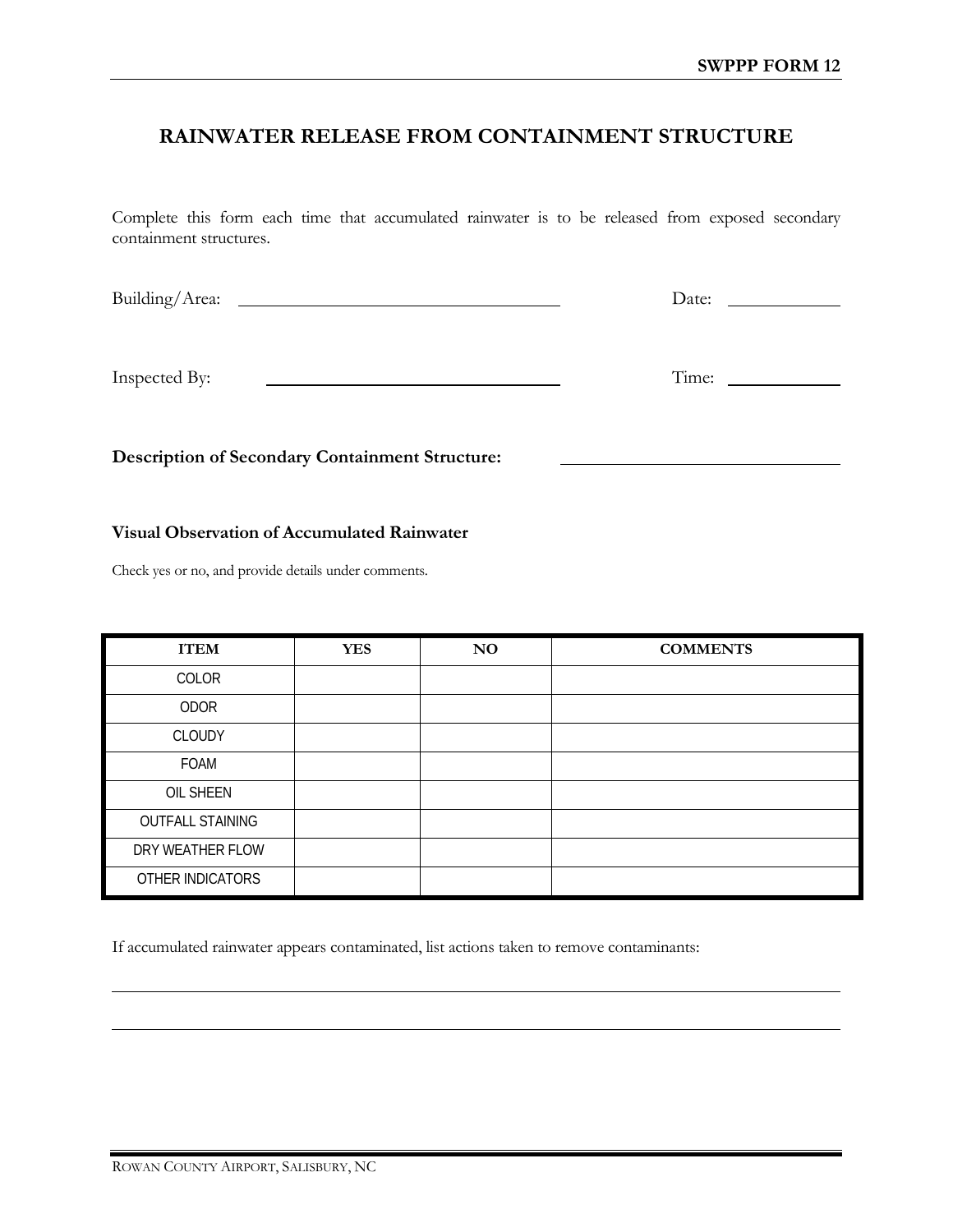#### **Release of Accumulated Rainwater:**

After the release of the accumulated rainwater, was the secondary containment drain valve properly closed and locked?  $\Box$  YES  $\Box$  NO

**Comments:**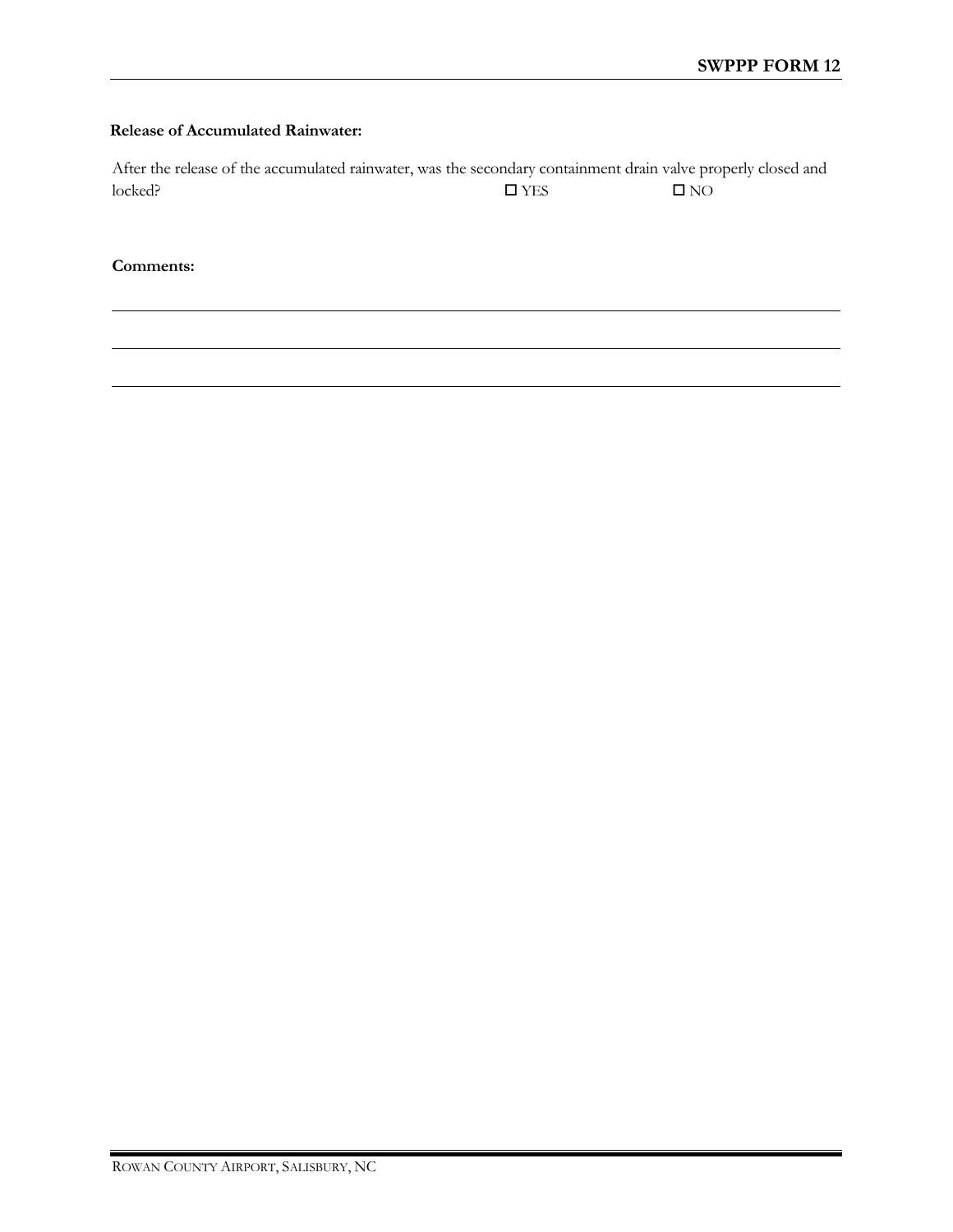#### **SPILL REPORT**

Complete this form for each significant spill<sup>1</sup> incident. Keep original form with the Plan.

| Date:                                                                                                                                                                                                                         |     |          |  |
|-------------------------------------------------------------------------------------------------------------------------------------------------------------------------------------------------------------------------------|-----|----------|--|
| Time:                                                                                                                                                                                                                         |     |          |  |
| Facility Name:                                                                                                                                                                                                                |     |          |  |
| Address & Location: Note that the contract of the contract of the contract of the contract of the contract of the contract of the contract of the contract of the contract of the contract of the contract of the contract of |     |          |  |
| Person Reporting:                                                                                                                                                                                                             |     | Phone:   |  |
| Spill Location:                                                                                                                                                                                                               |     |          |  |
| Type of Material: Type of Material:                                                                                                                                                                                           |     |          |  |
| Quantity: Quantity:                                                                                                                                                                                                           |     |          |  |
| Source (if known): Notice that the same state of the state of the state of the state of the state of the state of the state of the state of the state of the state of the state of the state of the state of the state of the |     |          |  |
|                                                                                                                                                                                                                               |     |          |  |
| Amount of Material Recovered: Cambridge Communication of Material Recovered:                                                                                                                                                  |     |          |  |
|                                                                                                                                                                                                                               |     |          |  |
|                                                                                                                                                                                                                               | YES | NO.      |  |
| Spill contained on premises?                                                                                                                                                                                                  | □   | □        |  |
| Did the spill enter the stormwater drainage system?                                                                                                                                                                           | □   | □        |  |
| Did the spill enter a body of water?                                                                                                                                                                                          | □   | □        |  |
| Nearest body of water or body of water spill entered?                                                                                                                                                                         |     | Distance |  |
|                                                                                                                                                                                                                               |     |          |  |
| Measures taken to prevent recurring incidents: __________________________________                                                                                                                                             |     |          |  |
| Personal Injuries: National Accords 2014                                                                                                                                                                                      |     |          |  |
|                                                                                                                                                                                                                               |     |          |  |
|                                                                                                                                                                                                                               |     |          |  |
|                                                                                                                                                                                                                               |     |          |  |
|                                                                                                                                                                                                                               |     |          |  |
|                                                                                                                                                                                                                               |     |          |  |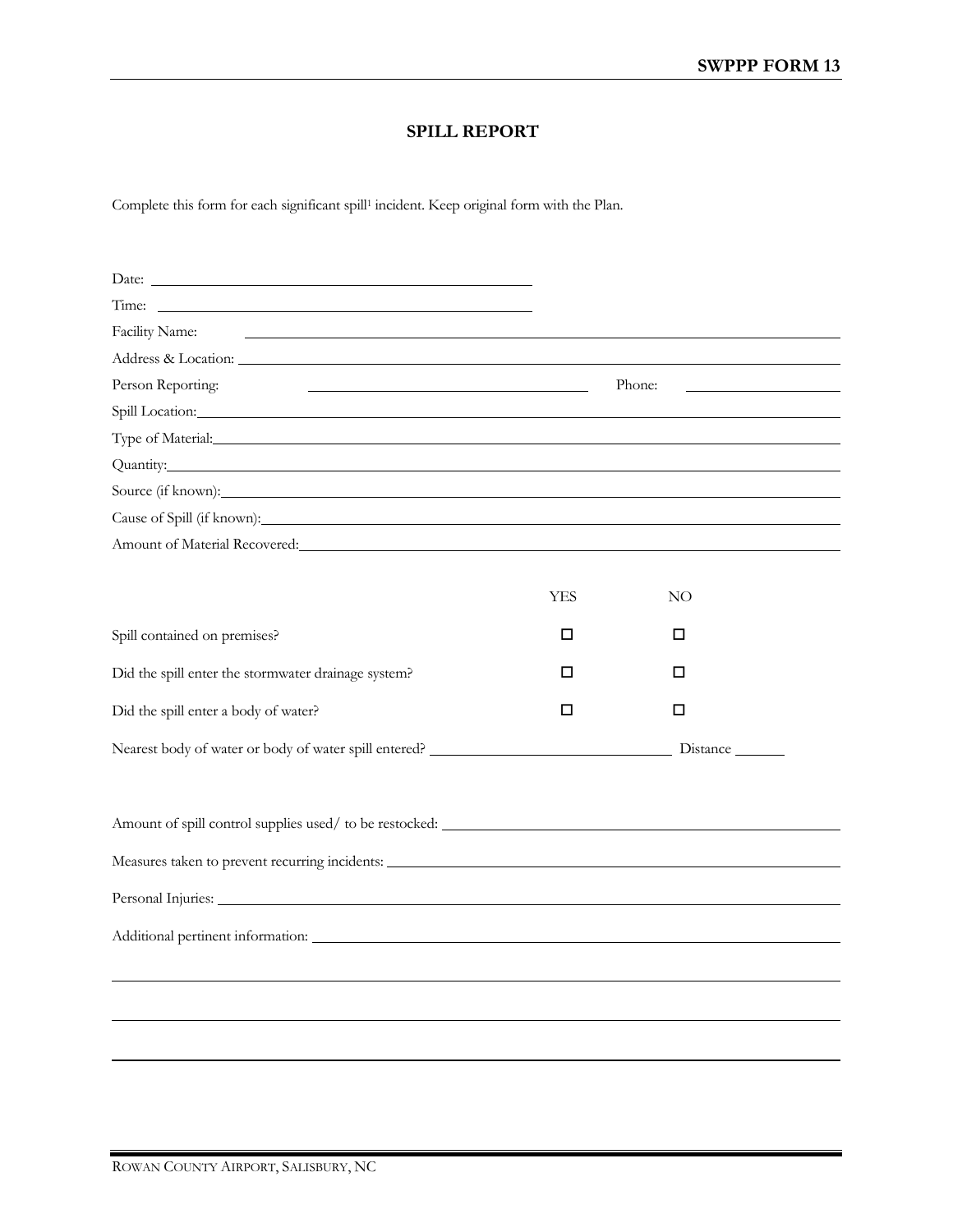#### AGENCIES NOTIFIED OF SPILL:

| NRC Contact:<br><u> 1980 - Jan Barat, margaret ar brezhon eo ar brezhon evel a skrivañ a skrivañ a skrivañ a skrivañ a skrivañ a</u> |  |
|--------------------------------------------------------------------------------------------------------------------------------------|--|
|                                                                                                                                      |  |
| OTHER Contact:                                                                                                                       |  |

**IT IS NOT NECESSARY TO WAIT FOR ALL INFORMATION BEFORE CALLING THE NATIONAL RESPONSE CENTER.** 

<sup>1</sup> Significant spill includes, but is not limited to: releases of oil or hazardous substances in excess of reportable quantities under Section 311 of the Clean Water Act (Ref: 40 CFR 110.10 and CFR 117.21) or Section 102 of CERCLA (Ref: 40 CFR 302.4) [or spills that cannot be controlled with onsite resources, or cause a contamination to the environment, or cause injury to personnel].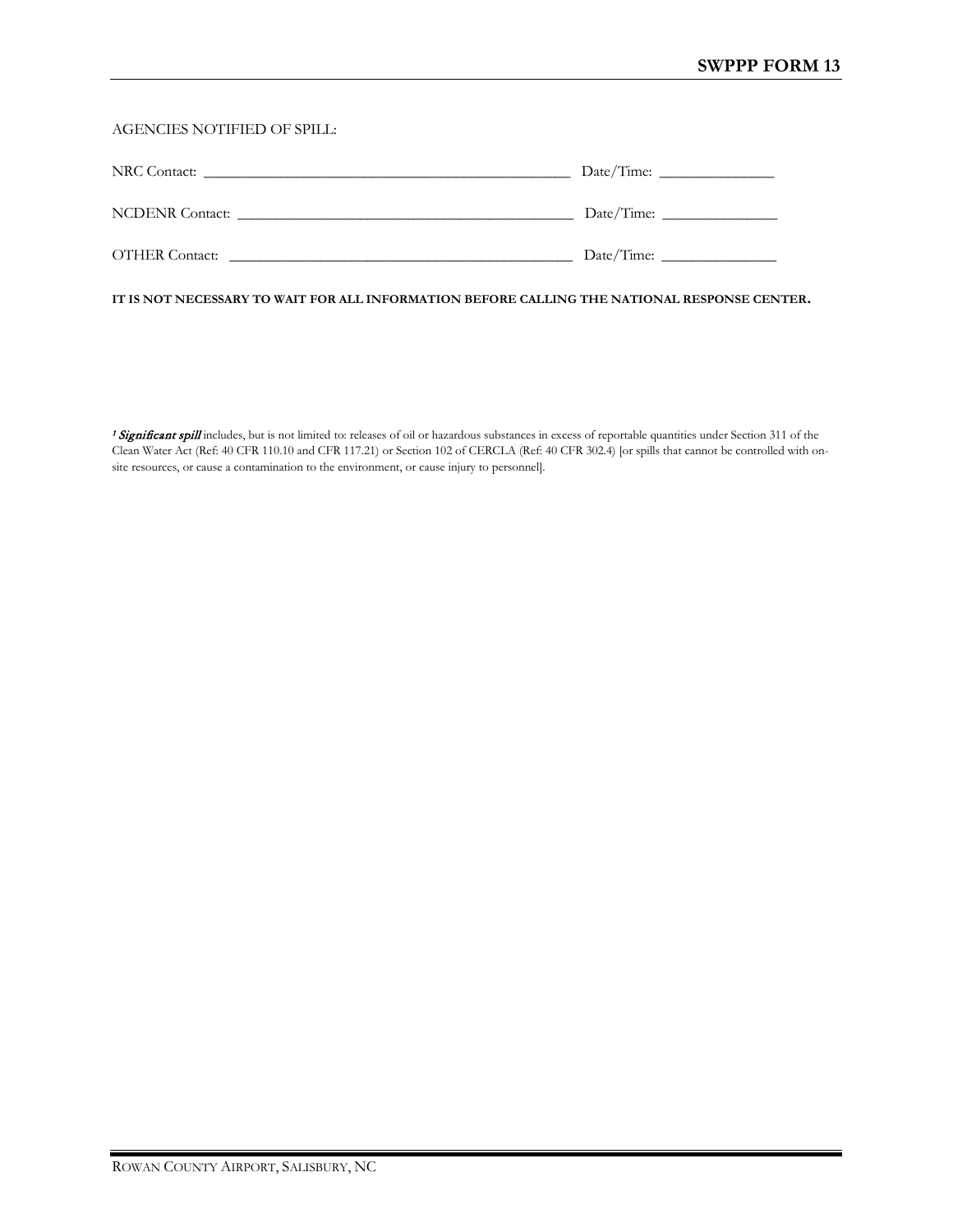## **APPENDIX B – FIGURES**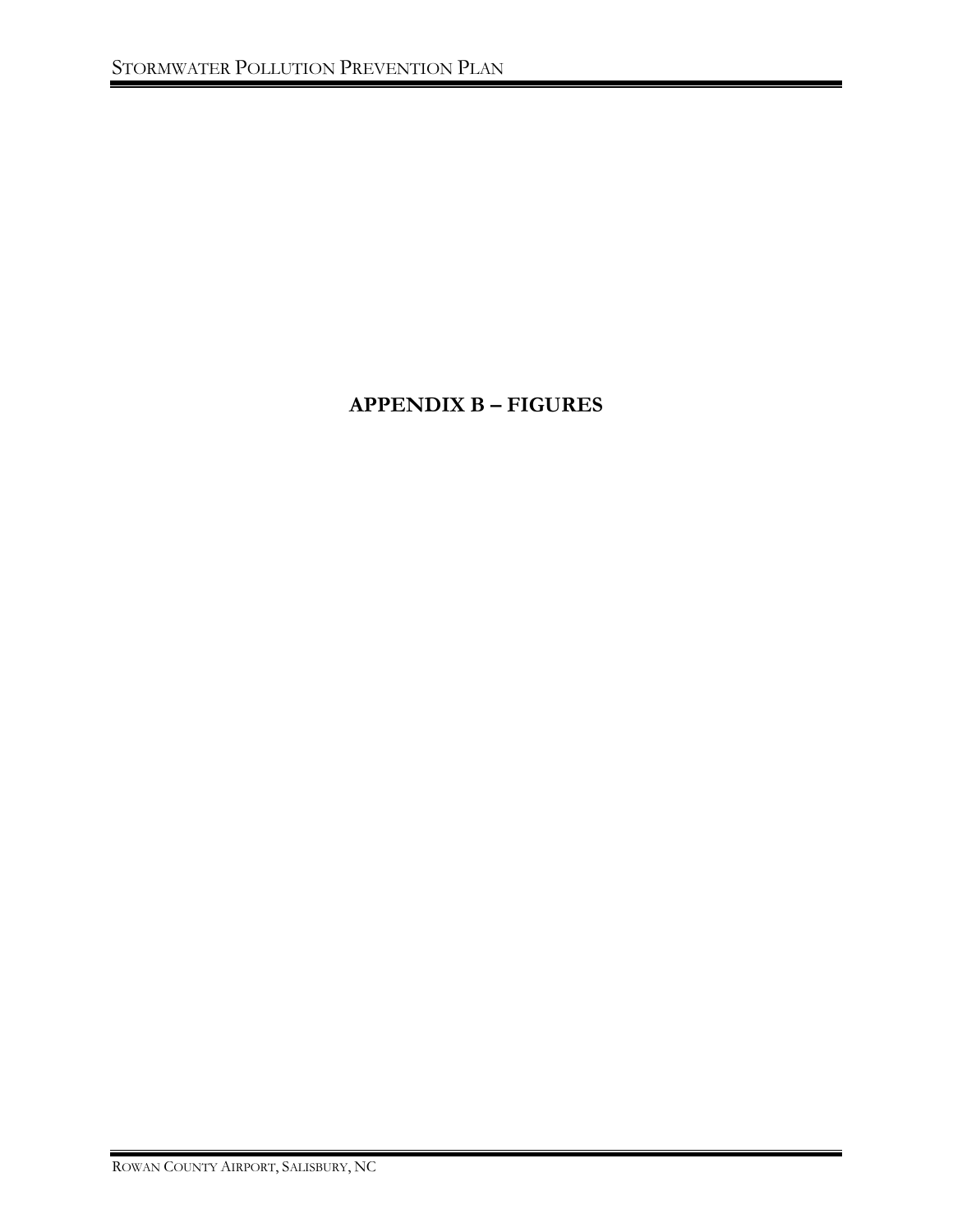## **LIST OF FIGURES**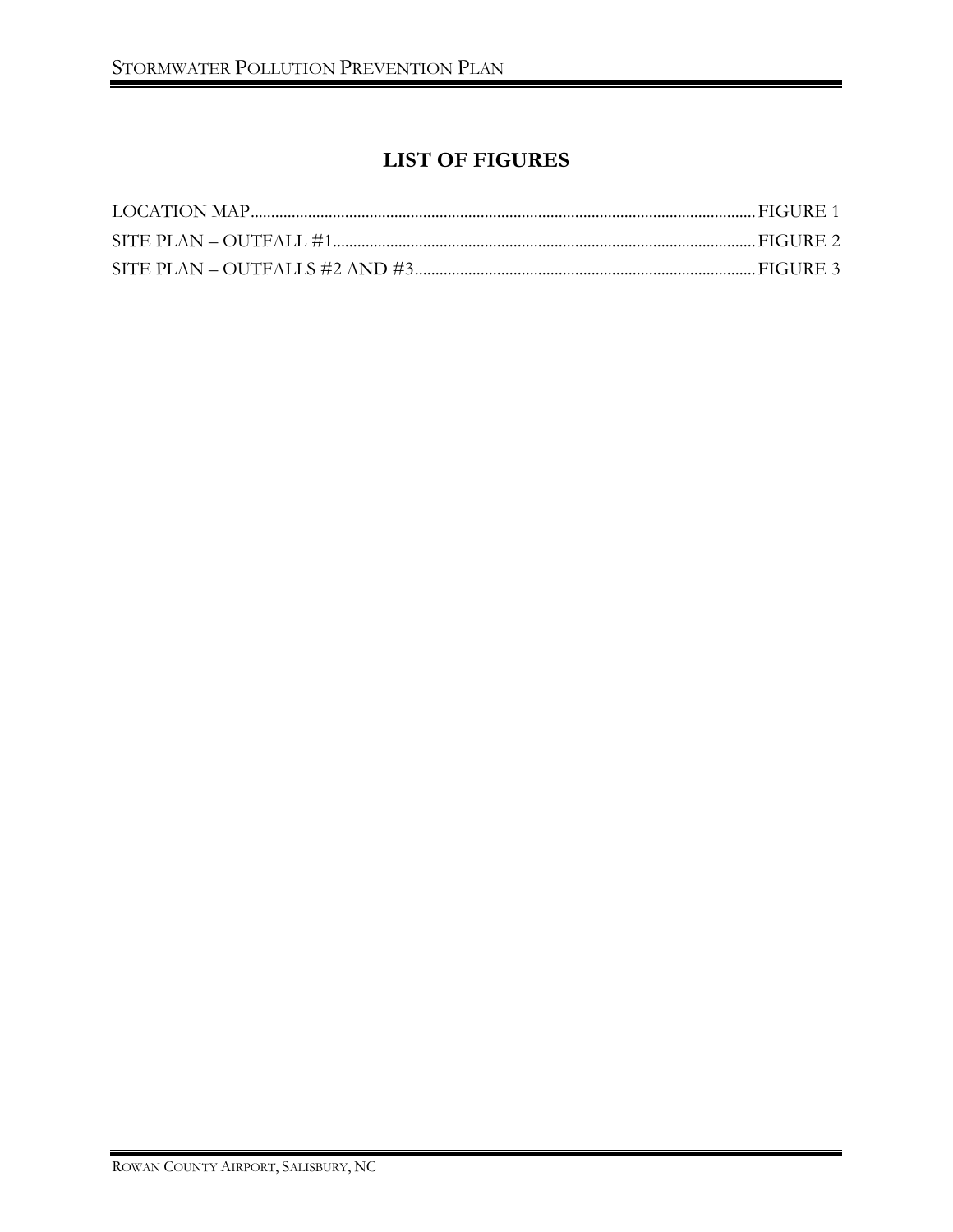## **APPENDIX C – PERMITS/APPROVALS**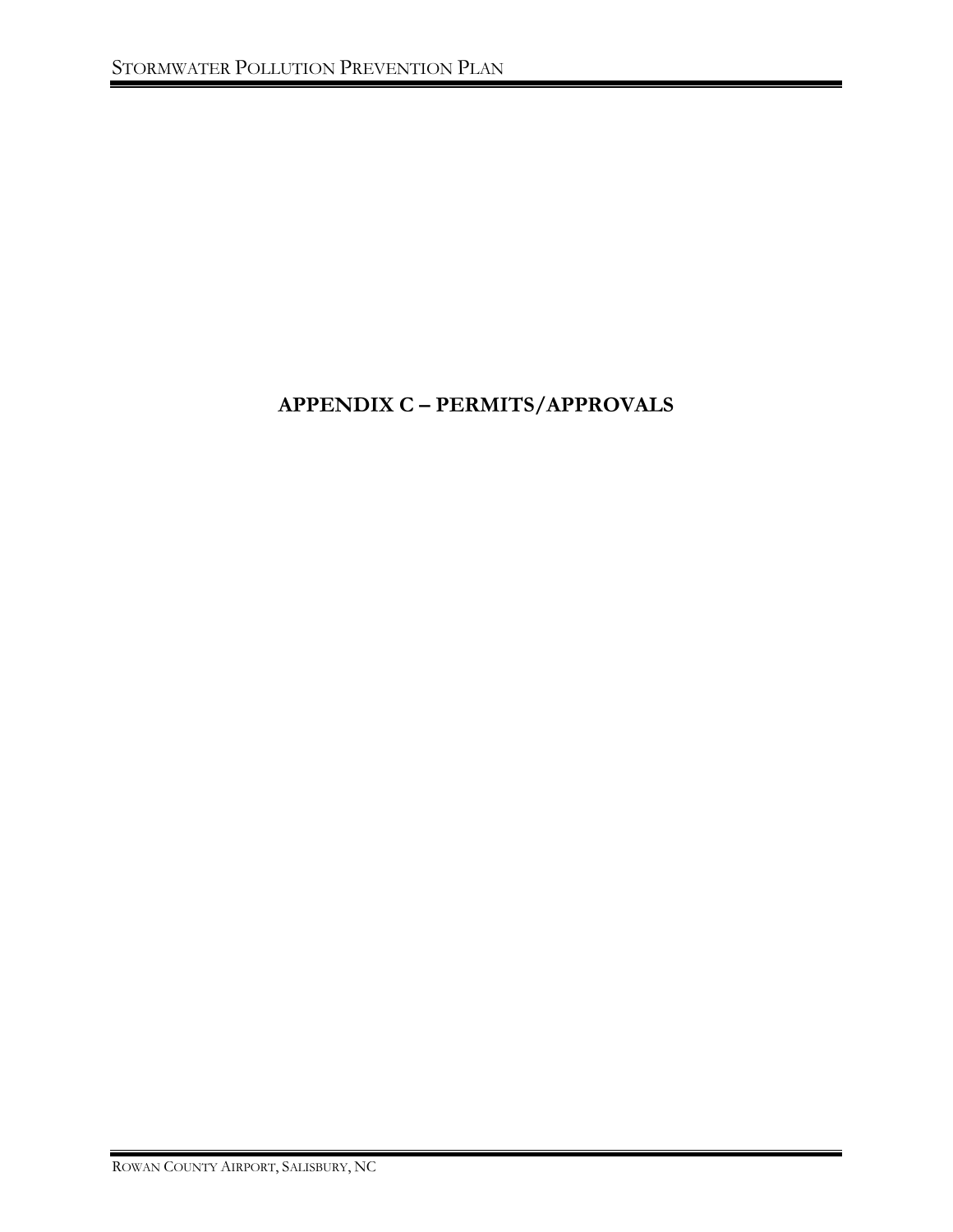## **APPENDIX D – ADDITIONAL REFERENCES**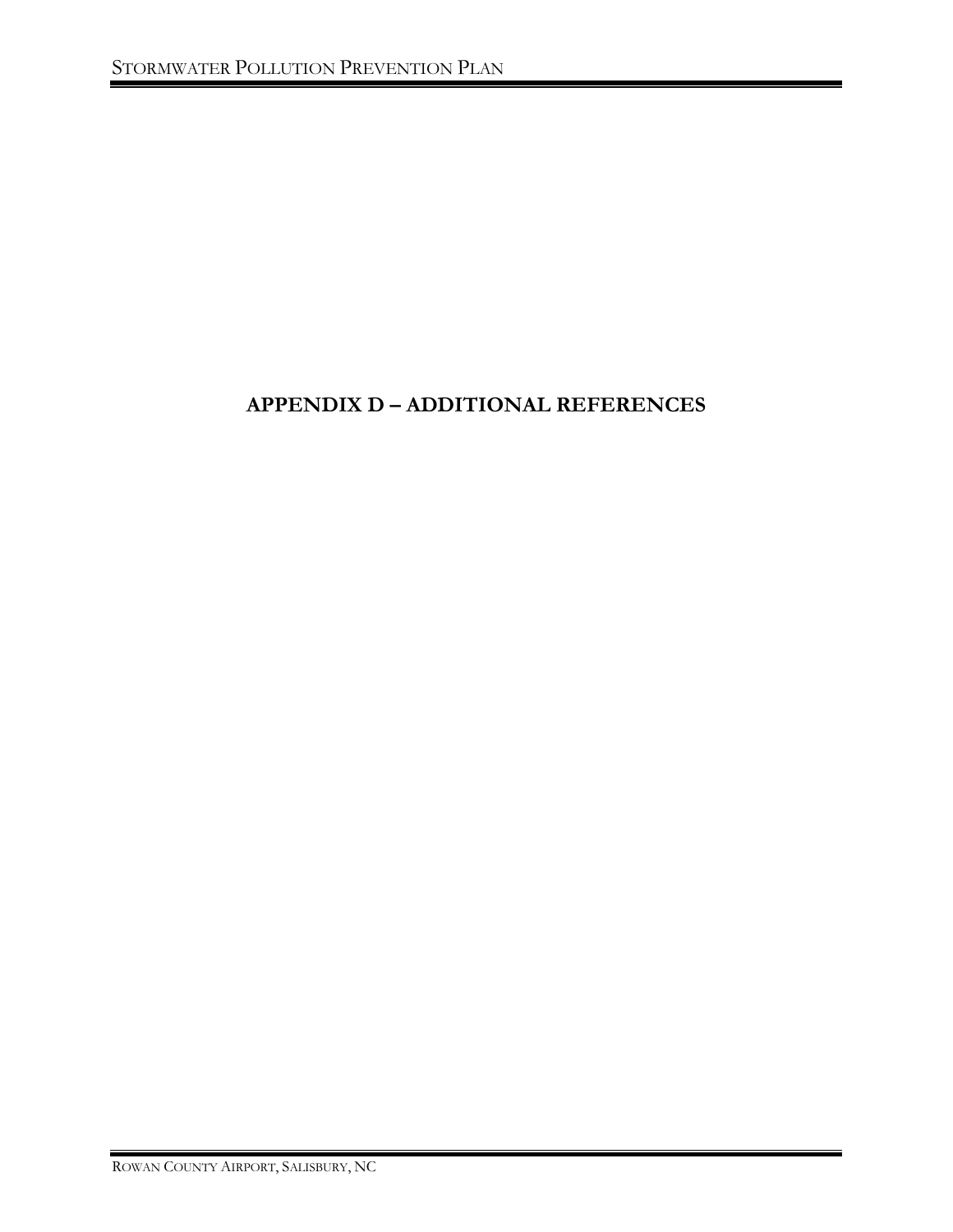## **APPENDIX E – COMPLETED FORMS**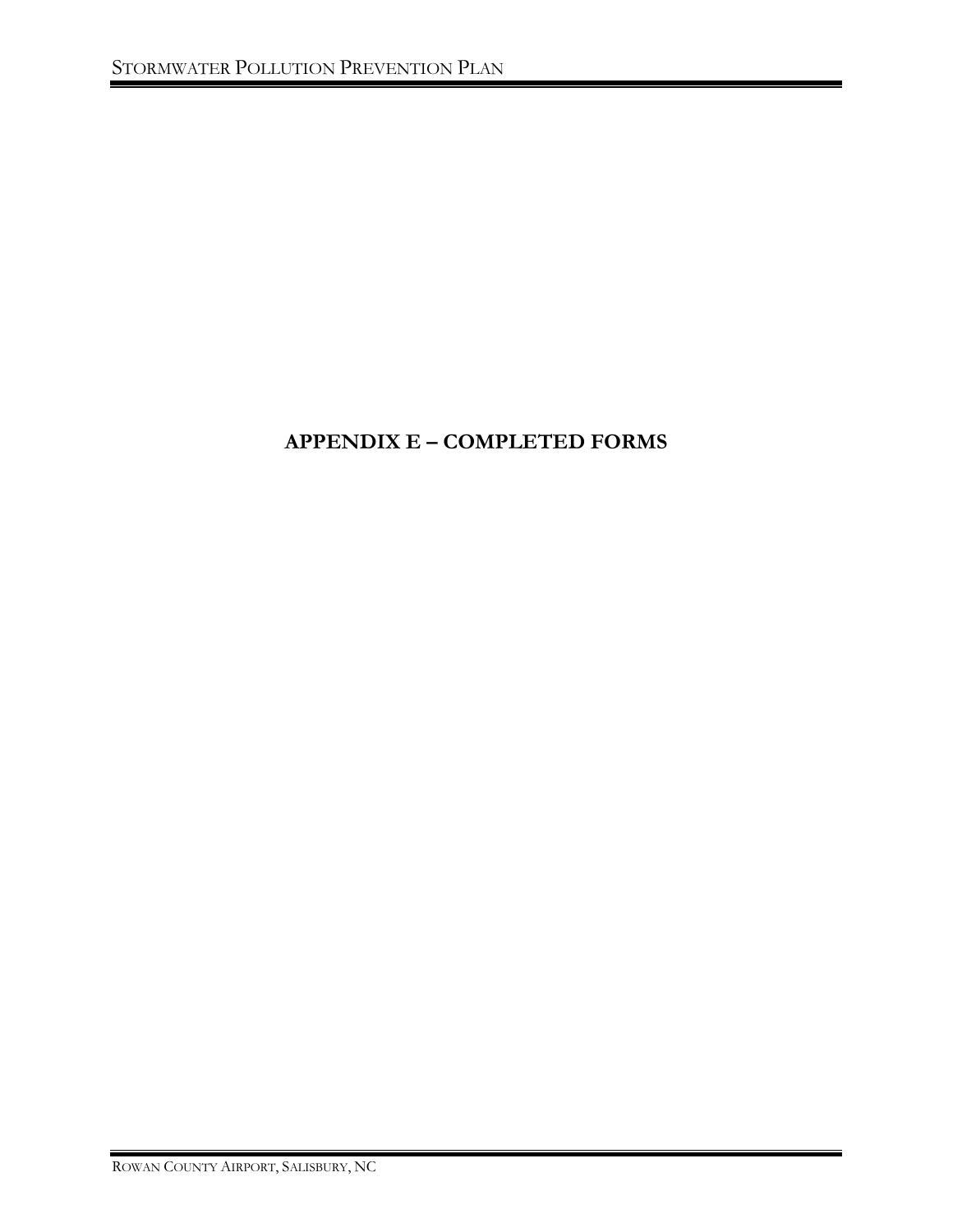# Spill Prevention, Control, and Countermeasures Plan for

Rowan County Airport Salisbury, North Carolina, USA



Prepared for: Rowan County Airport 3670 Airport Loop Road Salisbury, NC 28147 (704) 216-7749

Prepared by:

## TALBERT & BRIGHT

4944 Parkway Plaza Boulevard Suite 350 Charlotte, NC 28217 Phone: (704) 426-6070 Fax: (704) 426-6080 email: talbertbright@tbiclt.com

NC License No. C-1163

JANUARY 15, 2011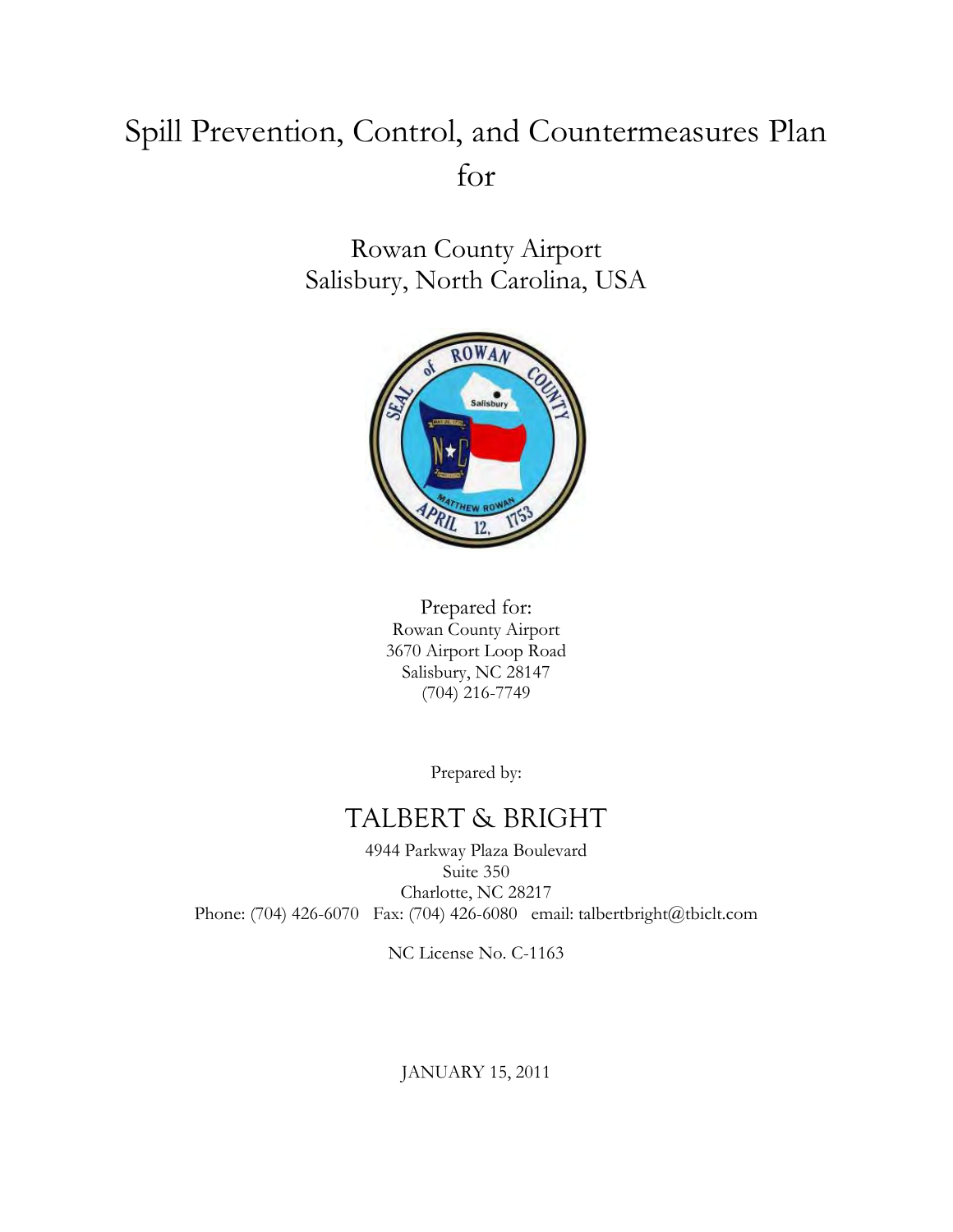## **Table of Contents**

| 1.0 |       |  |
|-----|-------|--|
| 2.0 |       |  |
| 3.0 |       |  |
| 4.0 |       |  |
| 5.0 |       |  |
| 6.0 |       |  |
|     |       |  |
| 1.1 |       |  |
| 1.2 |       |  |
| 1.3 |       |  |
| 1.4 |       |  |
| 1.5 |       |  |
|     | 1.5.1 |  |
|     | 1.5.2 |  |
|     | 1.5.3 |  |
|     | 1.5.4 |  |
| 1.6 |       |  |
| 1.7 |       |  |
|     |       |  |
| 2.1 |       |  |
|     | 2.1.1 |  |
|     | 2.1.2 |  |
|     | 2.13  |  |
| 2.2 |       |  |
| 2.3 |       |  |
|     | 2.3.1 |  |
|     | 2.3.2 |  |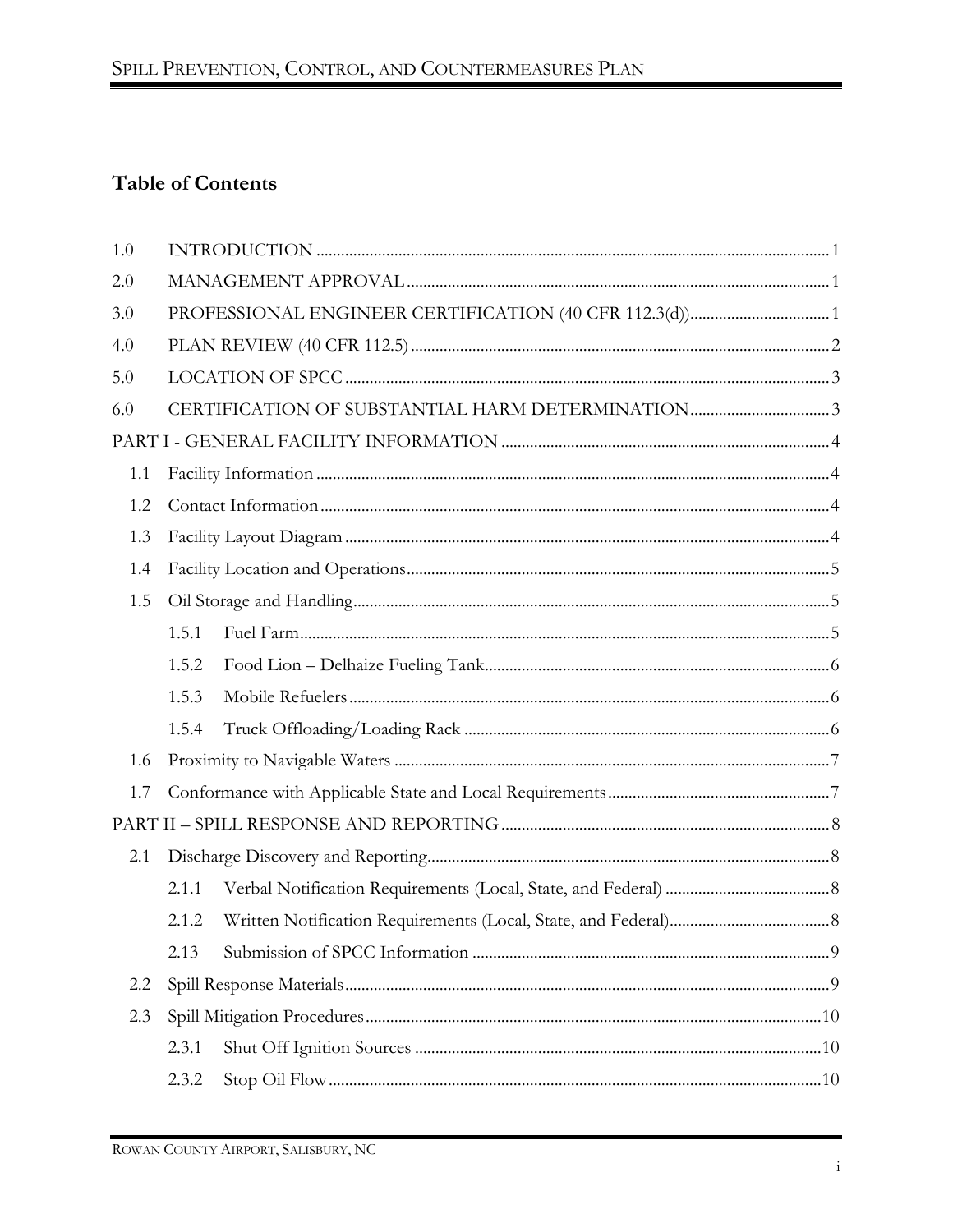|     | 2.3.3 |                                                                  |  |
|-----|-------|------------------------------------------------------------------|--|
|     | 2.3.4 |                                                                  |  |
|     | 2.3.5 |                                                                  |  |
| 2.4 |       |                                                                  |  |
|     |       | PART III - SPILL PREVENTION, CONTROL, AND COUNTERMEASURES        |  |
| 3.1 |       |                                                                  |  |
| 3.2 |       |                                                                  |  |
|     | 3.2.1 | Secondary Containment for Bulk Storage Containers 112.9(c)(2) 14 |  |
|     | 3.2.2 |                                                                  |  |
|     | 3.2.3 |                                                                  |  |
| 3.3 |       |                                                                  |  |
| 3.4 |       |                                                                  |  |
|     | 3.4.1 |                                                                  |  |
|     | 3.4.2 |                                                                  |  |
|     | 3.4.3 |                                                                  |  |
|     | 3.4.4 |                                                                  |  |
| 3.5 |       |                                                                  |  |
|     | 3.5.1 |                                                                  |  |

## **Tables**

| 3.4.3-1 Schedule of Periodic Condition Inspection of Bulk Storage Containers20 |  |
|--------------------------------------------------------------------------------|--|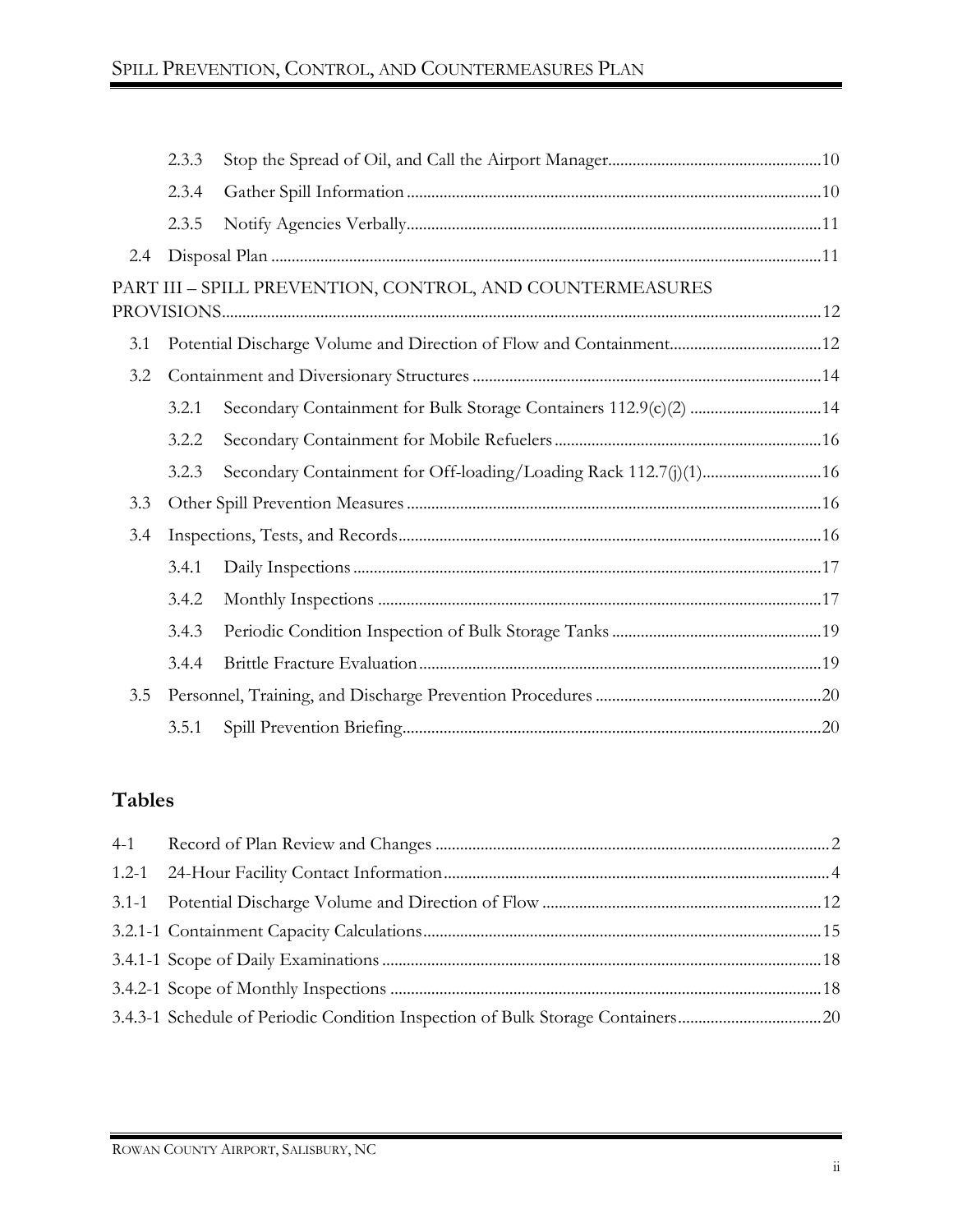## Appendix A - Facility Diagrams

## Appendix B - Forms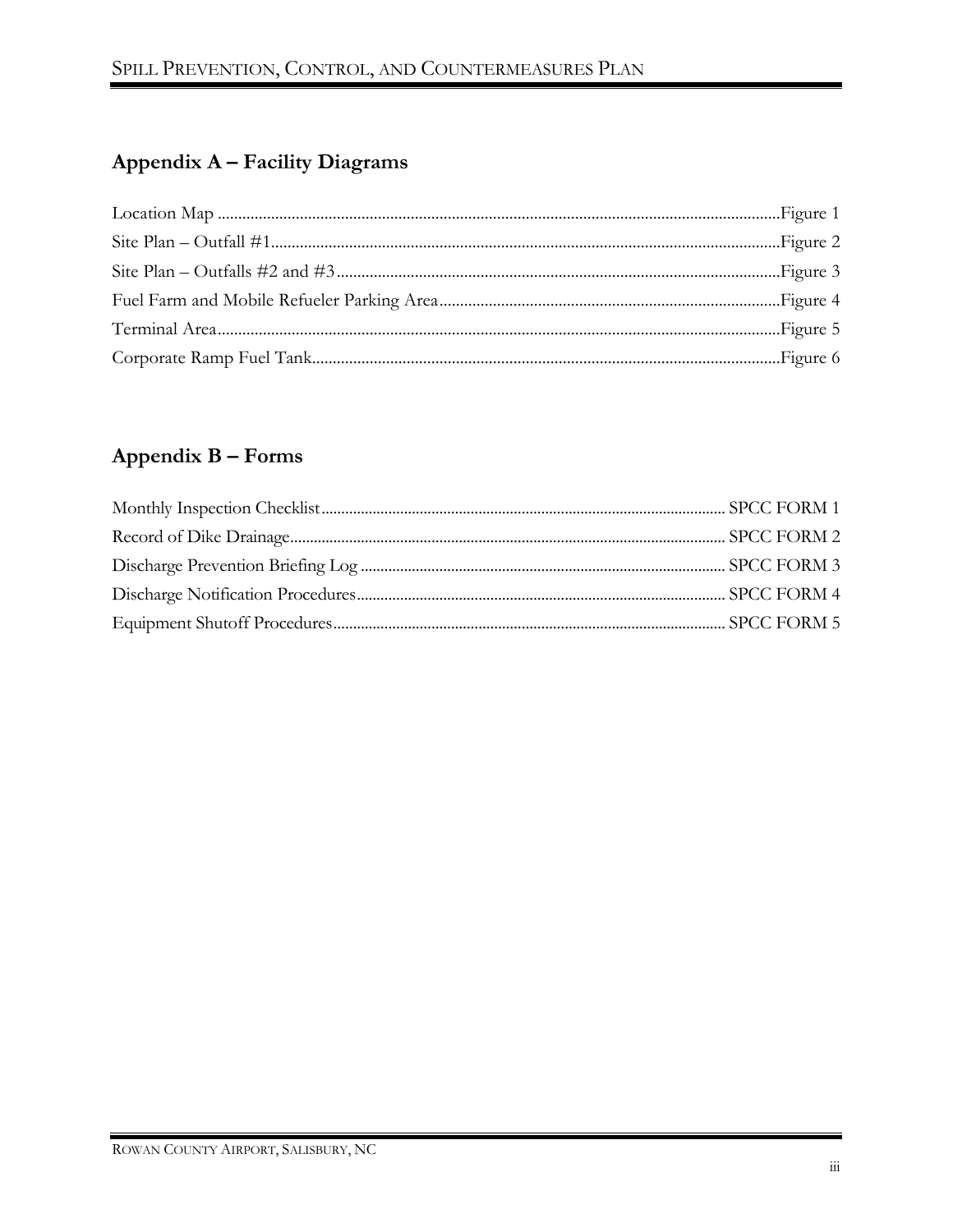## <span id="page-60-0"></span>**1.0 INTRODUCTION**

The purpose of this Spill Prevention, Control, and Countermeasures Plan (SPCC) is to describe measures implemented by the Rowan County Airport to prevent oil discharges from occurring and to prepare Rowan County Airport to respond in a safe, effective, and timely manner to mitigate the impacts of a discharge from the fuel farm, mobile refuelers, and standby generators. This SPCC has been prepared and implemented in accordance with the SPCC requirements contained in 40 CFR Part 112.

In addition to fulfilling the requirements set forth in 40 CFR Part 112, this SPCC is used as a reference for oil storage information and testing records, as a tool to communicate practices on preventing and responding to discharges with Rowan County Airport employees and contractors, as a guide on facility inspections, and as a resource during emergency response.

### <span id="page-60-1"></span>**2.0 MANAGEMENT APPROVAL**

Rowan County Airport is committed to maintaining the highest standards for preventing discharges of oil to navigable waters and the environment through the implementation of this SPCC. This SPCC has the full approval of Rowan County Airport. Rowan County Airport has committed the necessary resources to implement the measures described in this Plan.

| <b>Authorized Signatory</b> | Title           | Phone No.      | Date       |
|-----------------------------|-----------------|----------------|------------|
| Print Name                  | Print Title     | Print Phone    | Print Date |
| Thad Howell                 | Airport Manager | (704) 216-7749 |            |
| Sign Here                   |                 |                |            |
|                             |                 |                |            |
| <b>Facility Name</b>        |                 |                |            |
| Rowan County Airport        |                 |                |            |

## <span id="page-60-2"></span>**3.0 PROFESSIONAL ENGINEER CERTIFICATION (40 CFR 112.3(d))**

The undersigned Registered Professional Engineer is familiar with the requirements of Part 112 of Title 40 of the *Code of Federal Regulations* (40 CFR Part 112) and has visited and examined the facility or has supervised examination of the facility by appropriately qualified personnel. The undersigned Registered Professional Engineer attests that this Spill Prevention, Control, and Countermeasures Plan has been prepared in accordance with good engineering practice, including consideration of applicable industry standards and the requirements of 40 CFR Part 112; that procedures for required inspections and testing have been established; and that this Plan is adequate for the facility.  $[112.3(d)].$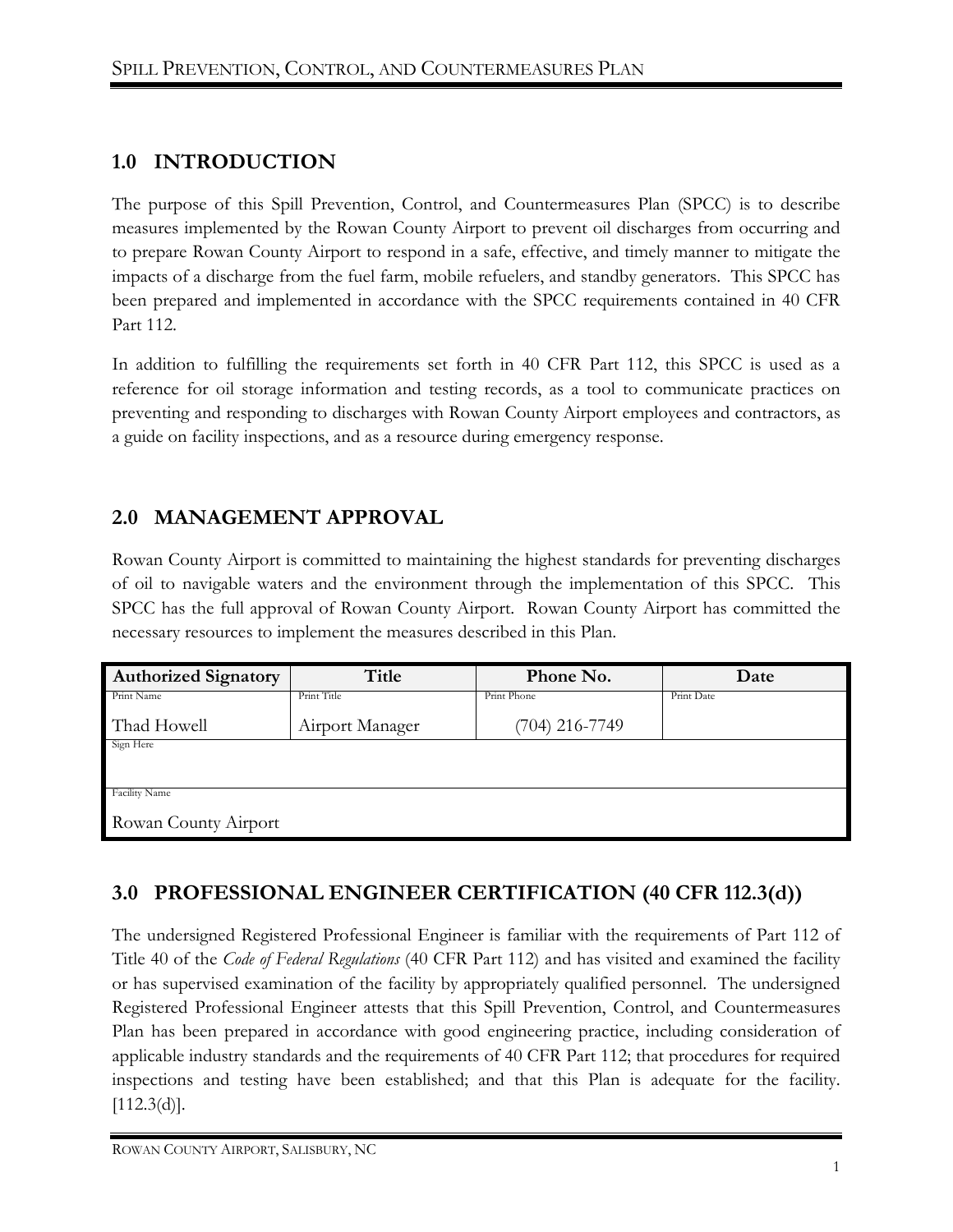This certification in no way relieves the owner or operator of the facility of his/her duty to prepare and fully implement this SPCC in accordance with the requirements of 40 CFR Part 112.

Signature Date

J. Andrew Shook, P.E. Name of Professional Engineer

 026464 \_\_\_ *\_\_\_ North Carolina* PE Seal Registration Number Issuing State

## <span id="page-61-0"></span>**4.0 PLAN REVIEW (40 CFR 112.5)**

In accordance with 40 CFR 112.5, Rowan County Airport periodically reviews and evaluates this SPCC for any change in the facility design, construction, operation, or maintenance that materially affects the facility's potential for an oil discharge. Rowan County Airport reviews this SPCC at least once every five years. Revisions to the Plan, if any are needed, are made within six months of this five-year review. Rowan County Airport will implement any amendments as soon as possible, but not later than six months following preparation of any amendment. A registered Professional Engineer certifies any technical amendment to the Plan, as described above, in accordance with 40 CFR 112.3(d).

Scheduled five-year reviews and Plan amendments are recorded in Table 4-1. This log must be completed even if no amendment is made to the Plan. Unless a technical or administrative change prompts an earlier review, the next scheduled review of this Plan must occur by January 15, 2016.

| Table 4-1 |            |             |                                          |                           |
|-----------|------------|-------------|------------------------------------------|---------------------------|
|           |            |             | <b>Record of Plan Review and Changes</b> |                           |
|           |            |             | <b>Rowan County Airport</b>              |                           |
|           | Authorized | Review      | PE                                       |                           |
| Date      | Individual | <b>Type</b> | Certification                            | <b>Summary of Changes</b> |
|           |            |             |                                          |                           |
|           |            |             |                                          |                           |
|           |            |             |                                          |                           |
|           |            |             |                                          |                           |
|           |            |             |                                          |                           |

ROWAN COUNTY AIRPORT, SALISBURY, NC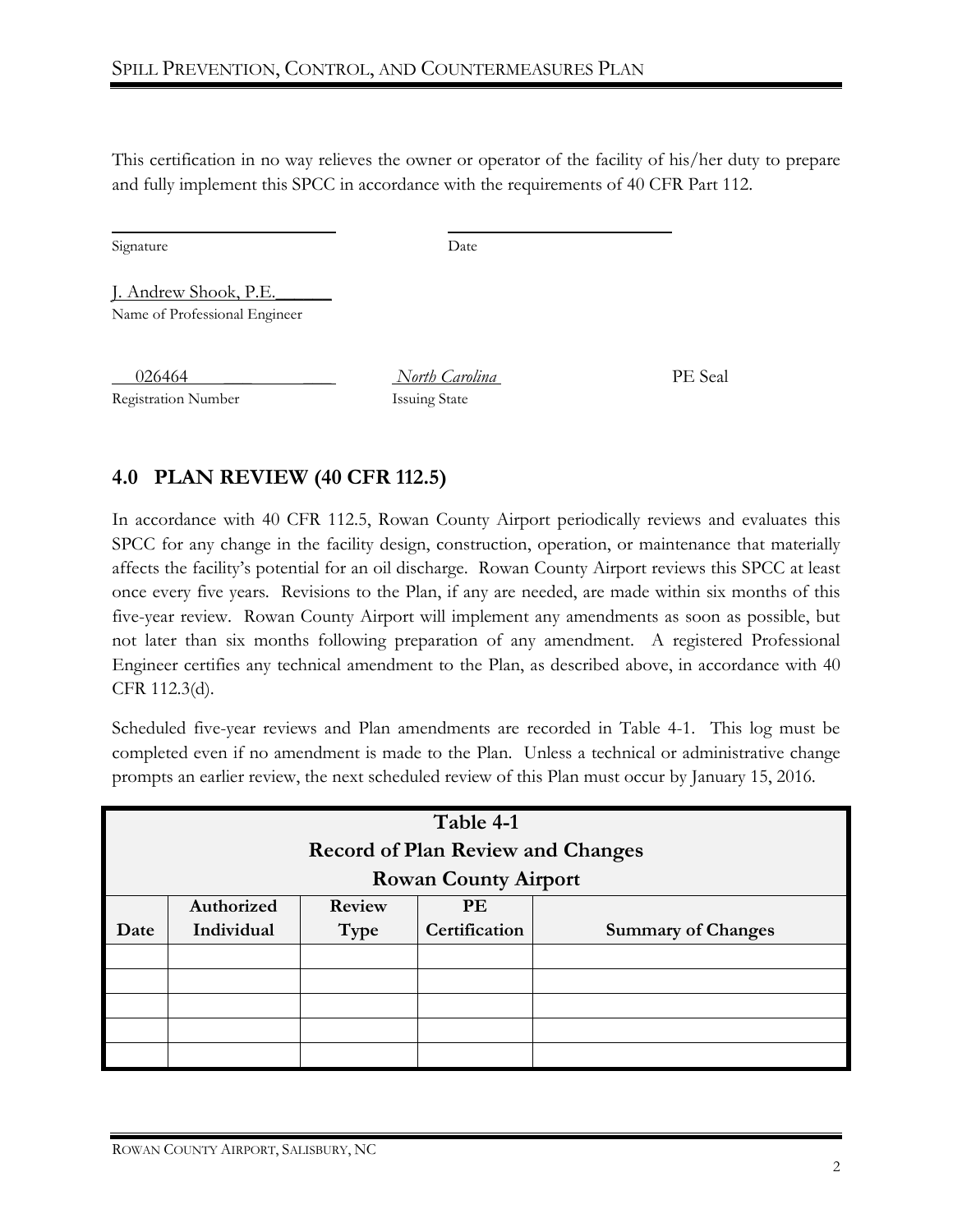#### <span id="page-62-0"></span>**5.0 LOCATION OF SPCC**

In accordance with 40 CFR 112.3(e), a complete copy of this SPCC is maintained at the Rowan County Airport at 3670 Airport Loop Road, Salisbury, NC 28147.

#### <span id="page-62-1"></span>**6.0 CERTIFICATION OF SUBSTANTIAL HARM DETERMINATION 40 CFR 112.20(e), 40 CFR 112.20(f)(1)**

#### **Facility Name: Rowan County Airport**

1. Does the facility transfer oil over water to or from vessels, and does the facility have a total oil storage capacity greater than or equal to 42,000 gallons?

 $Yes \Box$  No  $X$ 

2. Does the facility have a total oil storage capacity greater than or equal to 1 million gallons, and does the facility lack secondary containment that is sufficiently large to contain the capacity of the largest aboveground oil storage tank plus sufficient freeboard to allow for precipitation within any aboveground storage tank area?

$$
Yes\ \blacksquare
$$

3. Does the facility have a total oil storage capacity greater than or equal to 1 million gallons, and is the facility located at a distance (as calculated using the appropriate formula) such that a discharge from the facility could cause injury to fish and wildlife and sensitive environments?

 $N<sub>0</sub>$   $\overline{X}$ 

### $Yes \Box$  No  $X$

4. Does the facility have a total oil storage capacity greater than or equal to 1 million gallons, and is the facility located at a distance (as calculated using the appropriate formula) such that a discharge from the facility would shut down a public drinking water intake?

 $Yes \Box$  No  $X$ 

5. Does the facility have a total oil storage capacity greater than or equal to 1 million gallons, and has the facility experienced a reportable oil spill in an amount greater than or equal to 10,000 gallons within the last 5 years?

 $Yes \Box$  No  $X$ 

#### **Certification**

I certify under penalty of law that I have personally examined and am familiar with the information submitted in this document, and that based on my inquiry of those individuals responsible for obtaining this information, I believe that the submitted information is true, accurate, and complete.

Signature Title Thad Howell Name (type or print) Date

| Airport Manager |
|-----------------|
| Title           |
|                 |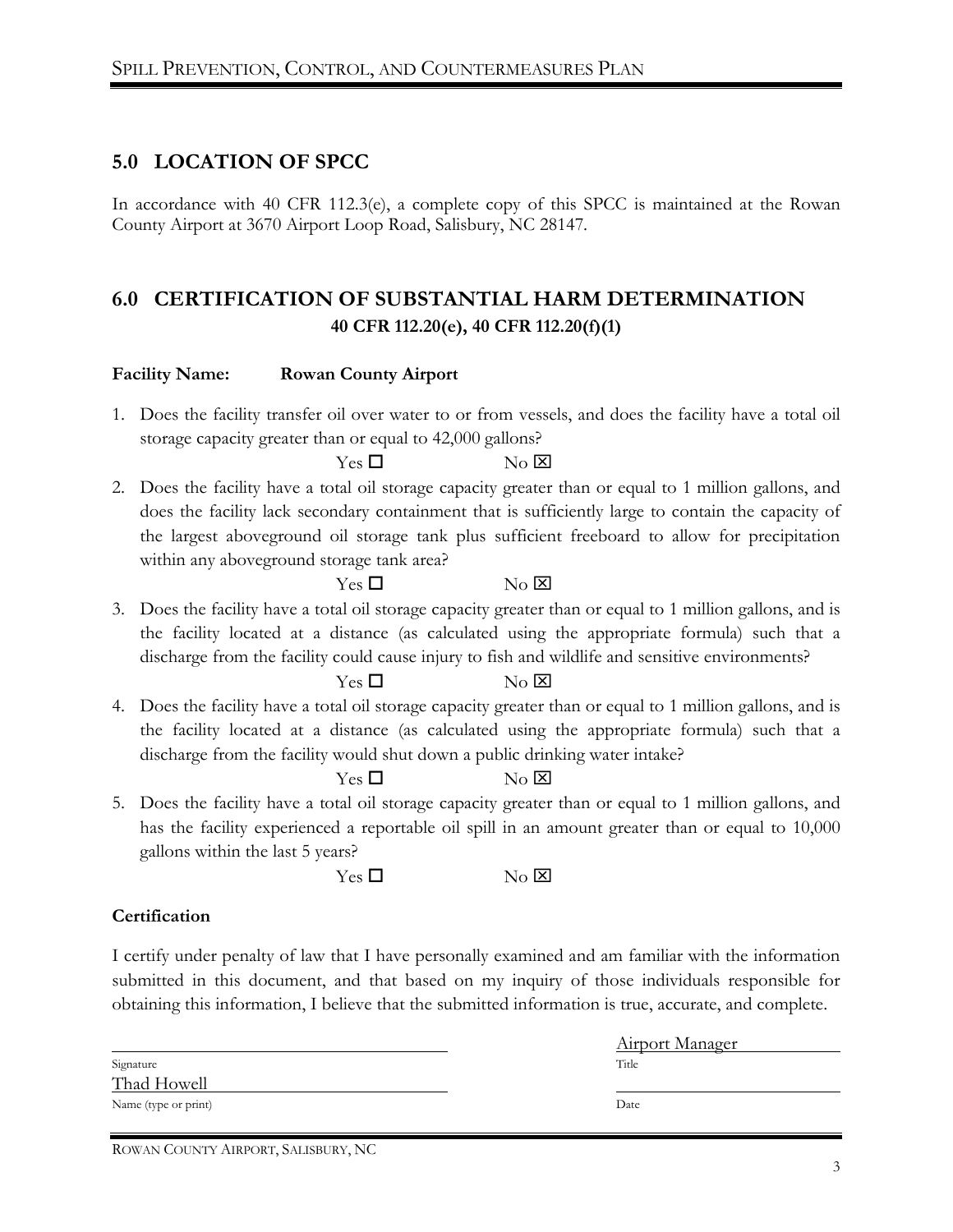## **PART I - GENERAL FACILITY INFORMATION 40 CFR 112.7(a)(3)**

#### <span id="page-63-1"></span><span id="page-63-0"></span>**1.1 Facility Information**

| Name of Facility:                       | Rowan County Airport                                               |  |
|-----------------------------------------|--------------------------------------------------------------------|--|
| Type:                                   | Fuel Storage, Aviation Refueling, Aircraft Storage and Maintenance |  |
| Location:                               | 3670 Airport Loop Road                                             |  |
|                                         | Salisbury, North Carolina 28147                                    |  |
| Name and Address of Owner:              | Rowan County                                                       |  |
|                                         | 130 West Innes Street                                              |  |
|                                         | Salisbury, NC 28144                                                |  |
|                                         | $(704)$ 216-7749                                                   |  |
| Latitude and Longitude:                 | N 35° 38' 45.1900" W -80° 31' 13.0600"                             |  |
| <b>Year Facility Began Storing Oil:</b> | Fuel Farm - 1991; Food Lion - Delhaize fuel tank - 1994            |  |

#### <span id="page-63-2"></span>**1.2 Contact Information**

The designated person accountable for overall oil spill prevention and response at the facility is the Airport Manager, Thad Howell. Twenty-four-hour contact information is provided in Table 1.2-1.

Maurice Mills, Line Supervisor for the Airport, provides operations support activities, including performing daily inspections of the fuel facilities and equipment, as described in Section 3.4 of this SPCC.

| <b>Table 1.2-1</b><br>24-Hour Facility Contact Information |                         |                             |                        |
|------------------------------------------------------------|-------------------------|-----------------------------|------------------------|
|                                                            |                         | <b>Rowan County Airport</b> |                        |
| Name                                                       | Title                   | <b>Telephone Number</b>     | <b>Address</b>         |
| Thad Howell                                                | Airport Manager         | Office: 704-216-7749        | 3670 Airport Loop Road |
|                                                            |                         | Cell: 704-239-1434          | Salisbury, NC 28147    |
|                                                            |                         | Home: 336-793-3382          |                        |
| Maurice Mills                                              | Line Supervisor         | Cell: 704-239-1836          | 3670 Airport Loop Road |
|                                                            |                         |                             | Salisbury, NC 28147    |
| Tony Hilton                                                | Risk<br>Rowan<br>County | Office: 704-216-8109        | 130 West Innes Street  |
|                                                            | Manager                 | Cell: 704-202-2681          | Salisbury, NC 28144    |

#### <span id="page-63-3"></span>**1.3 Facility Layout Diagram**

Appendix A, at the end of this Plan, shows a general site plan for the facility. The location and site plans (Figures 1, 2, and 3) show the site topography and the location of the facility relative to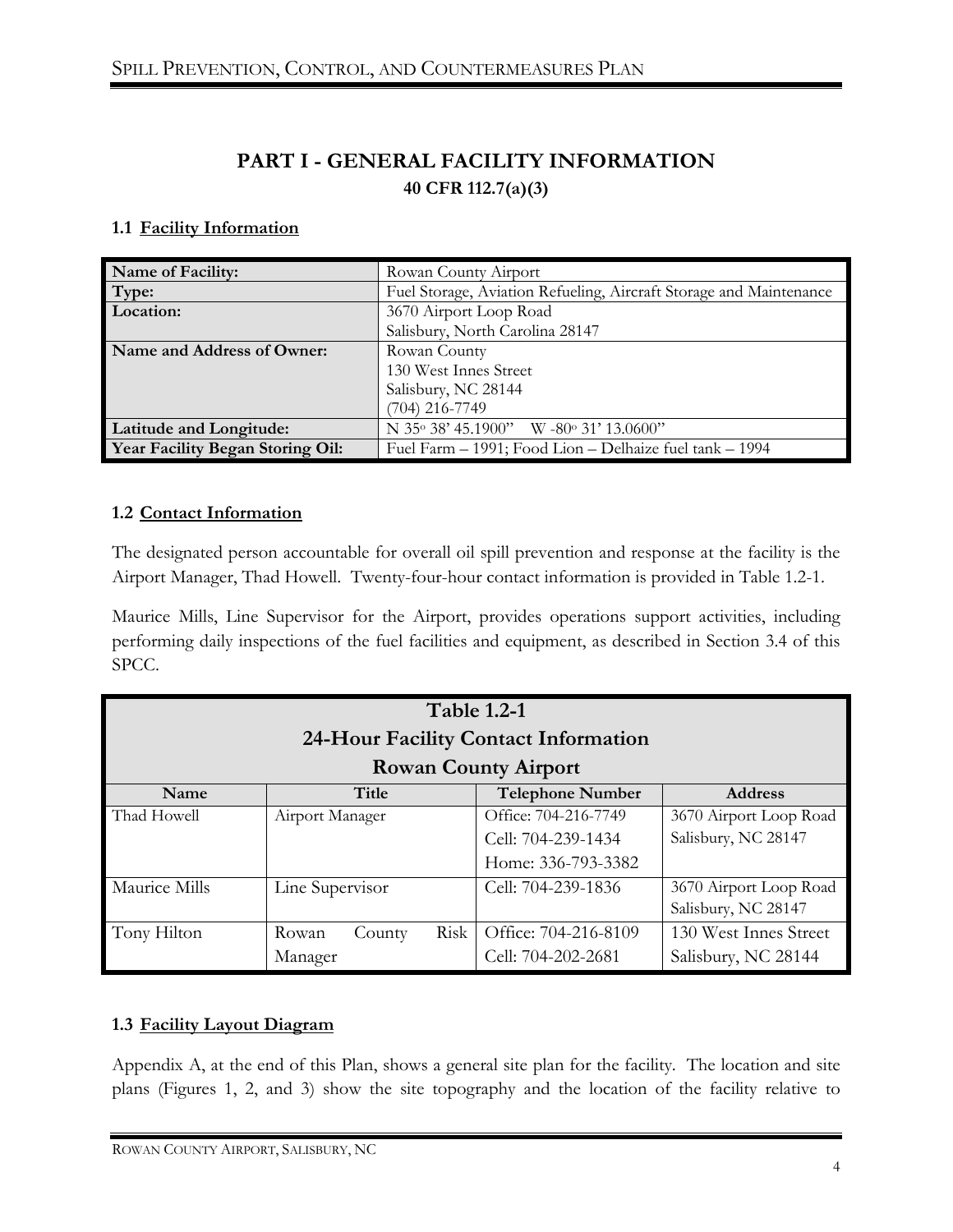waterways, roads, and inhabited areas. Appendix A also includes facility diagrams that show drainage in the areas of the fuel farms (Figures 4, 5, and 6).

#### <span id="page-64-0"></span>**1.4 Facility Location and Operations**

Rowan County Airport operates a commercial retail aviation fuel storage, transfer, and sales business. Facilities include:

- 1. Fuel farm with two 10,000-gallon Jet-A fuel tanks and a 10,000-gallon aviation gasoline (AVGAS) tank.
- 2. Food Lion Delhaize with one 10,000-gallon Jet-A fuel tank operated privately by tenant.
- 3. Mobile facilities (fuel dispenser trucks) consisting of one 3,000-gallon Jet-A fuel truck and one 1,200-gallon AVGAS truck.

Rowan County Airport terminal building offices are open from 7:00 a.m. to 9:00 p.m. The facility is well lit and has controlled secure access. Access to the east and south sides of the facility is controlled by six-foot security fencing with three strands of barbed wire.

**If a spill or leak is detected, airport personnel will immediately contact the owner to quickly control and remove discharged oil.**

#### <span id="page-64-2"></span><span id="page-64-1"></span>**1.5 Oil Storage and Handling**

#### **1.5.1 Fuel Farm**

Oil storage at this facility consists of two (2) 10,000-gallon Jet-A fuel aboveground storage tanks and one (1) 10,000-gallon AVGAS aboveground storage tank as summarized in Table 3.1-1. The total oil capacity at the fuel farm is 30,000 gallons.

Tanks are on raised skids and bolted securely to a reinforced concrete pad. The three tanks are painted and in good condition. The tanks are double-walled



with self-containment. Any spills or leaks from the tanks would be captured in the drop inlet in front of the tanks and then to an oil/water separator before entering the storm drainage system.

The piping, pumps, filters, and other appurtenances for the Jet-A and AVGAS tanks are located on the east end of the tank as shown in the picture. The dispenser system includes backflow lines for each tank and an automatic shutoff system to prevent accidental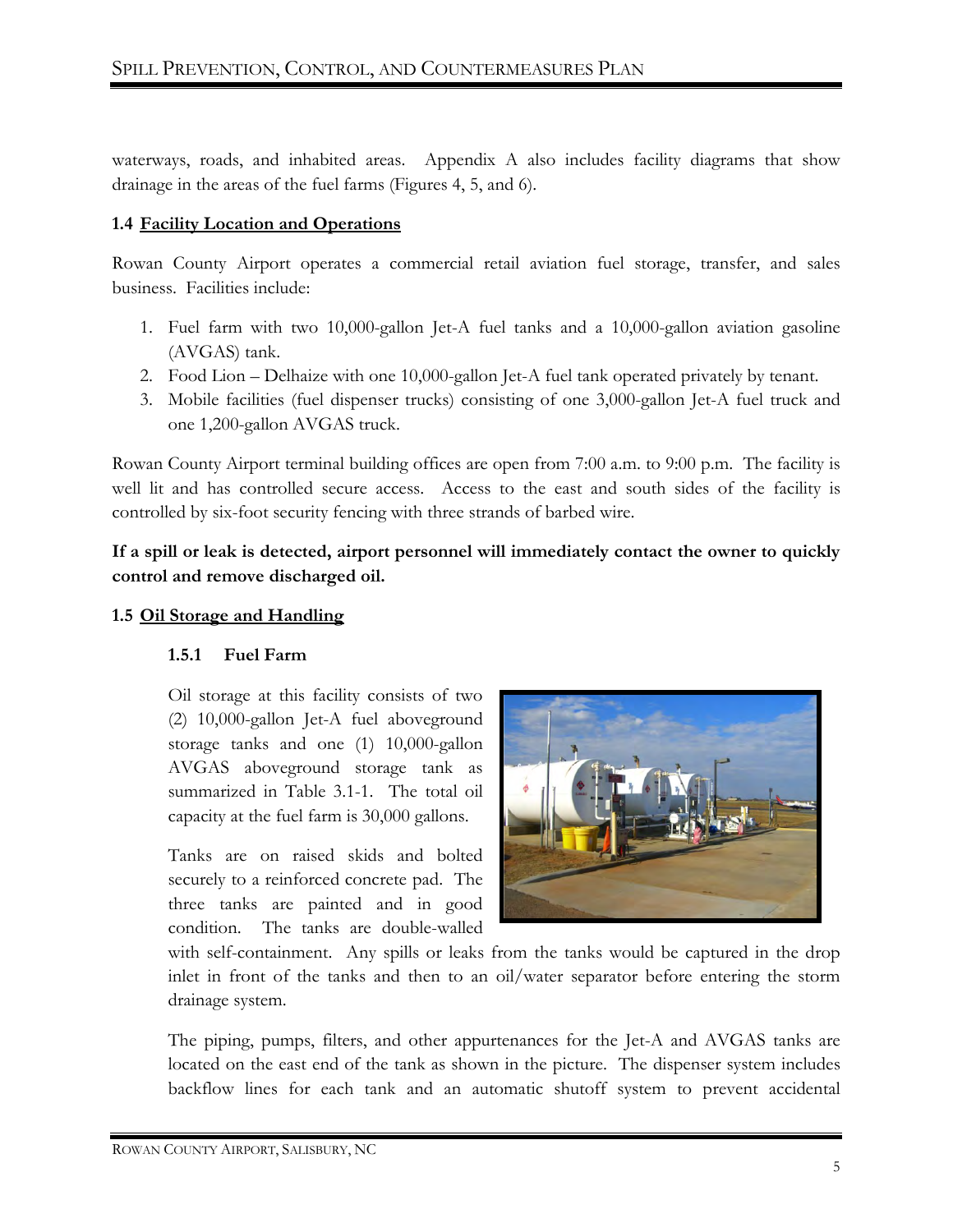#### overfilling. **The systems and valves can and should be locked out during nonoperational hours.**

The fuel farm has an emergency shutoff and fire extinguishers. This fuel farm is located on the east side of the airfield, west of the terminal building.

#### <span id="page-65-0"></span>**1.5.2 Food Lion – Delhaize Fueling Tank**

Oil storage at this location consists of one (1) 10,000-gallon Jet-A fuel aboveground tank as summarized in Table 3.1-1. The total oil capacity at this location is 10,000 gallons.

The tank is on raised skids and bolted securely to a reinforced concrete pad. The tank is painted and in good condition. The tank is double-walled with self-containment.



The piping, pumps, filters, and other

appurtenances for the Jet-A tank are located on the north end of the tank as shown in the picture. The dispenser system includes backflow lines for each tank and an automatic shutoff system to prevent accidental overfilling. **The systems and valves can and should be locked out during non-operational hours.**

The fuel farm has an emergency shutoff and fire extinguishers. This tank is located just outside the hangar along the east wall.

#### <span id="page-65-1"></span>**1.5.3 Mobile Refuelers**

Mobile facilities at the site consist of two primary fuel trucks. The capacities are one 3,000-gallon Jet-A fuel truck and one 1,200 gallon AVGAS fuel truck. Total capacity for the mobile refuelers is 4,200 gallons. Trucks are loaded at the fuel farm and distribute fuel to aircraft on the apron of the Airport.



#### <span id="page-65-2"></span>**1.5.4 Truck Offloading/Loading Rack**

The off-loading/loading operations for refueling at the Food Lion – Delhaize hangar are currently conducted on the pavement area just outside of the tank with no provisions for spill containment during off-loading/loading operations as required by 40 CFR Part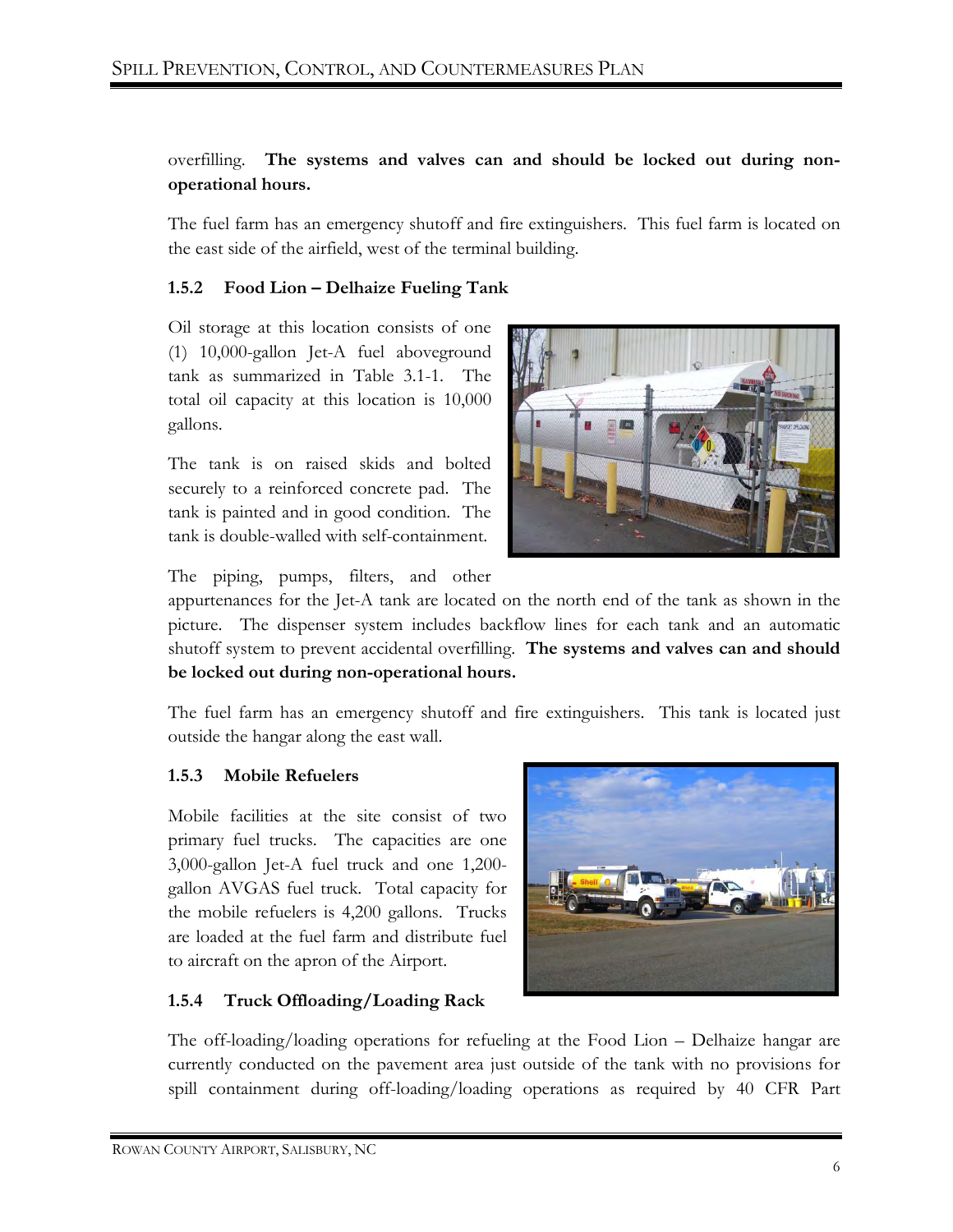112.7(h)(1). Until a more permanent system (e.g., concrete pad with required drainage controls) is installed, a temporary flexible wall containment berm will be deployed by Food Lion - Delhaize personnel each time a fueling operation (off-loading and/or loading) occurs. The minimum dimensions of the flexible wall containment berm will be either 12 feet x 60 feet x 1 foot (5,385 gallons per manufacturer) or 15 feet x 50 feet x 1 foot (5,610 gallons per manufacturer). The condition of the flexible wall containment berm will be inspected during and after each deployment to ensure that there are no tears or punctures or that no other detrimental damage has occurred. Any tears or holes will need to be repaired immediately. If repair is not possible, replacement of the flexible wall containment berm will be required. Upon completion of each fueling operation with no spills, the Food Lion - Delhaize personnel will remove the berm from service and store it in a UV-resistant container next to the tank until needed for the next fueling operation.

#### <span id="page-66-0"></span>**1.6 Proximity to Navigable Waters**

The facility is located within the Yadkin Pee-Dee River Basin and is located to the southwest of the Yadkin Pee-Dee River. The location map (Figure 4) in Appendix A shows the location of the facility relative to nearby waterways. The facility diagram included in Figures 2 and 3 indicates the general direction of drainage. In the event of an uncontrolled discharge from the fuel farms or mobile refuelers, runoff would enter the Airport's storm drainage system as indicated in the above referenced figures.

#### <span id="page-66-1"></span>**1.7 Conformance with Applicable State and Local Requirements**

To prevent oil spills, the United States Environmental Protection Agency (USEPA) requires owners/operators of oil storage facilities to prepare and implement SPCCs. North Carolina does not have any more stringent requirements than those required by the federal government.

The reporting requirements for petroleum products are in North Carolina's Oil Pollution Act, § 143-215.85 (a and b). **If the petroleum discharged, released or spilled is 25 gallons or more, causes a sheen on nearby surface water, or is 100 feet or less from a surface water body, then the Airport must immediately take measures to collect and remove the discharge, and report the discharge to NCDENR within 24 hours of discharge, and begin to restore the area affected by the discharge. If the petroleum released or spilled is less than 25 gallons, does not cause sheen on nearby surface water, and is more than 100 feet from a surface water body, then the Airport must immediately take measures to collect and remove the discharge. If it cannot be cleaned up within 24 hours of the discharge or causes a sheen on nearby surface water, the person must immediately notify the NCDENR.**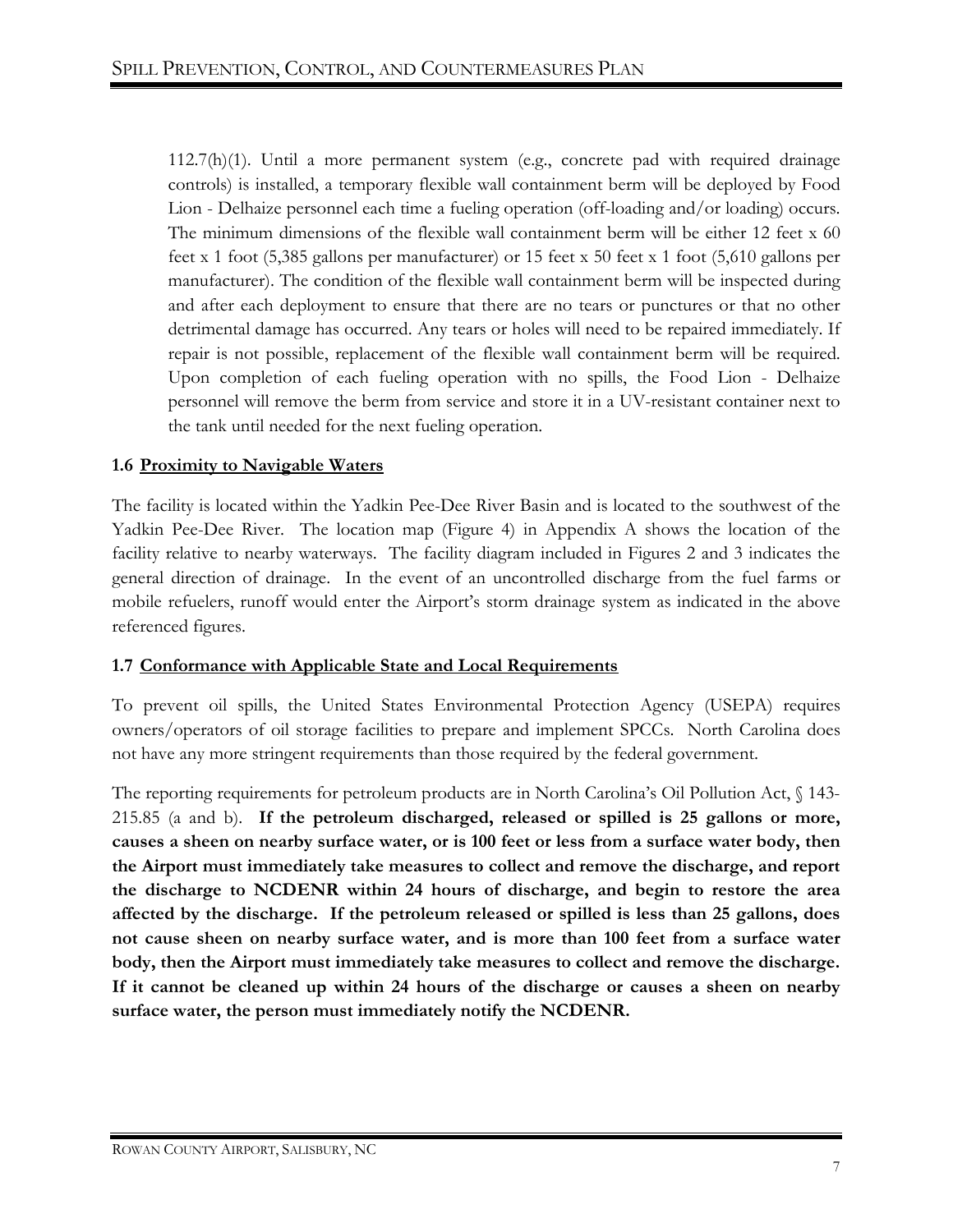## **PART II – SPILL RESPONSE AND REPORTING 40 CFR 112.7**

#### <span id="page-67-1"></span><span id="page-67-0"></span>**2.1 Discharge Discovery and Reporting**

Several individuals and organizations must be contacted in the event of an oil discharge. The Airport Manager is responsible for ensuring that required discharge notifications have been made. Discharges should be reported to the Airport Manager. The summary table included in Appendix B to this SPCC provides a list of agencies to be contacted under different circumstances. Discharges would typically be discovered during the inspections conducted at the facility in accordance with procedures set forth in Section 3.4.1 of this SPCC, Table 3.3 and Table 3.4, and on the checklist of Appendix B. The Form included in Appendix B of this Plan summarizes the information that must be provided when reporting a discharge, including contact lists and phone numbers.

#### <span id="page-67-2"></span>**2.1.1 Verbal Notification Requirements (Local, State, and Federal)**

Any unauthorized discharge into air, land, or water must be reported immediately to the 24 hour NCDENR emergency response number (800-858-0368) as soon as the discharge is detected.

For any discharge that reaches navigable waters or threatens to reach navigable waters, *immediate* notification must be made to the National Response Center Hotline (800-424- 8802) and to the USEPA.

In the event of a discharge that threatens to result in an emergency condition, facility field personnel must verbally notify Rowan County Emergency Management (704-216-8900) (between 8:00 a.m. and 5:00 p.m.) or 911 (24-hours) immediately, and in no case later than *within one hour* of the discovery of the discharge. An emergency condition is any condition that could reasonably be expected to endanger the health and safety of the public; cause significant adverse impact to the land, water, or air environment; or cause severe damage to property. This notification must be made regardless of the amount of the discharge. In the event of a discharge that does not present an emergency situation, verbal notification must be made *within 24 hours* of the discovery of the discharge.

#### <span id="page-67-3"></span>**2.1.2 Written Notification Requirements (Local, State, and Federal)**

A written notification will be made to USEPA for any single discharge of oil to navigable waters of more than 1,000 gallons or for two discharges of 42 gallons or more of oil to a waterway in any 12-month period. This written notification must be made within 60 days of the qualifying discharge, and a copy will be sent to NCDENR. This reporting requirement is in addition to verbal notification requirements.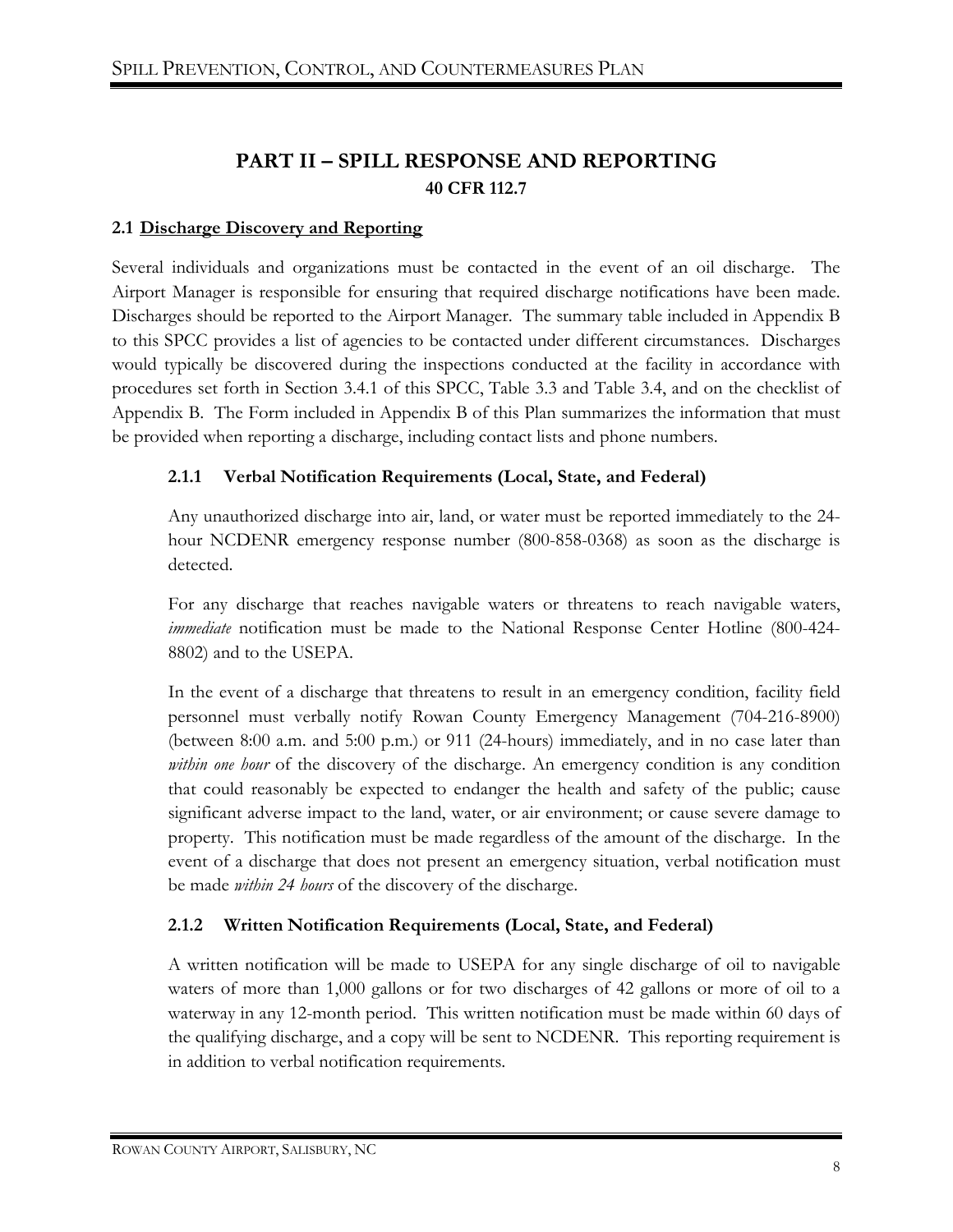#### <span id="page-68-0"></span>**2.13 Submission of SPCC Information**

Whenever the facility experiences a discharge into navigable waters of more than 1,000 gallons or two discharges of 42 gallons or more within a 12-month period, Rowan County Airport will provide information in writing to the EPA Region 4 office within 60 days of a qualifying discharge as described above. The required information is described in Appendix B of this SPCC.

#### <span id="page-68-1"></span>**2.2 Spill Response Materials**

Boom, sorbent, and other spill response materials are stored in the plastic bin outside of the fuel farm and are accessible by airport personnel. The response equipment inventory for the facility includes:

- Three 10-foot booms
- Twenty pads
- Eight pillows
- Four mini-booms

Spill kits are also in each mobile refueler.

AVGAS Truck:

- Three mini-booms
- Ten pads
- Four pillows

Jet-A Truck:

- Three mini-booms
- Ten pads
- Four pillows

Stock materials stored in the maintenance hangar are:

- Thirty 3-inch x 4-foot booms
- Eight absorbent pillows
- Two 10-foot absorbent booms

The inventory is checked monthly by the Airport Manager to ensure that used material is replenished. Supplies and equipment may be ordered from: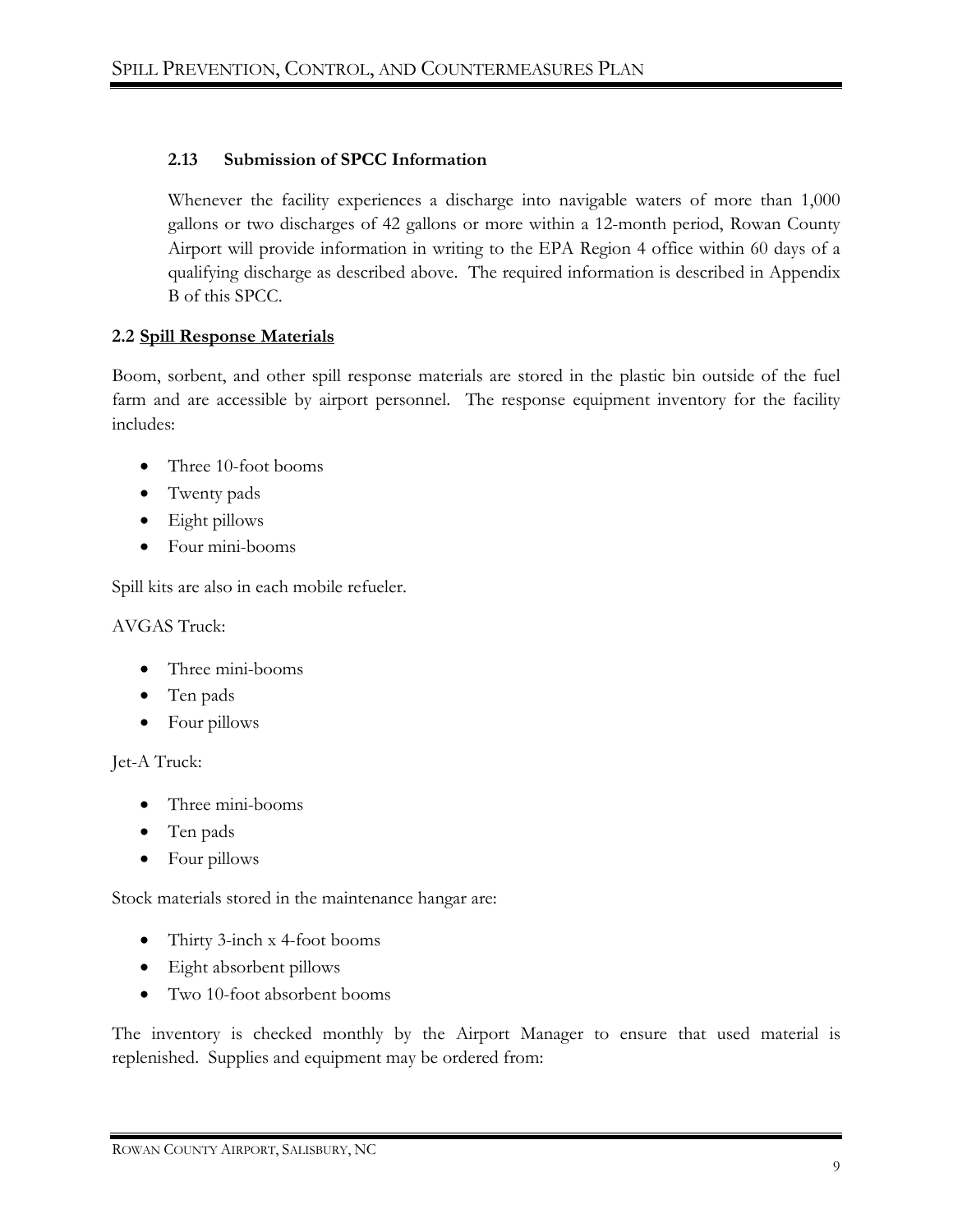- 1. New Pig Pittsburgh, PA, phone 800-hot-hogs or [www.newpig.com](http://www.newpig.com/)
- 2. OE Durant Wilmington, NC, phone 910-799-7877
- 3. Lab Safety Supply, phone 800-356-0783 or [www.LabSafety.com](http://www.labsafety.com/)

#### <span id="page-69-0"></span>**2.3 Spill Mitigation Procedures**

The following is a summary of actions that must be taken in the event of a discharge. It summarizes the distribution of responsibilities among individuals and describes procedures to follow in the event of a discharge.

In the event of a discharge, Rowan County Airport and the Airport Manager shall be responsible for the following:

#### <span id="page-69-1"></span>**2.3.1 Shut Off Ignition Sources**

Field personnel must shut off ignition sources, including vehicle motors, electrical circuits, and open flames. See Appendix F for more information about shutoff procedures.

#### <span id="page-69-2"></span>**2.3.2 Stop Oil Flow**

Field personnel should determine the source of the discharge and, if safe to do so, immediately shut off the source of the discharge.

#### <span id="page-69-3"></span>**2.3.3 Stop the Spread of Oil, and Call the Airport Manager**

If safe to do so, field personnel must use resources available at the facility (see spill response material and equipment listed in Section 2.2) to stop the spilled material from spreading. Measures that may be implemented, depending on the location and size of the discharge, include placing sorbent materials or other barriers in the path of the discharge (e.g., sand bags) or constructing earthen berms or trenches.

In the event of a significant discharge, field personnel must immediately contact the Airport Manager, who may obtain assistance from authorized contractors and direct the response and cleanup activities. Should a discharge reach the Yadkin Pee-Dee River, only physical response and countermeasures should be employed, such as the installation of hard boom and sorbent boom, use of sorbent pads, and use of vacuum trucks to recover oil and oily water from the river. Crews should remove oiled vegetation and debris from the ditches, wetlands, and river and place them in bags for later disposal. At no time shall any surfactants, dispersants, or other chemicals be used to remove oil from the river.

#### <span id="page-69-4"></span>**2.3.4 Gather Spill Information**

The Airport Manager will ensure that the Discharge Notification Form is filled out and that notifications have been made to the appropriate authorities. The Airport Manager may ask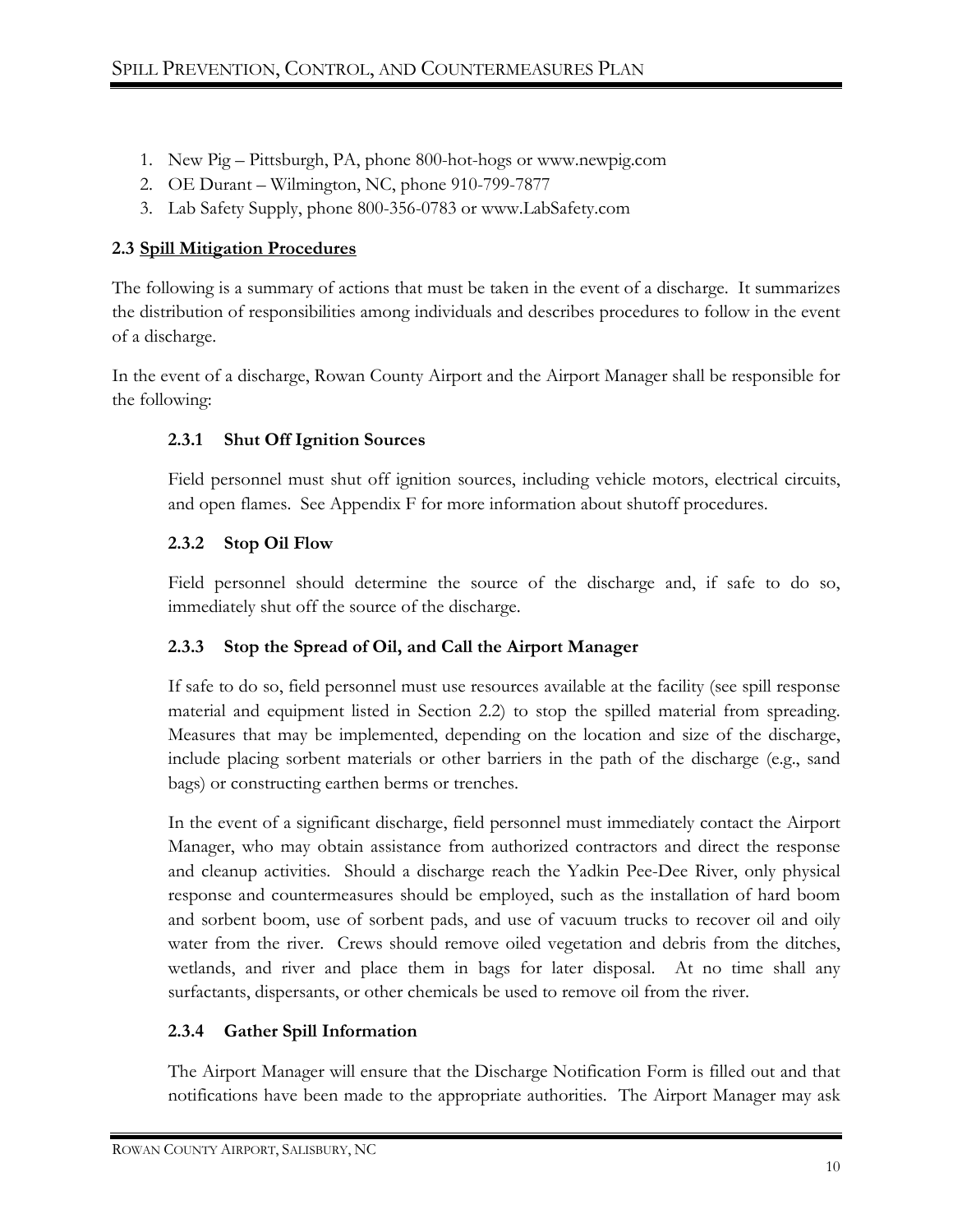for assistance in gathering the spill information on the Discharge Notification Form (Appendix E) of this Plan:

- Reporter's name
- Exact location of the spill
- Date and time of spill discovery
- Material spilled
- Total volume spilled and total volume reaching or threatening navigable waters
- Weather conditions
- Source of spill
- Actions being taken to stop, remove, and mitigate the effects of the discharge
- Whether an evacuation may be needed
- Spill impacts (injuries, damage, or environmental media (e.g., air, waterway, groundwater)
- Names of individuals and/or organizations who have been contacted

### <span id="page-70-0"></span>**2.3.5 Notify Agencies Verbally**

Some notifications must be completed immediately upon discovering the discharge. It is important to immediately notify the Airport Manager so that timely notifications can be made. If the Airport Manager is not available or the Airport Manager requests it, field personnel must designate one person to begin notification. Section 2.1 of this plan describes the required notifications to government agencies. The Notification List is included in Appendix E of this SPCC. The Airport Manager must also ensure that written notifications, if needed, are submitted to the appropriate agencies.

#### <span id="page-70-1"></span>**2.4 Disposal Plan**

The cleanup contact will handle the disposal of any recovered product, contaminated soil, contaminated materials and equipment, decontaminant solutions, sorbents, and spent chemicals collected during a response to a discharge incident.

Any recovered product that can be recycled will be placed into the gun barrel tank to be separated and recycled. Any recovered product not deemed suitable for on-site recycling will be disposed of with the rest of the waste collected during the response efforts.

If the facility responds to a discharge without involvement of a cleanup contractor, Rowan County Airport will contract a licensed transportation/disposal company to dispose of waste according to regulatory requirements. The Airport Manager will characterize the waste and arrange for the use of certified waste containers.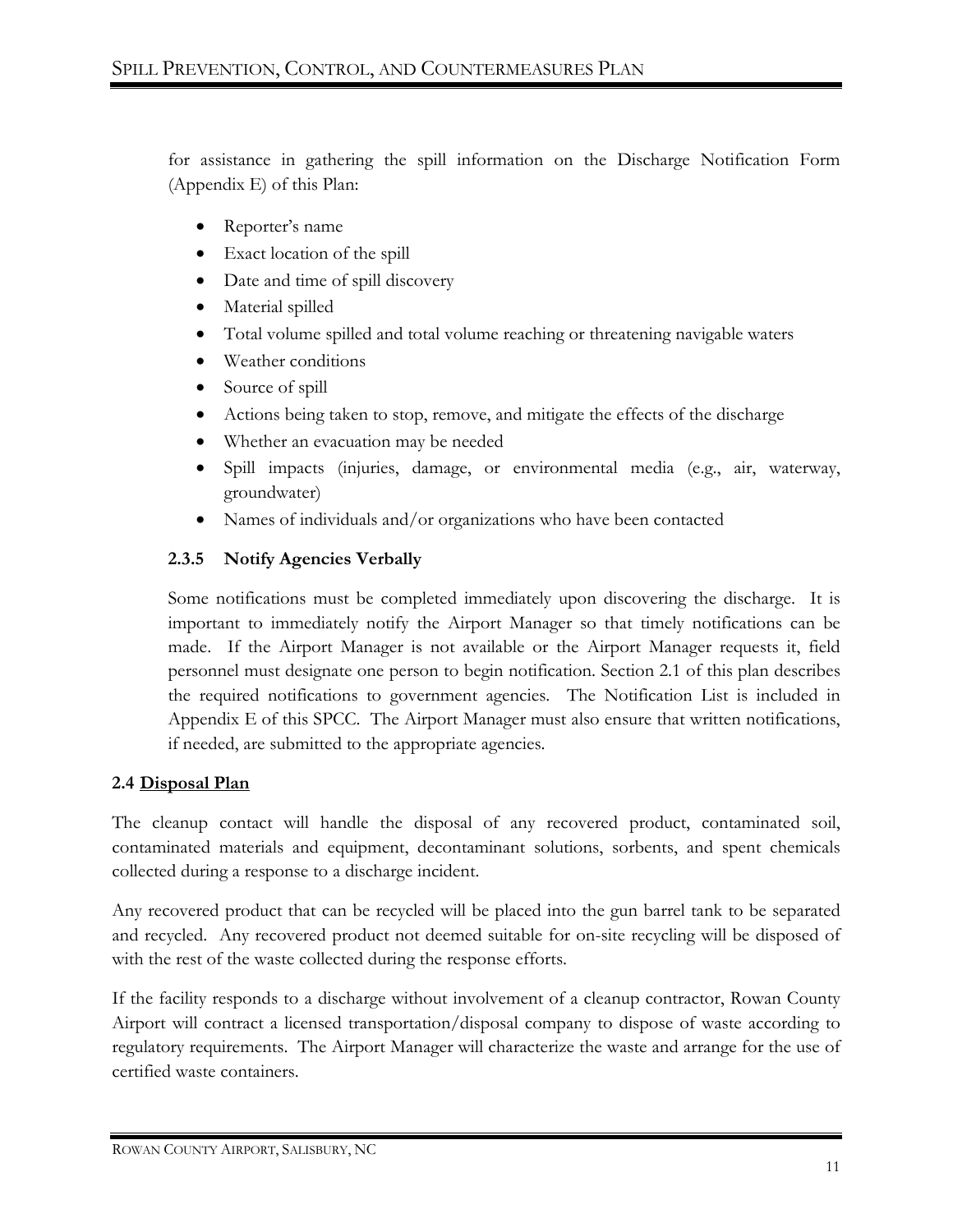## **PART III – SPILL PREVENTION, CONTROL, AND COUNTERMEASURES PROVISIONS 40 CFR 112.7 and 112.9**

#### <span id="page-71-1"></span><span id="page-71-0"></span>**3.1 Potential Discharge Volume and Direction of Flow and Containment**

Table 3.1-1 summarizes potential oil discharge scenarios. If unimpeded, oil would follow the site topography and reach the Yadkin Pee-Dee River Basin.

| <b>Table 3.1-1</b>                                      |                        |                        |                  |                      |                 |
|---------------------------------------------------------|------------------------|------------------------|------------------|----------------------|-----------------|
| <b>Potential Discharge Volume and Direction of Flow</b> |                        |                        |                  |                      |                 |
| <b>Rowan County Airport</b>                             |                        |                        |                  |                      |                 |
|                                                         |                        |                        | Maximum          |                      |                 |
|                                                         |                        |                        | Discharge        |                      |                 |
| Source                                                  | <b>Type of Failure</b> | Maximum                | Rate<br>(gal/hr) | Direction of<br>Flow | Containment     |
| Jet-A Storage                                           | Rupture/failure        | Volume (gal)<br>10,000 | 10,000           | East to drop inlet   | Double-walled   |
| Tank                                                    | due to corrosion       |                        |                  | that carries flow    | tank (drains to |
| (Fuel Farm)                                             |                        |                        |                  | to oil/water         | oil/water       |
|                                                         |                        |                        |                  | separator before     | separator)      |
|                                                         |                        |                        |                  | entering storm       |                 |
|                                                         |                        |                        |                  | drainage system      |                 |
| <b>AVGAS</b>                                            | Rupture/failure        | 10,000                 | 10,000           | East to drop inlet   | Double-walled   |
| Storage Tank                                            | due to corrosion       |                        |                  | that carries flow    | tank (drains to |
| (Fuel Farm)                                             |                        |                        |                  | to oil/water         | oil/water       |
|                                                         |                        |                        |                  | separator before     | separator)      |
|                                                         |                        |                        |                  | entering storm       |                 |
|                                                         |                        |                        |                  | drainage system      |                 |
| Jet-A Storage                                           | Rupture/failure        | 10,000                 | 10,000           | North across         | Double-walled   |
| Tank                                                    | due to corrosion       |                        |                  | ramp to drop         | tank, secondary |
| (Food Lion -                                            |                        |                        |                  | inlet before         | containment     |
| Delhaize)                                               |                        |                        |                  | reaching Outfall     | immediately     |
|                                                         |                        |                        |                  | #1                   | below pipes,    |
|                                                         |                        |                        |                  |                      | pumps, filters, |
|                                                         |                        |                        |                  |                      | etc.            |
| Waste Oil                                               | Rupture/failure        | 150                    | 150              | East to grassy       | None            |
| Tank                                                    | due to corrosion       | (approx.)              | (approx.)        | drainage swale       |                 |
|                                                         |                        |                        |                  | next to Airport      |                 |
|                                                         |                        |                        |                  | Loop Road            |                 |
|                                                         |                        |                        |                  |                      |                 |
|                                                         |                        |                        |                  |                      |                 |
|                                                         |                        |                        |                  |                      |                 |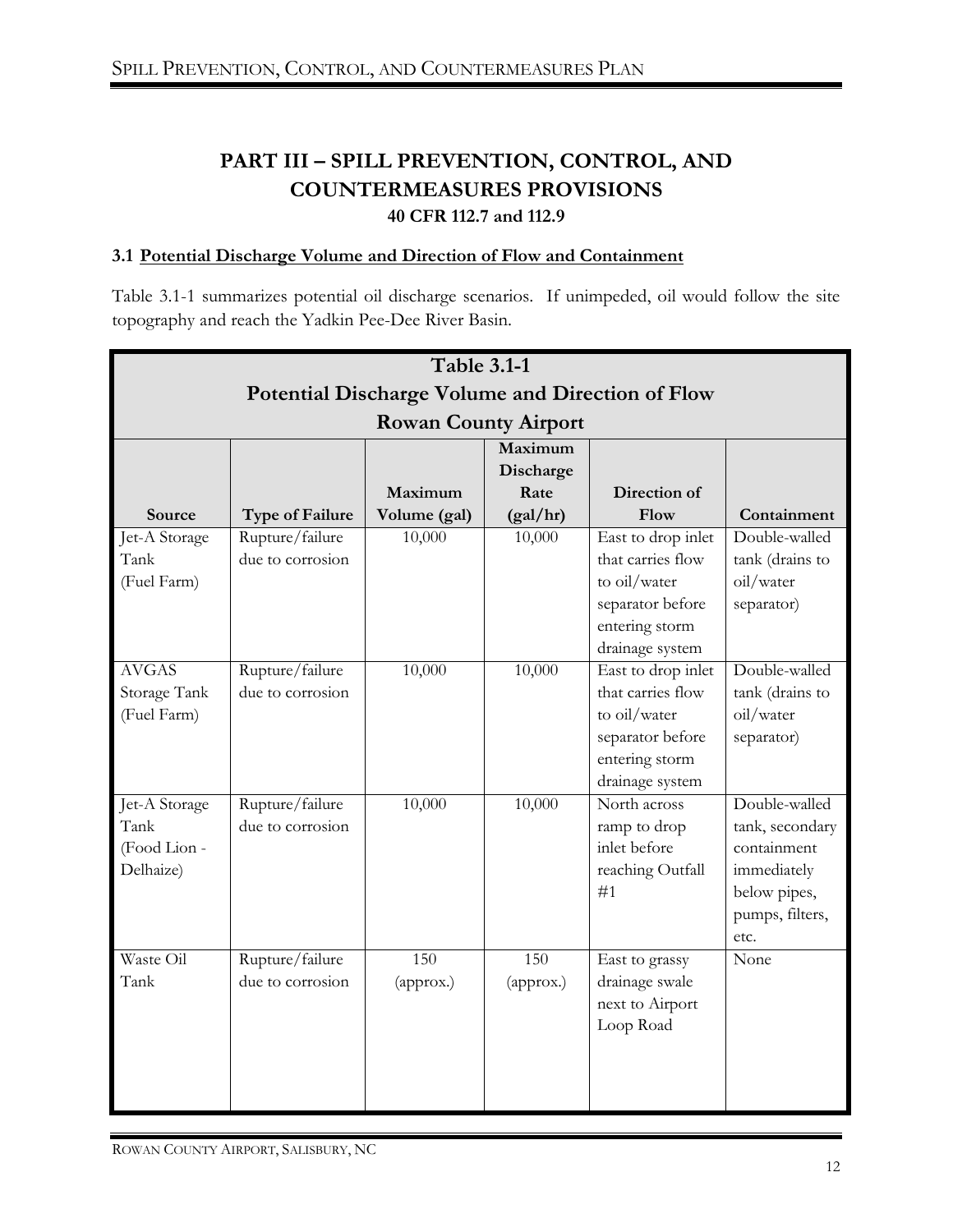| <b>Table 3.1-1</b>                                      |                        |                         |                   |                                      |                |  |
|---------------------------------------------------------|------------------------|-------------------------|-------------------|--------------------------------------|----------------|--|
| <b>Potential Discharge Volume and Direction of Flow</b> |                        |                         |                   |                                      |                |  |
| <b>Rowan County Airport</b>                             |                        |                         |                   |                                      |                |  |
|                                                         |                        |                         | Maximum           |                                      |                |  |
|                                                         |                        |                         | Discharge<br>Rate | Direction of                         |                |  |
| Source                                                  | <b>Type of Failure</b> | Maximum<br>Volume (gal) | (gal/hr)          | Flow                                 | Containment    |  |
| Piping                                                  | Rupture/failure        | 200                     | 200               | East to drop inlet                   | Drains to      |  |
| Associated                                              | due to corrosion       |                         |                   | that carries flow                    | oil/water      |  |
| with Fuel                                               |                        |                         |                   | to oil/water                         | separator      |  |
| Farm                                                    |                        |                         |                   | separator before                     |                |  |
|                                                         |                        |                         |                   | entering storm                       |                |  |
|                                                         |                        |                         |                   | drainage system                      |                |  |
| Transport                                               | Rupture                | 80                      | 80                | East to drop inlet                   | Area near fuel |  |
| Truck Loading                                           |                        |                         |                   | that carries flow                    | farm drains to |  |
| Hose                                                    |                        |                         |                   | to oil/water                         | oil/water      |  |
|                                                         |                        |                         |                   | separator before                     | separator.     |  |
|                                                         |                        |                         |                   | entering storm                       |                |  |
|                                                         |                        |                         |                   | drainage system                      | Food Lion-     |  |
|                                                         |                        |                         |                   | (fuel farm).                         | Delhaize -     |  |
|                                                         |                        |                         |                   | North across                         | None*          |  |
|                                                         |                        |                         |                   | ramp to drop                         |                |  |
|                                                         |                        |                         |                   | inlet before                         |                |  |
|                                                         |                        |                         |                   | reaching Outfall                     |                |  |
|                                                         |                        |                         |                   | #1 (Food Lion)                       |                |  |
| <b>Transfer Valve</b>                                   | Leaking valve,         | 3                       | $\mathfrak{Z}$    | East to drop inlet                   | Area near Fuel |  |
|                                                         | rupture                |                         |                   | that carries flow                    | Farm drains to |  |
|                                                         |                        |                         |                   | to oil/water                         | oil/water      |  |
|                                                         |                        |                         |                   | separator before                     | separator.     |  |
|                                                         |                        |                         |                   | entering storm                       |                |  |
|                                                         |                        |                         |                   | drainage system                      | Food Lion-     |  |
|                                                         |                        |                         |                   | (fuel farm).                         | Delhaize -     |  |
|                                                         |                        |                         |                   | North across                         | None*          |  |
|                                                         |                        |                         |                   | ramp to drop                         |                |  |
|                                                         |                        |                         |                   | inlet before                         |                |  |
|                                                         |                        |                         |                   | reaching Outfall                     |                |  |
| Jet-A Mobile                                            | Rupture/failure        | 3,000                   | 3,000             | #1 (Food Lion)<br>East to drop inlet | Drains to      |  |
| Refueler                                                |                        |                         |                   | that carries flow                    | oil/water      |  |
|                                                         |                        |                         |                   | to oil/water                         |                |  |
|                                                         |                        |                         |                   | separator before                     | separator      |  |
|                                                         |                        |                         |                   | entering storm                       |                |  |
|                                                         |                        |                         |                   |                                      |                |  |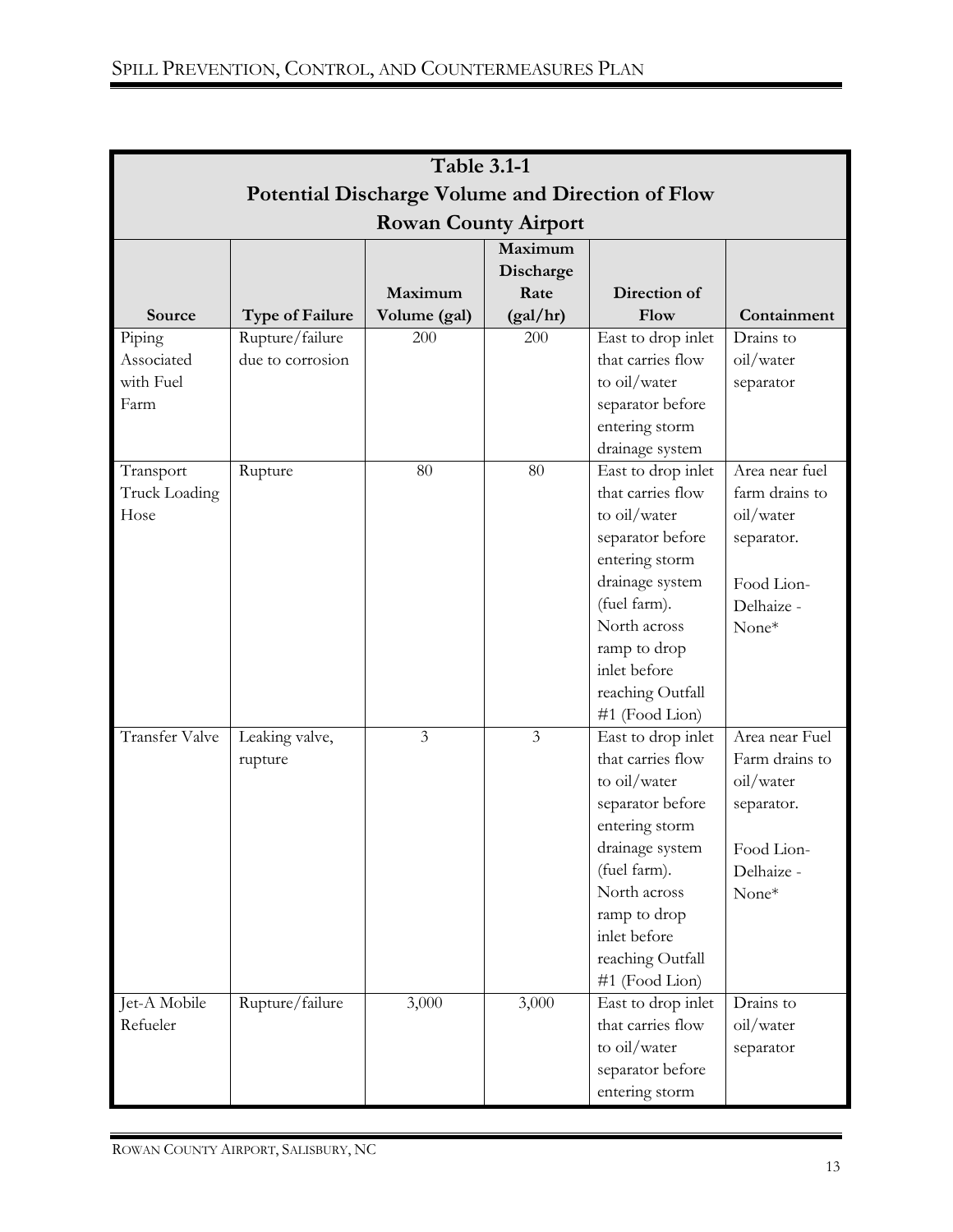| <b>Table 3.1-1</b> |                        |                             |           |                                                         |             |  |
|--------------------|------------------------|-----------------------------|-----------|---------------------------------------------------------|-------------|--|
|                    |                        |                             |           | <b>Potential Discharge Volume and Direction of Flow</b> |             |  |
|                    |                        | <b>Rowan County Airport</b> |           |                                                         |             |  |
|                    | Maximum                |                             |           |                                                         |             |  |
|                    |                        |                             | Discharge |                                                         |             |  |
|                    |                        | Maximum                     | Rate      | Direction of                                            |             |  |
| Source             | <b>Type of Failure</b> | Volume (gal)                | (gal/hr)  | Flow                                                    | Containment |  |
|                    |                        |                             |           | drainage system                                         |             |  |
|                    |                        |                             |           |                                                         |             |  |
|                    |                        |                             |           |                                                         |             |  |
| <b>AVGAS</b>       | Rupture/failure        | 1,200                       | 1,200     | East to drop inlet                                      | Drains to   |  |
| Refueler           |                        |                             |           | that carries flow                                       | oil/water   |  |
|                    |                        |                             |           | to oil/water                                            | separator   |  |
|                    |                        |                             |           | separator before                                        |             |  |
|                    |                        |                             |           | entering storm                                          |             |  |
|                    |                        |                             |           | drainage system                                         |             |  |

\* Provide and deploy flexible wall containment berm as listed in paragraph 1.5.4.

#### **3.2 Containment and Diversionary Structures**

The following measures are provided at the fuel farm:

Secondary containment for the storage tanks at the fuel farm is achieved by the double-walled tanks themselves. The storage tanks incorporate leak detection alarms, overfill alarms, and highlevel shutoffs. At the Food Lion – Delhaize tank, there is a small containment area at the front of each tank (integral to the tanks) that contains the pumps, piping, and hoses associated with each tank and could contain small leaks due to failure of said equipment.

### **3.2.1 Secondary Containment for Bulk Storage Containers 112.9(c)(2)**

The containment capacity provides secondary containment for the size of the largest tank. This secondary containment capacity is estimated to be 63.1 percent of the capacity of the tank within the containment area. Details of the containment capacity calculations are provided in Table 3.2.1-1.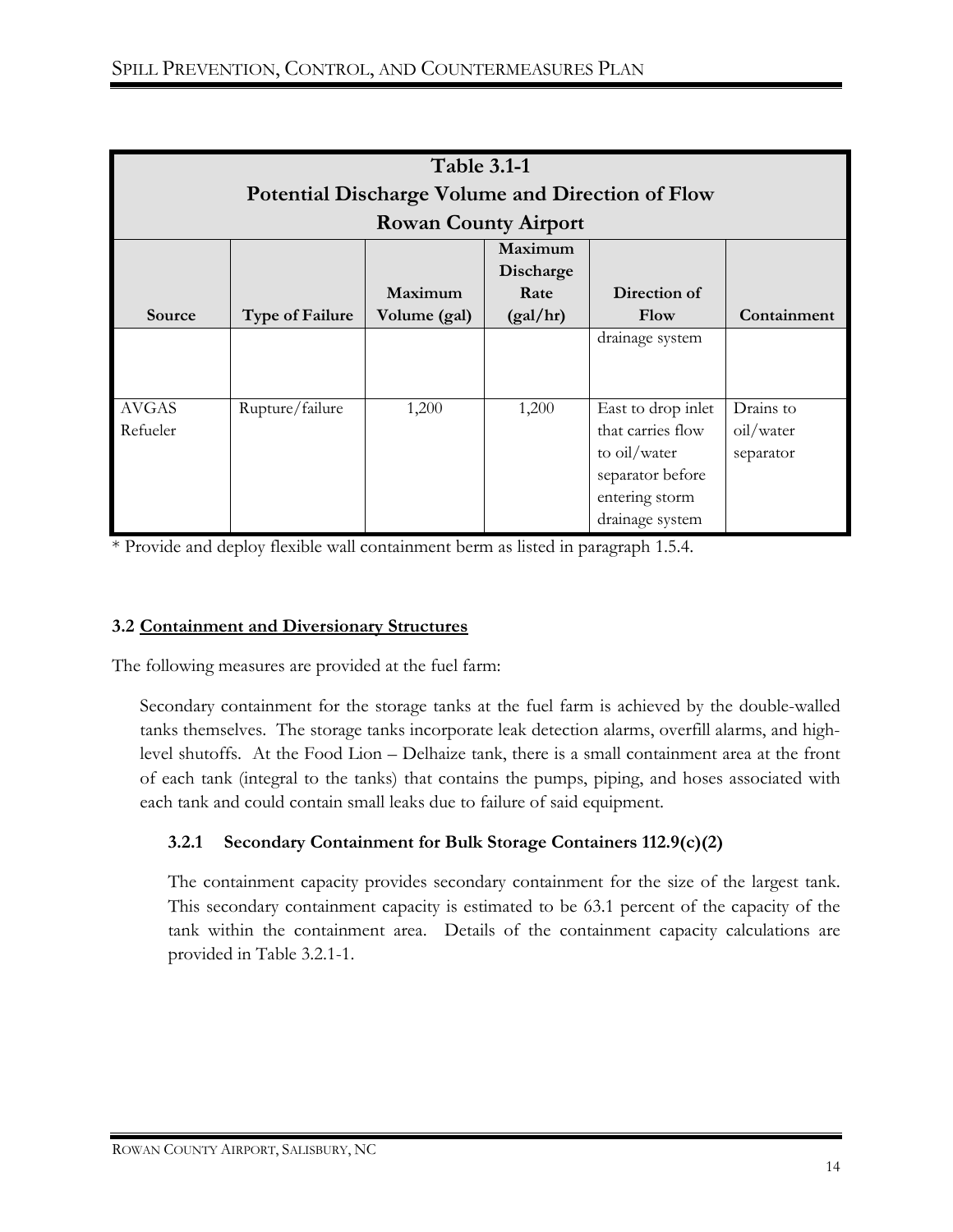| <b>Table 3.2.1-1</b>                     |                                                                    |  |  |  |  |
|------------------------------------------|--------------------------------------------------------------------|--|--|--|--|
| <b>Containment Capacity Calculations</b> |                                                                    |  |  |  |  |
| <b>Rowan County Airport</b>              |                                                                    |  |  |  |  |
| <b>Containment Capacity</b>              |                                                                    |  |  |  |  |
| Containment height                       | $0.5 \text{ ft}$                                                   |  |  |  |  |
| Containment dimensions                   | 15 ft x 45 ft = 675 ft <sup>2</sup>                                |  |  |  |  |
| Volume within berm                       | 0.5 ft x 675 ft <sup>2</sup> = 338 ft <sup>3</sup> = 2,525 gallons |  |  |  |  |
| Tank displacement volume                 | None                                                               |  |  |  |  |
| Net volume                               | volume = $338 \text{ ft}^3$ = 2,525 gallons                        |  |  |  |  |
| Ratio to largest tank                    | $2,525 / 4,000 = 63.1\%$                                           |  |  |  |  |
| Corresponding Amount of Freeboard        |                                                                    |  |  |  |  |
| 110% of tank volume                      | 4,400 gallons = $558$ ft <sup>3</sup>                              |  |  |  |  |
| Net area (plus tank displacement volume) | 558 ft <sup>3</sup> + 0 ft <sup>3</sup> = 558 ft <sup>3</sup>      |  |  |  |  |
| Minimum berm height for 100% of tank     | 558 ft <sup>3</sup> / 338 ft <sup>2</sup> = 0.82 ft                |  |  |  |  |
| volume                                   |                                                                    |  |  |  |  |
| Freeboard                                | $0.5$ ft $-0.82$ ft $=$ $-0.32$ ft                                 |  |  |  |  |

The estimated deficiency of the secondary containment berm height indicated in the calculations is based on the assumption of utilizing the tank's full capacity; it is not deemed necessary at the present time to require a retrofit to increase the volume. However, it is recommended that the Airport explore some form of containment upgrade, such as adding an additional 4 inches to the top of the containment berm to increase the freeboard capacity, in the event that the full capacity of the tank is planned to be utilized.

The containment is equipped with a manual drop inlet that carries the flow through an oil/water separator before discharging into the storm drainage system. The drain line from the containment inlet is equipped with a manual valve of open-and-closed design. The valve is used to drain the containment and is normally kept closed, except when drainage water accumulates within the containment. All water is closely inspected by Airport's Fueling Line Supervisor prior to draining water accumulation to ensure that no free oil is present (i.e., there is no sheen or discoloration upon the surface, or a sludge or emulsion deposit beneath the surface of the water). Free oil is promptly removed and disposed of in accordance with waste regulations. Sorbents are stored in a bin next to the fuel tanks. This material is sufficient to contain small discharges.

Drainage events are recorded on the form provided in Appendix B, including the time, date, and name of the employee who performed the drainage. The records are maintained within this SPCC at the terminal building for a period of at least three years.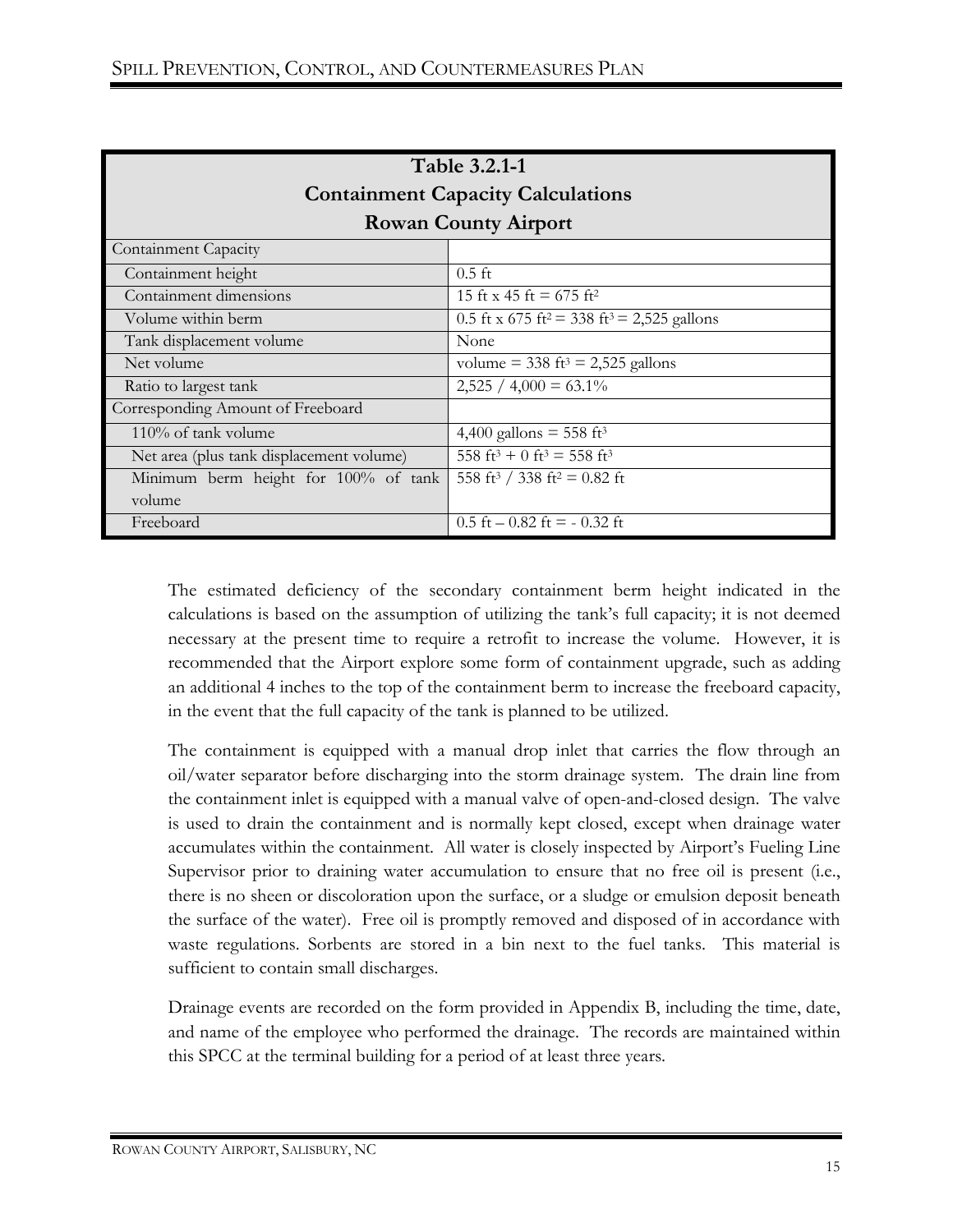#### **3.2.2 Secondary Containment for Mobile Refuelers**

In December 2006, USEPA amended the SPCC rule so that mobile refuelers are exempt from the sized secondary containment provisions that apply to other bulk storage containers and mobile/portable bulk storage containers. General secondary containment requirements in §112.7 (c) still apply to mobile refuelers at SPCC-regulated facilities. The general requirements stipulate that the containment system must prevent the spilled oil from escaping the system prior to cleanup occurring; stipulate appropriate containment and/or diversionary structures or equipment to prevent a discharge to navigable waters; and allow for use of certain types of active containment measures that prevent a discharge to navigable waters. The Airport's two mobile refuelers are parked at the west end of the aircraft ramp and west of the terminal building. Both mobile refuelers are equipped with spill response kits and operators are trained in spill response procedures.

#### **3.2.3 Secondary Containment for Off-loading/Loading Rack 112.7(j)(1)**

The containment capacity provides sufficient secondary containment for the size of the single compartment of a tanker truck or mobile refueler trucks, which is 4,000 gallons. The actual containment capacity is listed in paragraph 1.5.4.

#### **3.3 Other Spill Prevention Measures**

The majority of the south and east sides of the airport facility are protected by a six-foot chain-link security fence with three strands of barbwire. While security fencing is not installed around the entirety of the facility, those areas without security fencing are relatively inaccessible by vehicular traffic. The gates to the Airport remain locked and access is controlled. The fuel farm is not protected by additional fencing, but access is through security gates to the loading/unloading area. Access to other bulk oil storage containers on the airfield is restricted by the security fencing and controlled gate access.

Additionally, an Aircraft Rescue Fire Fighting (ARFF) truck is located at the facility. Crews provide response and recovery support in accordance with level of training and established airport policies and procedures.

#### **3.4 Inspections, Tests, and Records**

This Plan outlines procedures for inspecting the facility equipment in accordance with SPCC requirements. Records of inspections performed, as described in this Plan and signed by the appropriate supervisor, are part of this Plan and are maintained with this Plan at the Rowan County Airport office for a minimum of three years. The reports include a description of the inspection procedure, the date of inspection, whether drainage of accumulated rainfall was required, and the inspector's signature.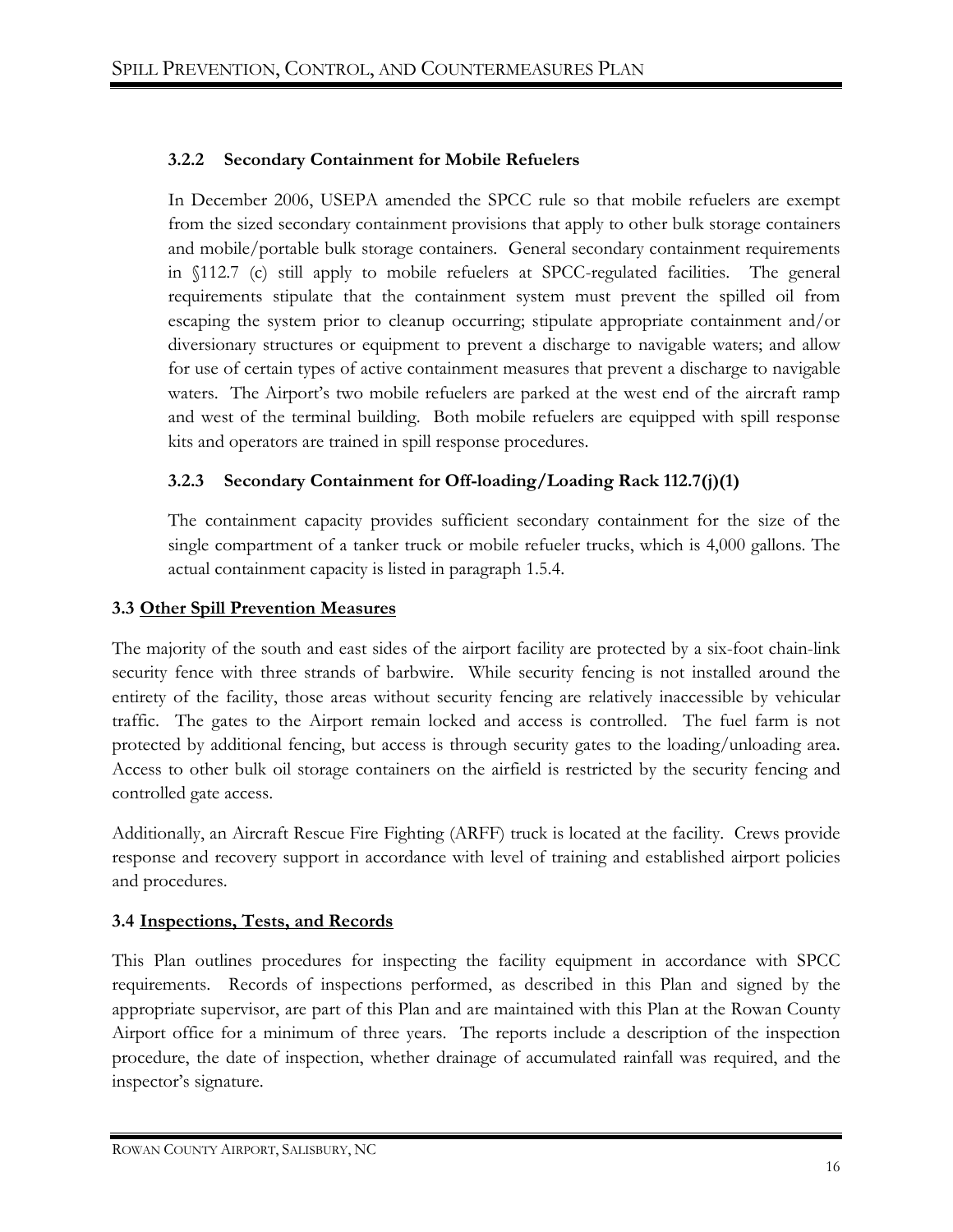The program established in this SPCC for regular inspection of oil storage tanks and mobile refuelers follows the American Petroleum Institute's Recommended Practice for Setting Maintenance, Inspection, Operation and Repair of Tanks in Production Services (API RP 12R1, Fifth Edition, August 1997). Each container is inspected monthly by operation personnel as described in this Plan section and follows the checklist provided in Appendix B of this SPCC. The monthly inspection is aimed at identifying signs of deterioration and maintenance needs, including the foundation and support of each container. Any leak from tank seams, gaskets, rivets, and bolts is promptly corrected.

This Plan also describes provisions for monitoring the integrity of pipelines through a combination of monthly inspections and periodic condition inspections. Additional inspections and/or examinations are performed whenever an operation alert, malfunction, shell, deck leak, or potential bottom leak is reported following a scheduled examination. Written examination/inspection procedures and monthly examination/inspection reports are maintained at the field office for a period of at least three years.

## **3.4.1 Daily Inspections**

The facility is visited daily by operations personnel. The daily visual examination consists of a walk-through of the fuel farm and truck refueling area. Personnel examine aboveground valves, fittings, gauges, and pipes. Personnel inspect the pumps to verify proper function and check for damage or leakage. Personnel look for accumulation of water within the containment basin and the sump and verify the position of the manual valve. The storage tanks are gauged every day. A daily production report is maintained. Malfunctions, improper operation of equipment, evidence of leakage, stained or discolored concrete or soil, etc., are logged and communicated to the Airport Manager. Table 3.4.1-1 provides the scope of daily examinations.

### **3.4.2 Monthly Inspections**

Table 3.4.2-1 summarizes the scope of monthly inspections performed by field personnel.

The monthly inspection includes verifying the proper functioning of detection devices, including high-level sensors on oil storage tanks, and separators. Storage tanks are inspected for signs of deterioration, leaks, accumulation of oil inside the containment area, or other signs that maintenance or repairs are needed. The secondary containment area is checked for proper drainage, general conditions, evidence of oil, or signs of leakage. The monthly inspection also involves visually inspecting aboveground valves and pipelines and noting the general condition of items such as transfer hoses, flange joints, expansion joints, valve glands and bodies, catch pans, pipeline supports, bleeder and gauge valves, locking of valves, and metal surfaces.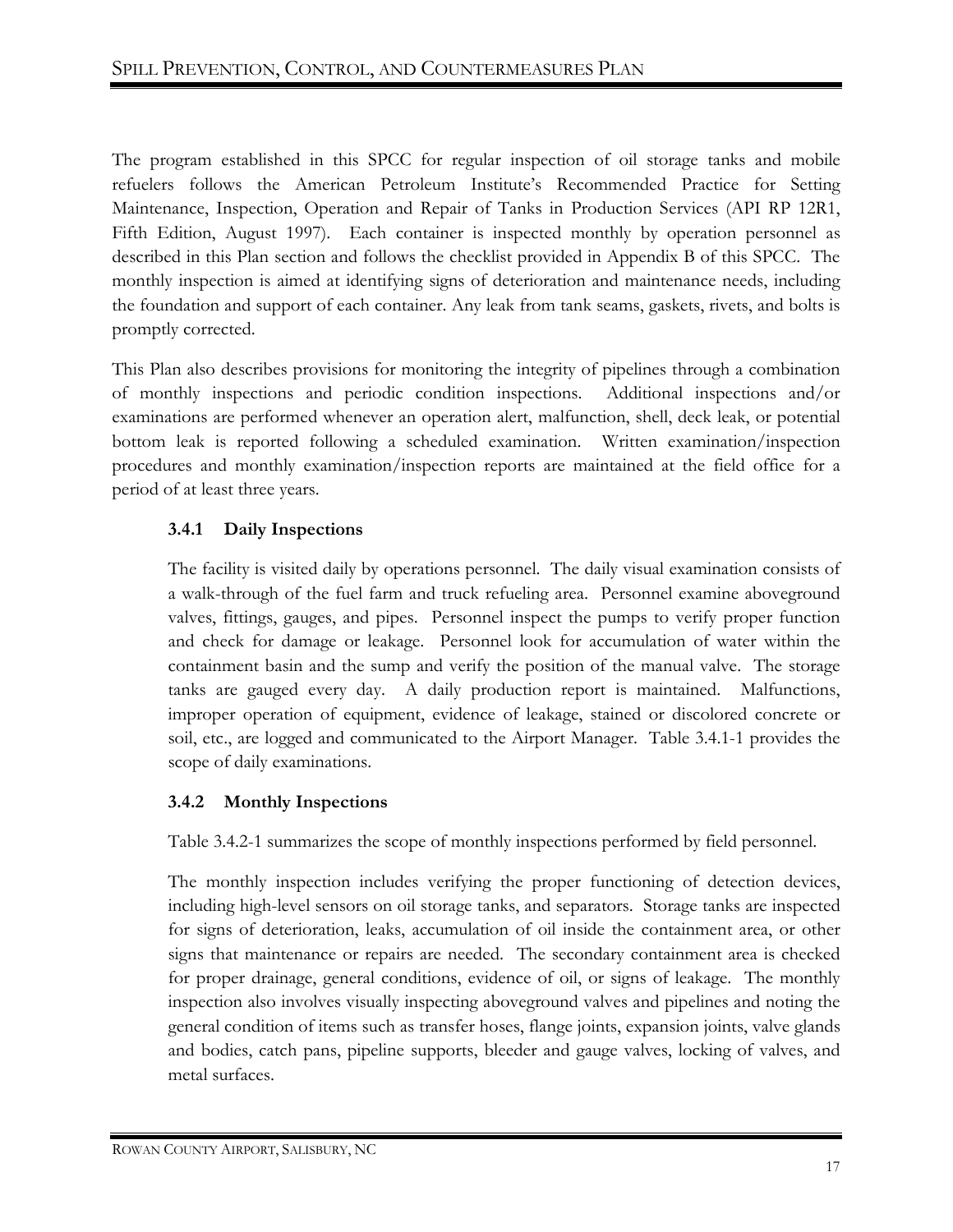| <b>Table 3.4.1-1</b> |                     |                                                         |  |  |  |  |
|----------------------|---------------------|---------------------------------------------------------|--|--|--|--|
|                      |                     |                                                         |  |  |  |  |
|                      |                     | <b>Scope of Daily Examinations</b>                      |  |  |  |  |
|                      |                     | <b>Rowan County Airport</b>                             |  |  |  |  |
| <b>Facility Area</b> | Item                | <b>Observations</b>                                     |  |  |  |  |
| Storage Tanks        | Leaks               | Tank liquid level gauged                                |  |  |  |  |
|                      |                     | Drip marks, leaks from weld seams, based on tank        |  |  |  |  |
|                      |                     | Puddles containing spilled or leaked material           |  |  |  |  |
|                      |                     | Corrosion, especially at base (pitting, flaking)        |  |  |  |  |
|                      |                     | Cracks in metal                                         |  |  |  |  |
|                      | Foundation Problems | Cracks                                                  |  |  |  |  |
|                      |                     | Puddles containing spilled or leaked material           |  |  |  |  |
|                      |                     | Settling                                                |  |  |  |  |
|                      |                     | Gaps at base                                            |  |  |  |  |
|                      | Pipeline Problems   | Evidence of leaks, especially at connections            |  |  |  |  |
|                      |                     | Corrosion (pitting, flaking)                            |  |  |  |  |
|                      |                     | Settling                                                |  |  |  |  |
|                      |                     | Evidence of stored material seepage from valve or seals |  |  |  |  |
| Mobile Refuelers     | Leaks               | Tank liquid level gauged                                |  |  |  |  |
|                      |                     | Spilled or leaked material under vehicle                |  |  |  |  |
|                      |                     | Corrosion (pitting, flaking)                            |  |  |  |  |
|                      |                     | Leaks at seals, hoses                                   |  |  |  |  |

| Table 3.4.2-1<br><b>Scope of Monthly Inspections</b> |                             |                                       |  |  |  |
|------------------------------------------------------|-----------------------------|---------------------------------------|--|--|--|
|                                                      | <b>Rowan County Airport</b> |                                       |  |  |  |
| <b>Facility Area</b>                                 | Equipment                   | <b>Inspection Item</b>                |  |  |  |
| Fuel Farm                                            | Storage tanks               | Leakage, gaskets                      |  |  |  |
|                                                      |                             | Tank liquid level checked             |  |  |  |
|                                                      |                             | Tank welds in good condition          |  |  |  |
|                                                      |                             | Piping, valves                        |  |  |  |
|                                                      |                             | Corrosion, paint condition            |  |  |  |
|                                                      |                             | Pressure / level safety devices*      |  |  |  |
|                                                      |                             | Emergency shut-down system(s)*        |  |  |  |
| Fuel Farm                                            | Area                        | Presence of contaminated/stained soil |  |  |  |
|                                                      |                             | Excessive vegetation                  |  |  |  |
|                                                      |                             | Equipment protectors and signs        |  |  |  |
|                                                      |                             | Engine drip pans and sumps            |  |  |  |
|                                                      |                             | General housekeeping                  |  |  |  |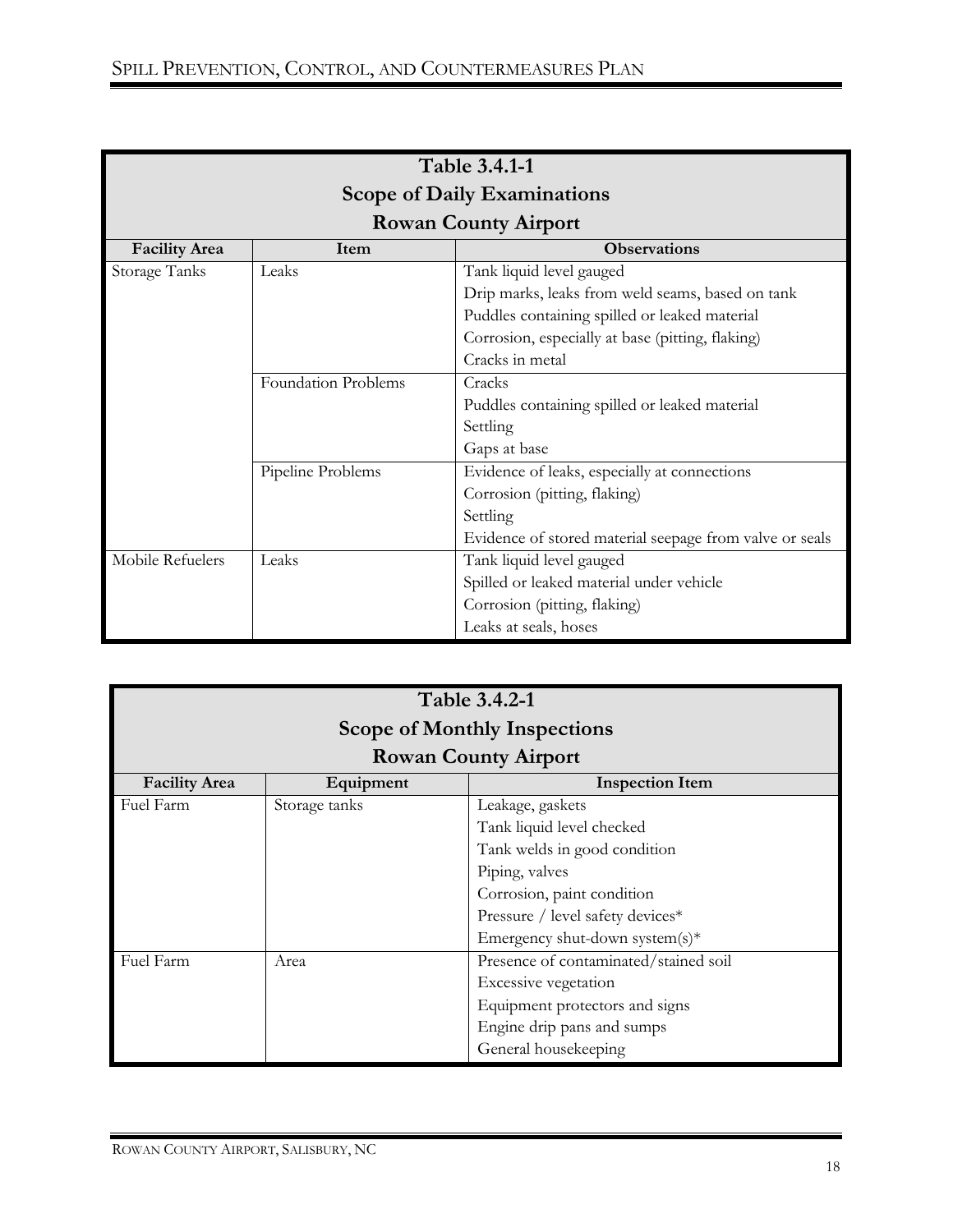| <b>Table 3.4.2-1</b><br><b>Scope of Monthly Inspections</b><br><b>Rowan County Airport</b> |                                 |                                                     |  |  |  |  |
|--------------------------------------------------------------------------------------------|---------------------------------|-----------------------------------------------------|--|--|--|--|
| <b>Facility Area</b>                                                                       | Equipment                       | <b>Inspection Item</b>                              |  |  |  |  |
| Food Lion-                                                                                 | Storage tanks and Area          | See above items inspection items for fuel farm      |  |  |  |  |
| Delhaize Fueling                                                                           |                                 |                                                     |  |  |  |  |
| Area                                                                                       |                                 |                                                     |  |  |  |  |
| Truck Loading                                                                              | Off-load lines, drip pans,      | Valve closed and in good condition                  |  |  |  |  |
|                                                                                            | valves, catchment berm          | Cap or bull plug at end of off-load line/connection |  |  |  |  |
|                                                                                            |                                 | Sign of oil or standing water in drip pan(s)        |  |  |  |  |
|                                                                                            |                                 | Sign of oil or standing water in catchment berm     |  |  |  |  |
|                                                                                            | Sign of oil in surrounding area |                                                     |  |  |  |  |
| *Tested quarterly                                                                          |                                 |                                                     |  |  |  |  |

The checklist provided in Appendix B is used during monthly inspections. These inspections are performed in accordance with written procedures such as API standards (e.g., API RP 12R1), engineering specifications, and maintenance schedule developed by the equipment manufacturers.

### **3.4.3 Periodic Condition Inspection of Bulk Storage Tanks**

A condition inspection of bulk storage containers is performed by a qualified inspector according to the schedule and scope specified in API RP 12R1. The schedule is determined based on the corrosion rate, with the first inspection performed no more than 15 years after the tank construction.

Currently, the Airport contracts with Eastern Aviation to inspect the fuel farm, including condition inspection of the bulk storage tanks, once each year. Eastern Aviation prepares a report of findings to the Airport following each inspection.

The generators are tested weekly, and loading of the tank only occurs on an as-needed basis. Test reports are kept on file at the Airport.

### **3.4.4 Brittle Fracture Evaluation**

At the present time, none of the bulk storage containers at this site were field-erected, and therefore, no brittle fracture evaluation is required.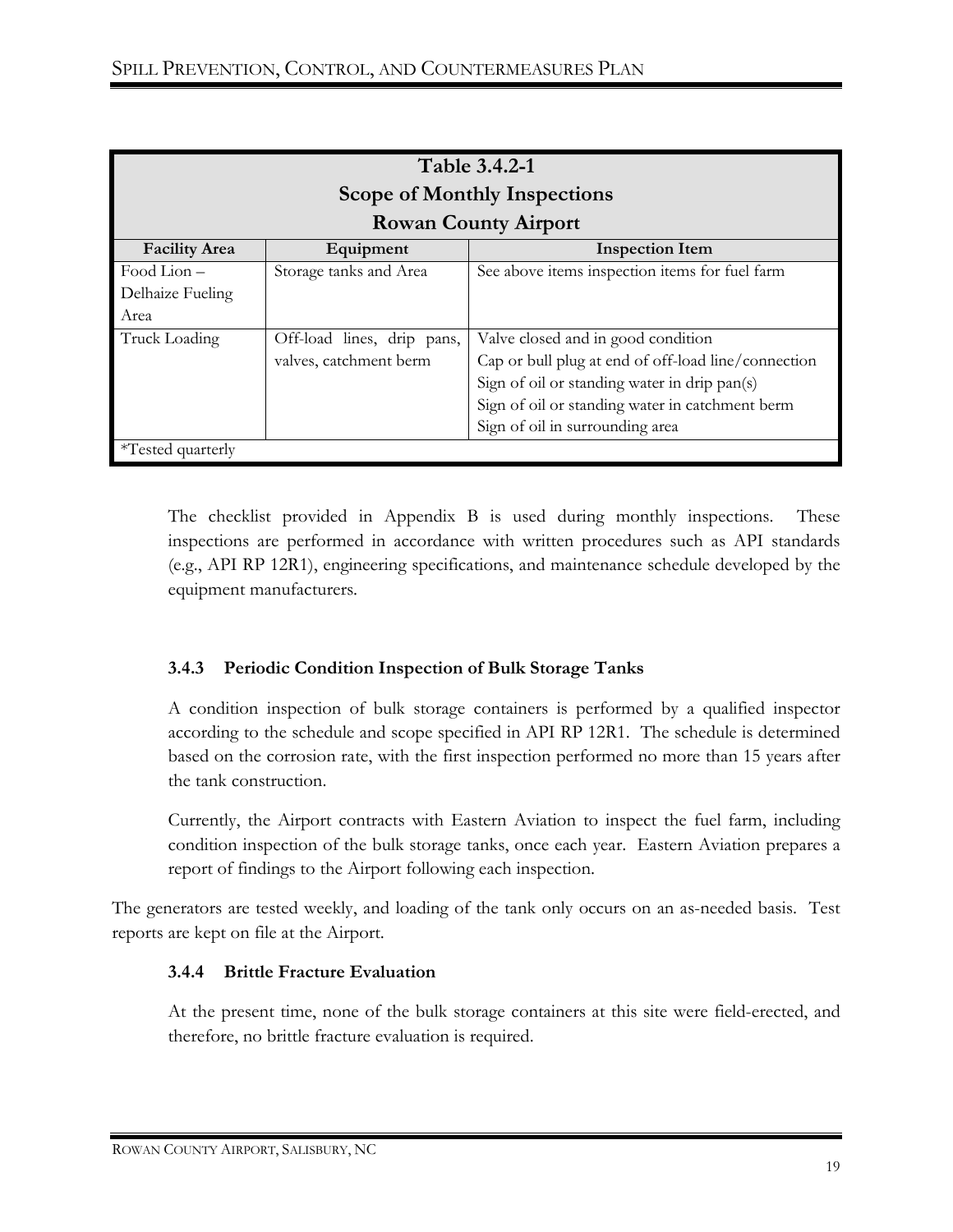|                                                                                                         | Table 3.4.3-1                                                               |                             |                                                                                                            |                     |  |  |
|---------------------------------------------------------------------------------------------------------|-----------------------------------------------------------------------------|-----------------------------|------------------------------------------------------------------------------------------------------------|---------------------|--|--|
|                                                                                                         | <b>Schedule of Periodic Condition Inspection of Bulk Storage Containers</b> |                             |                                                                                                            |                     |  |  |
|                                                                                                         |                                                                             | <b>Rowan County Airport</b> |                                                                                                            |                     |  |  |
| Tank Cap                                                                                                | Liquid                                                                      | <b>Year Built</b>           | <b>Last Inspection</b>                                                                                     | *Next inspection by |  |  |
| $10,000$ gal                                                                                            | Jet-A                                                                       | 1991                        |                                                                                                            |                     |  |  |
| $10,000$ gal                                                                                            | Jet-A                                                                       | 1991                        | November 2010                                                                                              | November 2011       |  |  |
| $10,000$ gal                                                                                            | <b>AVGAS</b>                                                                | 1991                        |                                                                                                            |                     |  |  |
| $10,000$ gal                                                                                            | Jet- $A$                                                                    | 1994                        | November 2010                                                                                              | November 2011       |  |  |
| (Food Lion)                                                                                             |                                                                             |                             |                                                                                                            |                     |  |  |
| * Dates for subsequent external inspections must follow the recommendations of the certified inspector, |                                                                             |                             |                                                                                                            |                     |  |  |
|                                                                                                         |                                                                             |                             | not to exceed three-quarters of the predicted shell/roof deck corrosion rate life, or maximum of 15 years. |                     |  |  |
|                                                                                                         |                                                                             |                             |                                                                                                            |                     |  |  |

### **3.5 Personnel, Training, and Discharge Prevention Procedures**

The Airport Manager has been designated as the point of contact for oil discharge prevention and response at this facility.

Airport personnel that will handle oil products will receive training on proper handling of oil products and procedures to respond to an oil discharge prior to beginning work. The training ensures that personnel understand the procedures described in this SPCC and are informed of the requirements under applicable pollution control laws, rules, and regulations.

The Airport Manager and Line Supervisor receive annual recertification of the Aviation Competence & Education (ACE) course delivered by Shell Aviation consultants.

Oil-handling personnel receive the FAA Hazardous Waste Operations and Emergency Response Standard (HAZWOPER), HAZMAT, and emergency response training. Certifications are renewed as required, and training records and certificates are kept at the Airport office for a minimum of three years.

Rowan County Airport holds briefings with operations personnel (including contractor personnel as appropriate) at least once a year, as described below.

### **3.5.1 Spill Prevention Briefing**

The Airport Manager conducts spill prevention briefings annually to ensure adequate understanding and effective implementation of this SPCC. These briefings highlight and describe known spill events or failures, malfunctioning components, and recently developed precautionary measures. A Discharge Prevention Briefing Log form is provided in Appendix D to this Plan and is used to document the briefings. The scheduled annual briefing includes a review of airport policies and procedures relating to spill prevention,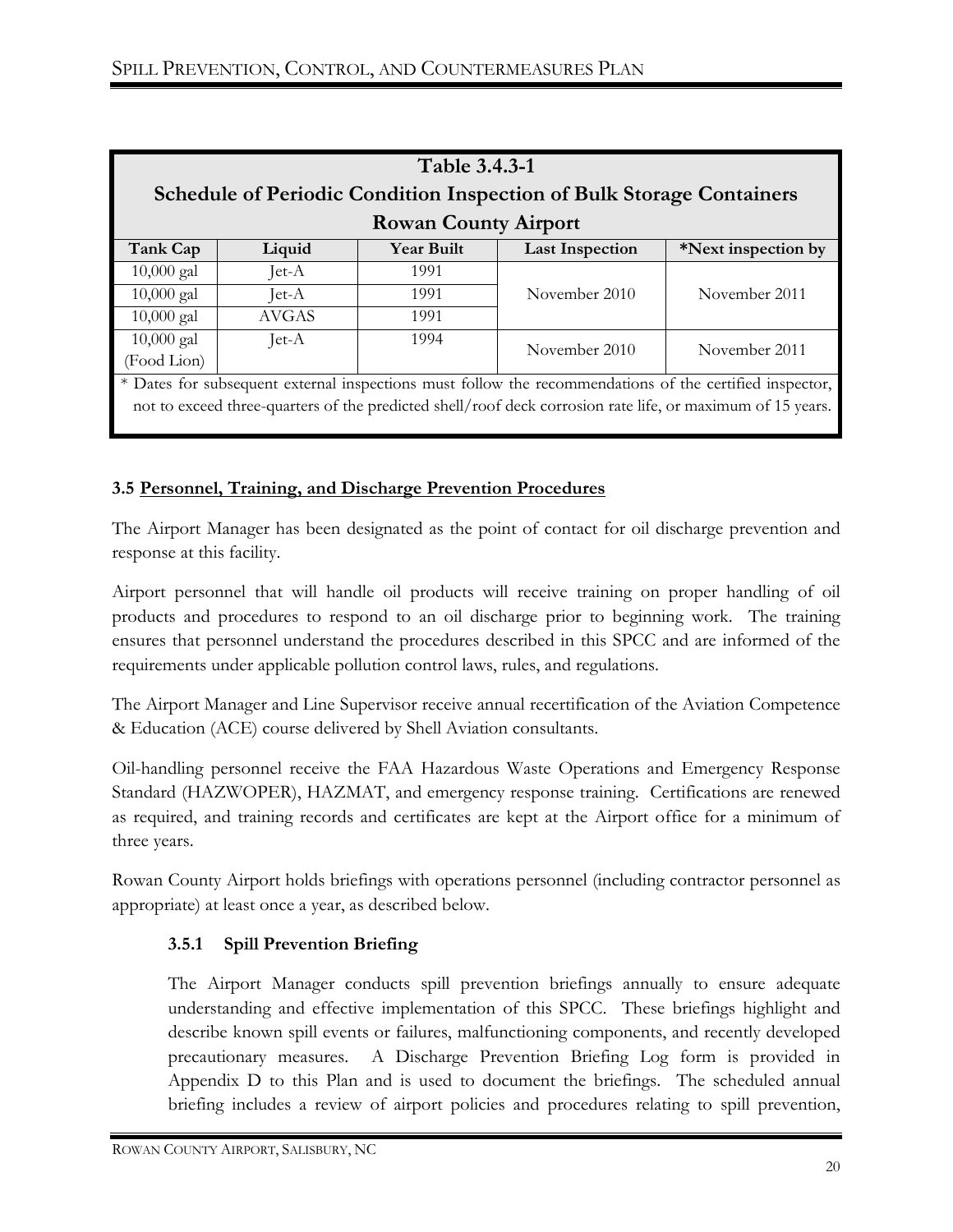control, cleanup, and reporting; procedures for routine handling of products (i.e., loading, unloading, transfers); SPCC inspections and spill prevention procedures; spill reporting procedures; spill response; and recovery, disposal, and treatment of spilled material.

The general outline of the briefings is as follows:

- Responsibilities of personnel and designated person accountable for spill prevention
- Spill prevention regulations and requirements
- Spill prevention procedures
- Spill reporting and cleanup procedures
- History/cause of known spill events
- Equipment failures and operational issues
- Recently developed measures/procedures
- Proper equipment operation and maintenance
- Procedures for draining rainwater from secondary containment basin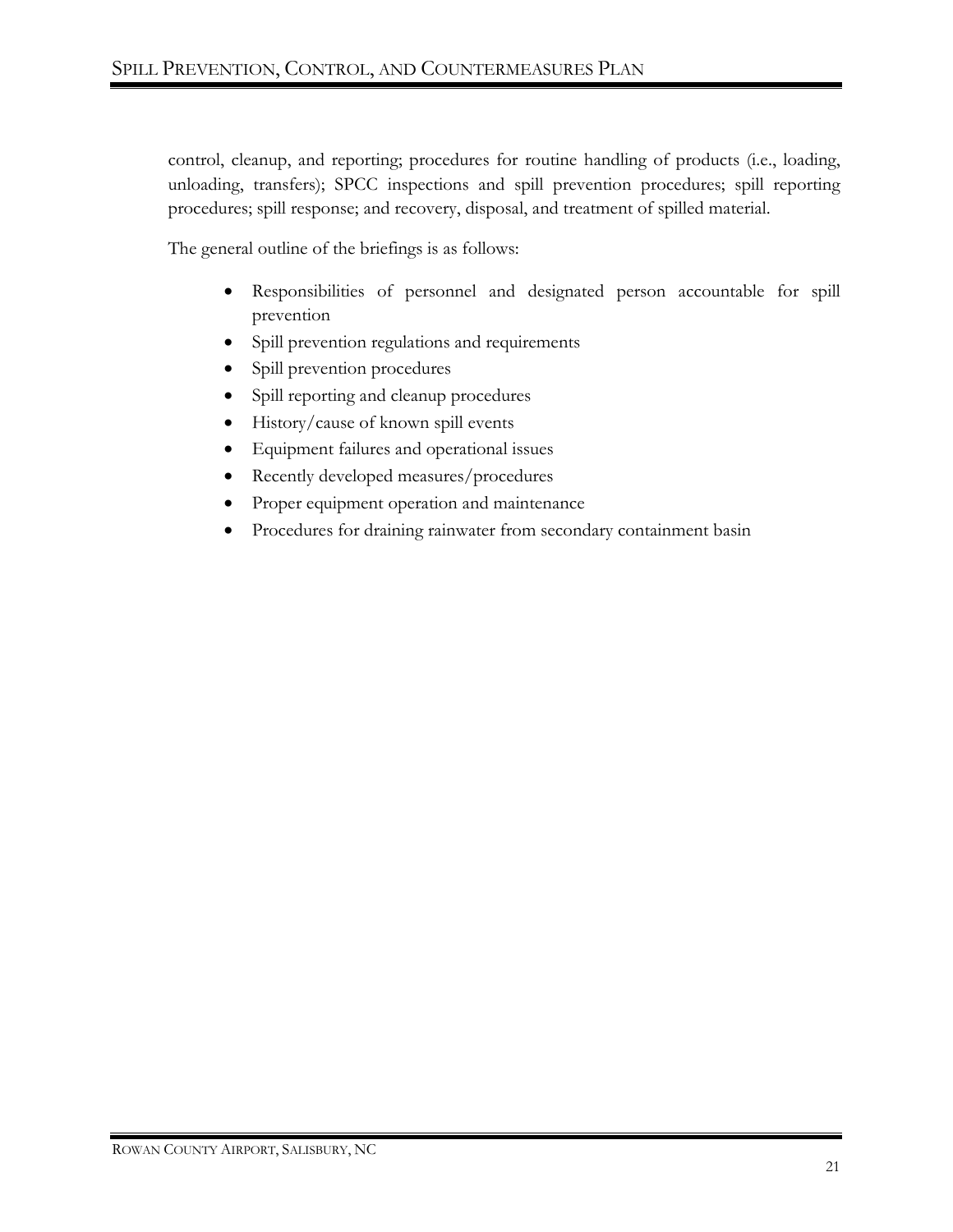# **APPENDIX A – FIGURES**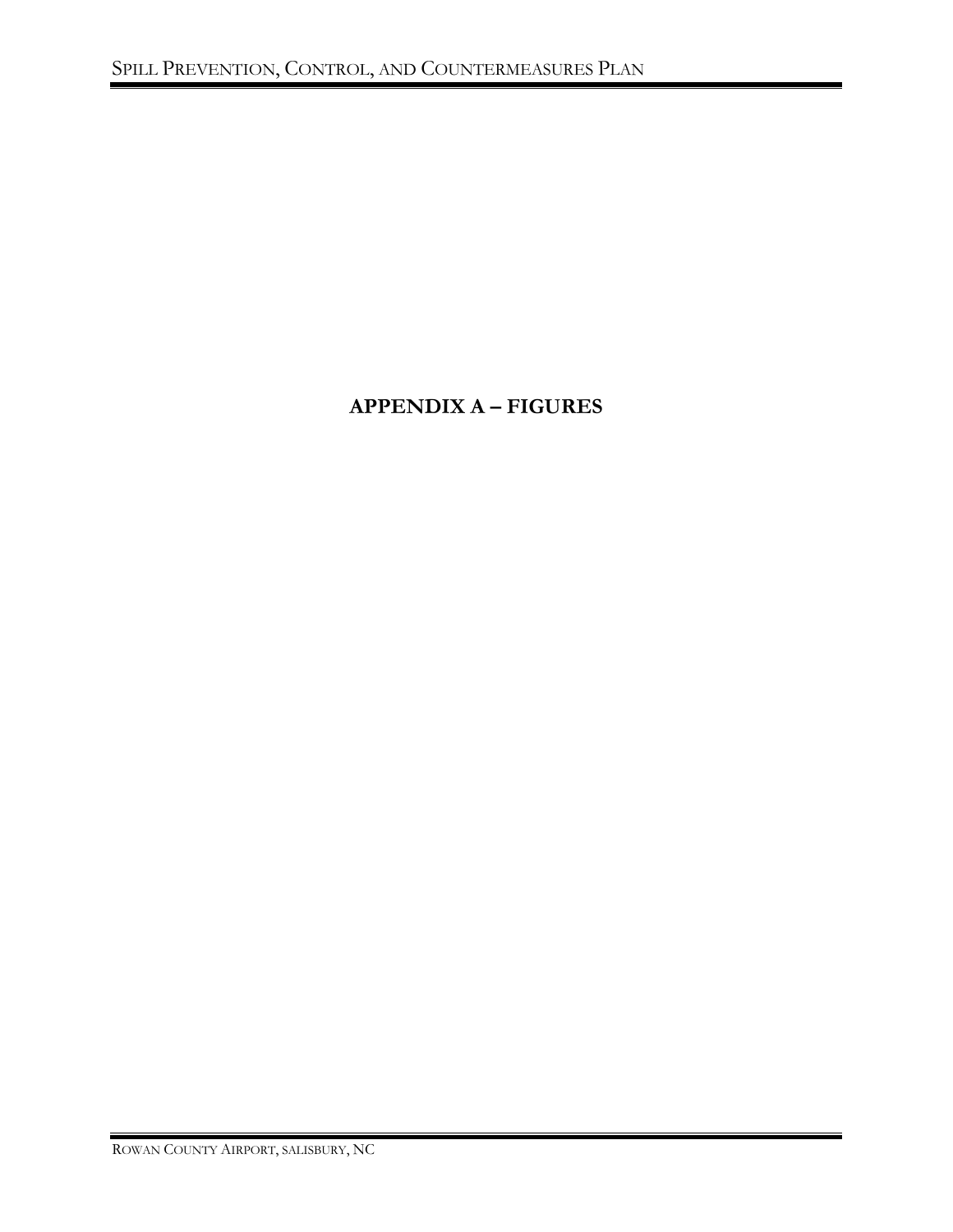## **LIST OF FIGURES**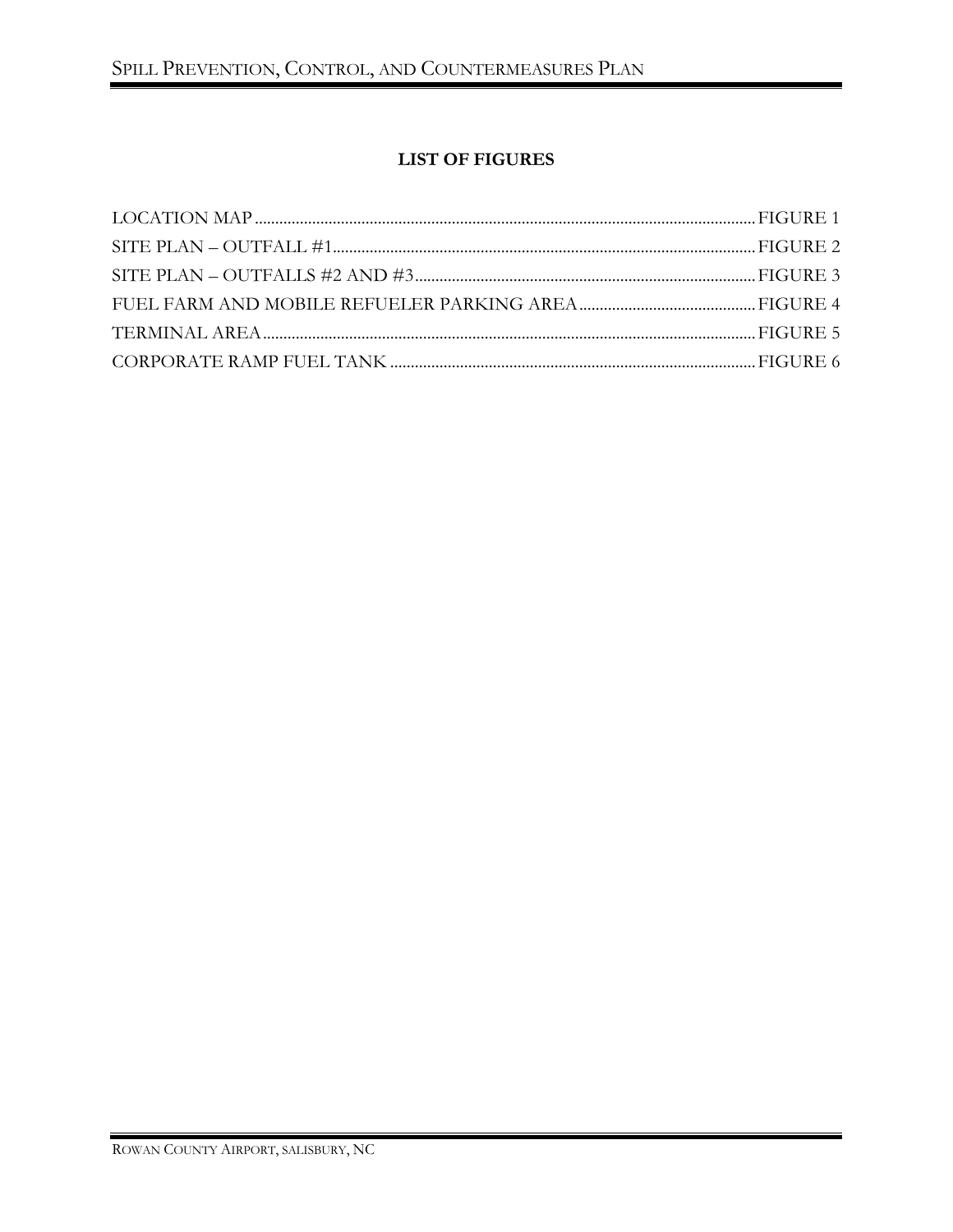# **APPENDIX B – FORMS**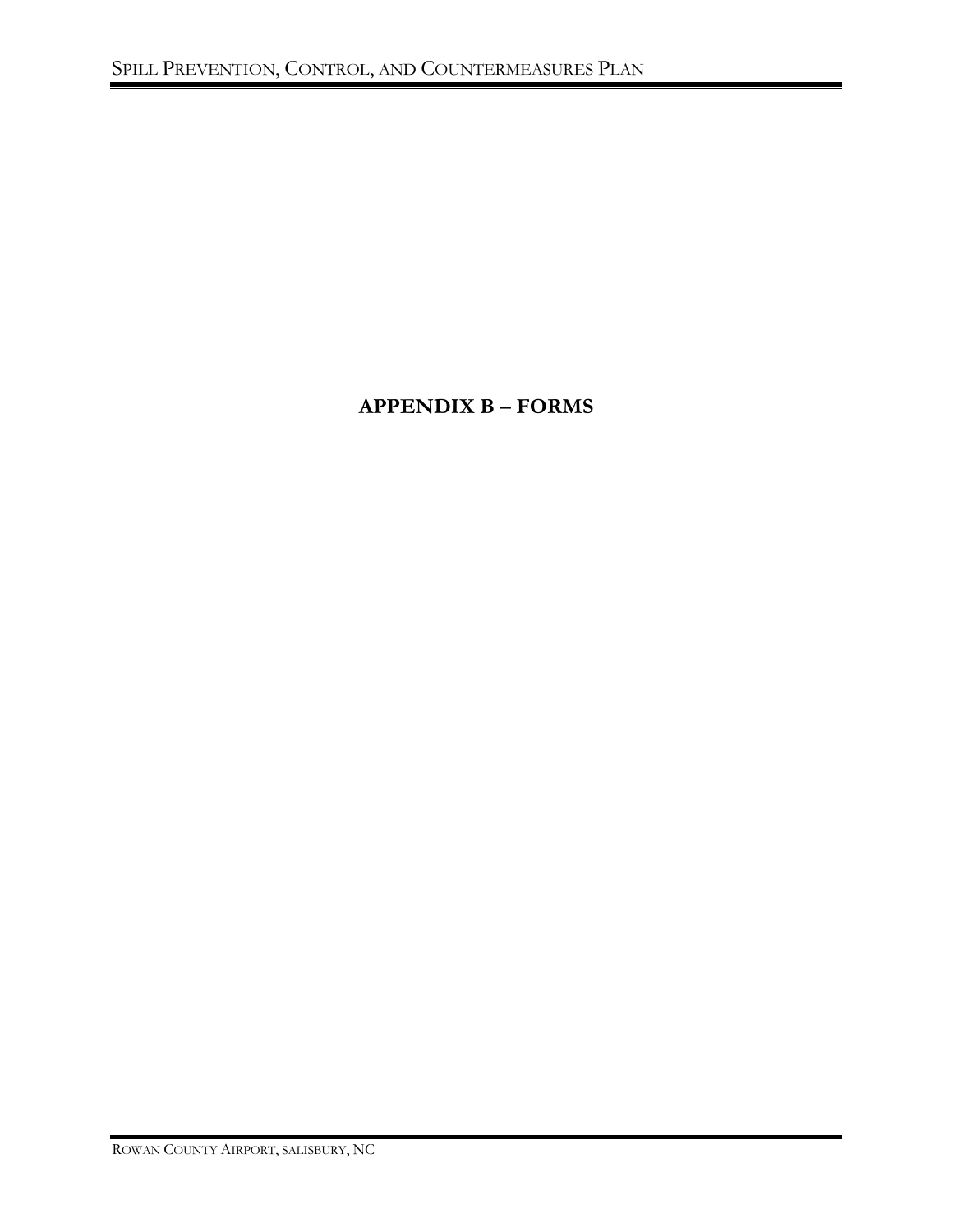## **LIST OF FORMS**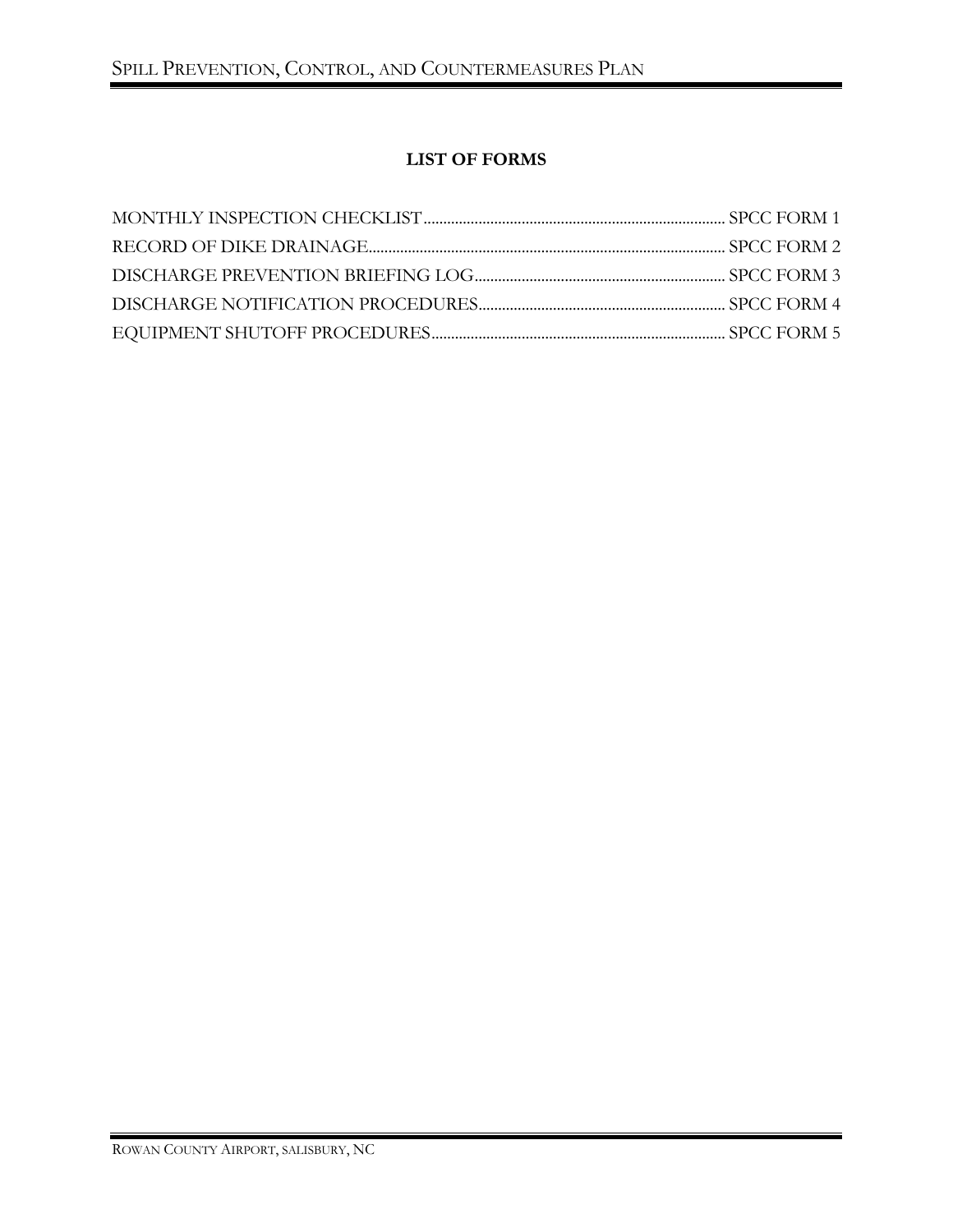## **MONTHLY INSPECTION CHECKLIST**

Further description and comments, if needed, should be provided on a separate sheet of paper and attached to this sheet. Any item answered "YES" needs to be promptly reported, repaired, or replaced, as it may result in non-compliance with regulatory requirements. Records are maintained with the SPCC at the Rowan County Airport office.

Date: \_\_\_\_\_\_\_\_\_\_\_\_\_\_\_\_\_ Signature:

\_\_\_\_\_\_\_\_\_\_\_\_\_\_\_\_\_\_\_\_\_\_\_\_\_\_\_\_

|                                                       | Yes | N <sub>o</sub> | <b>Description &amp; Comments</b><br>(Note tank/equipment ID) |  |
|-------------------------------------------------------|-----|----------------|---------------------------------------------------------------|--|
| <b>Storage tanks and Separation Equipment</b>         |     |                |                                                               |  |
| Tank surfaces show signs of leakage                   |     |                |                                                               |  |
| Tanks show signs of damage, rust, or deterioration    |     |                |                                                               |  |
| Bolts, rivets or seams are damaged                    |     |                |                                                               |  |
| Aboveground tank supports are deteriorated or buckled |     |                |                                                               |  |
| Aboveground tank foundations have eroded or settled   |     |                |                                                               |  |
| Gaskets are leaking                                   |     |                |                                                               |  |
| Level gauges or alarms are inoperative                |     |                |                                                               |  |
| Vents are obstructed                                  |     |                |                                                               |  |
| Thief hatch and vent valve does not seal air tight    |     |                |                                                               |  |
| Containment wall shows discoloration or stains        |     |                |                                                               |  |
| Wall is cracked or breached or has vegetation         |     |                |                                                               |  |
| Containment drainage valves are open/broken           |     |                |                                                               |  |
| Tank area clear of trash and vegetation               |     |                |                                                               |  |
| Equipment protectors, labels, or signs are missing    |     |                |                                                               |  |
| Piping and Related Equipment                          |     |                |                                                               |  |
| Valve seals or gaskets are leaking.                   |     |                |                                                               |  |
| Pipelines or supports are damaged or deteriorated.    |     |                |                                                               |  |
| Buried pipelines are exposed.                         |     |                |                                                               |  |
| Transfer equipment                                    |     |                |                                                               |  |
| Loading/unloading lines are damaged or deteriorated.  |     |                |                                                               |  |
| Connections are not capped or blank-flanged           |     |                |                                                               |  |
| Secondary containment is damaged or stained           |     |                |                                                               |  |
| <b>Response Kit Inventory</b>                         |     |                |                                                               |  |
| Discharge response material is missing or damaged or  |     |                |                                                               |  |
| needs replacement                                     |     |                |                                                               |  |

Additional Remarks (attach sheet as needed):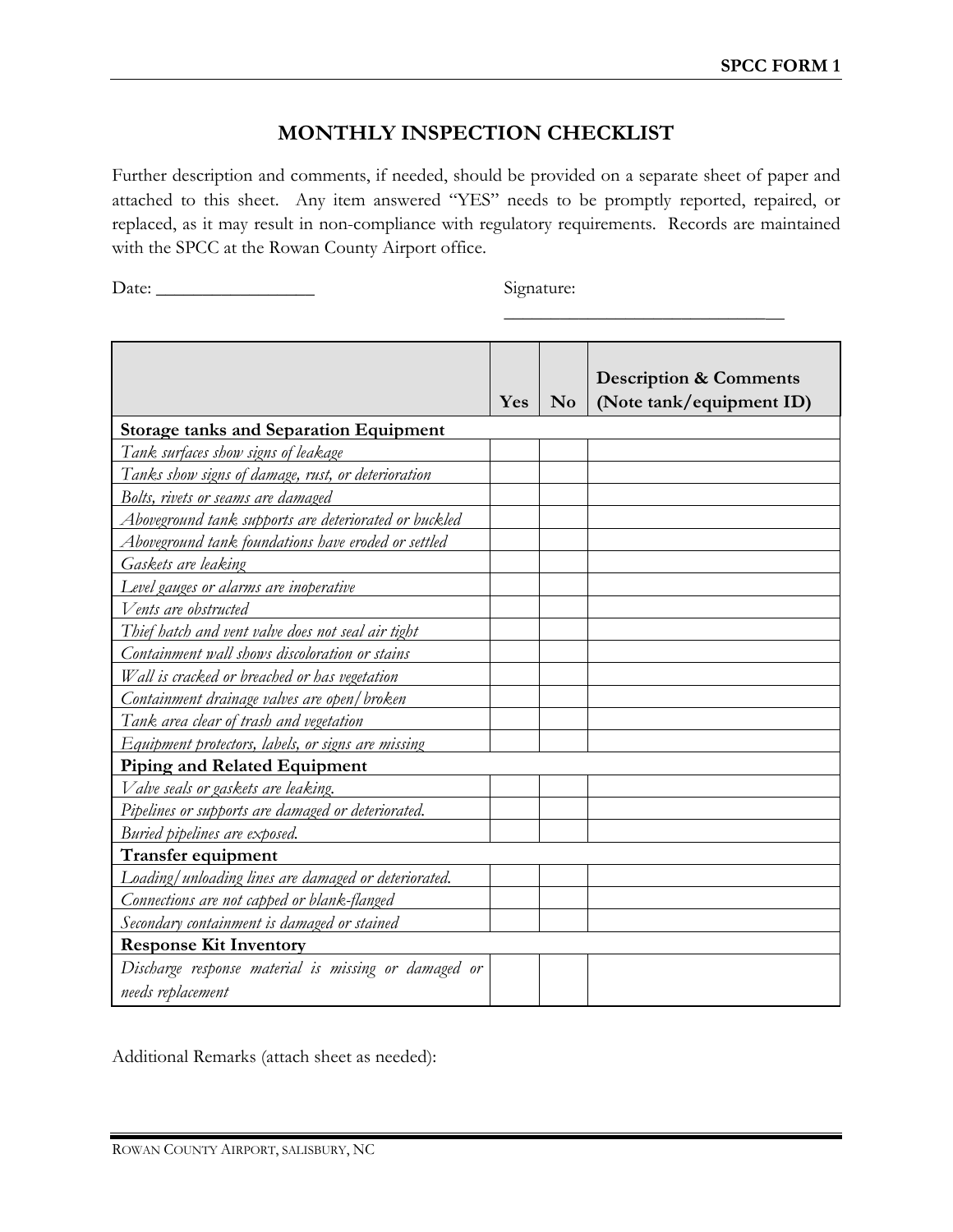## **RECORD OF DIKE DRAINAGE**

This record must be completed when rainwater from diked areas is drained into a storm drain. Records are maintained with the SPCC at the Rowan County Airport office.

|      |                      | Presence of | Time           | Time     |           |
|------|----------------------|-------------|----------------|----------|-----------|
| Date | Area                 | Oil         | <b>Started</b> | Finished | Signature |
|      | Containment<br>Basin |             |                |          |           |
|      | Containment<br>Basin |             |                |          |           |
|      | Containment<br>Basin |             |                |          |           |
|      | Containment<br>Basin |             |                |          |           |
|      | Containment<br>Basin |             |                |          |           |
|      | Containment<br>Basin |             |                |          |           |
|      | Containment<br>Basin |             |                |          |           |
|      | Containment<br>Basin |             |                |          |           |
|      | Containment<br>Basin |             |                |          |           |
|      | Containment<br>Basin |             |                |          |           |
|      | Containment<br>Basin |             |                |          |           |
|      | Containment<br>Basin |             |                |          |           |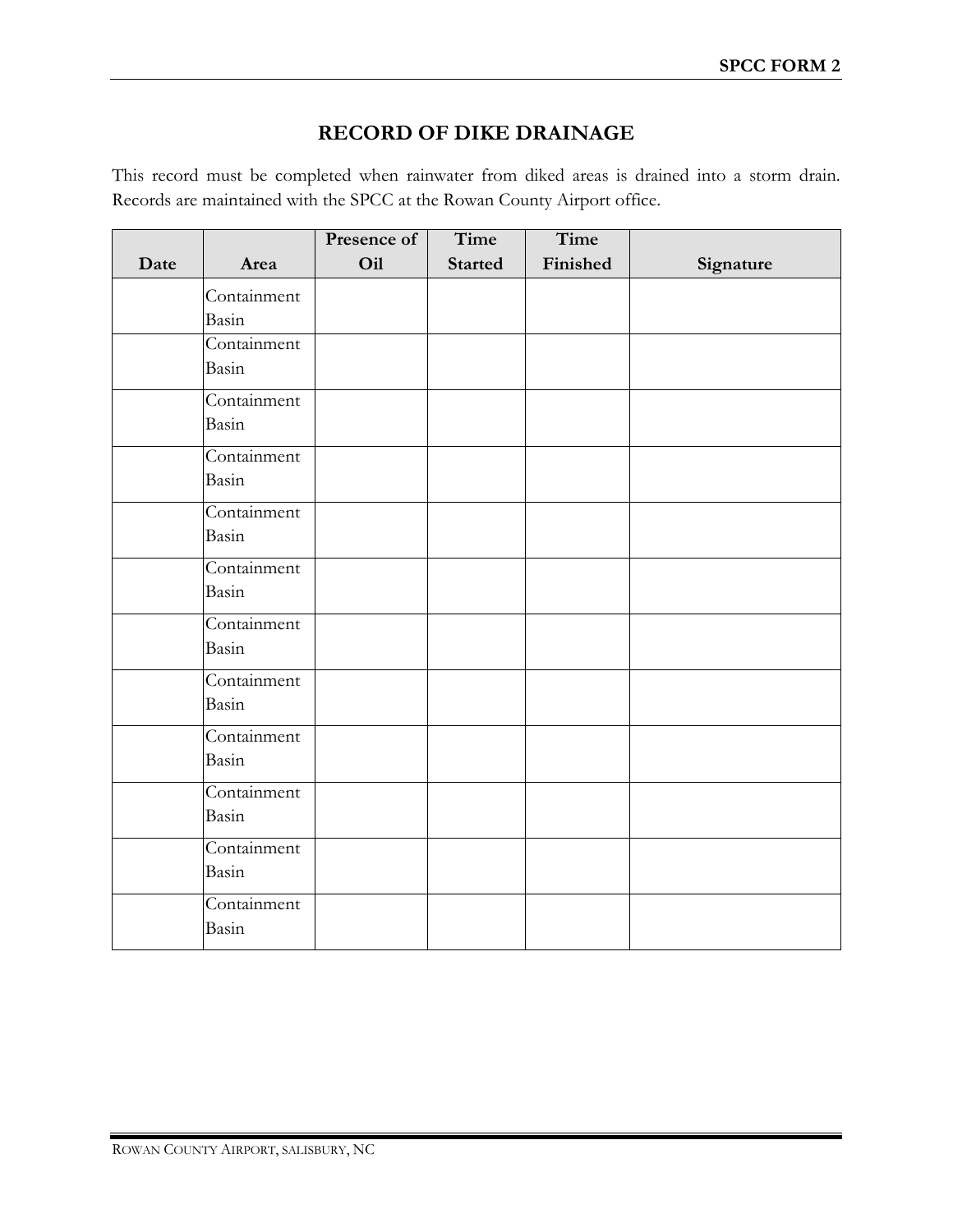| Date | <b>Type of Briefing</b> |                                          | Instructor(s) |
|------|-------------------------|------------------------------------------|---------------|
|      | Annual<br>Scheduled     | Briefing.<br>$\mathop{\rm All}\nolimits$ |               |
|      | operations personnel.   |                                          |               |
|      |                         |                                          |               |
|      |                         |                                          |               |
|      |                         |                                          |               |
|      |                         |                                          |               |
|      |                         |                                          |               |
|      |                         |                                          |               |
|      |                         |                                          |               |
|      |                         |                                          |               |
|      |                         |                                          |               |
|      |                         |                                          |               |
|      |                         |                                          |               |
|      |                         |                                          |               |
|      |                         |                                          |               |
|      |                         |                                          |               |
|      |                         |                                          |               |
|      |                         |                                          |               |
|      |                         |                                          |               |
|      |                         |                                          |               |
|      |                         |                                          |               |
|      |                         |                                          |               |
|      |                         |                                          |               |
|      |                         |                                          |               |
|      |                         |                                          |               |
|      |                         |                                          |               |
|      |                         |                                          |               |

# **DISCHARGE PREVENTION BRIEFING LOG**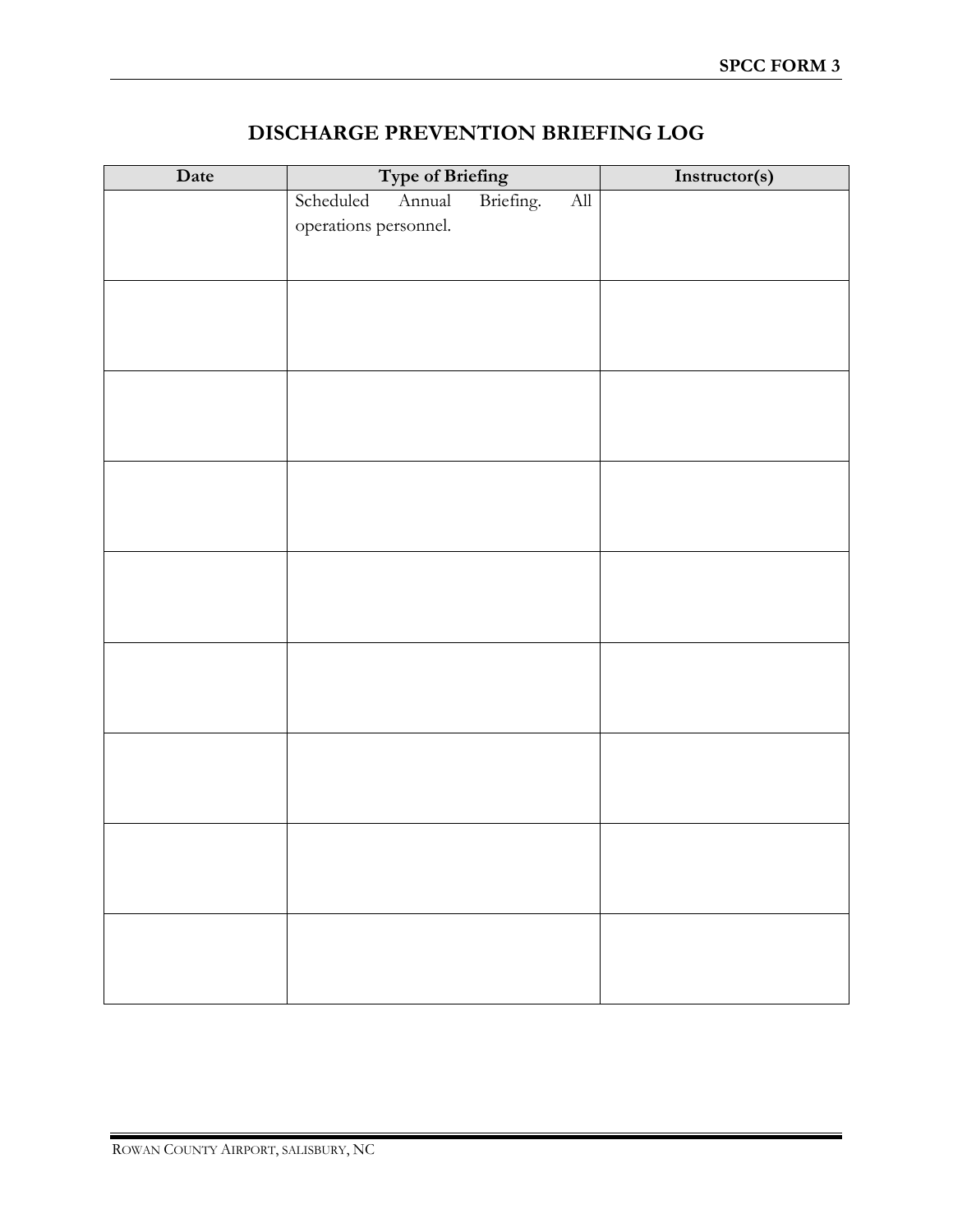## **DISCHARGE NOTIFICATION PROCEDURES**

Circumstances, instructions, and phone numbers for reporting a discharge to the National Response Center and other federal, state, and local agencies, and to other affected parties, are provided below. They are also posted at the facility in the storage shed containing the discharge response equipment. Note that any discharge to water must be reported immediately to the National Response Center.

#### **Airport Manager, Thad Howell (24 hours) 704-239-1434 (cell)**

#### **Local Emergency (fire, explosion, or other hazards) 911**

| Agency                |                       |                              |                             |  |  |
|-----------------------|-----------------------|------------------------------|-----------------------------|--|--|
| /Organization         | <b>Agency Contact</b> | Circumstances                | When to Notify              |  |  |
| Federal Agencies      |                       |                              |                             |  |  |
| Response<br>National  | 1 (800) 424-8802      | reaching<br>Discharge        | Immediately (verbal)        |  |  |
| Center                |                       | navigable waters.            |                             |  |  |
| USEPA Region IV       | 1 (404) 562-8700      |                              | <b>Immediately</b> (verbal) |  |  |
| (Hotline)             |                       |                              |                             |  |  |
| USEPA Region IV       | Sam<br>Nunn           | Discharge 1,000 gallons or   | Written<br>notification     |  |  |
| Regional              | Federal<br>Atlanta    | more; or second discharge    | within 60 days (see         |  |  |
| Administrator         | Center                | of 42 gallons or more over a | Section 2.1 of this Plan)   |  |  |
|                       | 61<br>Forsyth St.     | 12-month period.             |                             |  |  |
|                       | SW Atlanta, GA        |                              |                             |  |  |
|                       | 30303                 |                              |                             |  |  |
| State Agencies        |                       |                              |                             |  |  |
| NC<br>Hazardous       | $(704)$ 336-2441      | requiring<br>1)<br>Injury    | Immediately (verbal)        |  |  |
| Regional<br>Materials |                       | hospitalization or fatality. |                             |  |  |
| Team<br>Response      |                       | 2) Fire, explosion, or other |                             |  |  |
| RRT-7 Charlotte       |                       | impact that could affect     |                             |  |  |
|                       |                       | public safety.               |                             |  |  |
|                       |                       | 3) Release exceeding 24-     |                             |  |  |
|                       |                       | hour reportable quantity.    |                             |  |  |
|                       |                       | 4) Impact to areas beyond    |                             |  |  |
|                       |                       | the facility's confines.     |                             |  |  |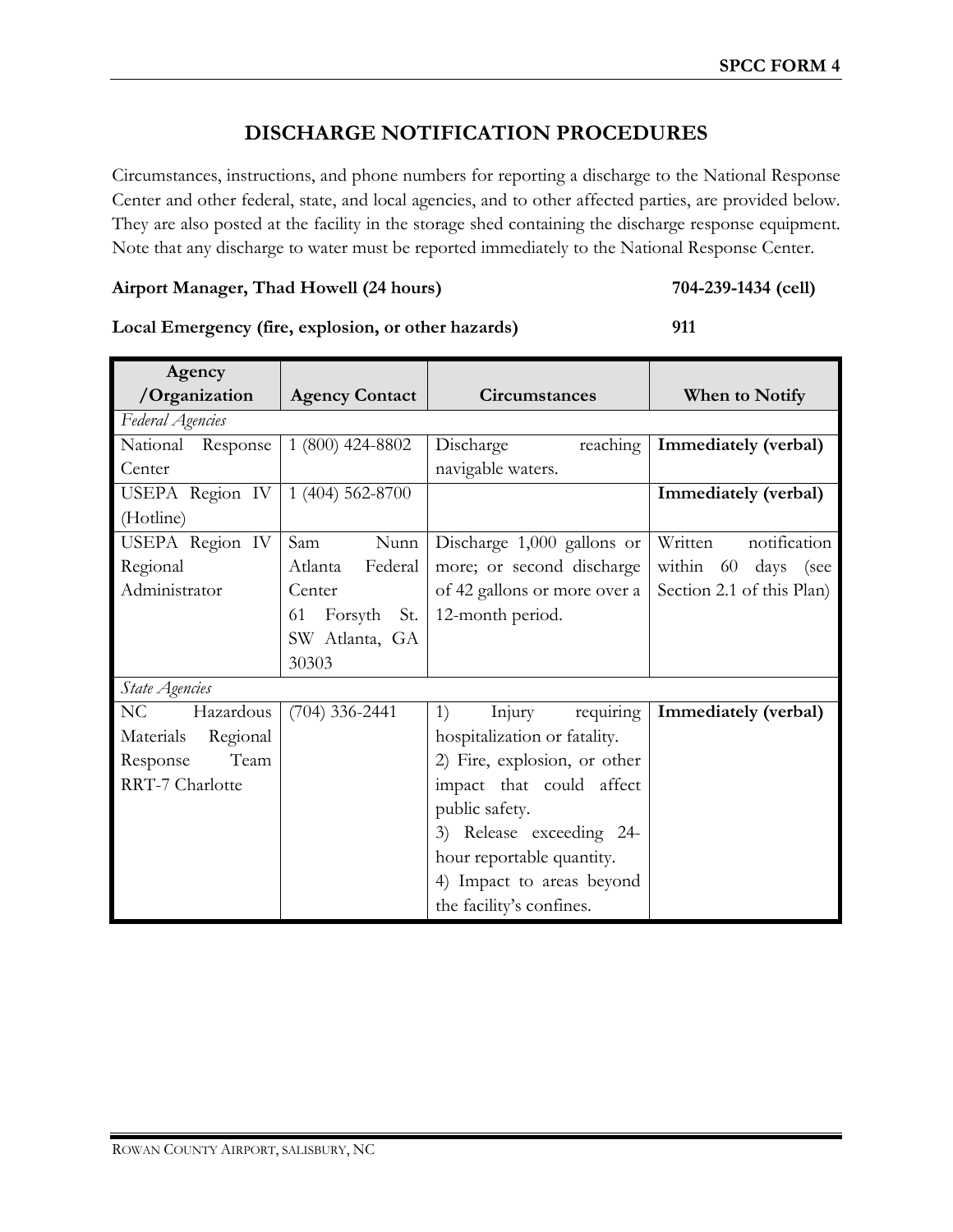| Agency              |                       |                                |                           |
|---------------------|-----------------------|--------------------------------|---------------------------|
| /Organization       | <b>Agency Contact</b> | <b>Circumstances</b>           | When to Notify            |
| NCDENR Regional     | $(704)$ 663-1699 or   | Discharges of 25 gals or       | Within 24 hours of        |
| Office              | 1 (800) 858-0368      | more or causes sheen on        | discovery (verbal).       |
|                     | (after<br>business    | nearby surface water body;     |                           |
|                     | hours, weekends       | or discharge $\leq$ 25 gallons | Written<br>notification   |
|                     | and holidays)         | but cannot be cleaned up       | within 7 working days.    |
|                     |                       | within<br>24<br>hours<br>of    |                           |
|                     |                       | discharge or<br>discharge      |                           |
|                     |                       | causes sheen on nearby         |                           |
|                     |                       | surface water.                 |                           |
| Local Agencies      |                       |                                |                           |
| County<br>Rowan     | 704-216-8900          | Discharges<br>that<br>pose     | Within<br>of<br>hour<br>1 |
| Emergency           |                       | emergency conditions,          | discovery (verbal).       |
| Management          |                       | regardless of the volume       |                           |
|                     |                       | discharged.                    |                           |
| Others              |                       |                                |                           |
|                     |                       |                                |                           |
| Noble Oil Services  | 1 (800) 662-5364      | For removal and disposal of    | As needed                 |
| $(24 \text{-hour})$ |                       | fuels or fuel-contaminated     |                           |
|                     |                       | water.                         |                           |

The person reporting the discharge must provide the following information:

- Name, location, organization, and telephone number;
- Name and address of the owner/operator;
- Date and time of the incident;
- Location of the incident;
- Source and cause of discharge;
- Types of material(s) discharged;
- Total quantity of materials discharged;
- Quantity discharged in harmful quantity (to navigable waters or adjoining shorelines);
- Danger or threat posed by the release or discharge;
- Description of all affected media (e.g., water, soil);
- Number and types of injuries (if any) and damaged caused;
- Weather conditions;
- Actions used to stop, remove, and mitigate effects of the discharge;
- Whether an evacuation is needed;
- Name of individuals and/or organizations contacted; and
- Any other information that may help emergency personnel respond to the incident.

Whenever the facility discharges more than 1,000 gallons of oil in a single event, or discharges more than 42 gallons of oil in each of two discharge incidents within a 12-month period, the Airport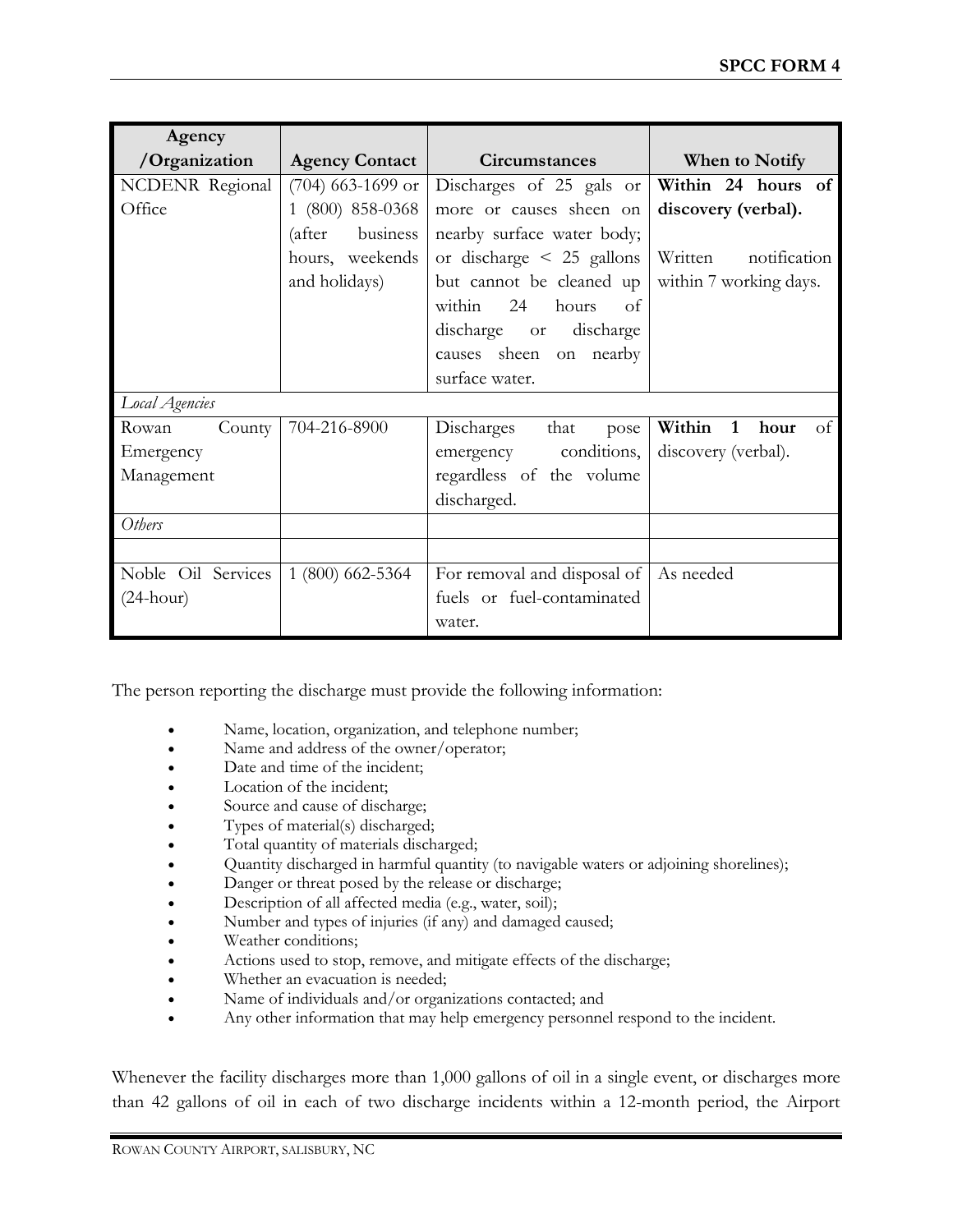Operations Manager must provide the following information to the USEPA Regional Administrator within 60 days:

- Name of the facility;
- Name of the owner or operator;
- Location of the facility;
- Maximum storage or handling capacity and normal daily throughput;
- Corrective actions and countermeasures taken, including a description of equipment repairs and replacements;
- Description of facility, including maps, flow diagrams, and topographical maps;
- Cause of the discharge(s) to navigable waters, including a failure analysis of the system and subsystems in which the failure occurred;
- Additional preventive measures taken or contemplated to minimize possibility of recurrence; and
- Other pertinent information requested by the Regional Administrator.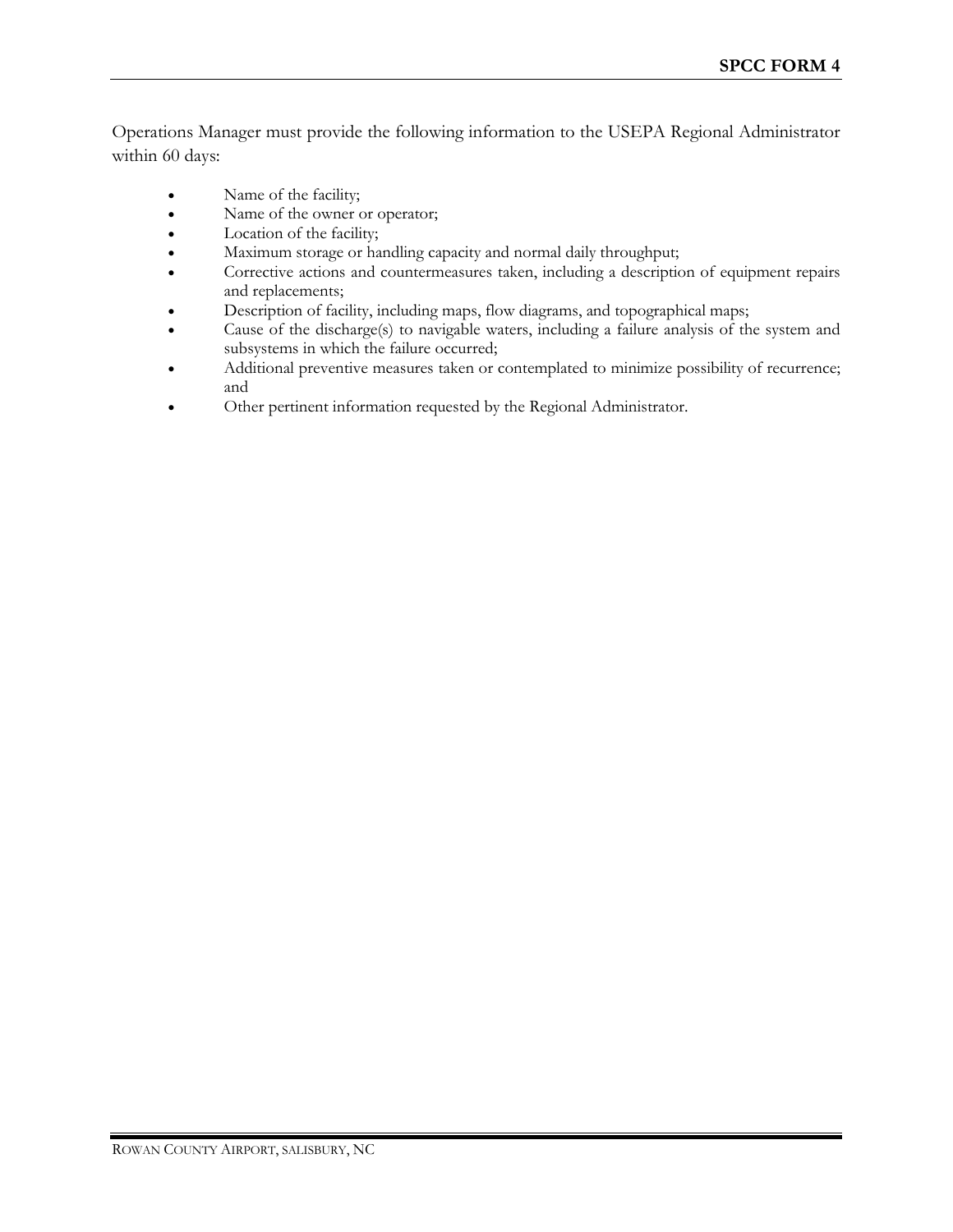# **DISCHARGE NOTIFICATION FORM**

\*\*\* Notification must not be delayed if information or individuals are not available.

Facility: **Rowan County Airport** 3670 Airport Loop Road Salisbury, NC 28147 (704) 216-7749

| <b>Description of Discharge</b> |                                                                         |                               |  |
|---------------------------------|-------------------------------------------------------------------------|-------------------------------|--|
| Date/Time                       | Release date:                                                           | Discovery date:               |  |
|                                 | Release time:                                                           | Discovery time:               |  |
|                                 | Duration:                                                               |                               |  |
| Reporting Individual            | Name:                                                                   |                               |  |
|                                 | Title:                                                                  |                               |  |
|                                 | Tel. #:                                                                 |                               |  |
| Location of                     | Latitude:                                                               | Description:                  |  |
| Discharge                       | Longitude:                                                              |                               |  |
| <b>Equipment Source</b>         | tank<br>piping<br>fuel truck<br>unknown                                 | Description:<br>Equipment ID: |  |
| Product                         | Jet-A<br>$\bullet$<br><b>AVGAS</b><br>Diesel<br>Auto Gas<br>Other*<br>● | * Describe other:             |  |
| Appearance and<br>Description   |                                                                         |                               |  |
| Environmental<br>Conditions     | Wind direction:<br>Wind speed:                                          | Rainfall:<br>Current:         |  |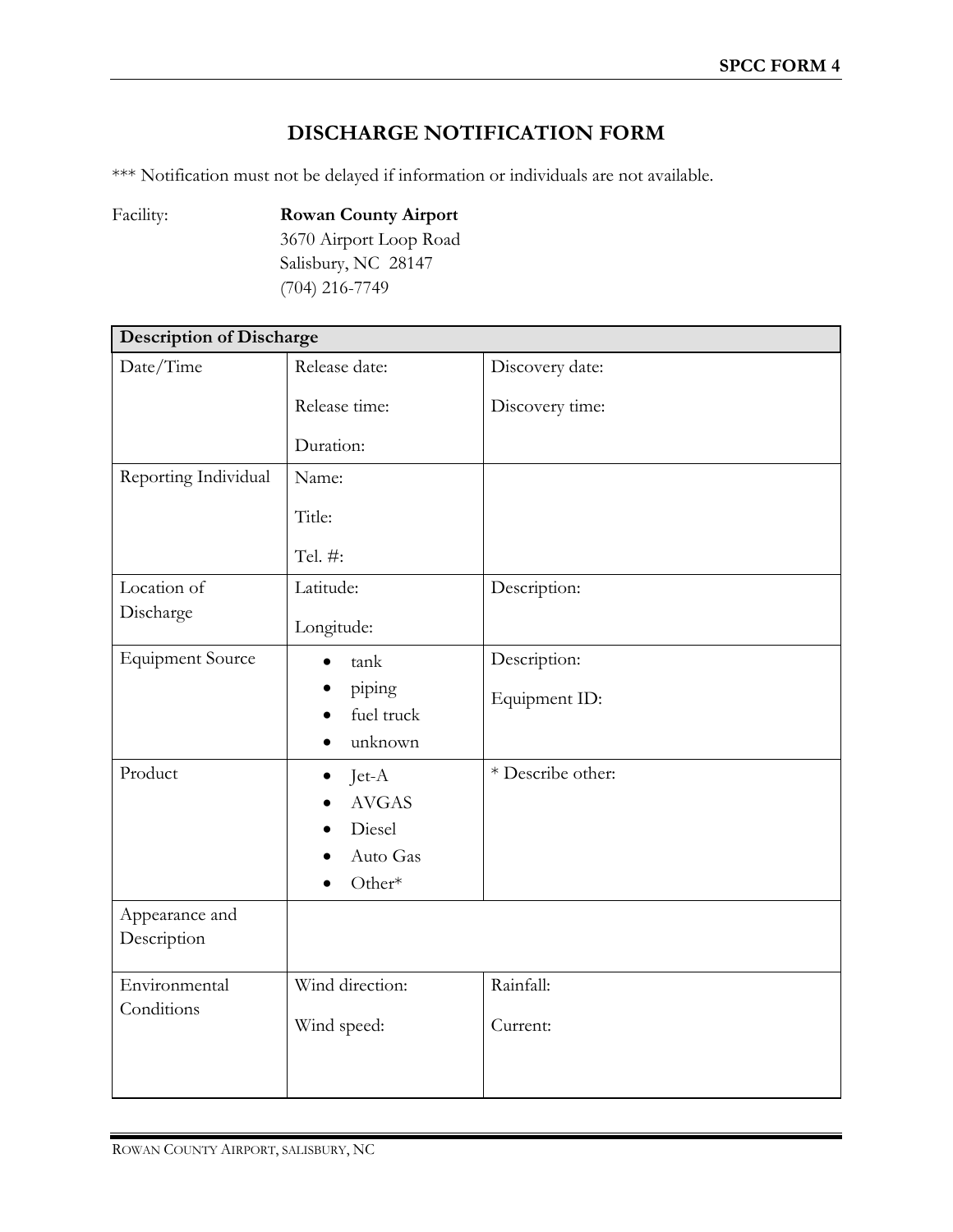| Impacts                                                 |                                      |                                                                                                                                           |  |  |
|---------------------------------------------------------|--------------------------------------|-------------------------------------------------------------------------------------------------------------------------------------------|--|--|
| Quantity                                                | Released:                            | Recovered:                                                                                                                                |  |  |
| Receiving Medium                                        | water**<br>land<br>other (describe): | Release confined to company property.<br>$\bullet$<br>Release outside company property.<br>** If water, indicate extent and body of water |  |  |
| Describe<br>Circumstances of the<br>Release             |                                      |                                                                                                                                           |  |  |
| Assessment of<br>Impacts and<br>Remedial Actions        |                                      |                                                                                                                                           |  |  |
| Disposal Method for<br>Recovered Material               |                                      |                                                                                                                                           |  |  |
| Action taken to<br>Prevent Incident<br>from Reoccurring |                                      |                                                                                                                                           |  |  |
| <b>Safety Issues</b>                                    | Injuries<br>Fatalities<br>Evacuation |                                                                                                                                           |  |  |
|                                                         | <b>Notifications</b>                 |                                                                                                                                           |  |  |
| Agency                                                  | Name                                 | Date/Time Reported and Comments                                                                                                           |  |  |
| <b>Airport Operations</b><br>Manager                    |                                      |                                                                                                                                           |  |  |
| National Response<br>Center                             |                                      |                                                                                                                                           |  |  |
| 1-800-424-8802                                          |                                      |                                                                                                                                           |  |  |
| <b>NCDENR</b>                                           |                                      |                                                                                                                                           |  |  |
| <b>State Emergency</b><br>Management                    |                                      |                                                                                                                                           |  |  |
| Catawba County Em                                       |                                      |                                                                                                                                           |  |  |
| Oil Spill Removal<br>Organization/Cleanup<br>Contractor |                                      |                                                                                                                                           |  |  |